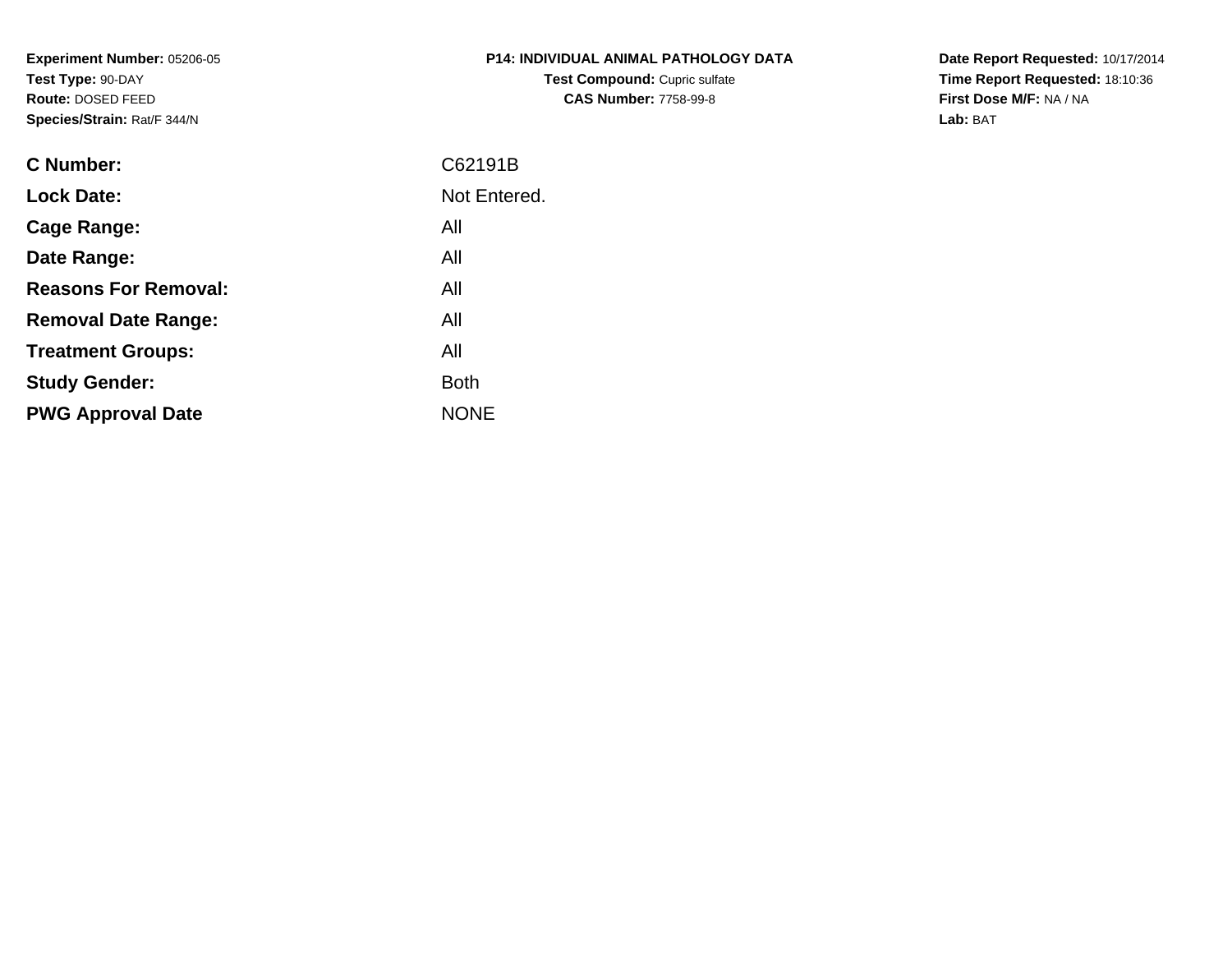| <b>Experiment Number: 05206-05</b><br>Test Type: 90-DAY<br>Route: DOSED FEED<br>Species/Strain: Rat/F 344/N | <b>P14: INDIVIDUAL ANIMAL PATHOLOGY DATA</b><br>Test Compound: Cupric sulfate<br><b>CAS Number: 7758-99-8</b> |                                   | Date Report Requested: 10/17/2014<br>Time Report Requested: 18:10:36<br>First Dose M/F: NA / NA<br>Lab: BAT |
|-------------------------------------------------------------------------------------------------------------|---------------------------------------------------------------------------------------------------------------|-----------------------------------|-------------------------------------------------------------------------------------------------------------|
| <b>ANIMAL ID: 1</b>                                                                                         | <b>TRT#: 1</b>                                                                                                | <b>SEX: Male</b>                  | DAY ON TEST: 92                                                                                             |
|                                                                                                             | <b>DOSE: 0 PPM</b>                                                                                            | <b>DISP: Terminal Sacrifice</b>   | <b>HISTO: 8905421</b>                                                                                       |
|                                                                                                             |                                                                                                               | ORGAN AND ACCOUNTABLE SITE STATUS |                                                                                                             |
| <b>NORMAL</b>                                                                                               |                                                                                                               |                                   |                                                                                                             |
| <b>Adrenal Gland - Cortex</b>                                                                               | Adrenal Gland - Medulla                                                                                       | Bone                              | <b>Bone Marrow</b>                                                                                          |
| <b>Brain</b>                                                                                                | Epididymis                                                                                                    | Esophagus                         | Intestine Large - Cecum                                                                                     |
| Intestine Large - Colon                                                                                     | Intestine Large - Rectum                                                                                      | Intestine Small - Duodenum        | Intestine Small - Ileum                                                                                     |
| Intestine Small - Jejunum                                                                                   | Islets, Pancreatic                                                                                            | Liver                             | Lung                                                                                                        |
| Lymph Node - Mandibular                                                                                     | Lymph Node - Mesenteric                                                                                       | Mammary Gland                     | Nose                                                                                                        |
| Pancreas                                                                                                    | Parathyroid Gland                                                                                             | <b>Pituitary Gland</b>            | <b>Preputial Gland</b>                                                                                      |
| Prostate                                                                                                    | <b>Salivary Glands</b>                                                                                        | Seminal Vesicle                   | Skin                                                                                                        |
| Spleen                                                                                                      | Stomach - Forestomach                                                                                         | Stomach - Glandular               | <b>Testes</b>                                                                                               |
| Thymus                                                                                                      | <b>Thyroid Gland</b>                                                                                          | Trachea                           | <b>Urinary Bladder</b>                                                                                      |
| <b>OBSERVATIONS</b>                                                                                         |                                                                                                               |                                   |                                                                                                             |
| Heart                                                                                                       |                                                                                                               | Inflammation                      | Chronic Active, Minimal                                                                                     |
| Kidney                                                                                                      |                                                                                                               | Nephropathy                       | Minimal                                                                                                     |
| PRIMARY CAUSE OF DEATH                                                                                      | $\blacksquare$                                                                                                |                                   |                                                                                                             |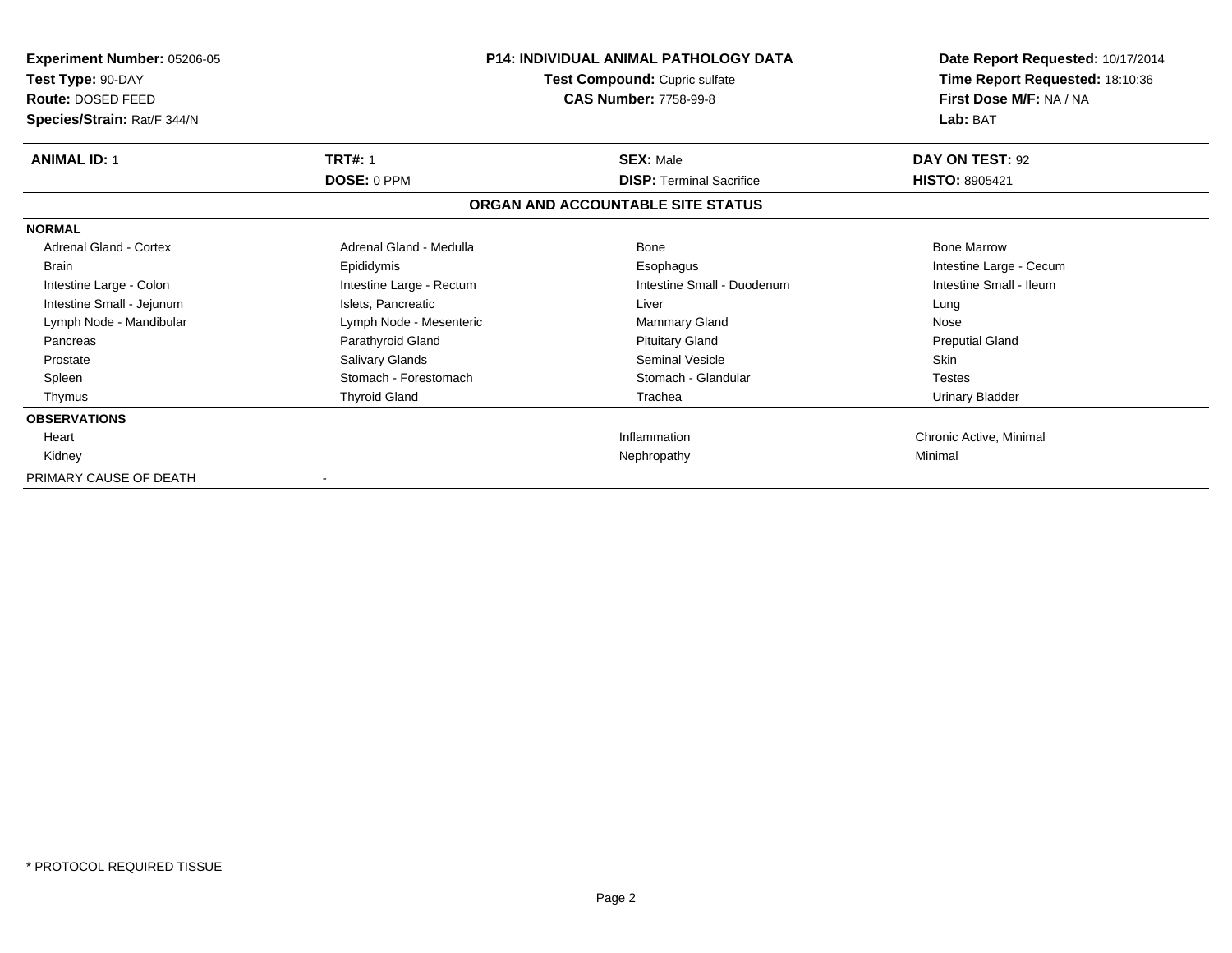| Experiment Number: 05206-05<br>Test Type: 90-DAY<br>Route: DOSED FEED<br>Species/Strain: Rat/F 344/N | <b>P14: INDIVIDUAL ANIMAL PATHOLOGY DATA</b><br>Test Compound: Cupric sulfate<br><b>CAS Number: 7758-99-8</b> |                                   | Date Report Requested: 10/17/2014<br>Time Report Requested: 18:10:36<br>First Dose M/F: NA / NA<br>Lab: BAT |
|------------------------------------------------------------------------------------------------------|---------------------------------------------------------------------------------------------------------------|-----------------------------------|-------------------------------------------------------------------------------------------------------------|
| <b>ANIMAL ID: 2</b>                                                                                  | <b>TRT#: 1</b>                                                                                                | <b>SEX: Male</b>                  | DAY ON TEST: 92                                                                                             |
|                                                                                                      | DOSE: 0 PPM                                                                                                   | <b>DISP: Terminal Sacrifice</b>   | <b>HISTO: 8905422</b>                                                                                       |
|                                                                                                      |                                                                                                               | ORGAN AND ACCOUNTABLE SITE STATUS |                                                                                                             |
| <b>NORMAL</b>                                                                                        |                                                                                                               |                                   |                                                                                                             |
| <b>Adrenal Gland - Cortex</b>                                                                        | Adrenal Gland - Medulla                                                                                       | <b>Bone</b>                       | <b>Bone Marrow</b>                                                                                          |
| <b>Brain</b>                                                                                         | Epididymis                                                                                                    | Esophagus                         | Intestine Large - Cecum                                                                                     |
| Intestine Large - Colon                                                                              | Intestine Large - Rectum                                                                                      | Intestine Small - Duodenum        | Intestine Small - Ileum                                                                                     |
| Intestine Small - Jejunum                                                                            | Islets, Pancreatic                                                                                            | Liver                             | Lung                                                                                                        |
| Lymph Node - Mandibular                                                                              | Lymph Node - Mesenteric                                                                                       | <b>Mammary Gland</b>              | Nose                                                                                                        |
| Parathyroid Gland                                                                                    | <b>Pituitary Gland</b>                                                                                        | Prostate                          | Salivary Glands                                                                                             |
| <b>Seminal Vesicle</b>                                                                               | <b>Skin</b>                                                                                                   | Spleen                            | Stomach - Forestomach                                                                                       |
| Stomach - Glandular                                                                                  | <b>Testes</b>                                                                                                 | Thymus                            | <b>Thyroid Gland</b>                                                                                        |
| Trachea                                                                                              | Urinary Bladder                                                                                               |                                   |                                                                                                             |
| <b>OBSERVATIONS</b>                                                                                  |                                                                                                               |                                   |                                                                                                             |
| Heart                                                                                                |                                                                                                               | Inflammation                      | Chronic Active, Mild                                                                                        |
| Kidney                                                                                               |                                                                                                               | Nephropathy                       | Minimal                                                                                                     |
| Pancreas                                                                                             |                                                                                                               | Atrophy                           | Minimal                                                                                                     |
| <b>Preputial Gland</b>                                                                               |                                                                                                               | Inflammation                      | Chronic Active, Mild                                                                                        |
| PRIMARY CAUSE OF DEATH                                                                               |                                                                                                               |                                   |                                                                                                             |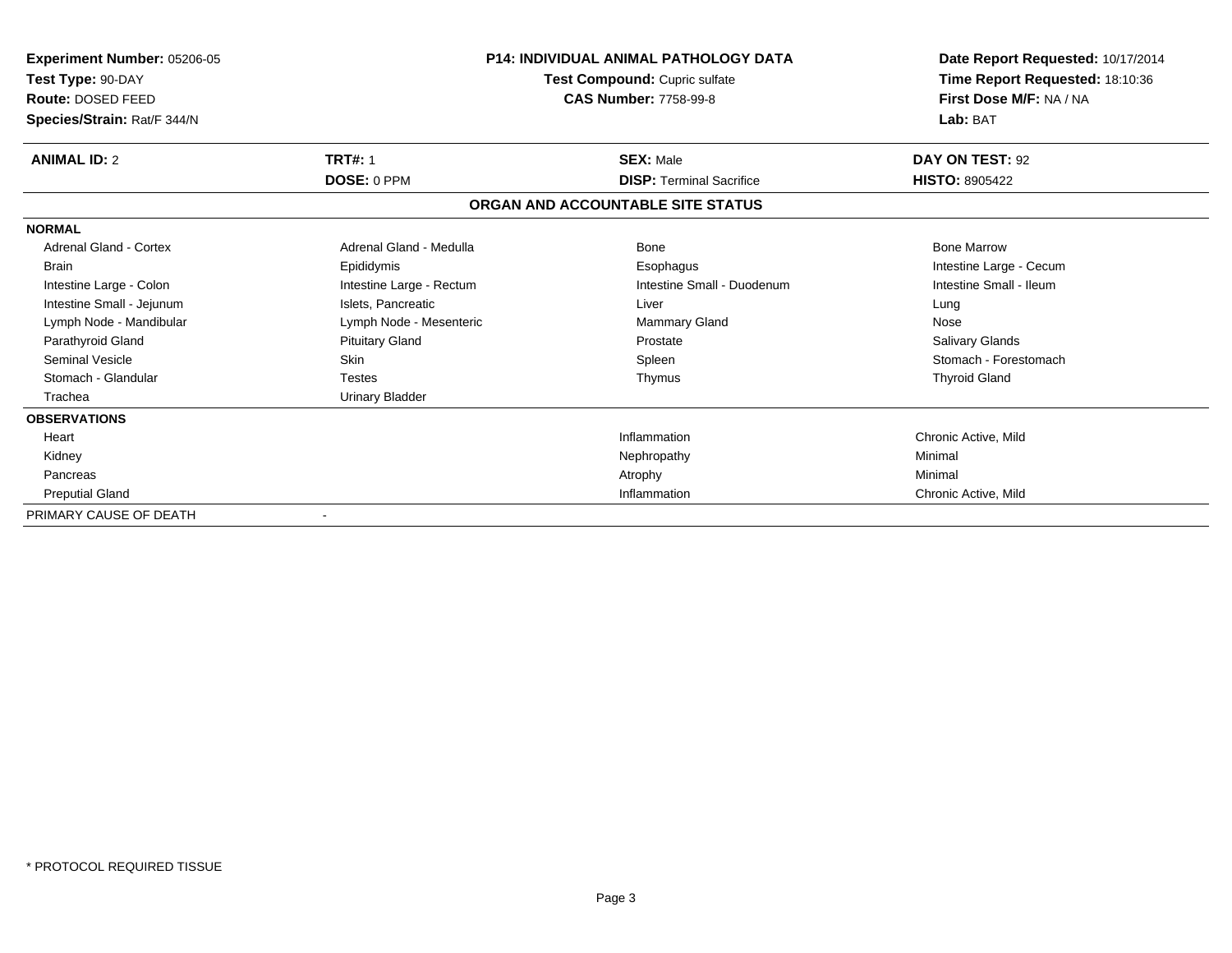| Experiment Number: 05206-05<br>Test Type: 90-DAY<br><b>Route: DOSED FEED</b><br>Species/Strain: Rat/F 344/N | <b>P14: INDIVIDUAL ANIMAL PATHOLOGY DATA</b><br>Test Compound: Cupric sulfate<br><b>CAS Number: 7758-99-8</b> |                                   | Date Report Requested: 10/17/2014<br>Time Report Requested: 18:10:36<br>First Dose M/F: NA / NA<br>Lab: BAT |
|-------------------------------------------------------------------------------------------------------------|---------------------------------------------------------------------------------------------------------------|-----------------------------------|-------------------------------------------------------------------------------------------------------------|
| <b>ANIMAL ID: 3</b>                                                                                         | <b>TRT#: 1</b>                                                                                                | <b>SEX: Male</b>                  | DAY ON TEST: 92                                                                                             |
|                                                                                                             | DOSE: 0 PPM                                                                                                   | <b>DISP: Terminal Sacrifice</b>   | <b>HISTO: 8905423</b>                                                                                       |
|                                                                                                             |                                                                                                               | ORGAN AND ACCOUNTABLE SITE STATUS |                                                                                                             |
| <b>NORMAL</b>                                                                                               |                                                                                                               |                                   |                                                                                                             |
| Adrenal Gland - Cortex                                                                                      | Adrenal Gland - Medulla                                                                                       | Bone                              | <b>Bone Marrow</b>                                                                                          |
| <b>Brain</b>                                                                                                | Epididymis                                                                                                    | Esophagus                         | Intestine Large - Cecum                                                                                     |
| Intestine Large - Colon                                                                                     | Intestine Large - Rectum                                                                                      | Intestine Small - Duodenum        | Intestine Small - Ileum                                                                                     |
| Intestine Small - Jejunum                                                                                   | Islets. Pancreatic                                                                                            | Liver                             | Lung                                                                                                        |
| Lymph Node - Mandibular                                                                                     | Lymph Node - Mesenteric                                                                                       | Mammary Gland                     | Nose                                                                                                        |
| Pancreas                                                                                                    | Parathyroid Gland                                                                                             | <b>Pituitary Gland</b>            | Prostate                                                                                                    |
| Salivary Glands                                                                                             | <b>Seminal Vesicle</b>                                                                                        | <b>Skin</b>                       | Spleen                                                                                                      |
| Stomach - Forestomach                                                                                       | Stomach - Glandular                                                                                           | <b>Testes</b>                     | Thymus                                                                                                      |
| <b>Thyroid Gland</b>                                                                                        | Trachea                                                                                                       | Urinary Bladder                   |                                                                                                             |
| <b>OBSERVATIONS</b>                                                                                         |                                                                                                               |                                   |                                                                                                             |
| Heart                                                                                                       |                                                                                                               | Inflammation                      | Chronic Active, Minimal                                                                                     |
| Kidney                                                                                                      |                                                                                                               | Nephropathy                       | Minimal                                                                                                     |
| <b>Preputial Gland</b>                                                                                      |                                                                                                               | Inflammation                      | Chronic Active, Minimal                                                                                     |
| PRIMARY CAUSE OF DEATH                                                                                      |                                                                                                               |                                   |                                                                                                             |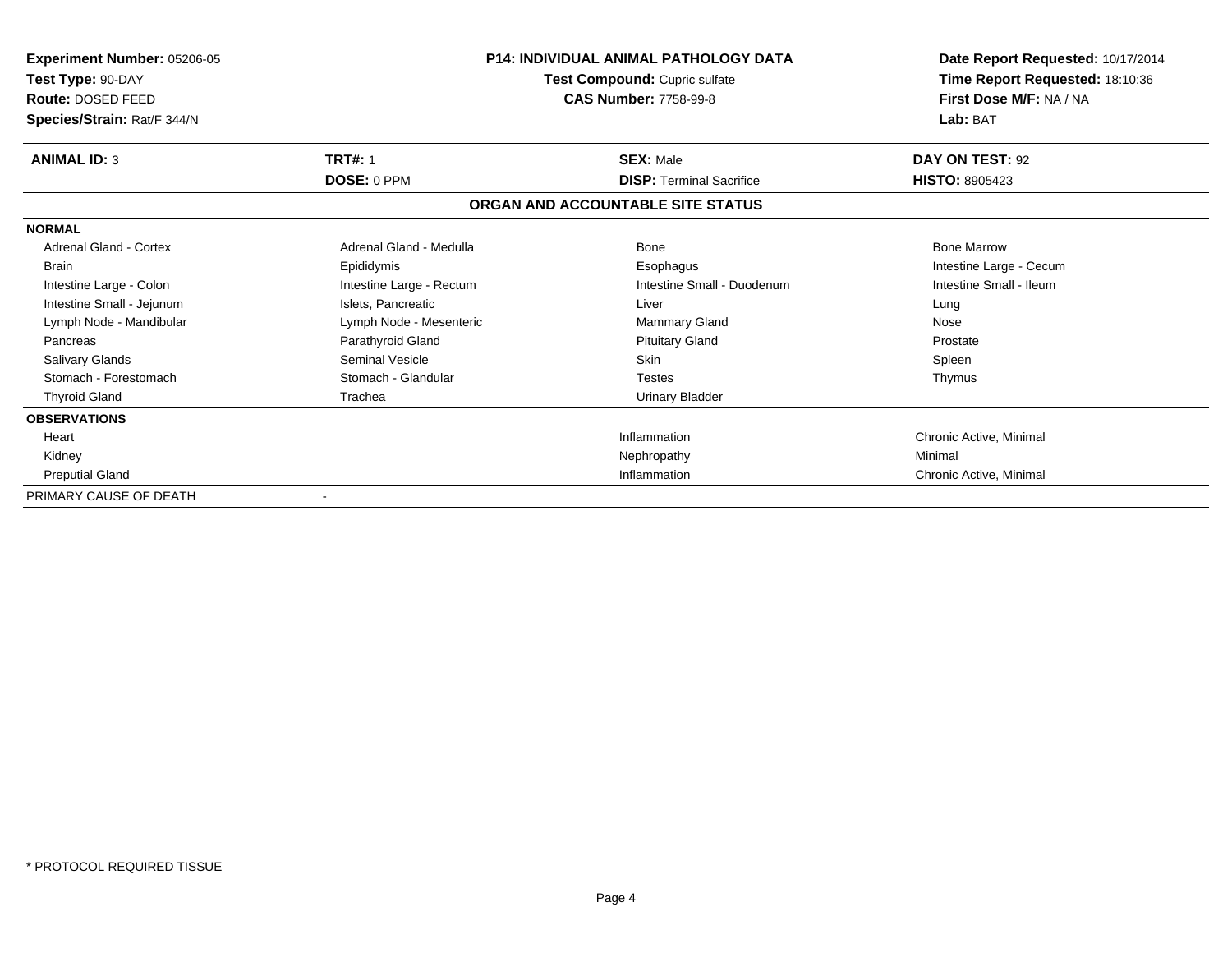| Experiment Number: 05206-05<br>Test Type: 90-DAY<br>Route: DOSED FEED<br>Species/Strain: Rat/F 344/N | <b>P14: INDIVIDUAL ANIMAL PATHOLOGY DATA</b><br>Test Compound: Cupric sulfate<br><b>CAS Number: 7758-99-8</b> |                                   | Date Report Requested: 10/17/2014<br>Time Report Requested: 18:10:36<br>First Dose M/F: NA / NA<br>Lab: BAT |
|------------------------------------------------------------------------------------------------------|---------------------------------------------------------------------------------------------------------------|-----------------------------------|-------------------------------------------------------------------------------------------------------------|
| <b>ANIMAL ID: 4</b>                                                                                  | <b>TRT#: 1</b>                                                                                                | <b>SEX: Male</b>                  | DAY ON TEST: 92                                                                                             |
|                                                                                                      | <b>DOSE: 0 PPM</b>                                                                                            | <b>DISP: Terminal Sacrifice</b>   | <b>HISTO: 8905424</b>                                                                                       |
|                                                                                                      |                                                                                                               | ORGAN AND ACCOUNTABLE SITE STATUS |                                                                                                             |
| <b>NORMAL</b>                                                                                        |                                                                                                               |                                   |                                                                                                             |
| Adrenal Gland - Cortex                                                                               | Adrenal Gland - Medulla                                                                                       | Bone                              | <b>Bone Marrow</b>                                                                                          |
| <b>Brain</b>                                                                                         | Epididymis                                                                                                    | Esophagus                         | Intestine Large - Cecum                                                                                     |
| Intestine Large - Colon                                                                              | Intestine Large - Rectum                                                                                      | Intestine Small - Duodenum        | Intestine Small - Ileum                                                                                     |
| Intestine Small - Jejunum                                                                            | Islets, Pancreatic                                                                                            | Liver                             | Lung                                                                                                        |
| Lymph Node - Mandibular                                                                              | Lymph Node - Mesenteric                                                                                       | <b>Mammary Gland</b>              | Nose                                                                                                        |
| Pancreas                                                                                             | Parathyroid Gland                                                                                             | <b>Pituitary Gland</b>            | <b>Preputial Gland</b>                                                                                      |
| Prostate                                                                                             | Salivary Glands                                                                                               | Seminal Vesicle                   | <b>Skin</b>                                                                                                 |
| Spleen                                                                                               | Stomach - Forestomach                                                                                         | Stomach - Glandular               | <b>Testes</b>                                                                                               |
| Thymus                                                                                               | <b>Thyroid Gland</b>                                                                                          | Trachea                           | <b>Urinary Bladder</b>                                                                                      |
| <b>OBSERVATIONS</b>                                                                                  |                                                                                                               |                                   |                                                                                                             |
| Heart                                                                                                |                                                                                                               | Inflammation                      | Chronic Active, Minimal                                                                                     |
| Kidney                                                                                               |                                                                                                               | Nephropathy                       | Minimal                                                                                                     |
| PRIMARY CAUSE OF DEATH                                                                               |                                                                                                               |                                   |                                                                                                             |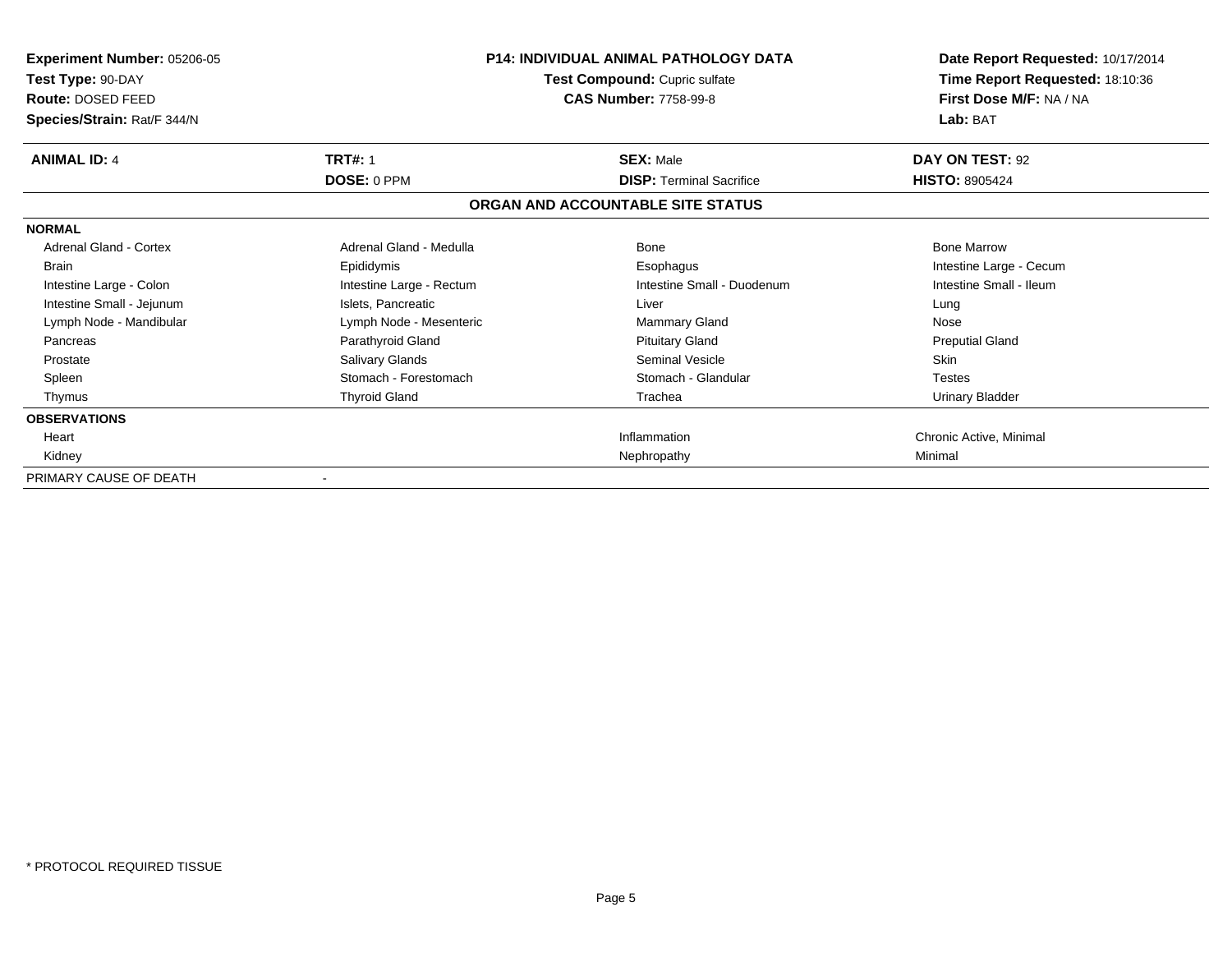| <b>Experiment Number: 05206-05</b><br>Test Type: 90-DAY<br>Route: DOSED FEED<br>Species/Strain: Rat/F 344/N | <b>P14: INDIVIDUAL ANIMAL PATHOLOGY DATA</b><br>Test Compound: Cupric sulfate<br><b>CAS Number: 7758-99-8</b> |                                   | Date Report Requested: 10/17/2014<br>Time Report Requested: 18:10:36<br>First Dose M/F: NA / NA<br>Lab: BAT |  |
|-------------------------------------------------------------------------------------------------------------|---------------------------------------------------------------------------------------------------------------|-----------------------------------|-------------------------------------------------------------------------------------------------------------|--|
| <b>ANIMAL ID: 5</b>                                                                                         | <b>TRT#: 1</b>                                                                                                | <b>SEX: Male</b>                  | DAY ON TEST: 92                                                                                             |  |
|                                                                                                             | DOSE: 0 PPM                                                                                                   | <b>DISP: Terminal Sacrifice</b>   | <b>HISTO: 8905425</b>                                                                                       |  |
|                                                                                                             |                                                                                                               | ORGAN AND ACCOUNTABLE SITE STATUS |                                                                                                             |  |
| <b>NORMAL</b>                                                                                               |                                                                                                               |                                   |                                                                                                             |  |
| <b>Adrenal Gland - Cortex</b>                                                                               | Adrenal Gland - Medulla                                                                                       | <b>Bone</b>                       | <b>Bone Marrow</b>                                                                                          |  |
| <b>Brain</b>                                                                                                | Epididymis                                                                                                    | Esophagus                         | Intestine Large - Cecum                                                                                     |  |
| Intestine Large - Colon                                                                                     | Intestine Large - Rectum                                                                                      | Intestine Small - Duodenum        | Intestine Small - Ileum                                                                                     |  |
| Intestine Small - Jejunum                                                                                   | Islets, Pancreatic                                                                                            | Lung                              | Lymph Node - Mandibular                                                                                     |  |
| Lymph Node - Mesenteric                                                                                     | <b>Mammary Gland</b>                                                                                          | Nose                              | Parathyroid Gland                                                                                           |  |
| <b>Pituitary Gland</b>                                                                                      | Prostate                                                                                                      | <b>Salivary Glands</b>            | <b>Seminal Vesicle</b>                                                                                      |  |
| <b>Skin</b>                                                                                                 | Spleen                                                                                                        | Stomach - Forestomach             | Stomach - Glandular                                                                                         |  |
| <b>Testes</b>                                                                                               | Thymus                                                                                                        | <b>Thyroid Gland</b>              | Trachea                                                                                                     |  |
| <b>Urinary Bladder</b>                                                                                      |                                                                                                               |                                   |                                                                                                             |  |
| <b>OBSERVATIONS</b>                                                                                         |                                                                                                               |                                   |                                                                                                             |  |
| Heart                                                                                                       |                                                                                                               | Inflammation                      | Chronic Active, Mild                                                                                        |  |
| Kidney                                                                                                      |                                                                                                               | Nephropathy                       | Minimal                                                                                                     |  |
| Liver                                                                                                       |                                                                                                               | Hepatodiaphragmatic Nodule        |                                                                                                             |  |
| Note: TWO HEPATODIAPHRAGMATIC NODULES                                                                       |                                                                                                               |                                   |                                                                                                             |  |
| Note: [HDN<br>$\mid$ TGLs = 1,2-12                                                                          |                                                                                                               |                                   |                                                                                                             |  |
| Pancreas                                                                                                    |                                                                                                               | Atrophy                           | Minimal                                                                                                     |  |
| <b>Preputial Gland</b>                                                                                      |                                                                                                               | Inflammation                      | Chronic Active, Minimal                                                                                     |  |
| PRIMARY CAUSE OF DEATH                                                                                      |                                                                                                               |                                   |                                                                                                             |  |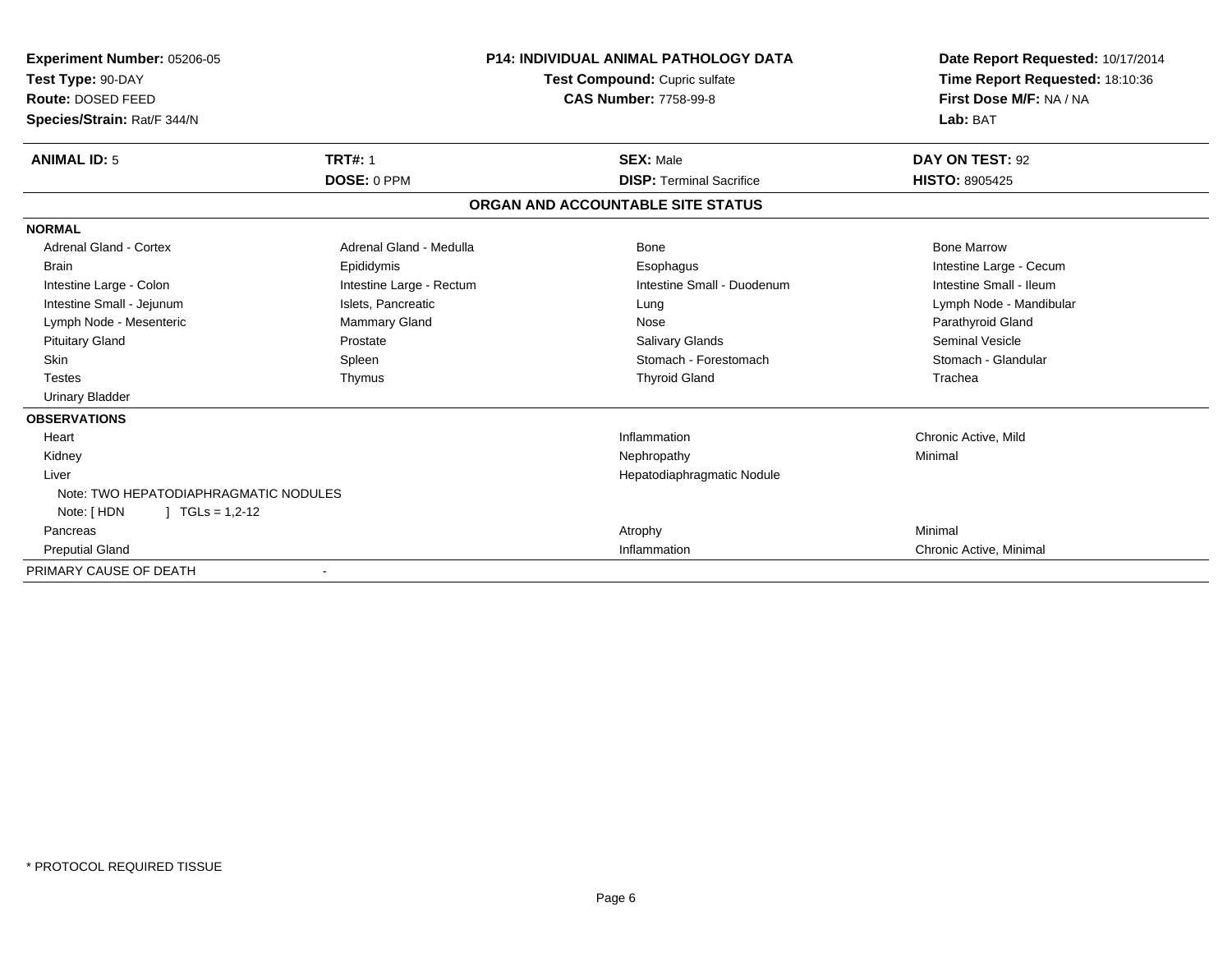| Experiment Number: 05206-05<br>Test Type: 90-DAY<br>Route: DOSED FEED<br>Species/Strain: Rat/F 344/N | <b>P14: INDIVIDUAL ANIMAL PATHOLOGY DATA</b><br>Test Compound: Cupric sulfate<br><b>CAS Number: 7758-99-8</b> |                                   | Date Report Requested: 10/17/2014<br>Time Report Requested: 18:10:36<br>First Dose M/F: NA / NA<br>Lab: BAT |
|------------------------------------------------------------------------------------------------------|---------------------------------------------------------------------------------------------------------------|-----------------------------------|-------------------------------------------------------------------------------------------------------------|
| <b>ANIMAL ID: 6</b>                                                                                  | <b>TRT#: 1</b>                                                                                                | <b>SEX: Male</b>                  | DAY ON TEST: 92                                                                                             |
|                                                                                                      | DOSE: 0 PPM                                                                                                   | <b>DISP: Terminal Sacrifice</b>   | <b>HISTO: 8905426</b>                                                                                       |
|                                                                                                      |                                                                                                               | ORGAN AND ACCOUNTABLE SITE STATUS |                                                                                                             |
| <b>NORMAL</b>                                                                                        |                                                                                                               |                                   |                                                                                                             |
| Adrenal Gland - Cortex                                                                               | Adrenal Gland - Medulla                                                                                       | Bone                              | <b>Bone Marrow</b>                                                                                          |
| <b>Brain</b>                                                                                         | Epididymis                                                                                                    | Esophagus                         | Intestine Large - Cecum                                                                                     |
| Intestine Large - Colon                                                                              | Intestine Large - Rectum                                                                                      | Intestine Small - Duodenum        | Intestine Small - Ileum                                                                                     |
| Intestine Small - Jejunum                                                                            | Islets, Pancreatic                                                                                            | Liver                             | Lung                                                                                                        |
| Lymph Node - Mandibular                                                                              | Lymph Node - Mesenteric                                                                                       | <b>Mammary Gland</b>              | Nose                                                                                                        |
| Pancreas                                                                                             | Parathyroid Gland                                                                                             | <b>Pituitary Gland</b>            | <b>Preputial Gland</b>                                                                                      |
| Prostate                                                                                             | Salivary Glands                                                                                               | Seminal Vesicle                   | <b>Skin</b>                                                                                                 |
| Spleen                                                                                               | Stomach - Forestomach                                                                                         | Stomach - Glandular               | <b>Testes</b>                                                                                               |
| Thymus                                                                                               | <b>Thyroid Gland</b>                                                                                          | Trachea                           | Urinary Bladder                                                                                             |
| <b>OBSERVATIONS</b>                                                                                  |                                                                                                               |                                   |                                                                                                             |
| Heart                                                                                                |                                                                                                               | Inflammation                      | Chronic Active, Minimal                                                                                     |
| Kidney                                                                                               |                                                                                                               | Nephropathy                       | Minimal                                                                                                     |
| PRIMARY CAUSE OF DEATH                                                                               |                                                                                                               |                                   |                                                                                                             |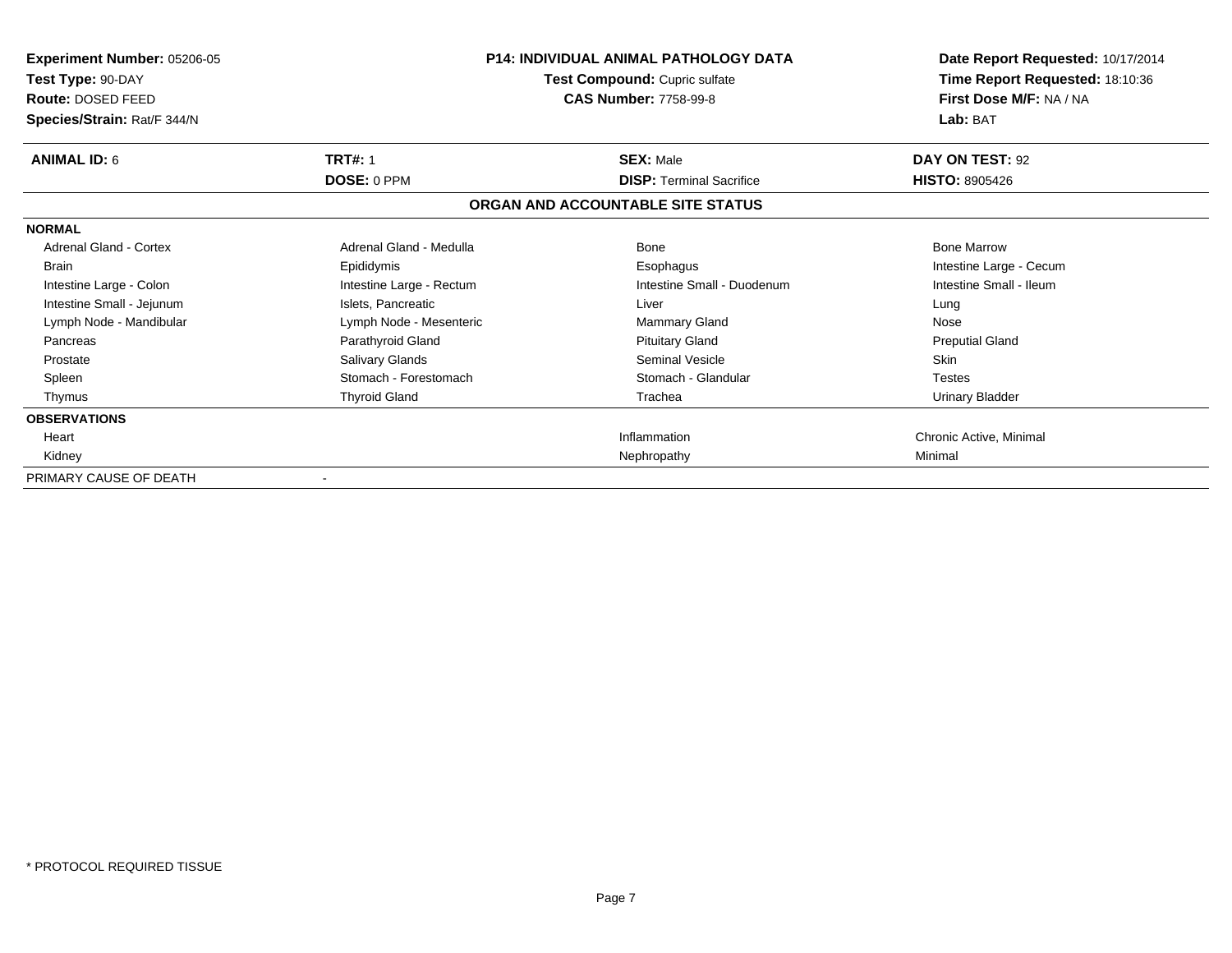| <b>Experiment Number: 05206-05</b><br>Test Type: 90-DAY<br>Route: DOSED FEED<br>Species/Strain: Rat/F 344/N | <b>P14: INDIVIDUAL ANIMAL PATHOLOGY DATA</b><br>Test Compound: Cupric sulfate<br><b>CAS Number: 7758-99-8</b> |                                   | Date Report Requested: 10/17/2014<br>Time Report Requested: 18:10:36<br>First Dose M/F: NA / NA<br>Lab: BAT |
|-------------------------------------------------------------------------------------------------------------|---------------------------------------------------------------------------------------------------------------|-----------------------------------|-------------------------------------------------------------------------------------------------------------|
| <b>ANIMAL ID: 7</b>                                                                                         | <b>TRT#: 1</b>                                                                                                | <b>SEX: Male</b>                  | DAY ON TEST: 92                                                                                             |
|                                                                                                             | DOSE: 0 PPM                                                                                                   | <b>DISP: Terminal Sacrifice</b>   | <b>HISTO: 8905427</b>                                                                                       |
|                                                                                                             |                                                                                                               | ORGAN AND ACCOUNTABLE SITE STATUS |                                                                                                             |
| <b>NORMAL</b>                                                                                               |                                                                                                               |                                   |                                                                                                             |
| <b>Adrenal Gland - Cortex</b>                                                                               | Adrenal Gland - Medulla                                                                                       | <b>Bone</b>                       | <b>Bone Marrow</b>                                                                                          |
| <b>Brain</b>                                                                                                | Epididymis                                                                                                    | Esophagus                         | Intestine Large - Cecum                                                                                     |
| Intestine Large - Colon                                                                                     | Intestine Large - Rectum                                                                                      | Intestine Small - Duodenum        | Intestine Small - Ileum                                                                                     |
| Intestine Small - Jejunum                                                                                   | Islets, Pancreatic                                                                                            | Liver                             | Lung                                                                                                        |
| Lymph Node - Mandibular                                                                                     | Lymph Node - Mesenteric                                                                                       | <b>Mammary Gland</b>              | Nose                                                                                                        |
| Pancreas                                                                                                    | Parathyroid Gland                                                                                             | <b>Pituitary Gland</b>            | Salivary Glands                                                                                             |
| <b>Seminal Vesicle</b>                                                                                      | <b>Skin</b>                                                                                                   | Spleen                            | Stomach - Forestomach                                                                                       |
| Stomach - Glandular                                                                                         | <b>Testes</b>                                                                                                 | Thymus                            | <b>Thyroid Gland</b>                                                                                        |
| Trachea                                                                                                     | <b>Urinary Bladder</b>                                                                                        |                                   |                                                                                                             |
| <b>OBSERVATIONS</b>                                                                                         |                                                                                                               |                                   |                                                                                                             |
| Heart                                                                                                       |                                                                                                               | Inflammation                      | Chronic Active, Minimal                                                                                     |
| Kidney                                                                                                      |                                                                                                               | Nephropathy                       | Minimal                                                                                                     |
| <b>Preputial Gland</b>                                                                                      |                                                                                                               | Inflammation                      | Chronic Active, Minimal                                                                                     |
| Prostate                                                                                                    |                                                                                                               | Inflammation                      | Chronic Active, Minimal                                                                                     |
| PRIMARY CAUSE OF DEATH                                                                                      |                                                                                                               |                                   |                                                                                                             |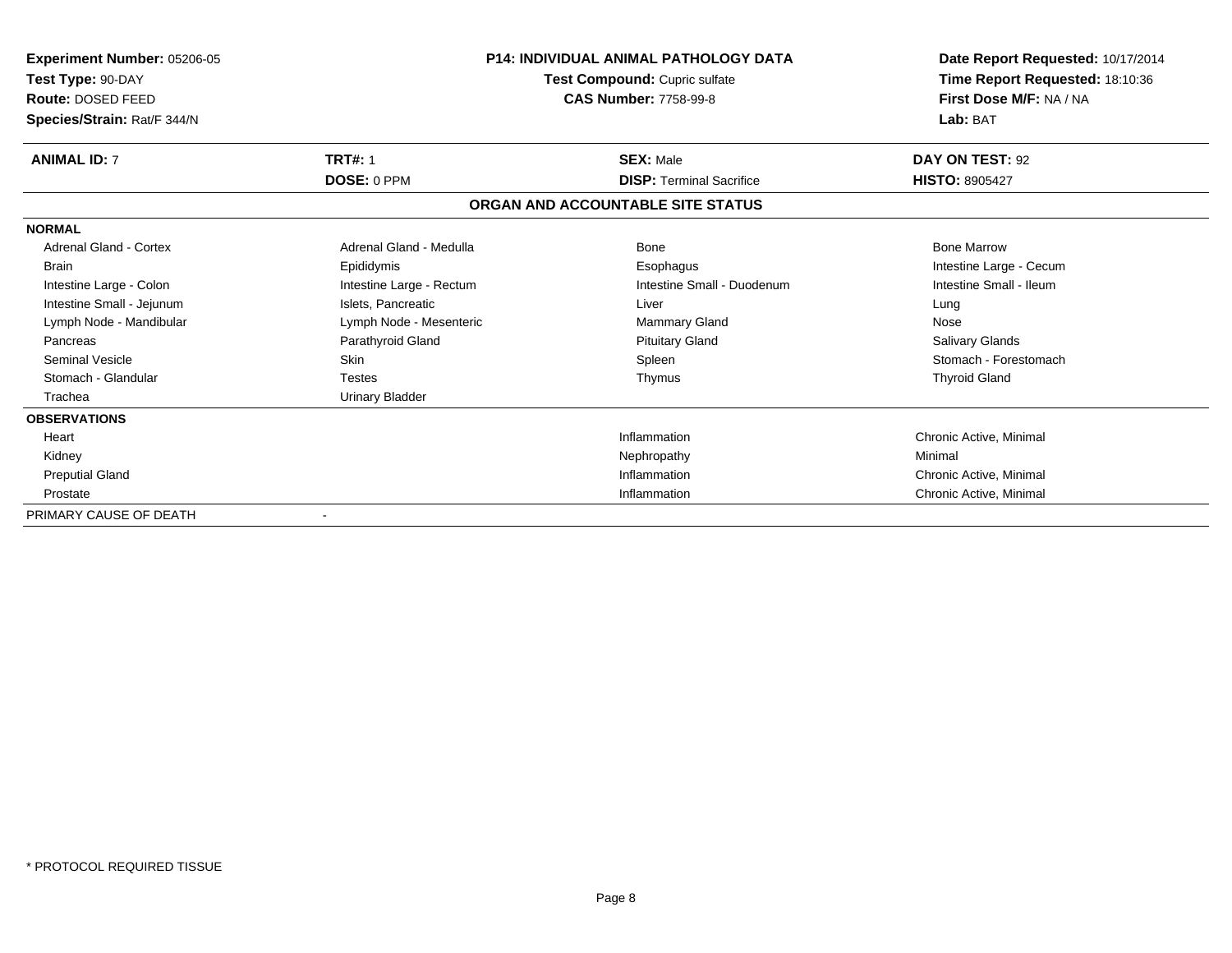| Experiment Number: 05206-05<br>Test Type: 90-DAY<br>Route: DOSED FEED<br>Species/Strain: Rat/F 344/N | <b>P14: INDIVIDUAL ANIMAL PATHOLOGY DATA</b><br>Test Compound: Cupric sulfate<br><b>CAS Number: 7758-99-8</b> |                                   | Date Report Requested: 10/17/2014<br>Time Report Requested: 18:10:36<br>First Dose M/F: NA / NA<br>Lab: BAT |
|------------------------------------------------------------------------------------------------------|---------------------------------------------------------------------------------------------------------------|-----------------------------------|-------------------------------------------------------------------------------------------------------------|
| <b>ANIMAL ID: 8</b>                                                                                  | <b>TRT#: 1</b>                                                                                                | <b>SEX: Male</b>                  | DAY ON TEST: 92                                                                                             |
|                                                                                                      | DOSE: 0 PPM                                                                                                   | <b>DISP: Terminal Sacrifice</b>   | <b>HISTO: 8905428</b>                                                                                       |
|                                                                                                      |                                                                                                               | ORGAN AND ACCOUNTABLE SITE STATUS |                                                                                                             |
| <b>NORMAL</b>                                                                                        |                                                                                                               |                                   |                                                                                                             |
| Adrenal Gland - Cortex                                                                               | Adrenal Gland - Medulla                                                                                       | <b>Bone</b>                       | <b>Bone Marrow</b>                                                                                          |
| <b>Brain</b>                                                                                         | Esophagus                                                                                                     | Intestine Large - Cecum           | Intestine Large - Colon                                                                                     |
| Intestine Large - Rectum                                                                             | Intestine Small - Duodenum                                                                                    | Intestine Small - Ileum           | Intestine Small - Jejunum                                                                                   |
| Islets, Pancreatic                                                                                   | Liver                                                                                                         | Lung                              | Lymph Node - Mandibular                                                                                     |
| Lymph Node - Mesenteric                                                                              | <b>Mammary Gland</b>                                                                                          | Nose                              | Pancreas                                                                                                    |
| Parathyroid Gland                                                                                    | <b>Pituitary Gland</b>                                                                                        | Prostate                          | Salivary Glands                                                                                             |
| <b>Seminal Vesicle</b>                                                                               | <b>Skin</b>                                                                                                   | Spleen                            | Stomach - Forestomach                                                                                       |
| Stomach - Glandular                                                                                  | <b>Testes</b>                                                                                                 | Thymus                            | <b>Thyroid Gland</b>                                                                                        |
| Trachea                                                                                              | Urinary Bladder                                                                                               |                                   |                                                                                                             |
| <b>OBSERVATIONS</b>                                                                                  |                                                                                                               |                                   |                                                                                                             |
| Epididymis                                                                                           |                                                                                                               | Inflammation                      | Chronic Active, Minimal                                                                                     |
| Heart                                                                                                |                                                                                                               | Inflammation                      | Chronic Active, Minimal                                                                                     |
| Kidney                                                                                               |                                                                                                               | Nephropathy                       | Minimal                                                                                                     |
| <b>Preputial Gland</b>                                                                               |                                                                                                               | Inflammation                      | Chronic Active, Minimal                                                                                     |
| PRIMARY CAUSE OF DEATH                                                                               |                                                                                                               |                                   |                                                                                                             |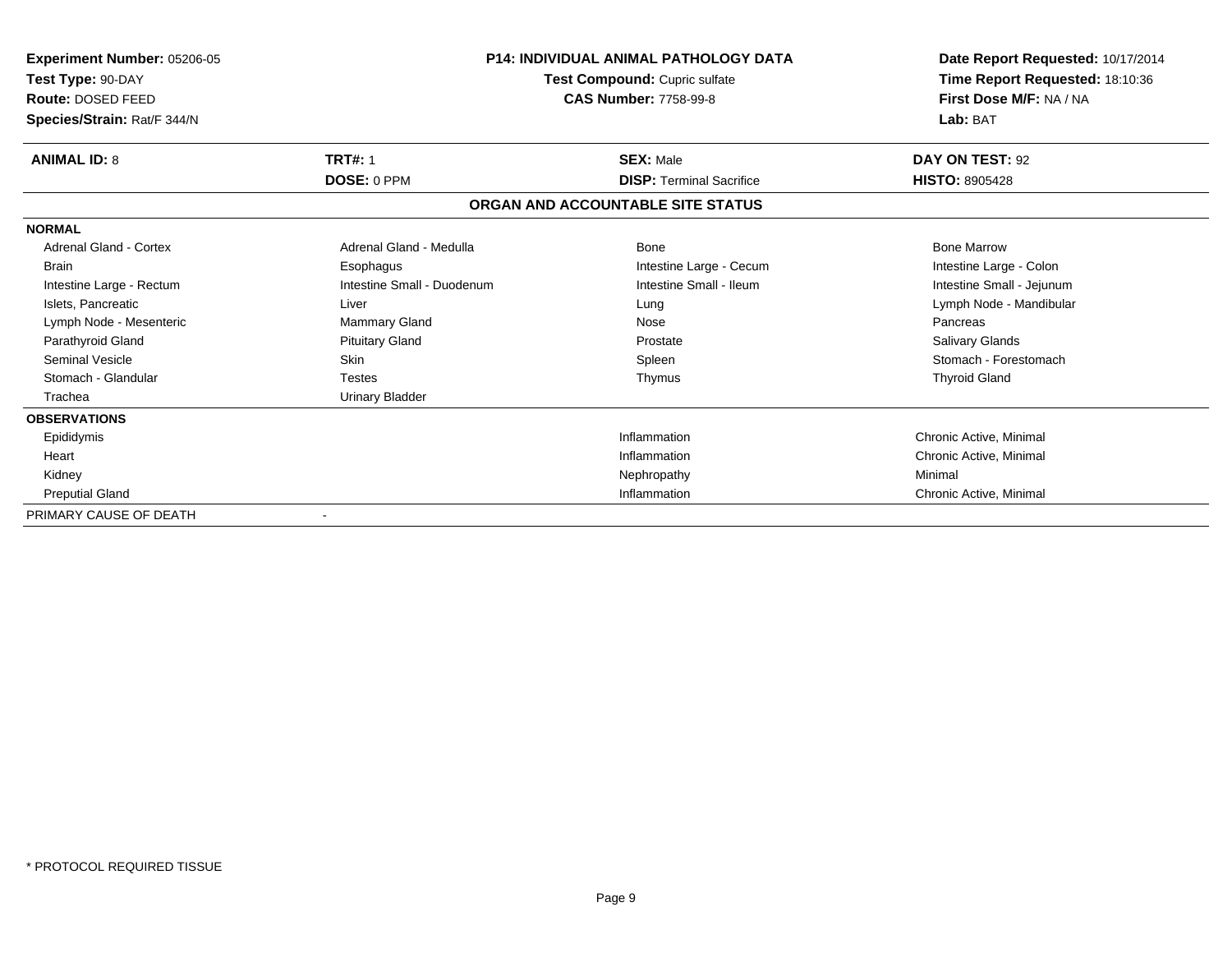| <b>Experiment Number: 05206-05</b><br>Test Type: 90-DAY<br>Route: DOSED FEED<br>Species/Strain: Rat/F 344/N | P14: INDIVIDUAL ANIMAL PATHOLOGY DATA<br>Test Compound: Cupric sulfate<br><b>CAS Number: 7758-99-8</b> |                                                                      | Date Report Requested: 10/17/2014<br>Time Report Requested: 18:10:36<br>First Dose M/F: NA / NA<br>Lab: BAT |
|-------------------------------------------------------------------------------------------------------------|--------------------------------------------------------------------------------------------------------|----------------------------------------------------------------------|-------------------------------------------------------------------------------------------------------------|
| <b>ANIMAL ID: 9</b>                                                                                         | <b>TRT#: 1</b>                                                                                         | <b>SEX: Male</b>                                                     | DAY ON TEST: 92                                                                                             |
|                                                                                                             | DOSE: 0 PPM                                                                                            | <b>DISP: Terminal Sacrifice</b><br>ORGAN AND ACCOUNTABLE SITE STATUS | <b>HISTO: 8905429</b>                                                                                       |
| <b>NORMAL</b>                                                                                               |                                                                                                        |                                                                      |                                                                                                             |
| Adrenal Gland - Cortex                                                                                      | Adrenal Gland - Medulla                                                                                | Bone                                                                 | <b>Bone Marrow</b>                                                                                          |
| <b>Brain</b>                                                                                                | Epididymis                                                                                             | Esophagus                                                            | Intestine Large - Cecum                                                                                     |
| Intestine Large - Colon                                                                                     | Intestine Large - Rectum                                                                               | Intestine Small - Duodenum                                           | Intestine Small - Ileum                                                                                     |
| Intestine Small - Jejunum                                                                                   | Islets, Pancreatic                                                                                     | Liver                                                                | Lung                                                                                                        |
| Lymph Node - Mandibular                                                                                     | Lymph Node - Mesenteric                                                                                | Mammary Gland                                                        | Nose                                                                                                        |
| Pancreas                                                                                                    | Parathyroid Gland                                                                                      | <b>Pituitary Gland</b>                                               | Prostate                                                                                                    |
| Salivary Glands                                                                                             | <b>Seminal Vesicle</b>                                                                                 | <b>Skin</b>                                                          | Spleen                                                                                                      |
| Stomach - Forestomach                                                                                       | Stomach - Glandular                                                                                    | <b>Testes</b>                                                        | Thymus                                                                                                      |
| <b>Thyroid Gland</b>                                                                                        | Trachea                                                                                                | <b>Urinary Bladder</b>                                               |                                                                                                             |
| <b>OBSERVATIONS</b>                                                                                         |                                                                                                        |                                                                      |                                                                                                             |
| Heart                                                                                                       |                                                                                                        | Inflammation                                                         | Chronic Active, Minimal                                                                                     |
| Kidney                                                                                                      |                                                                                                        | Nephropathy                                                          | Minimal                                                                                                     |
| <b>Preputial Gland</b>                                                                                      |                                                                                                        | Inflammation                                                         | Chronic Active, Mild                                                                                        |
| PRIMARY CAUSE OF DEATH                                                                                      |                                                                                                        |                                                                      |                                                                                                             |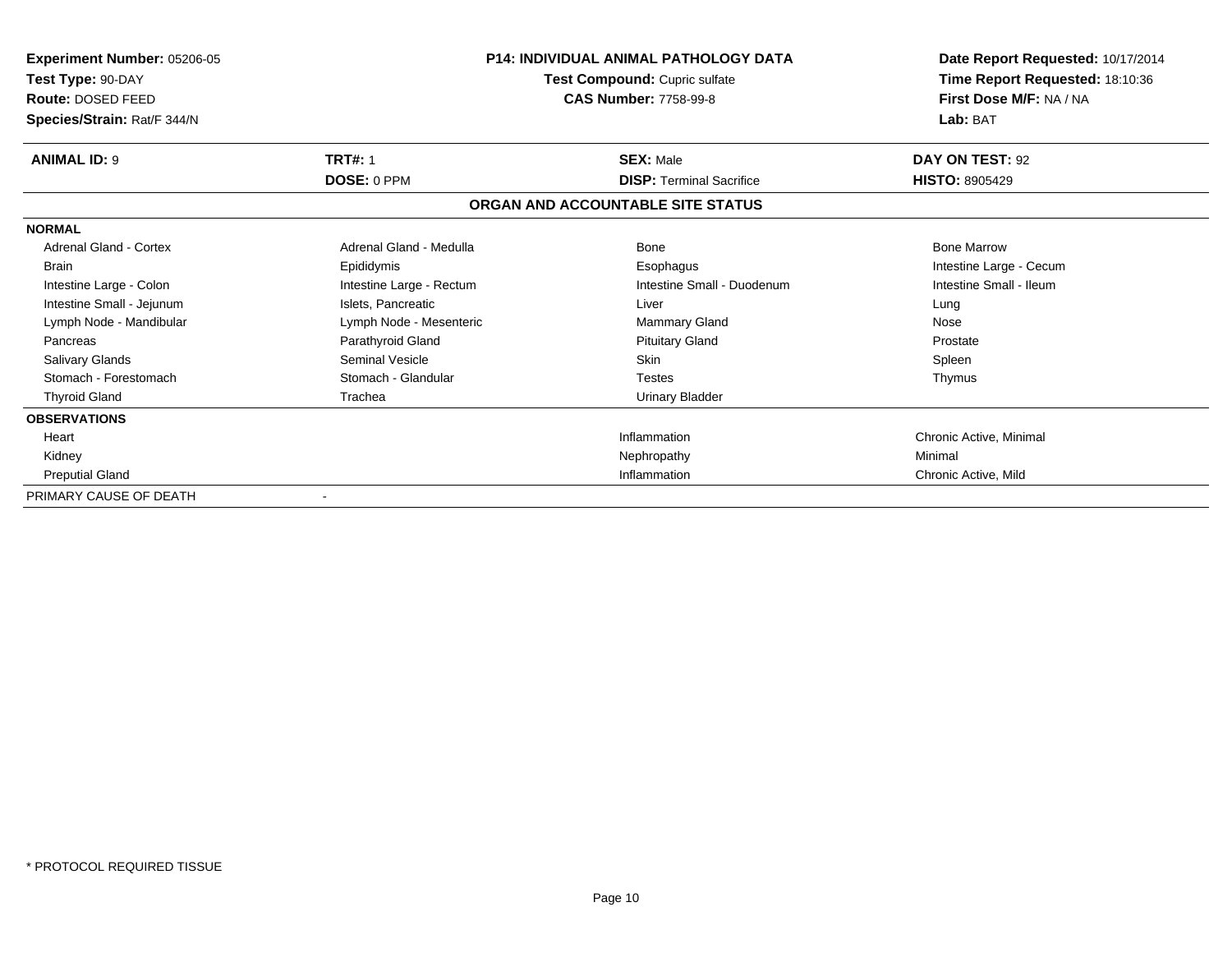| <b>Experiment Number: 05206-05</b><br>Test Type: 90-DAY<br>Route: DOSED FEED<br>Species/Strain: Rat/F 344/N | <b>P14: INDIVIDUAL ANIMAL PATHOLOGY DATA</b><br>Test Compound: Cupric sulfate<br><b>CAS Number: 7758-99-8</b> |                                   | Date Report Requested: 10/17/2014<br>Time Report Requested: 18:10:36<br>First Dose M/F: NA / NA<br>Lab: BAT |
|-------------------------------------------------------------------------------------------------------------|---------------------------------------------------------------------------------------------------------------|-----------------------------------|-------------------------------------------------------------------------------------------------------------|
| <b>ANIMAL ID: 10</b>                                                                                        | <b>TRT#: 1</b>                                                                                                | <b>SEX: Male</b>                  | DAY ON TEST: 92                                                                                             |
|                                                                                                             | <b>DOSE: 0 PPM</b>                                                                                            | <b>DISP: Terminal Sacrifice</b>   | <b>HISTO: 8905430</b>                                                                                       |
|                                                                                                             |                                                                                                               | ORGAN AND ACCOUNTABLE SITE STATUS |                                                                                                             |
| <b>NORMAL</b>                                                                                               |                                                                                                               |                                   |                                                                                                             |
| <b>Adrenal Gland - Cortex</b>                                                                               | Adrenal Gland - Medulla                                                                                       | <b>Bone</b>                       | <b>Bone Marrow</b>                                                                                          |
| <b>Brain</b>                                                                                                | Epididymis                                                                                                    | Esophagus                         | Intestine Large - Cecum                                                                                     |
| Intestine Large - Colon                                                                                     | Intestine Large - Rectum                                                                                      | Intestine Small - Duodenum        | Intestine Small - Ileum                                                                                     |
| Intestine Small - Jejunum                                                                                   | Islets, Pancreatic                                                                                            | Liver                             | Lymph Node - Mandibular                                                                                     |
| Lymph Node - Mesenteric                                                                                     | Mammary Gland                                                                                                 | Nose                              | Pancreas                                                                                                    |
| Parathyroid Gland                                                                                           | <b>Pituitary Gland</b>                                                                                        | Prostate                          | Salivary Glands                                                                                             |
| <b>Seminal Vesicle</b>                                                                                      | <b>Skin</b>                                                                                                   | Spleen                            | Stomach - Forestomach                                                                                       |
| Stomach - Glandular                                                                                         | <b>Testes</b>                                                                                                 | Thymus                            | <b>Thyroid Gland</b>                                                                                        |
| Trachea                                                                                                     | <b>Urinary Bladder</b>                                                                                        |                                   |                                                                                                             |
| <b>OBSERVATIONS</b>                                                                                         |                                                                                                               |                                   |                                                                                                             |
| Heart                                                                                                       |                                                                                                               | Inflammation                      | Chronic Active, Minimal                                                                                     |
| Kidney                                                                                                      |                                                                                                               | Nephropathy                       | Minimal                                                                                                     |
| Lung                                                                                                        |                                                                                                               | Inflammation                      | Chronic Active, Minimal                                                                                     |
| <b>Preputial Gland</b>                                                                                      |                                                                                                               | Inflammation                      | Chronic Active, Minimal                                                                                     |
| PRIMARY CAUSE OF DEATH                                                                                      |                                                                                                               |                                   |                                                                                                             |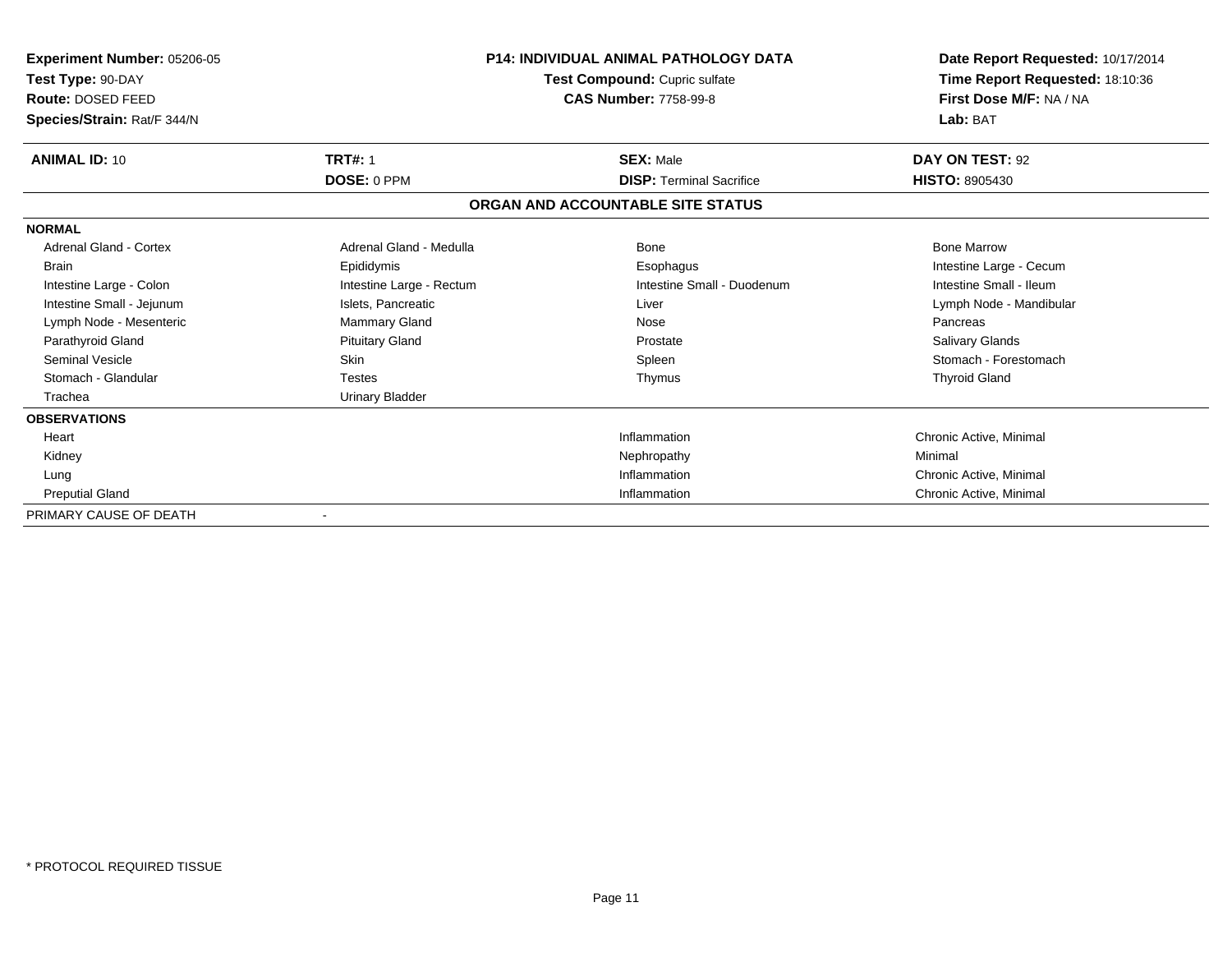| <b>Experiment Number: 05206-05</b><br>Test Type: 90-DAY |                      | <b>P14: INDIVIDUAL ANIMAL PATHOLOGY DATA</b> | Date Report Requested: 10/17/2014 |
|---------------------------------------------------------|----------------------|----------------------------------------------|-----------------------------------|
|                                                         |                      | Test Compound: Cupric sulfate                | Time Report Requested: 18:10:36   |
| Route: DOSED FEED                                       |                      | <b>CAS Number: 7758-99-8</b>                 | First Dose M/F: NA / NA           |
| Species/Strain: Rat/F 344/N                             |                      |                                              | <b>Lab:</b> BAT                   |
| <b>ANIMAL ID: 21</b>                                    | TRT#: 5              | <b>SEX: Male</b>                             | DAY ON TEST: 92                   |
|                                                         | <b>DOSE: 500 PPM</b> | <b>DISP:</b> Terminal Sacrifice              | <b>HISTO: 905521</b>              |
| <b>OBSERVATIONS</b>                                     |                      |                                              |                                   |
| Kidney                                                  |                      | Nephropathy                                  | Minimal                           |
| PRIMARY CAUSE OF DEATH                                  |                      |                                              |                                   |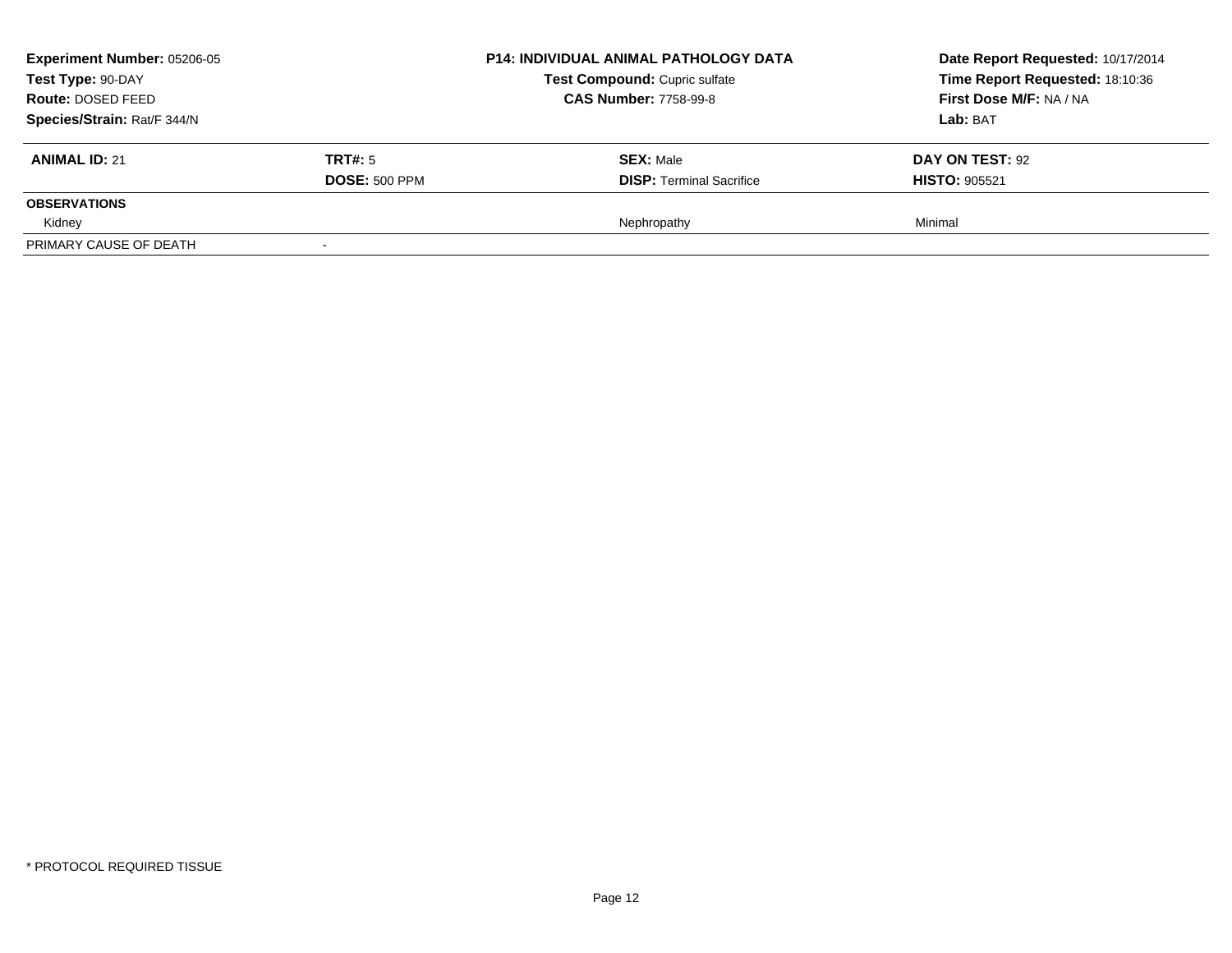| <b>Experiment Number: 05206-05</b><br>Test Type: 90-DAY |                      | <b>P14: INDIVIDUAL ANIMAL PATHOLOGY DATA</b> | Date Report Requested: 10/17/2014 |
|---------------------------------------------------------|----------------------|----------------------------------------------|-----------------------------------|
|                                                         |                      | Test Compound: Cupric sulfate                | Time Report Requested: 18:10:36   |
| Route: DOSED FEED                                       |                      | <b>CAS Number: 7758-99-8</b>                 | First Dose M/F: NA / NA           |
| Species/Strain: Rat/F 344/N                             |                      |                                              | <b>Lab:</b> BAT                   |
| <b>ANIMAL ID: 22</b>                                    | TRT#: 5              | <b>SEX: Male</b>                             | DAY ON TEST: 92                   |
|                                                         | <b>DOSE: 500 PPM</b> | <b>DISP:</b> Terminal Sacrifice              | <b>HISTO: 905522</b>              |
| <b>OBSERVATIONS</b>                                     |                      |                                              |                                   |
| Kidney                                                  |                      | Nephropathy                                  | Minimal                           |
| PRIMARY CAUSE OF DEATH                                  |                      |                                              |                                   |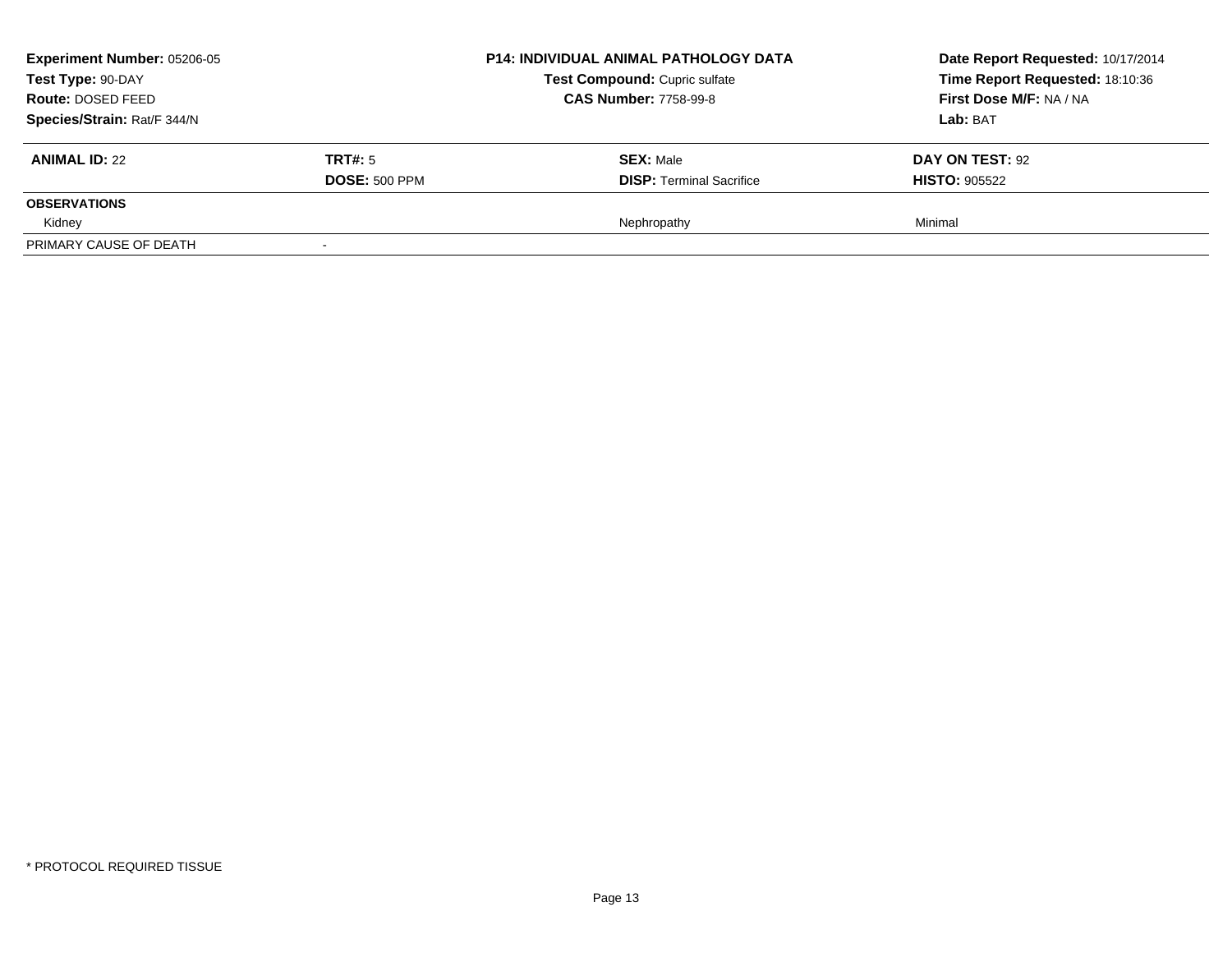| <b>Experiment Number: 05206-05</b><br>Test Type: 90-DAY<br>Route: DOSED FEED<br>Species/Strain: Rat/F 344/N |                                 | <b>P14: INDIVIDUAL ANIMAL PATHOLOGY DATA</b><br>Test Compound: Cupric sulfate<br><b>CAS Number: 7758-99-8</b> | Date Report Requested: 10/17/2014<br>Time Report Requested: 18:10:36<br>First Dose M/F: NA / NA<br><b>Lab: BAT</b> |
|-------------------------------------------------------------------------------------------------------------|---------------------------------|---------------------------------------------------------------------------------------------------------------|--------------------------------------------------------------------------------------------------------------------|
| <b>ANIMAL ID: 23</b>                                                                                        | TRT#: 5<br><b>DOSE: 500 PPM</b> | <b>SEX: Male</b><br><b>DISP: Terminal Sacrifice</b>                                                           | DAY ON TEST: 92<br><b>HISTO: 905523</b>                                                                            |
| <b>OBSERVATIONS</b>                                                                                         |                                 |                                                                                                               |                                                                                                                    |
| Kidney                                                                                                      |                                 | Nephropathy                                                                                                   | Minimal                                                                                                            |
| PRIMARY CAUSE OF DEATH                                                                                      | $\overline{\phantom{a}}$        |                                                                                                               |                                                                                                                    |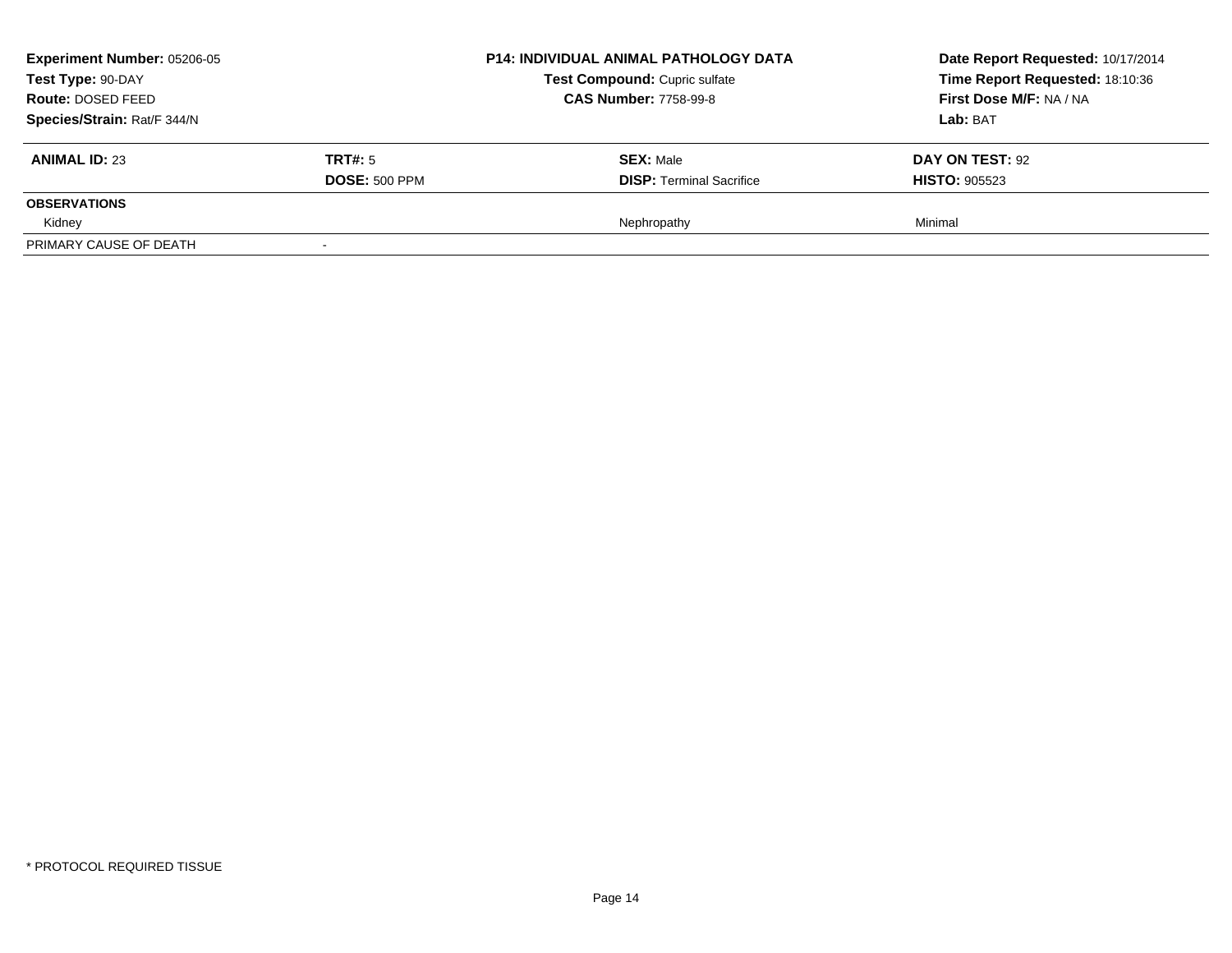| <b>Experiment Number: 05206-05</b><br>Test Type: 90-DAY<br>Route: DOSED FEED<br>Species/Strain: Rat/F 344/N |                                 | <b>P14: INDIVIDUAL ANIMAL PATHOLOGY DATA</b><br>Test Compound: Cupric sulfate<br><b>CAS Number: 7758-99-8</b> | Date Report Requested: 10/17/2014<br>Time Report Requested: 18:10:36<br>First Dose M/F: NA / NA<br><b>Lab: BAT</b> |
|-------------------------------------------------------------------------------------------------------------|---------------------------------|---------------------------------------------------------------------------------------------------------------|--------------------------------------------------------------------------------------------------------------------|
| <b>ANIMAL ID: 24</b>                                                                                        | TRT#: 5<br><b>DOSE: 500 PPM</b> | <b>SEX: Male</b><br><b>DISP: Terminal Sacrifice</b>                                                           | DAY ON TEST: 92<br><b>HISTO: 905524</b>                                                                            |
| <b>OBSERVATIONS</b>                                                                                         |                                 |                                                                                                               |                                                                                                                    |
| Kidney                                                                                                      |                                 | Nephropathy                                                                                                   | Minimal                                                                                                            |
| PRIMARY CAUSE OF DEATH                                                                                      | $\overline{\phantom{a}}$        |                                                                                                               |                                                                                                                    |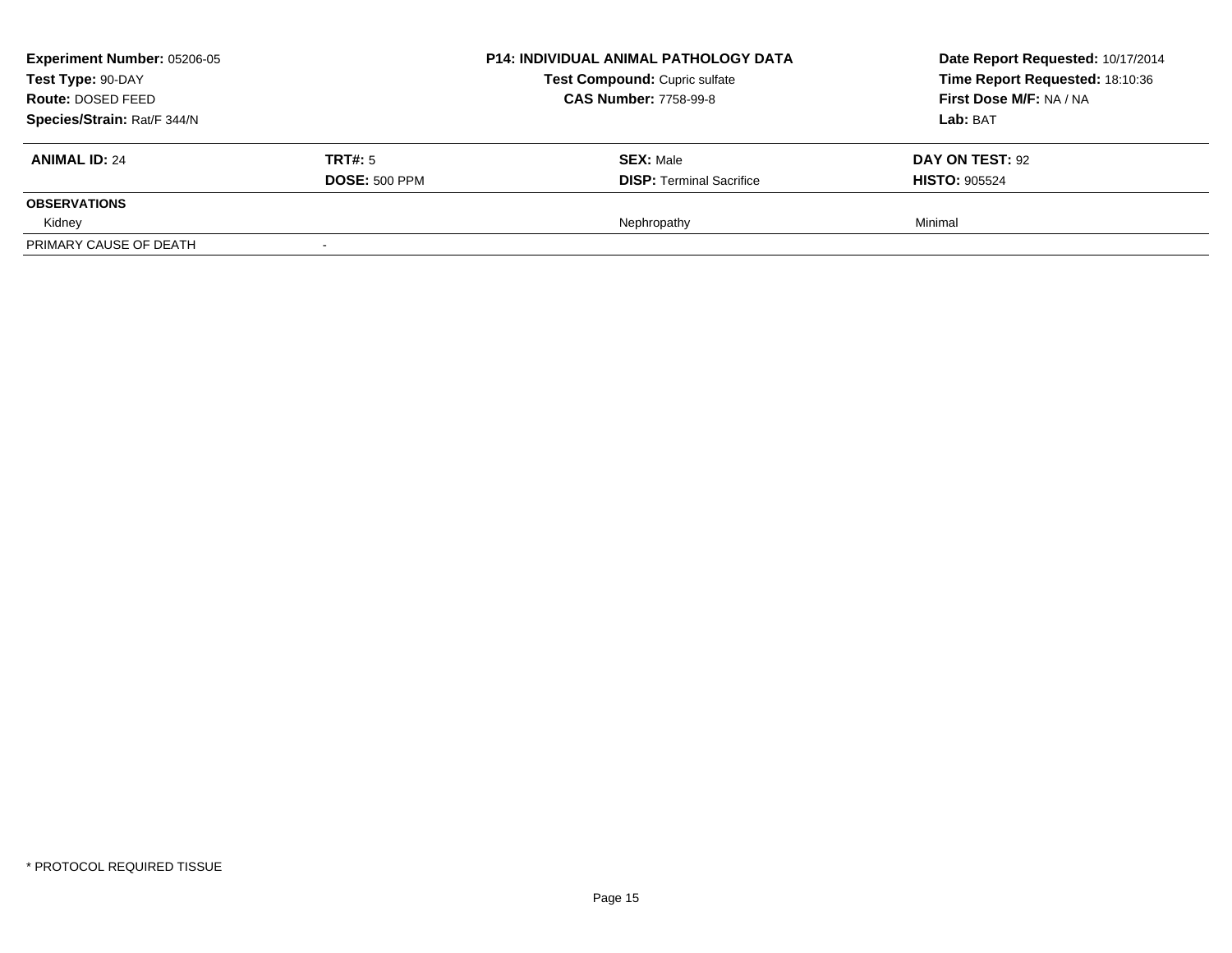| <b>Experiment Number: 05206-05</b><br>Test Type: 90-DAY<br>Route: DOSED FEED<br>Species/Strain: Rat/F 344/N |                                 | <b>P14: INDIVIDUAL ANIMAL PATHOLOGY DATA</b><br>Test Compound: Cupric sulfate<br><b>CAS Number: 7758-99-8</b> | Date Report Requested: 10/17/2014<br>Time Report Requested: 18:10:36<br>First Dose M/F: NA / NA<br><b>Lab: BAT</b> |
|-------------------------------------------------------------------------------------------------------------|---------------------------------|---------------------------------------------------------------------------------------------------------------|--------------------------------------------------------------------------------------------------------------------|
| <b>ANIMAL ID: 25</b>                                                                                        | TRT#: 5<br><b>DOSE: 500 PPM</b> | <b>SEX: Male</b><br><b>DISP: Terminal Sacrifice</b>                                                           | DAY ON TEST: 92<br><b>HISTO: 905525</b>                                                                            |
| <b>OBSERVATIONS</b>                                                                                         |                                 |                                                                                                               |                                                                                                                    |
| Kidney                                                                                                      |                                 | Nephropathy                                                                                                   | Minimal                                                                                                            |
| PRIMARY CAUSE OF DEATH                                                                                      | $\overline{\phantom{a}}$        |                                                                                                               |                                                                                                                    |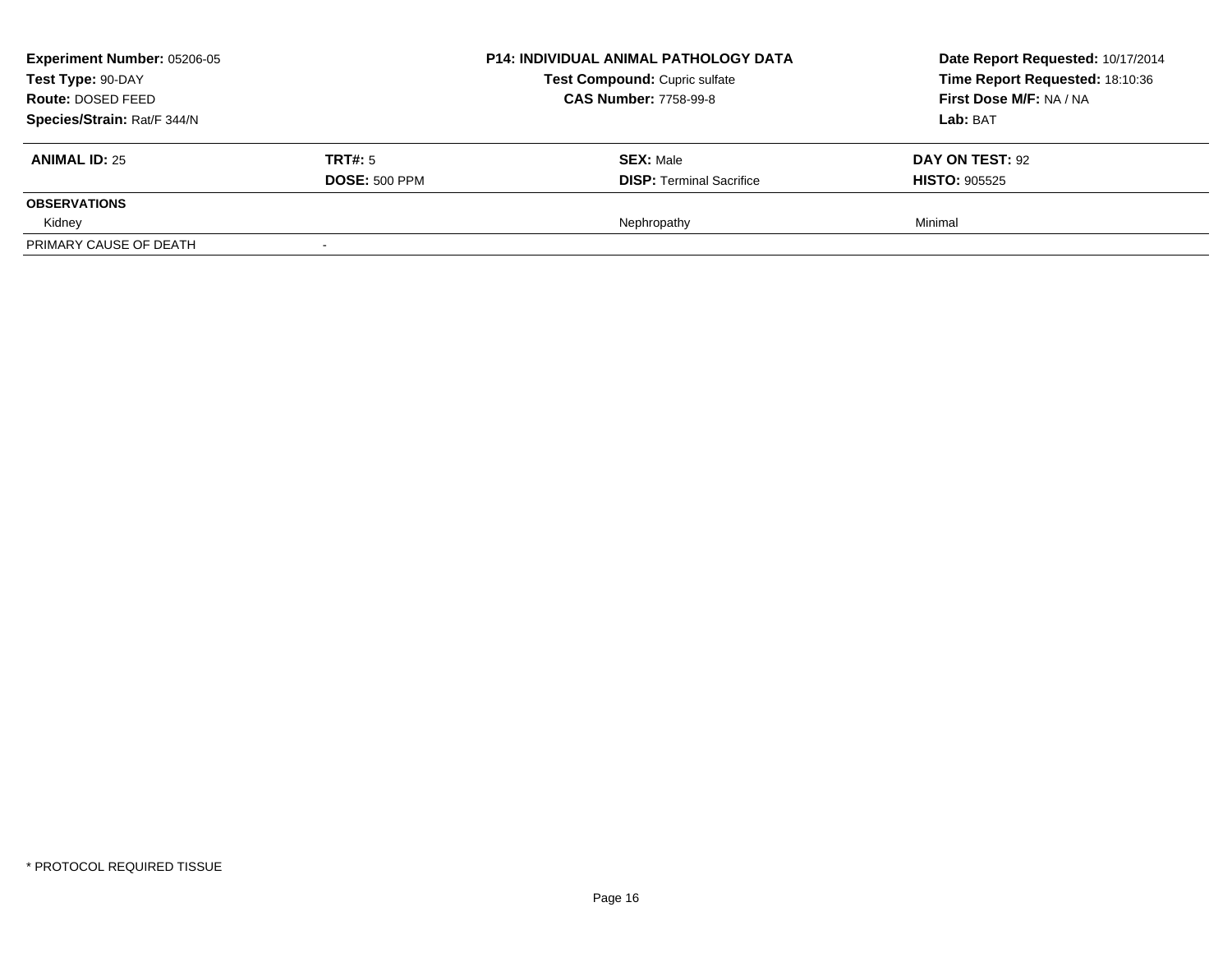| <b>Experiment Number: 05206-05</b><br>Test Type: 90-DAY<br>Route: DOSED FEED<br>Species/Strain: Rat/F 344/N |                                 | <b>P14: INDIVIDUAL ANIMAL PATHOLOGY DATA</b><br>Test Compound: Cupric sulfate<br><b>CAS Number: 7758-99-8</b> | Date Report Requested: 10/17/2014<br>Time Report Requested: 18:10:36<br>First Dose M/F: NA / NA<br><b>Lab: BAT</b> |
|-------------------------------------------------------------------------------------------------------------|---------------------------------|---------------------------------------------------------------------------------------------------------------|--------------------------------------------------------------------------------------------------------------------|
| <b>ANIMAL ID: 26</b>                                                                                        | TRT#: 5<br><b>DOSE: 500 PPM</b> | <b>SEX: Male</b><br><b>DISP: Terminal Sacrifice</b>                                                           | DAY ON TEST: 92<br><b>HISTO: 905526</b>                                                                            |
| <b>OBSERVATIONS</b>                                                                                         |                                 |                                                                                                               |                                                                                                                    |
| Kidney                                                                                                      |                                 | Nephropathy                                                                                                   | Minimal                                                                                                            |
| PRIMARY CAUSE OF DEATH                                                                                      | $\overline{\phantom{a}}$        |                                                                                                               |                                                                                                                    |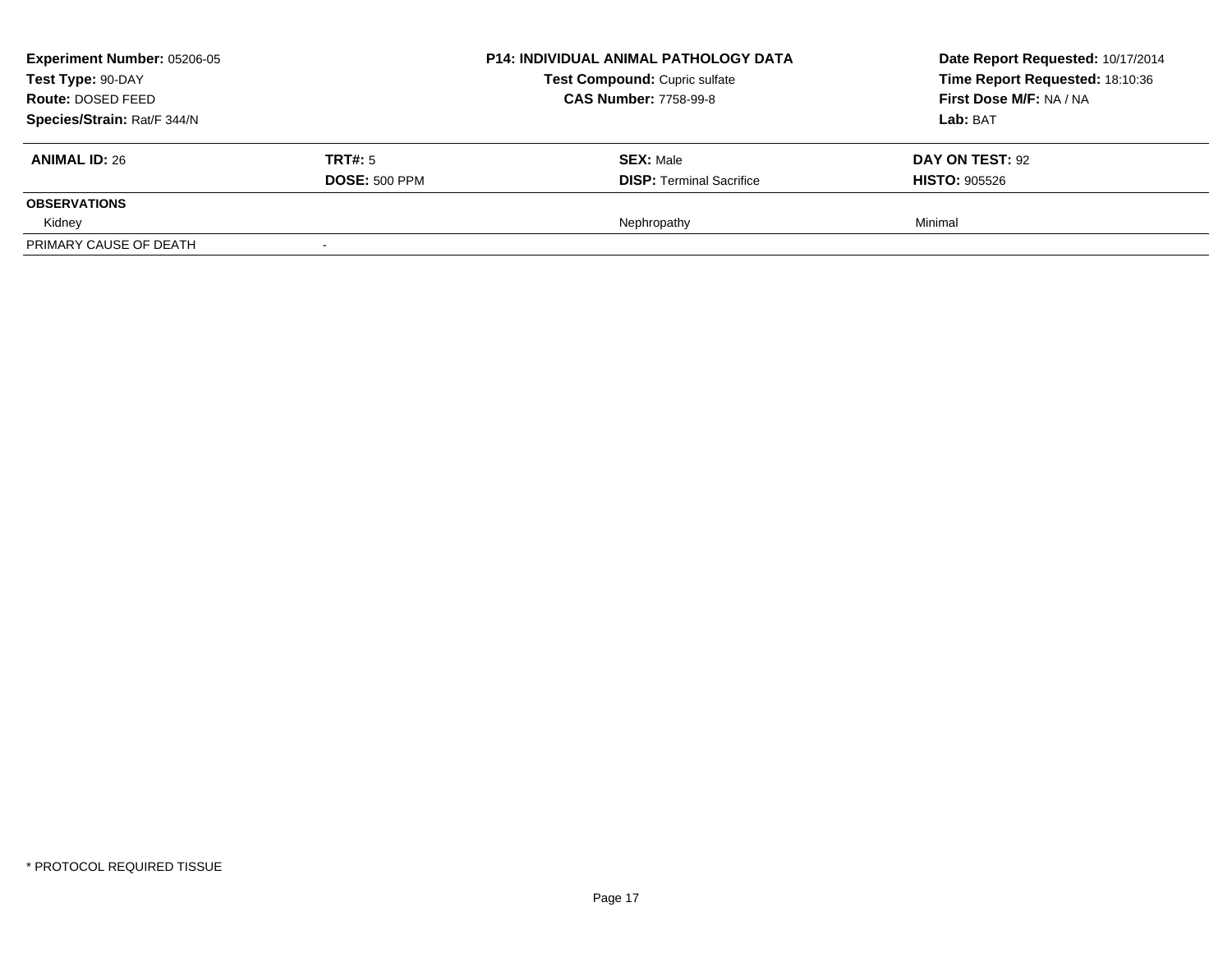| <b>Experiment Number: 05206-05</b><br>Test Type: 90-DAY |                      | <b>P14: INDIVIDUAL ANIMAL PATHOLOGY DATA</b> | Date Report Requested: 10/17/2014 |
|---------------------------------------------------------|----------------------|----------------------------------------------|-----------------------------------|
|                                                         |                      | Test Compound: Cupric sulfate                | Time Report Requested: 18:10:36   |
| Route: DOSED FEED                                       |                      | <b>CAS Number: 7758-99-8</b>                 | First Dose M/F: NA / NA           |
| Species/Strain: Rat/F 344/N                             |                      |                                              | <b>Lab:</b> BAT                   |
| <b>ANIMAL ID: 27</b>                                    | TRT#: 5              | <b>SEX: Male</b>                             | DAY ON TEST: 92                   |
|                                                         | <b>DOSE: 500 PPM</b> | <b>DISP: Terminal Sacrifice</b>              | <b>HISTO: 905527</b>              |
| <b>OBSERVATIONS</b>                                     |                      |                                              |                                   |
| Stomach                                                 | Forestomach          | Fibroma                                      |                                   |
| PRIMARY CAUSE OF DEATH                                  |                      |                                              |                                   |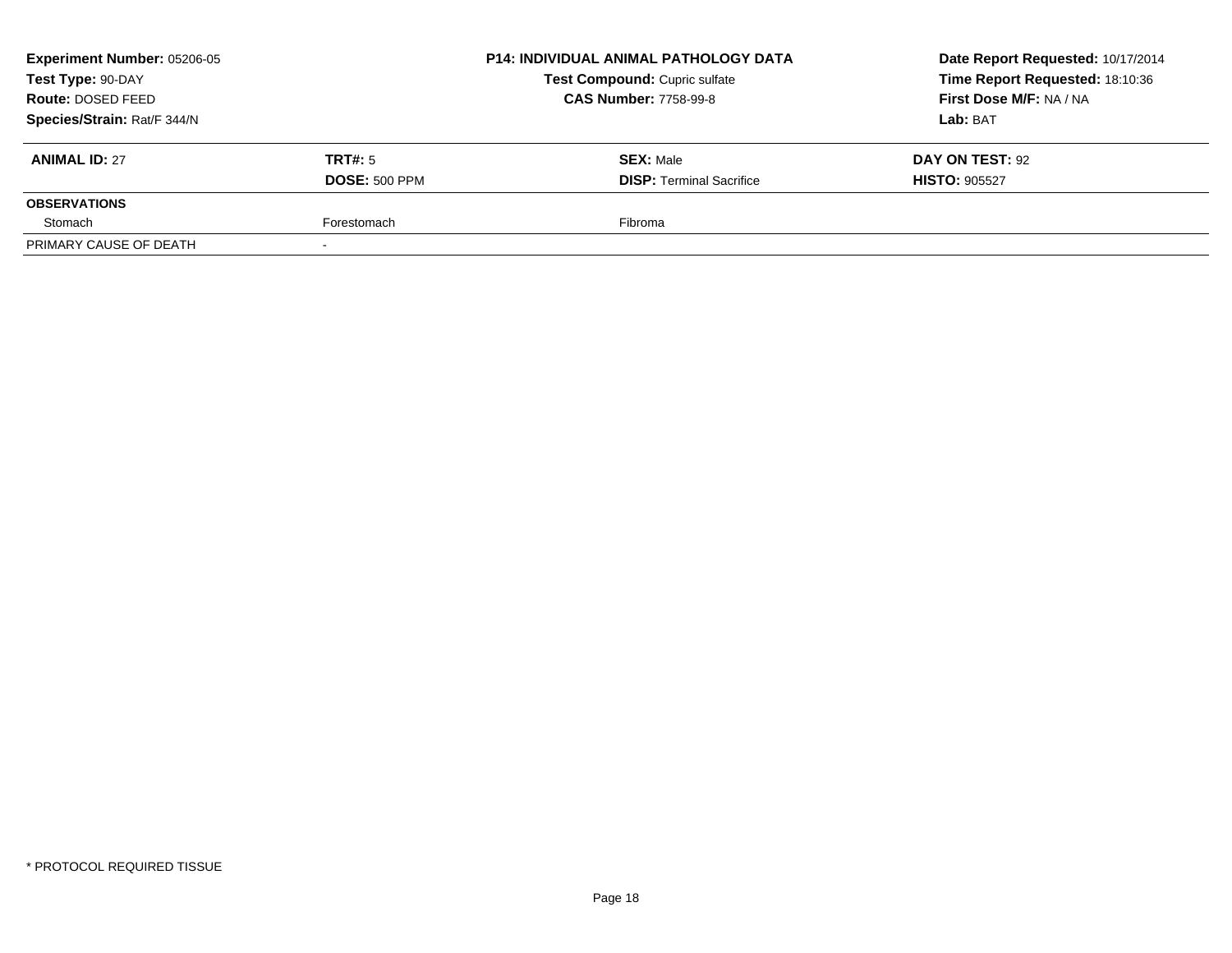| <b>Experiment Number: 05206-05</b><br>Test Type: 90-DAY<br>Route: DOSED FEED<br>Species/Strain: Rat/F 344/N |                                 | <b>P14: INDIVIDUAL ANIMAL PATHOLOGY DATA</b><br>Test Compound: Cupric sulfate<br><b>CAS Number: 7758-99-8</b> | Date Report Requested: 10/17/2014<br>Time Report Requested: 18:10:36<br>First Dose M/F: NA / NA<br><b>Lab: BAT</b> |
|-------------------------------------------------------------------------------------------------------------|---------------------------------|---------------------------------------------------------------------------------------------------------------|--------------------------------------------------------------------------------------------------------------------|
| <b>ANIMAL ID: 28</b>                                                                                        | TRT#: 5<br><b>DOSE: 500 PPM</b> | <b>SEX: Male</b><br><b>DISP: Terminal Sacrifice</b>                                                           | DAY ON TEST: 92<br><b>HISTO: 905528</b>                                                                            |
| <b>OBSERVATIONS</b>                                                                                         |                                 |                                                                                                               |                                                                                                                    |
| Kidney                                                                                                      |                                 | Nephropathy                                                                                                   | Minimal                                                                                                            |
| PRIMARY CAUSE OF DEATH                                                                                      | $\overline{\phantom{a}}$        |                                                                                                               |                                                                                                                    |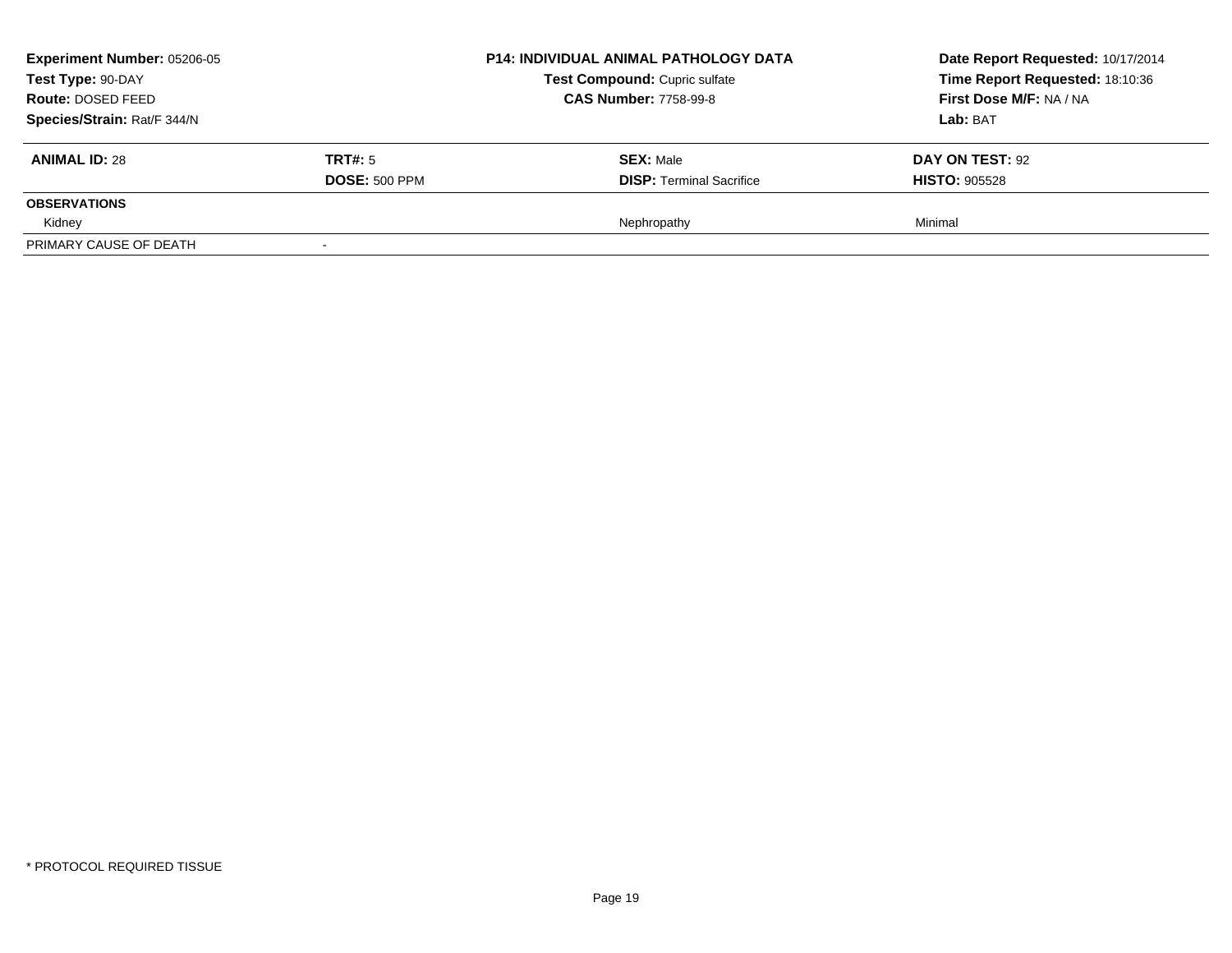| <b>Experiment Number: 05206-05</b><br>Test Type: 90-DAY<br>Route: DOSED FEED<br>Species/Strain: Rat/F 344/N |                                 | <b>P14: INDIVIDUAL ANIMAL PATHOLOGY DATA</b><br>Test Compound: Cupric sulfate<br><b>CAS Number: 7758-99-8</b> | Date Report Requested: 10/17/2014<br>Time Report Requested: 18:10:36<br>First Dose M/F: NA / NA<br><b>Lab: BAT</b> |
|-------------------------------------------------------------------------------------------------------------|---------------------------------|---------------------------------------------------------------------------------------------------------------|--------------------------------------------------------------------------------------------------------------------|
| <b>ANIMAL ID: 29</b>                                                                                        | TRT#: 5<br><b>DOSE: 500 PPM</b> | <b>SEX: Male</b><br><b>DISP: Terminal Sacrifice</b>                                                           | DAY ON TEST: 92<br><b>HISTO: 905529</b>                                                                            |
| <b>OBSERVATIONS</b>                                                                                         |                                 |                                                                                                               |                                                                                                                    |
| Kidney                                                                                                      |                                 | Nephropathy                                                                                                   | Minimal                                                                                                            |
| PRIMARY CAUSE OF DEATH                                                                                      | $\overline{\phantom{a}}$        |                                                                                                               |                                                                                                                    |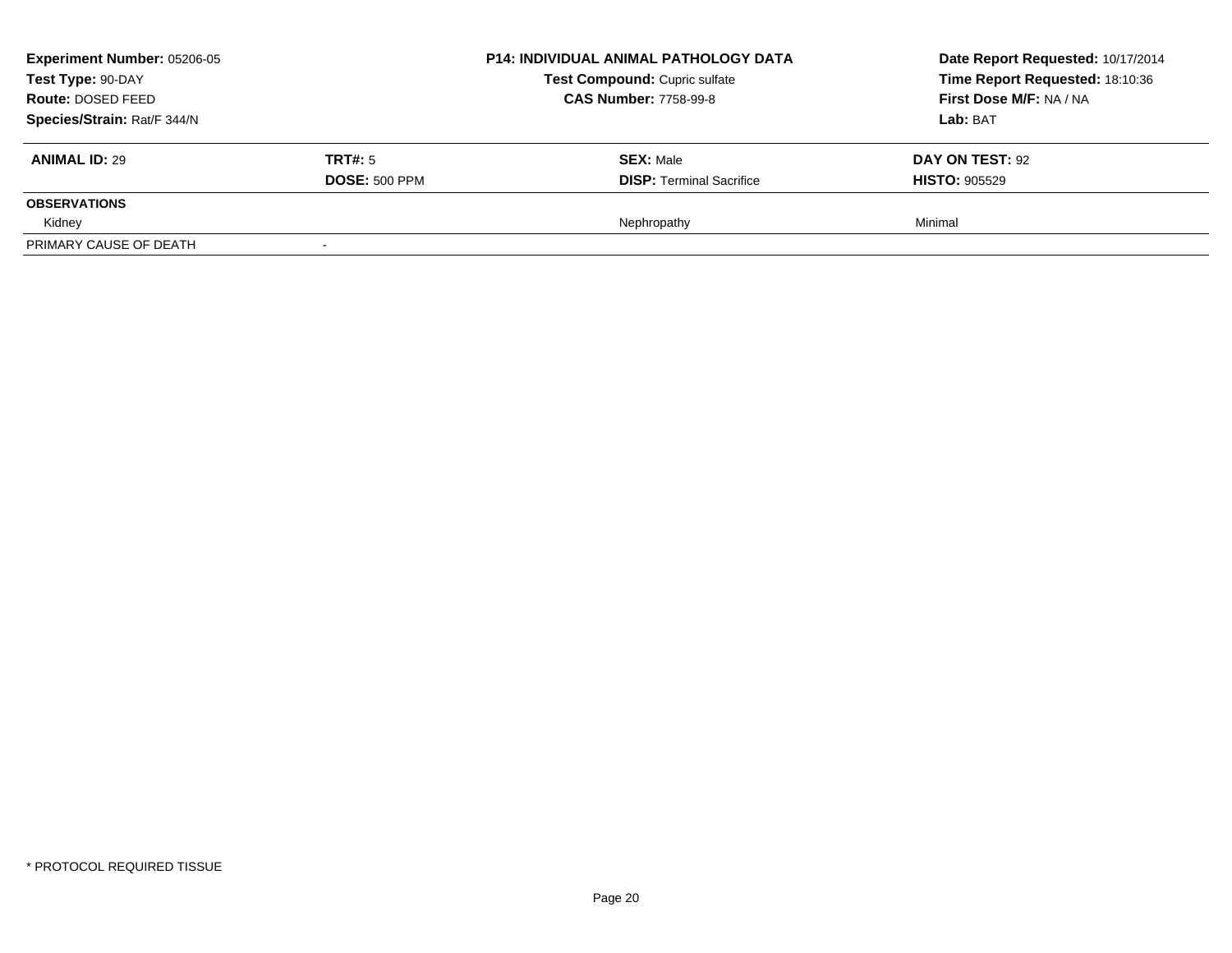| <b>Experiment Number: 05206-05</b><br>Test Type: 90-DAY |                      | <b>P14: INDIVIDUAL ANIMAL PATHOLOGY DATA</b> | Date Report Requested: 10/17/2014 |
|---------------------------------------------------------|----------------------|----------------------------------------------|-----------------------------------|
|                                                         |                      | Test Compound: Cupric sulfate                | Time Report Requested: 18:10:36   |
| Route: DOSED FEED                                       |                      | <b>CAS Number: 7758-99-8</b>                 | First Dose M/F: NA / NA           |
| Species/Strain: Rat/F 344/N                             |                      |                                              | <b>Lab:</b> BAT                   |
| <b>ANIMAL ID: 30</b>                                    | TRT#: 5              | <b>SEX: Male</b>                             | DAY ON TEST: 92                   |
|                                                         | <b>DOSE: 500 PPM</b> | <b>DISP:</b> Terminal Sacrifice              | <b>HISTO: 905530</b>              |
| <b>OBSERVATIONS</b>                                     |                      |                                              |                                   |
| Kidney                                                  |                      | Nephropathy                                  | Minimal                           |
| PRIMARY CAUSE OF DEATH                                  |                      |                                              |                                   |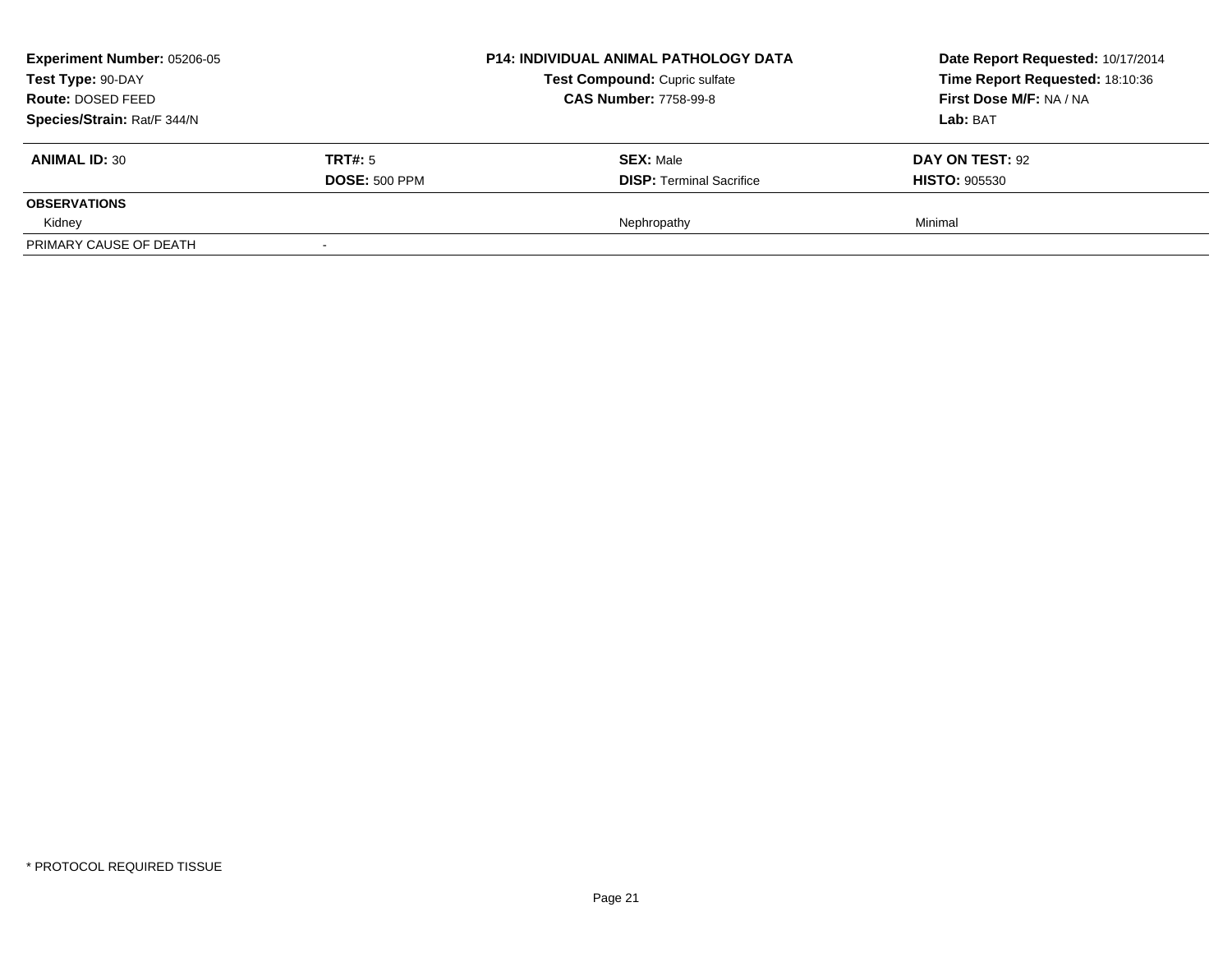| <b>Experiment Number: 05206-05</b> |                               | <b>P14: INDIVIDUAL ANIMAL PATHOLOGY DATA</b> | Date Report Requested: 10/17/2014 |
|------------------------------------|-------------------------------|----------------------------------------------|-----------------------------------|
| Test Type: 90-DAY                  | Test Compound: Cupric sulfate |                                              | Time Report Requested: 18:10:36   |
| <b>Route: DOSED FEED</b>           |                               | <b>CAS Number: 7758-99-8</b>                 | First Dose M/F: NA / NA           |
| Species/Strain: Rat/F 344/N        |                               |                                              | Lab: BAT                          |
| <b>ANIMAL ID: 41</b>               | TRT#: 9                       | <b>SEX: Male</b>                             | DAY ON TEST: 92                   |
|                                    | <b>DOSE: 1000 PPM</b>         | <b>DISP:</b> Terminal Sacrifice              | <b>HISTO: 8905501</b>             |
|                                    |                               | ORGAN AND ACCOUNTABLE SITE STATUS            |                                   |
| <b>NORMAL</b>                      |                               |                                              |                                   |
| Liver                              | Stomach - Forestomach         | Stomach - Glandular                          |                                   |
| <b>OBSERVATIONS</b>                |                               |                                              |                                   |
| Kidney                             |                               | Nephropathy                                  | Minimal                           |
| PRIMARY CAUSE OF DEATH             |                               |                                              |                                   |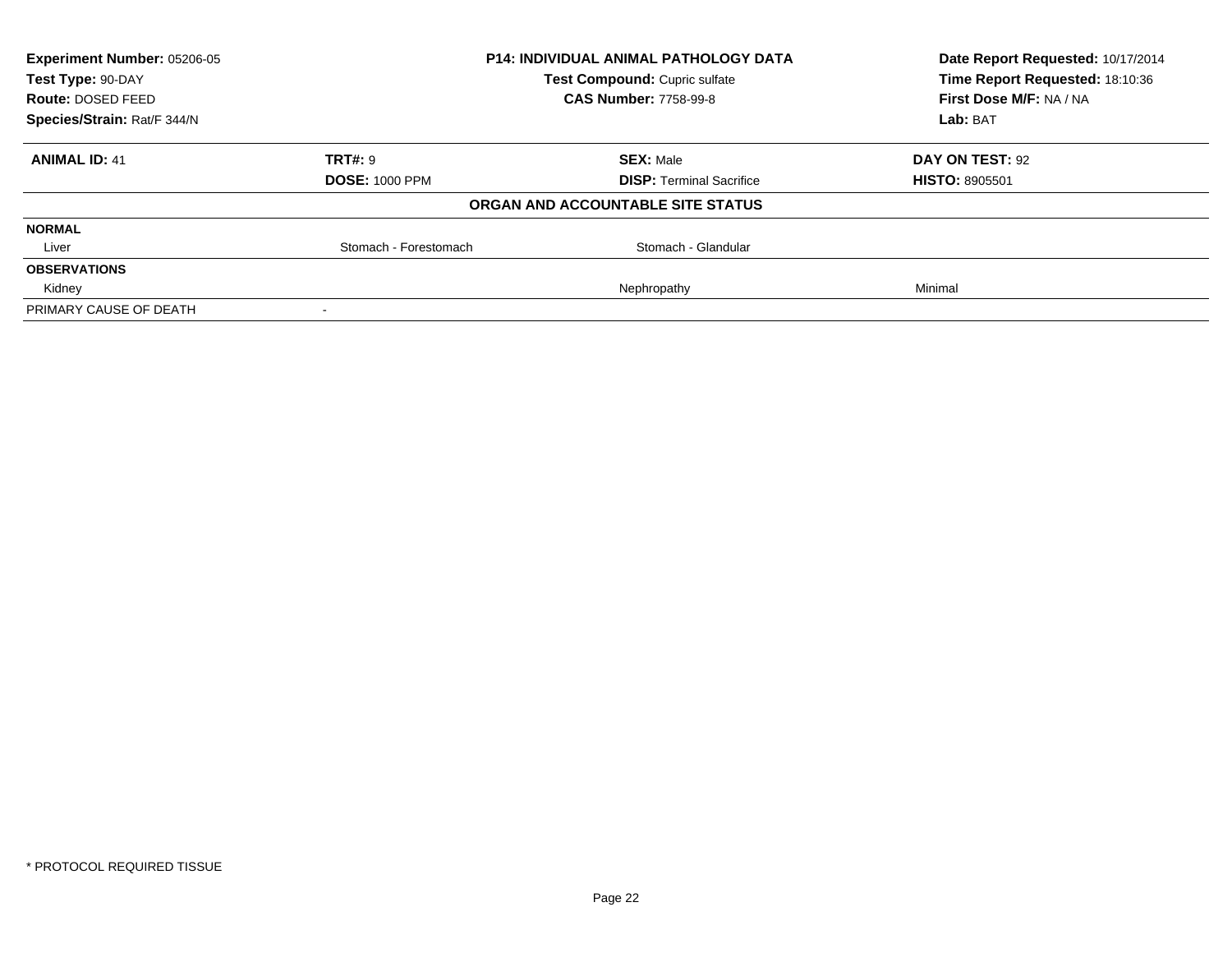| <b>Experiment Number: 05206-05</b>                 |                       | <b>P14: INDIVIDUAL ANIMAL PATHOLOGY DATA</b> | Date Report Requested: 10/17/2014 |
|----------------------------------------------------|-----------------------|----------------------------------------------|-----------------------------------|
| Test Compound: Cupric sulfate<br>Test Type: 90-DAY |                       | Time Report Requested: 18:10:36              |                                   |
| <b>Route: DOSED FEED</b>                           |                       | <b>CAS Number: 7758-99-8</b>                 | First Dose M/F: NA / NA           |
| Species/Strain: Rat/F 344/N                        |                       |                                              | Lab: BAT                          |
| <b>ANIMAL ID: 42</b>                               | TRT#: 9               | <b>SEX: Male</b>                             | DAY ON TEST: 92                   |
|                                                    | <b>DOSE: 1000 PPM</b> | <b>DISP:</b> Terminal Sacrifice              | <b>HISTO: 8905502</b>             |
|                                                    |                       | ORGAN AND ACCOUNTABLE SITE STATUS            |                                   |
| <b>NORMAL</b>                                      |                       |                                              |                                   |
| Liver                                              | Stomach - Forestomach | Stomach - Glandular                          |                                   |
| <b>OBSERVATIONS</b>                                |                       |                                              |                                   |
| Kidney                                             |                       | Nephropathy                                  | Minimal                           |
| PRIMARY CAUSE OF DEATH                             |                       |                                              |                                   |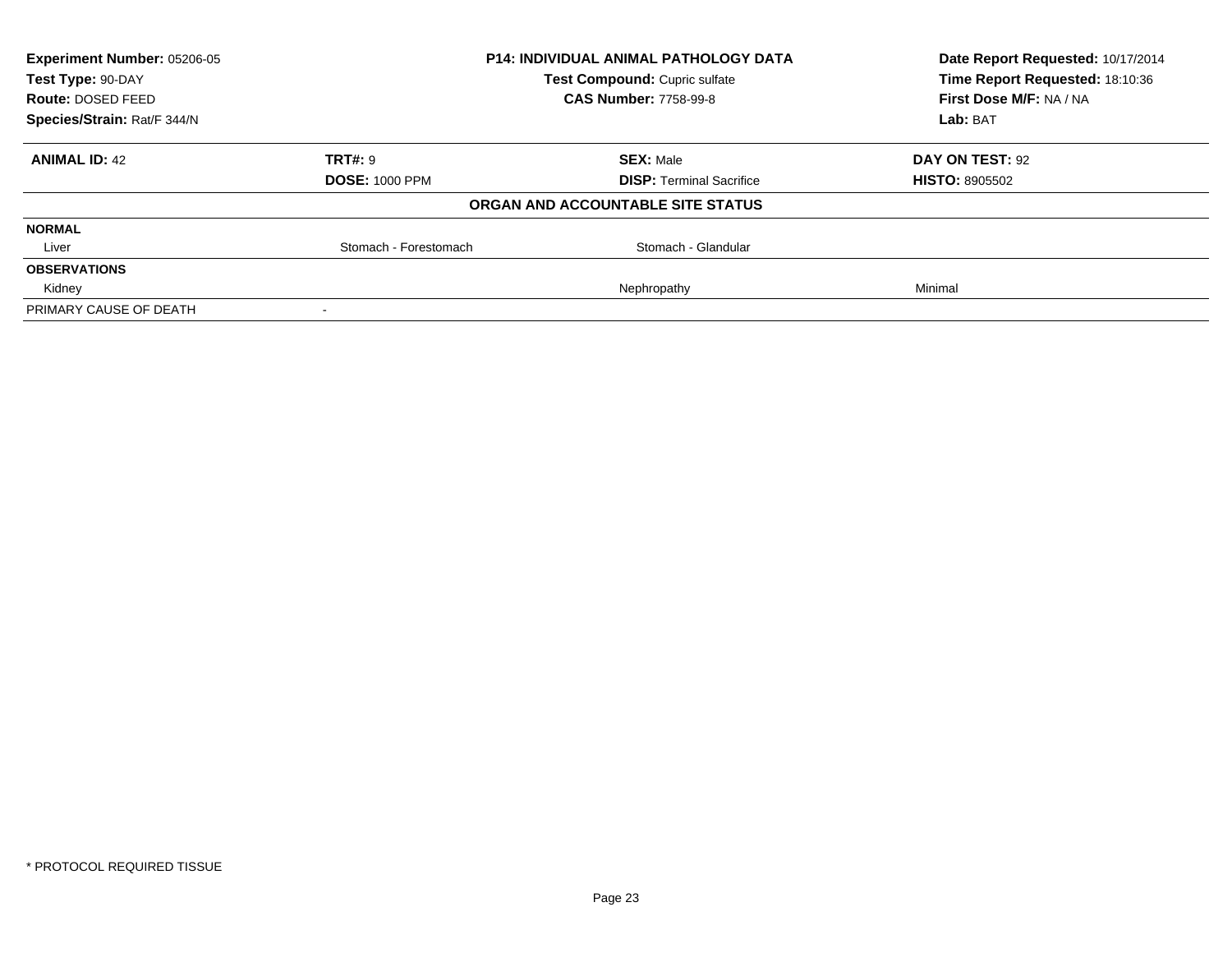| <b>Experiment Number: 05206-05</b> |                       | <b>P14: INDIVIDUAL ANIMAL PATHOLOGY DATA</b> | Date Report Requested: 10/17/2014 |
|------------------------------------|-----------------------|----------------------------------------------|-----------------------------------|
| Test Type: 90-DAY                  |                       | Test Compound: Cupric sulfate                | Time Report Requested: 18:10:36   |
| <b>Route: DOSED FEED</b>           |                       | <b>CAS Number: 7758-99-8</b>                 | First Dose M/F: NA / NA           |
| Species/Strain: Rat/F 344/N        |                       |                                              | Lab: BAT                          |
| <b>ANIMAL ID: 43</b>               | TRT#: 9               | <b>SEX: Male</b>                             | DAY ON TEST: 92                   |
|                                    | <b>DOSE: 1000 PPM</b> | <b>DISP:</b> Terminal Sacrifice              | <b>HISTO: 8905503</b>             |
|                                    |                       | ORGAN AND ACCOUNTABLE SITE STATUS            |                                   |
| <b>NORMAL</b>                      |                       |                                              |                                   |
| Liver                              | Stomach - Forestomach | Stomach - Glandular                          |                                   |
| <b>OBSERVATIONS</b>                |                       |                                              |                                   |
| Kidney                             |                       | Nephropathy                                  | Minimal                           |
| PRIMARY CAUSE OF DEATH             |                       |                                              |                                   |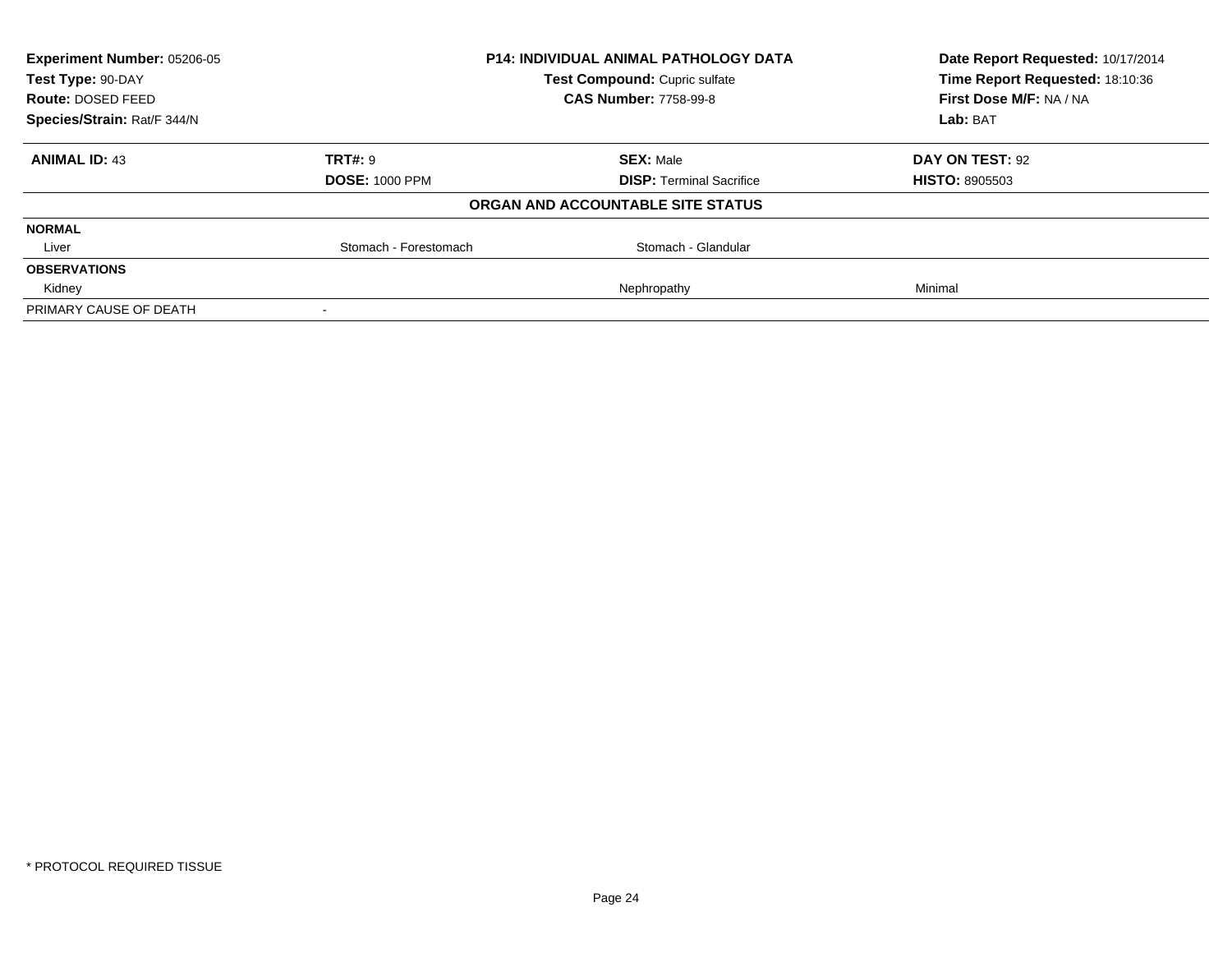| <b>Experiment Number: 05206-05</b> |                       | <b>P14: INDIVIDUAL ANIMAL PATHOLOGY DATA</b> | Date Report Requested: 10/17/2014 |
|------------------------------------|-----------------------|----------------------------------------------|-----------------------------------|
| Test Type: 90-DAY                  |                       | Test Compound: Cupric sulfate                | Time Report Requested: 18:10:36   |
| <b>Route: DOSED FEED</b>           |                       | <b>CAS Number: 7758-99-8</b>                 | First Dose M/F: NA / NA           |
| Species/Strain: Rat/F 344/N        |                       |                                              | Lab: BAT                          |
| <b>ANIMAL ID: 44</b>               | TRT#: 9               | <b>SEX: Male</b>                             | DAY ON TEST: 92                   |
|                                    | <b>DOSE: 1000 PPM</b> | <b>DISP:</b> Terminal Sacrifice              | <b>HISTO: 8905504</b>             |
|                                    |                       | ORGAN AND ACCOUNTABLE SITE STATUS            |                                   |
| <b>NORMAL</b>                      |                       |                                              |                                   |
| Liver                              | Stomach - Forestomach | Stomach - Glandular                          |                                   |
| <b>OBSERVATIONS</b>                |                       |                                              |                                   |
| Kidney                             |                       | Nephropathy                                  | Minimal                           |
| PRIMARY CAUSE OF DEATH             |                       |                                              |                                   |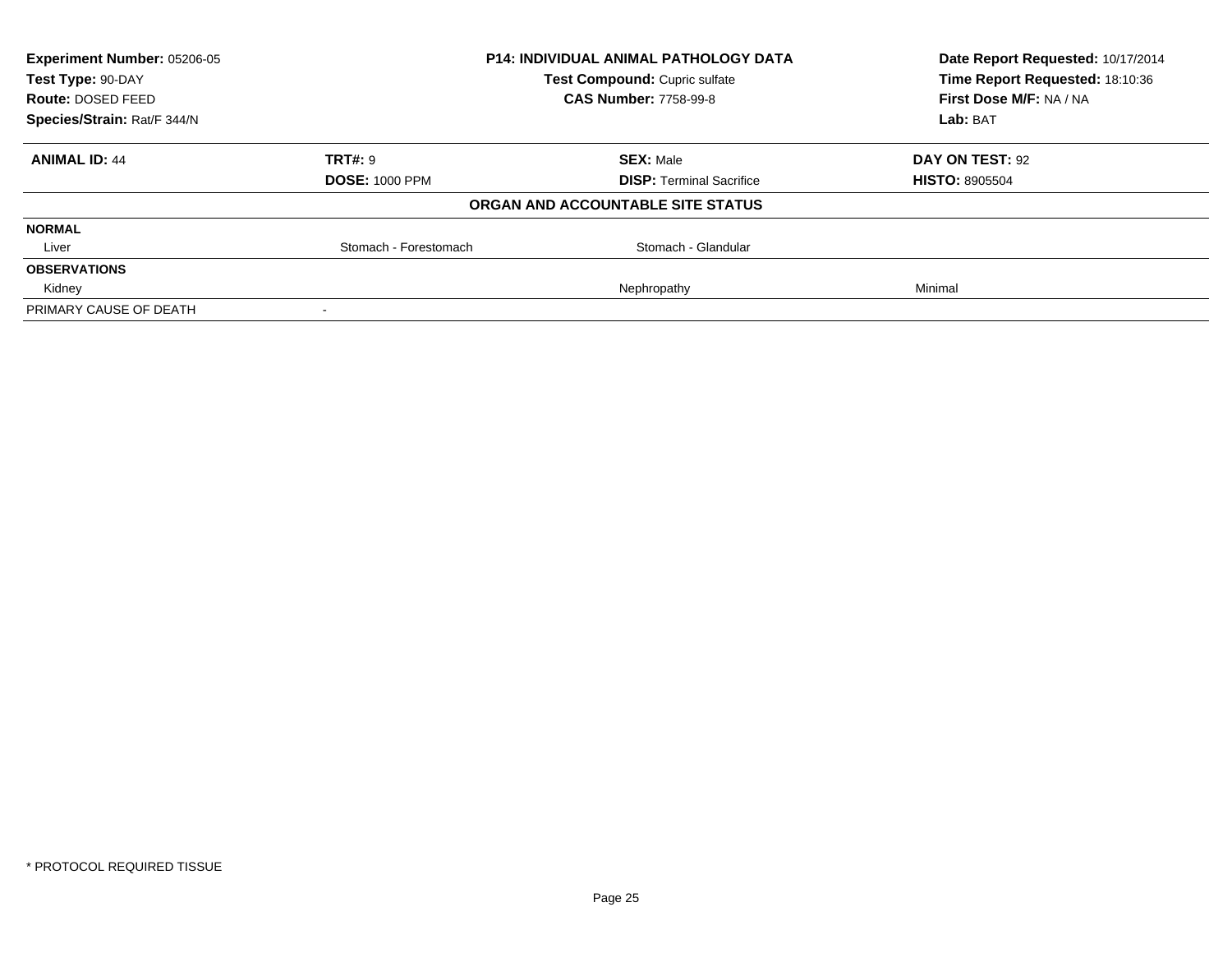| <b>Experiment Number: 05206-05</b> |                       | <b>P14: INDIVIDUAL ANIMAL PATHOLOGY DATA</b> | Date Report Requested: 10/17/2014 |
|------------------------------------|-----------------------|----------------------------------------------|-----------------------------------|
| Test Type: 90-DAY                  |                       | Test Compound: Cupric sulfate                | Time Report Requested: 18:10:36   |
| <b>Route: DOSED FEED</b>           |                       | <b>CAS Number: 7758-99-8</b>                 | First Dose M/F: NA / NA           |
| Species/Strain: Rat/F 344/N        |                       |                                              | Lab: BAT                          |
| <b>ANIMAL ID: 45</b>               | TRT#: 9               | <b>SEX: Male</b>                             | DAY ON TEST: 92                   |
|                                    | <b>DOSE: 1000 PPM</b> | <b>DISP:</b> Terminal Sacrifice              | <b>HISTO: 8905505</b>             |
|                                    |                       | ORGAN AND ACCOUNTABLE SITE STATUS            |                                   |
| <b>NORMAL</b>                      |                       |                                              |                                   |
| Liver                              | Stomach - Forestomach | Stomach - Glandular                          |                                   |
| <b>OBSERVATIONS</b>                |                       |                                              |                                   |
| Kidney                             |                       | Nephropathy                                  | Minimal                           |
| PRIMARY CAUSE OF DEATH             |                       |                                              |                                   |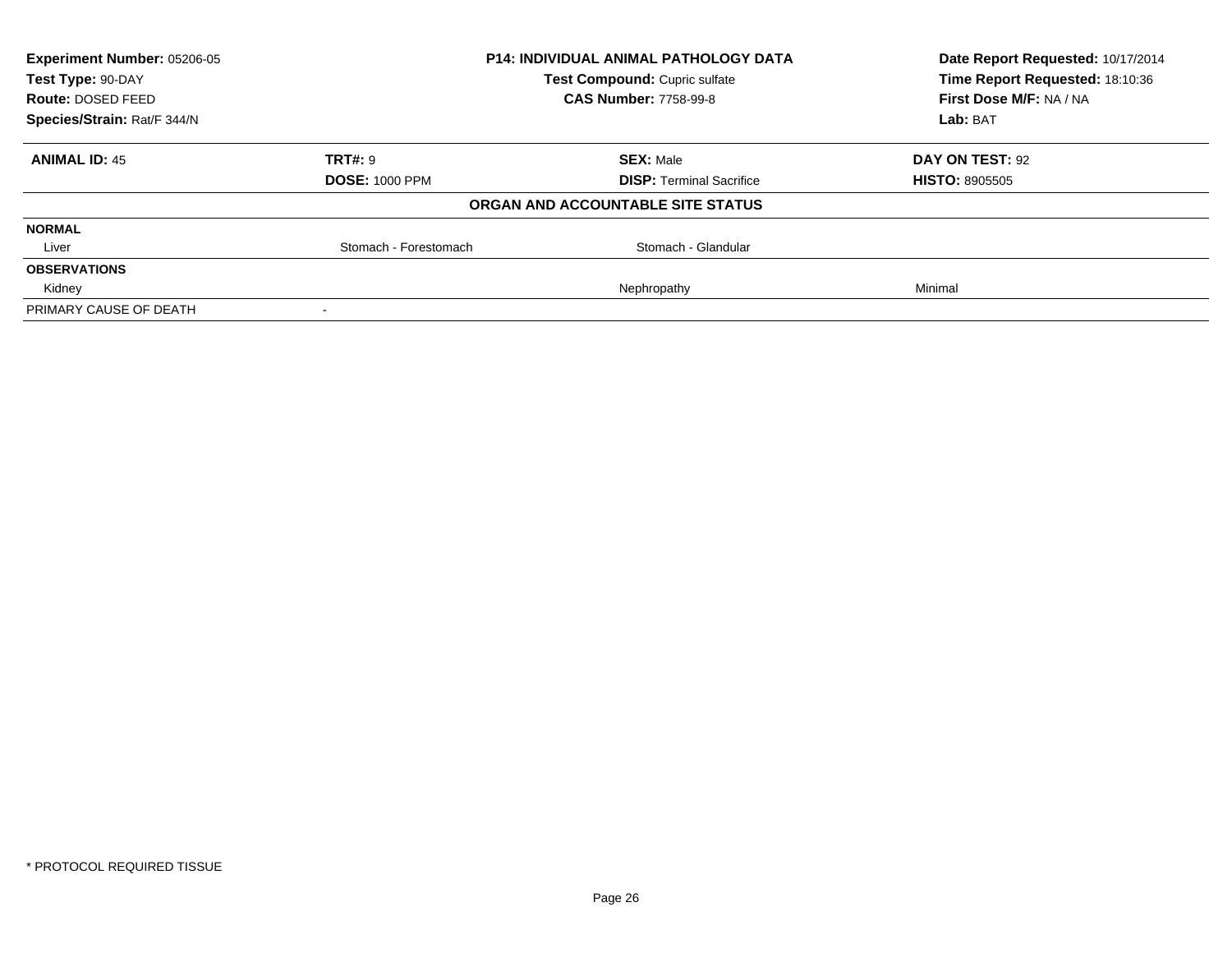| <b>Experiment Number: 05206-05</b> |                       | <b>P14: INDIVIDUAL ANIMAL PATHOLOGY DATA</b> | Date Report Requested: 10/17/2014<br>Time Report Requested: 18:10:36 |
|------------------------------------|-----------------------|----------------------------------------------|----------------------------------------------------------------------|
| Test Type: 90-DAY                  |                       | Test Compound: Cupric sulfate                |                                                                      |
| <b>Route: DOSED FEED</b>           |                       | <b>CAS Number: 7758-99-8</b>                 | First Dose M/F: NA / NA                                              |
| Species/Strain: Rat/F 344/N        |                       |                                              | Lab: BAT                                                             |
| <b>ANIMAL ID: 46</b>               | TRT#: 9               | <b>SEX: Male</b>                             | DAY ON TEST: 92                                                      |
|                                    | <b>DOSE: 1000 PPM</b> | <b>DISP:</b> Terminal Sacrifice              | <b>HISTO: 8905506</b>                                                |
|                                    |                       | ORGAN AND ACCOUNTABLE SITE STATUS            |                                                                      |
| <b>NORMAL</b>                      |                       |                                              |                                                                      |
| Liver                              | Stomach - Forestomach | Stomach - Glandular                          |                                                                      |
| <b>OBSERVATIONS</b>                |                       |                                              |                                                                      |
| Kidney                             |                       | Nephropathy                                  | Minimal                                                              |
| PRIMARY CAUSE OF DEATH             |                       |                                              |                                                                      |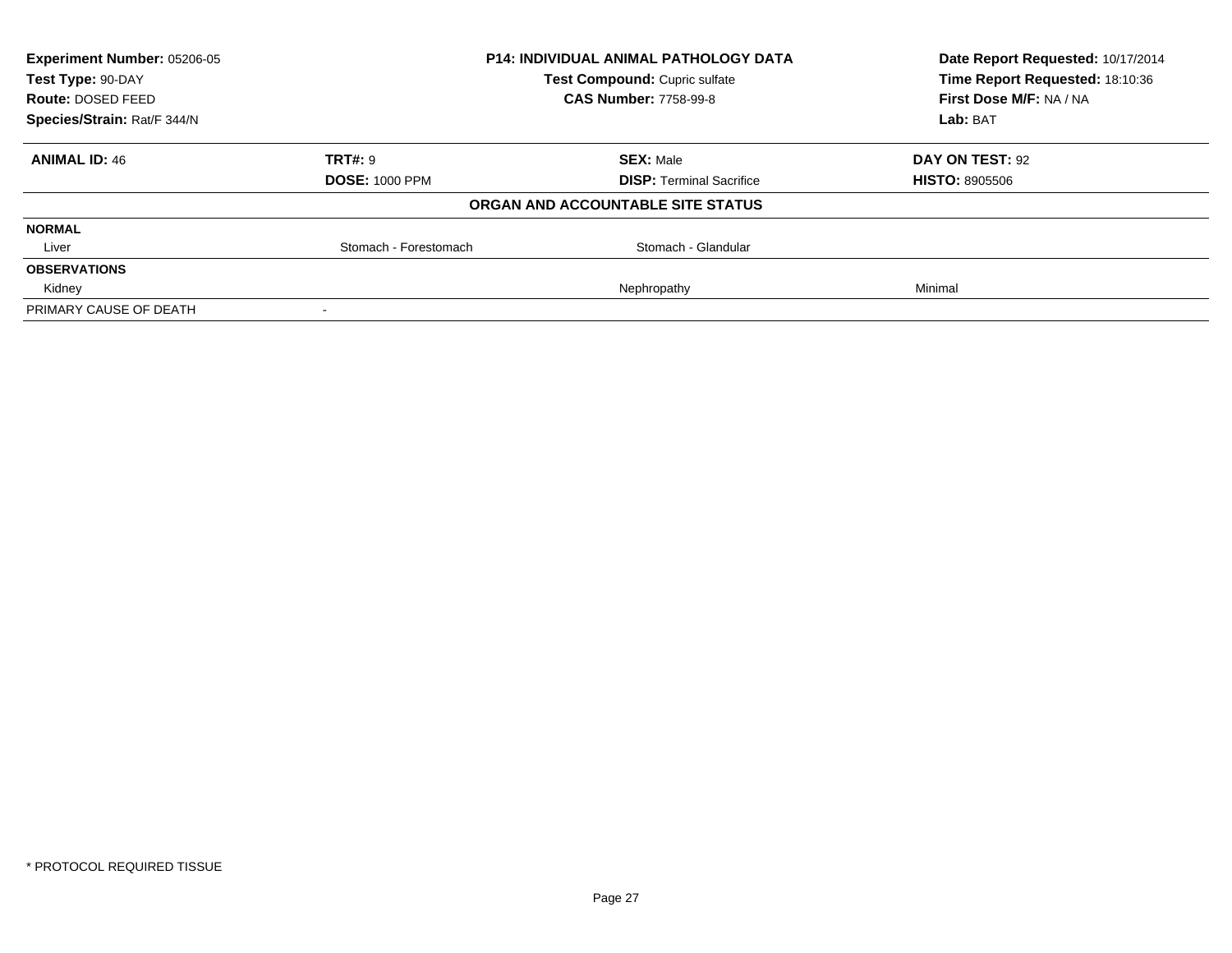| <b>Experiment Number: 05206-05</b> |                       | <b>P14: INDIVIDUAL ANIMAL PATHOLOGY DATA</b> | Date Report Requested: 10/17/2014<br>Time Report Requested: 18:10:36 |
|------------------------------------|-----------------------|----------------------------------------------|----------------------------------------------------------------------|
| Test Type: 90-DAY                  |                       | Test Compound: Cupric sulfate                |                                                                      |
| <b>Route: DOSED FEED</b>           |                       | <b>CAS Number: 7758-99-8</b>                 | First Dose M/F: NA / NA                                              |
| Species/Strain: Rat/F 344/N        |                       |                                              | Lab: BAT                                                             |
| <b>ANIMAL ID: 47</b>               | TRT#: 9               | <b>SEX: Male</b>                             | DAY ON TEST: 92                                                      |
|                                    | <b>DOSE: 1000 PPM</b> | <b>DISP:</b> Terminal Sacrifice              | <b>HISTO: 8905507</b>                                                |
|                                    |                       | ORGAN AND ACCOUNTABLE SITE STATUS            |                                                                      |
| <b>NORMAL</b>                      |                       |                                              |                                                                      |
| Liver                              | Stomach - Forestomach | Stomach - Glandular                          |                                                                      |
| <b>OBSERVATIONS</b>                |                       |                                              |                                                                      |
| Kidney                             |                       | Nephropathy                                  | Minimal                                                              |
| PRIMARY CAUSE OF DEATH             |                       |                                              |                                                                      |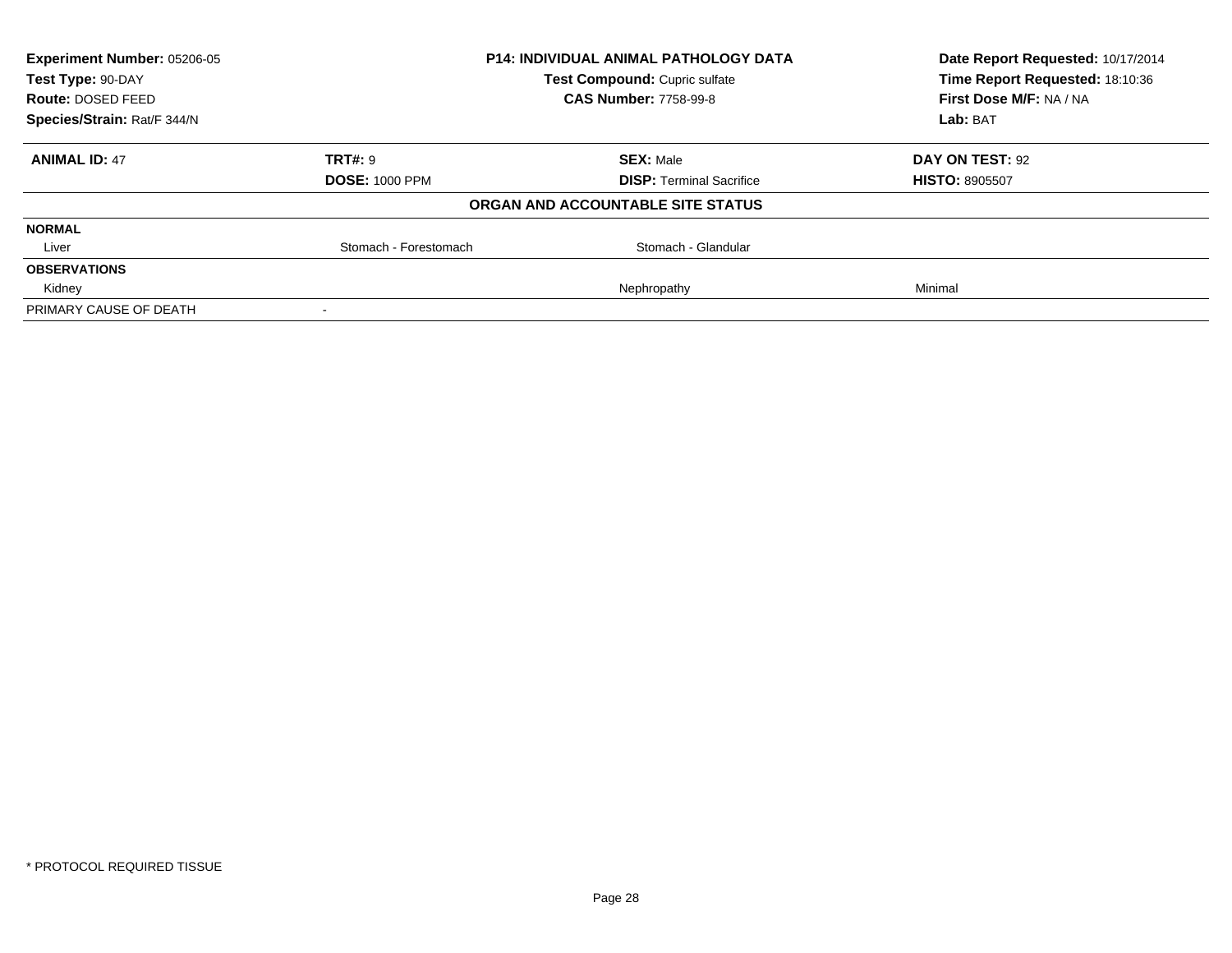| Experiment Number: 05206-05<br>Test Type: 90-DAY |                       | <b>P14: INDIVIDUAL ANIMAL PATHOLOGY DATA</b> | Date Report Requested: 10/17/2014 |
|--------------------------------------------------|-----------------------|----------------------------------------------|-----------------------------------|
|                                                  |                       | Test Compound: Cupric sulfate                | Time Report Requested: 18:10:36   |
| Route: DOSED FEED                                |                       | <b>CAS Number: 7758-99-8</b>                 | First Dose M/F: NA / NA           |
| Species/Strain: Rat/F 344/N                      |                       |                                              | Lab: BAT                          |
| <b>ANIMAL ID: 48</b>                             | <b>TRT#: 9</b>        | <b>SEX: Male</b>                             | DAY ON TEST: 92                   |
|                                                  | <b>DOSE: 1000 PPM</b> | <b>DISP:</b> Terminal Sacrifice              | <b>HISTO: 8905508</b>             |
|                                                  |                       | ORGAN AND ACCOUNTABLE SITE STATUS            |                                   |
| <b>NORMAL</b>                                    |                       |                                              |                                   |
| Liver                                            | Stomach - Forestomach |                                              |                                   |
| <b>OBSERVATIONS</b>                              |                       |                                              |                                   |
| Kidney                                           |                       | Nephropathy                                  | Minimal                           |
| Stomach                                          | Glandular             | Mineralization                               | Mild                              |
| PRIMARY CAUSE OF DEATH                           |                       |                                              |                                   |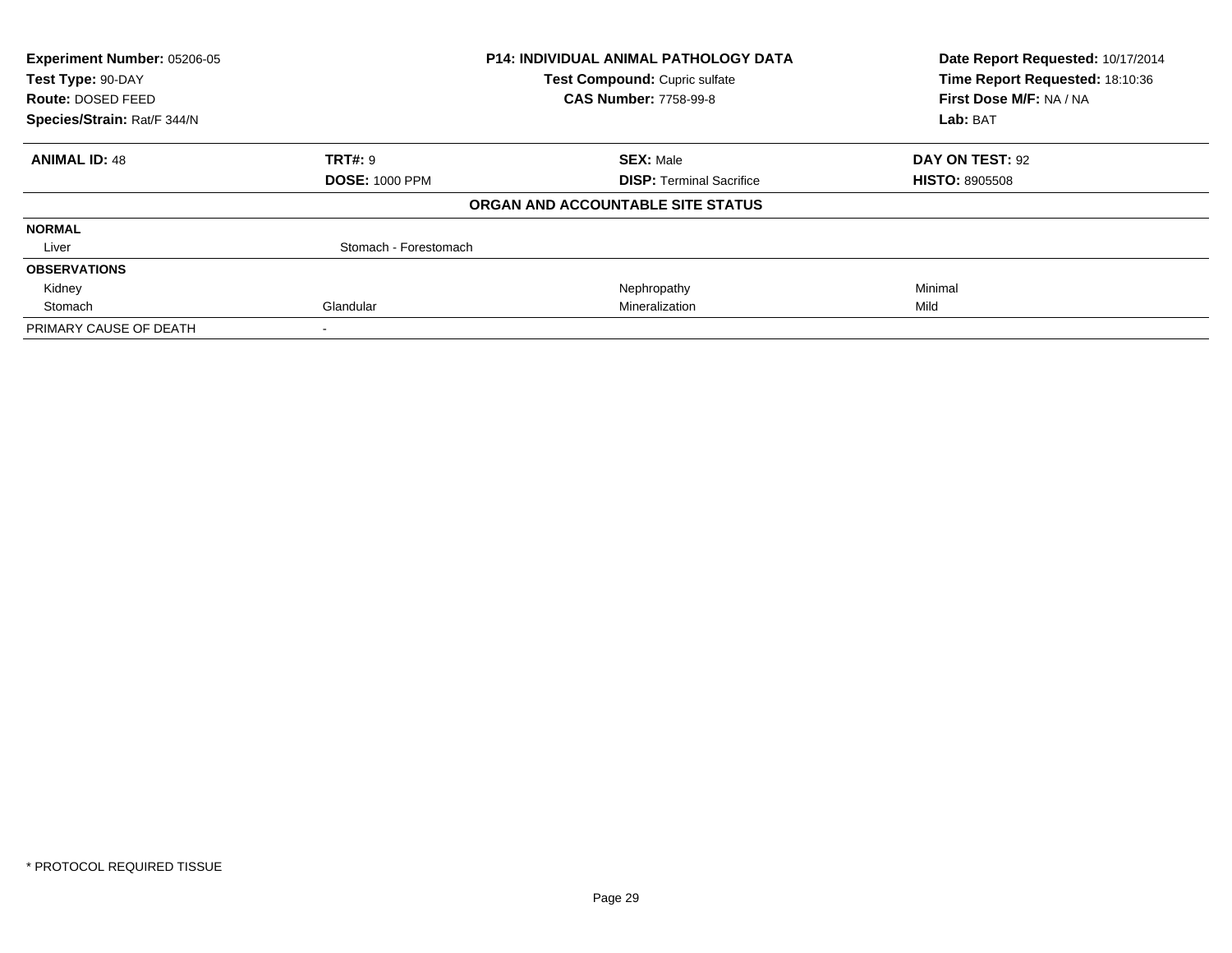| <b>Experiment Number: 05206-05</b> |                       | <b>P14: INDIVIDUAL ANIMAL PATHOLOGY DATA</b> | Date Report Requested: 10/17/2014<br>Time Report Requested: 18:10:36 |
|------------------------------------|-----------------------|----------------------------------------------|----------------------------------------------------------------------|
| Test Type: 90-DAY                  |                       | Test Compound: Cupric sulfate                |                                                                      |
| <b>Route: DOSED FEED</b>           |                       | <b>CAS Number: 7758-99-8</b>                 | First Dose M/F: NA / NA                                              |
| Species/Strain: Rat/F 344/N        |                       |                                              | Lab: BAT                                                             |
| <b>ANIMAL ID: 49</b>               | TRT#: 9               | <b>SEX: Male</b>                             | DAY ON TEST: 92                                                      |
|                                    | <b>DOSE: 1000 PPM</b> | <b>DISP:</b> Terminal Sacrifice              | <b>HISTO: 8905509</b>                                                |
|                                    |                       | ORGAN AND ACCOUNTABLE SITE STATUS            |                                                                      |
| <b>NORMAL</b>                      |                       |                                              |                                                                      |
| Liver                              | Stomach - Forestomach | Stomach - Glandular                          |                                                                      |
| <b>OBSERVATIONS</b>                |                       |                                              |                                                                      |
| Kidney                             |                       | Nephropathy                                  | Minimal                                                              |
| PRIMARY CAUSE OF DEATH             |                       |                                              |                                                                      |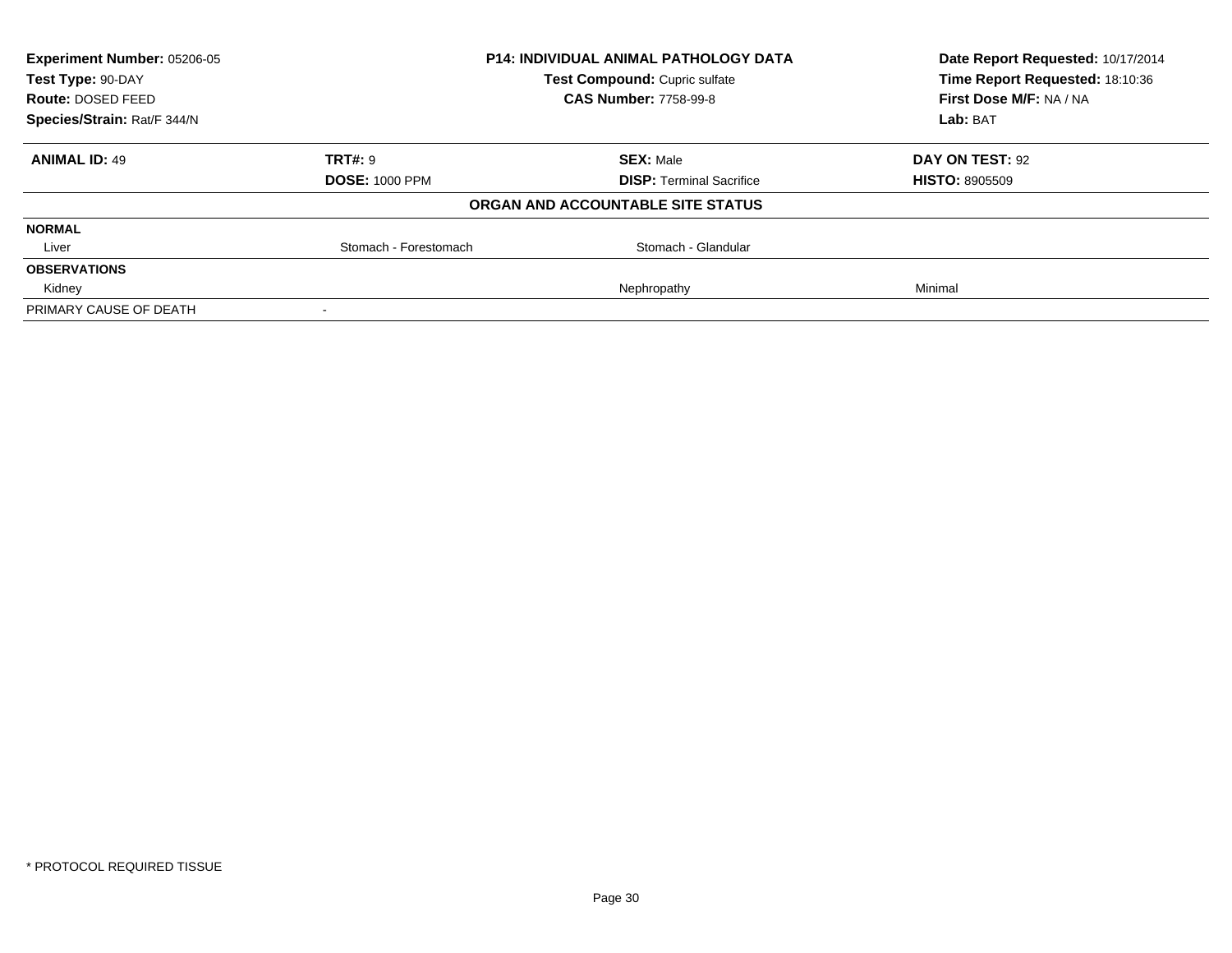| Experiment Number: 05206-05<br>Test Type: 90-DAY<br>Route: DOSED FEED<br>Species/Strain: Rat/F 344/N |                       | <b>P14: INDIVIDUAL ANIMAL PATHOLOGY DATA</b><br>Test Compound: Cupric sulfate<br><b>CAS Number: 7758-99-8</b> | Date Report Requested: 10/17/2014<br>Time Report Requested: 18:10:36<br>First Dose M/F: NA / NA<br>Lab: BAT |
|------------------------------------------------------------------------------------------------------|-----------------------|---------------------------------------------------------------------------------------------------------------|-------------------------------------------------------------------------------------------------------------|
|                                                                                                      |                       |                                                                                                               |                                                                                                             |
| <b>ANIMAL ID: 50</b>                                                                                 | <b>TRT#: 9</b>        | <b>SEX: Male</b>                                                                                              | DAY ON TEST: 92                                                                                             |
|                                                                                                      | <b>DOSE: 1000 PPM</b> | <b>DISP:</b> Terminal Sacrifice                                                                               | <b>HISTO: 8905510</b>                                                                                       |
|                                                                                                      |                       | ORGAN AND ACCOUNTABLE SITE STATUS                                                                             |                                                                                                             |
| <b>NORMAL</b>                                                                                        |                       |                                                                                                               |                                                                                                             |
| Stomach - Forestomach                                                                                | Stomach - Glandular   |                                                                                                               |                                                                                                             |
| <b>OBSERVATIONS</b>                                                                                  |                       |                                                                                                               |                                                                                                             |
| Kidney                                                                                               |                       | Nephropathy                                                                                                   | Minimal                                                                                                     |
| Liver                                                                                                |                       | Hepatodiaphragmatic Nodule                                                                                    |                                                                                                             |
| [Hepatodiaphragmatic Nodule TGLS = 1-4]                                                              |                       |                                                                                                               |                                                                                                             |
| PRIMARY CAUSE OF DEATH                                                                               |                       |                                                                                                               |                                                                                                             |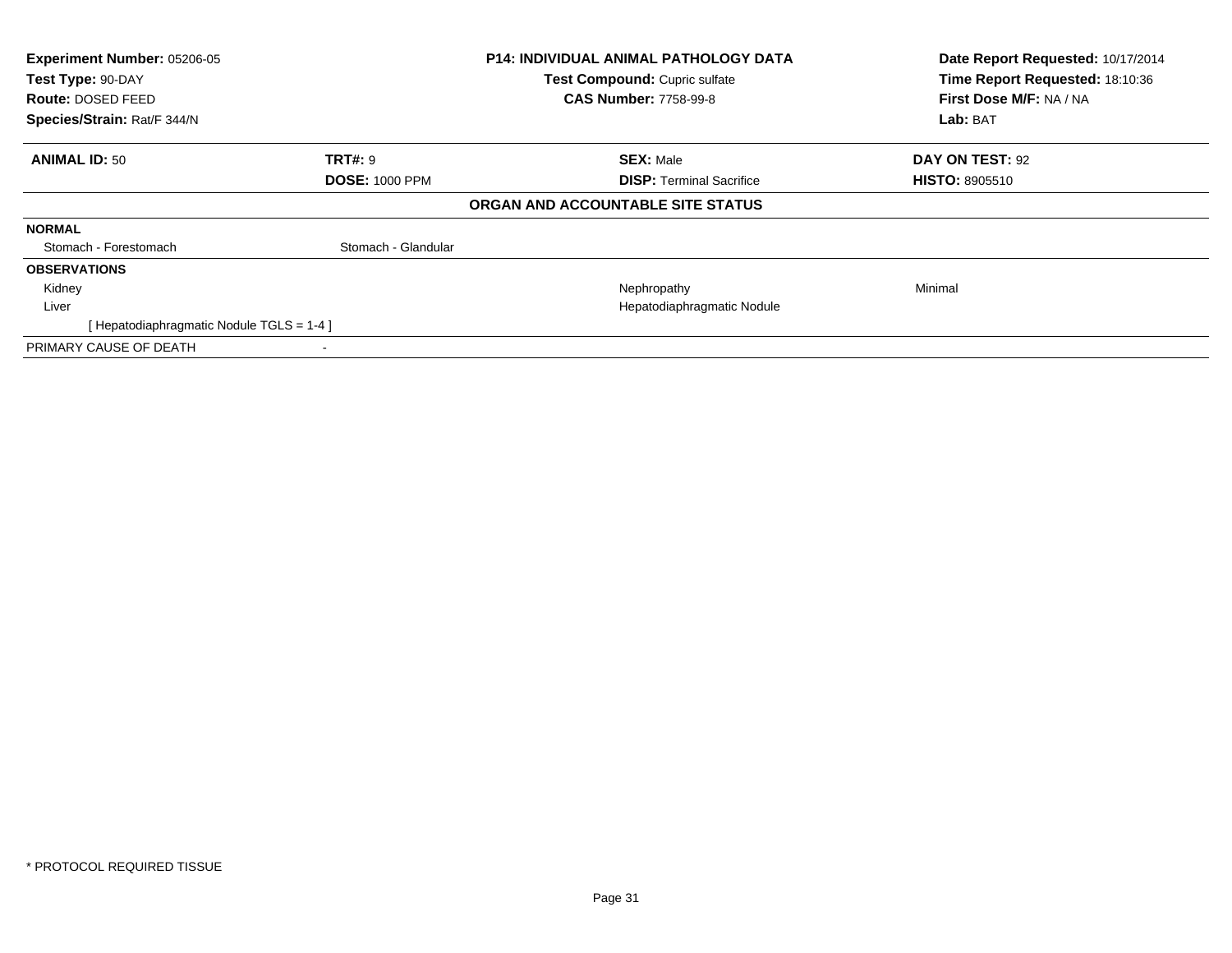| Experiment Number: 05206-05 |                       | <b>P14: INDIVIDUAL ANIMAL PATHOLOGY DATA</b> | Date Report Requested: 10/17/2014 |
|-----------------------------|-----------------------|----------------------------------------------|-----------------------------------|
| Test Type: 90-DAY           |                       | Test Compound: Cupric sulfate                | Time Report Requested: 18:10:36   |
| Route: DOSED FEED           |                       | <b>CAS Number: 7758-99-8</b>                 | First Dose M/F: NA / NA           |
| Species/Strain: Rat/F 344/N |                       |                                              | Lab: BAT                          |
| <b>ANIMAL ID: 61</b>        | <b>TRT#: 13</b>       | <b>SEX: Male</b>                             | DAY ON TEST: 92                   |
|                             | <b>DOSE: 2000 PPM</b> | <b>DISP:</b> Terminal Sacrifice              | <b>HISTO: 8905481</b>             |
|                             |                       | ORGAN AND ACCOUNTABLE SITE STATUS            |                                   |
| <b>NORMAL</b>               |                       |                                              |                                   |
| Liver                       | Stomach - Glandular   |                                              |                                   |
| <b>OBSERVATIONS</b>         |                       |                                              |                                   |
| Kidney                      |                       | Nephropathy                                  | Minimal                           |
| Stomach                     | Forestomach           | Hyperplasia                                  | Minimal                           |
| PRIMARY CAUSE OF DEATH      |                       |                                              |                                   |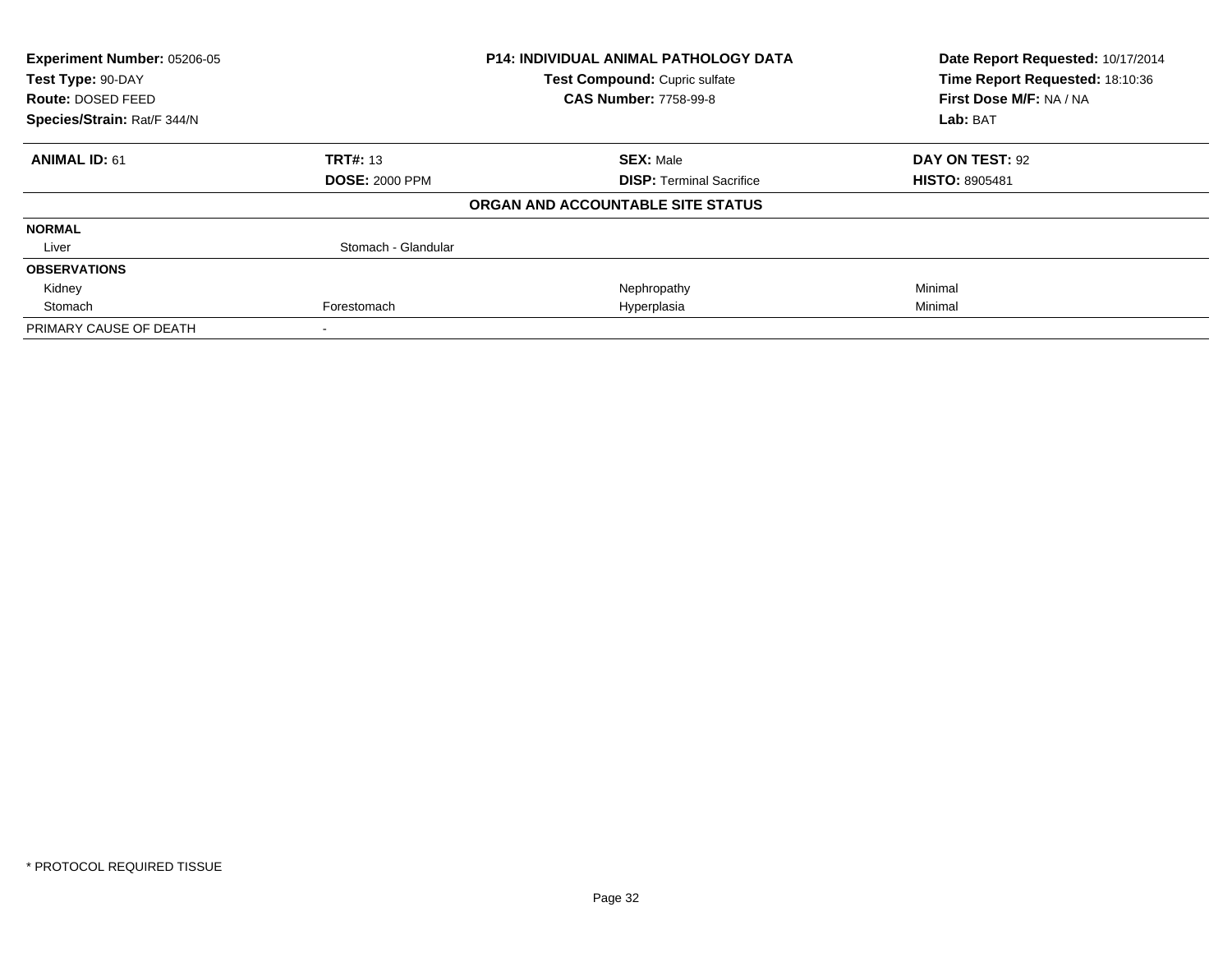| Experiment Number: 05206-05<br>Test Type: 90-DAY<br>Route: DOSED FEED<br>Species/Strain: Rat/F 344/N |                       | P14: INDIVIDUAL ANIMAL PATHOLOGY DATA<br>Test Compound: Cupric sulfate<br><b>CAS Number: 7758-99-8</b> | Date Report Requested: 10/17/2014<br>Time Report Requested: 18:10:36<br>First Dose M/F: NA / NA<br>Lab: BAT |
|------------------------------------------------------------------------------------------------------|-----------------------|--------------------------------------------------------------------------------------------------------|-------------------------------------------------------------------------------------------------------------|
|                                                                                                      |                       |                                                                                                        |                                                                                                             |
| <b>ANIMAL ID: 62</b>                                                                                 | <b>TRT#: 13</b>       | <b>SEX: Male</b>                                                                                       | DAY ON TEST: 92                                                                                             |
|                                                                                                      | <b>DOSE: 2000 PPM</b> | <b>DISP:</b> Terminal Sacrifice                                                                        | <b>HISTO: 8905482</b>                                                                                       |
|                                                                                                      |                       | ORGAN AND ACCOUNTABLE SITE STATUS                                                                      |                                                                                                             |
| <b>NORMAL</b>                                                                                        |                       |                                                                                                        |                                                                                                             |
| Stomach - Glandular                                                                                  |                       |                                                                                                        |                                                                                                             |
| <b>OBSERVATIONS</b>                                                                                  |                       |                                                                                                        |                                                                                                             |
| Kidney                                                                                               |                       | <b>Cytoplasmic Alteration</b>                                                                          | Minimal                                                                                                     |
|                                                                                                      |                       | Nephropathy                                                                                            | Minimal                                                                                                     |
| Liver                                                                                                |                       | Hepatodiaphragmatic Nodule                                                                             |                                                                                                             |
| $1 TGLs = 1-4$<br>Note: [HDN                                                                         |                       |                                                                                                        |                                                                                                             |
| Stomach                                                                                              | Forestomach           | Hyperplasia                                                                                            | Mild                                                                                                        |
| Note: $[HYPERPLASIA] TGLs = 2-6+12$                                                                  |                       |                                                                                                        |                                                                                                             |
| PRIMARY CAUSE OF DEATH                                                                               |                       |                                                                                                        |                                                                                                             |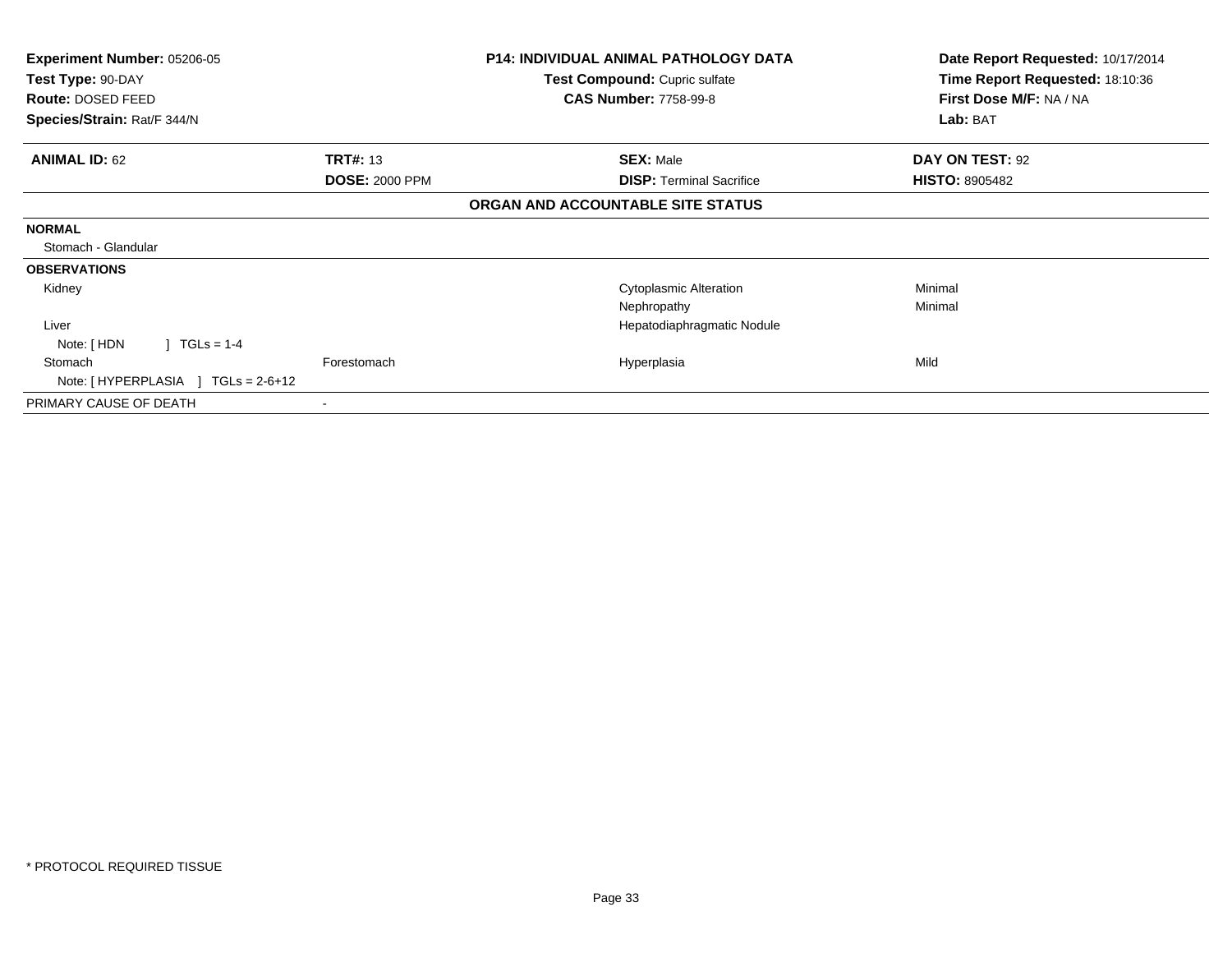| Experiment Number: 05206-05<br>Test Type: 90-DAY |                       | <b>P14: INDIVIDUAL ANIMAL PATHOLOGY DATA</b> | Date Report Requested: 10/17/2014<br>Time Report Requested: 18:10:36 |
|--------------------------------------------------|-----------------------|----------------------------------------------|----------------------------------------------------------------------|
|                                                  |                       | Test Compound: Cupric sulfate                |                                                                      |
| <b>Route: DOSED FEED</b>                         |                       | <b>CAS Number: 7758-99-8</b>                 | First Dose M/F: NA / NA                                              |
| Species/Strain: Rat/F 344/N                      |                       |                                              | Lab: BAT                                                             |
| <b>ANIMAL ID: 63</b>                             | <b>TRT#: 13</b>       | <b>SEX: Male</b>                             | DAY ON TEST: 92                                                      |
|                                                  | <b>DOSE: 2000 PPM</b> | <b>DISP:</b> Terminal Sacrifice              | <b>HISTO: 8905483</b>                                                |
|                                                  |                       | ORGAN AND ACCOUNTABLE SITE STATUS            |                                                                      |
| <b>NORMAL</b>                                    |                       |                                              |                                                                      |
| Liver                                            | Stomach - Glandular   |                                              |                                                                      |
| <b>OBSERVATIONS</b>                              |                       |                                              |                                                                      |
| Kidney                                           |                       | <b>Cytoplasmic Alteration</b>                | Minimal                                                              |
| Stomach                                          | Forestomach           | Hyperplasia                                  | Mild                                                                 |
| Note: $[HYPERPLASIA] TGLs = 1-6+12$              |                       |                                              |                                                                      |
| PRIMARY CAUSE OF DEATH                           |                       |                                              |                                                                      |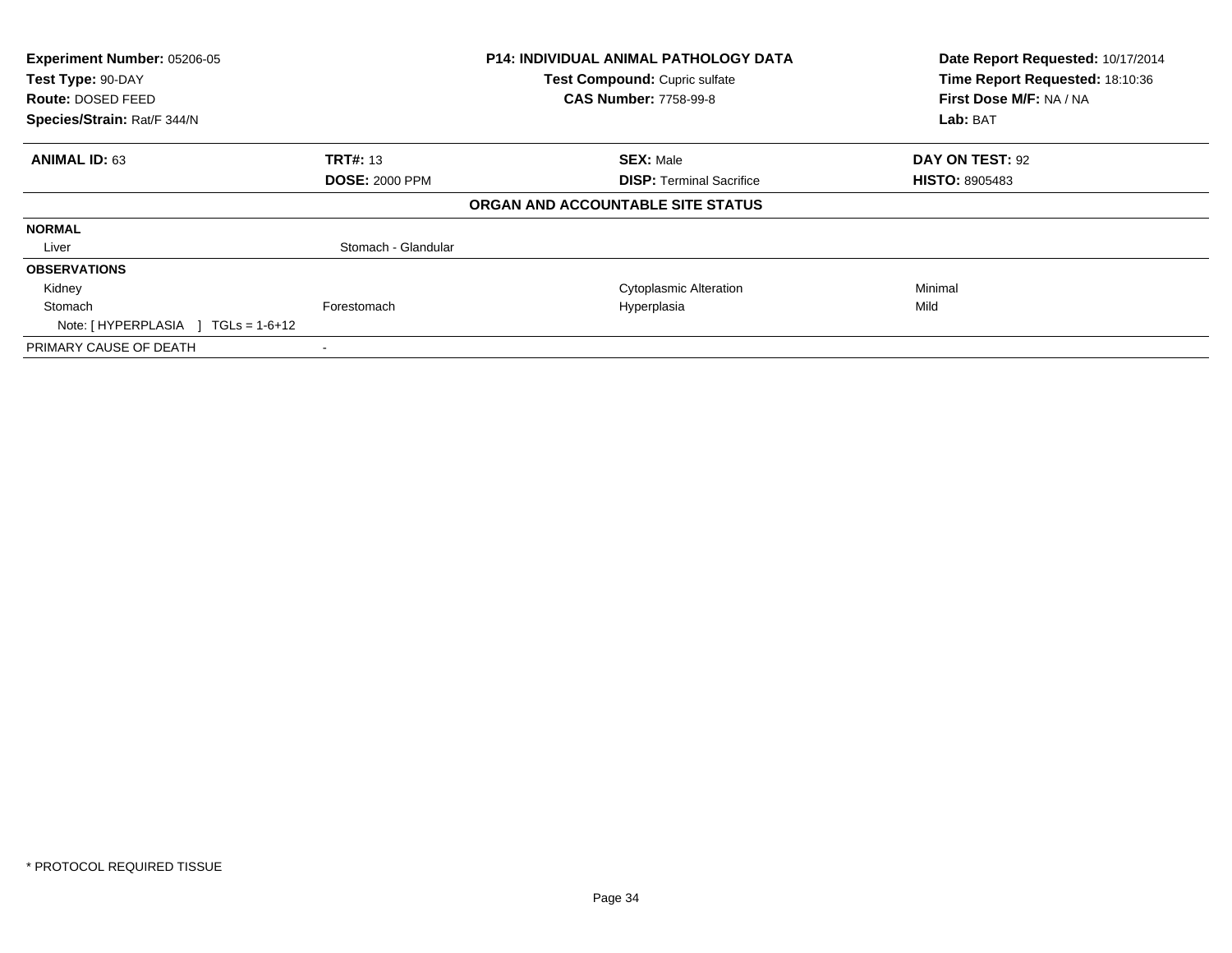| <b>Experiment Number: 05206-05</b><br>Test Type: 90-DAY<br><b>Route: DOSED FEED</b><br>Species/Strain: Rat/F 344/N |                       | <b>P14: INDIVIDUAL ANIMAL PATHOLOGY DATA</b><br>Test Compound: Cupric sulfate<br><b>CAS Number: 7758-99-8</b> | Date Report Requested: 10/17/2014<br>Time Report Requested: 18:10:36<br>First Dose M/F: NA / NA<br>Lab: BAT |
|--------------------------------------------------------------------------------------------------------------------|-----------------------|---------------------------------------------------------------------------------------------------------------|-------------------------------------------------------------------------------------------------------------|
| <b>ANIMAL ID: 64</b>                                                                                               | <b>TRT#: 13</b>       | <b>SEX: Male</b>                                                                                              | DAY ON TEST: 92                                                                                             |
|                                                                                                                    | <b>DOSE: 2000 PPM</b> | <b>DISP: Terminal Sacrifice</b>                                                                               | <b>HISTO: 8905484</b>                                                                                       |
|                                                                                                                    |                       | ORGAN AND ACCOUNTABLE SITE STATUS                                                                             |                                                                                                             |
| <b>NORMAL</b>                                                                                                      |                       |                                                                                                               |                                                                                                             |
| Stomach - Glandular                                                                                                |                       |                                                                                                               |                                                                                                             |
| <b>OBSERVATIONS</b>                                                                                                |                       |                                                                                                               |                                                                                                             |
| Kidney                                                                                                             |                       | <b>Cytoplasmic Alteration</b>                                                                                 | Minimal                                                                                                     |
|                                                                                                                    |                       | Nephropathy                                                                                                   | Minimal                                                                                                     |
| Liver                                                                                                              |                       | Inflammation                                                                                                  | Chronic Active, Minimal                                                                                     |
| Stomach                                                                                                            | Forestomach           | Hyperplasia                                                                                                   | Minimal                                                                                                     |
| Note: $[HYPERPLASIA] TGLs = 1-6+12$                                                                                |                       |                                                                                                               |                                                                                                             |
| PRIMARY CAUSE OF DEATH                                                                                             |                       |                                                                                                               |                                                                                                             |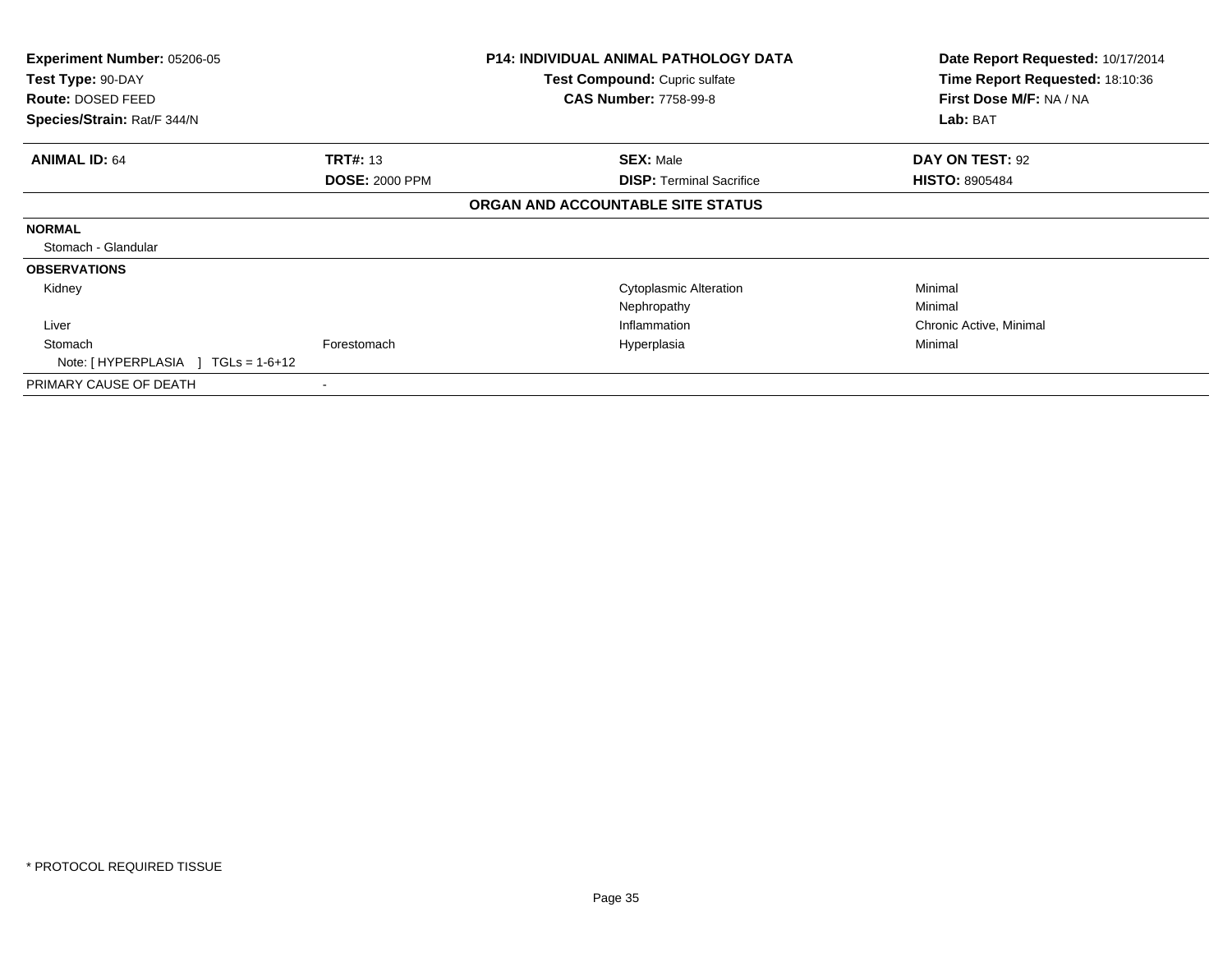| Experiment Number: 05206-05        |                       | <b>P14: INDIVIDUAL ANIMAL PATHOLOGY DATA</b> | Date Report Requested: 10/17/2014 |
|------------------------------------|-----------------------|----------------------------------------------|-----------------------------------|
| Test Type: 90-DAY                  |                       | Test Compound: Cupric sulfate                | Time Report Requested: 18:10:36   |
| <b>Route: DOSED FEED</b>           |                       | <b>CAS Number: 7758-99-8</b>                 | First Dose M/F: NA / NA           |
| Species/Strain: Rat/F 344/N        |                       |                                              | Lab: BAT                          |
| <b>ANIMAL ID: 65</b>               | <b>TRT#: 13</b>       | <b>SEX: Male</b>                             | DAY ON TEST: 92                   |
|                                    | <b>DOSE: 2000 PPM</b> | <b>DISP:</b> Terminal Sacrifice              | <b>HISTO: 8905485</b>             |
| ORGAN AND ACCOUNTABLE SITE STATUS  |                       |                                              |                                   |
| <b>NORMAL</b>                      |                       |                                              |                                   |
| Liver                              | Stomach - Glandular   |                                              |                                   |
| <b>OBSERVATIONS</b>                |                       |                                              |                                   |
| Kidney                             |                       | Nephropathy                                  | Minimal                           |
| Stomach                            | Forestomach           | Hyperplasia                                  | Mild                              |
| Note: [HYPERPLASIA ] TGLs = 1-6+12 |                       |                                              |                                   |
| PRIMARY CAUSE OF DEATH             | $\,$ $\,$             |                                              |                                   |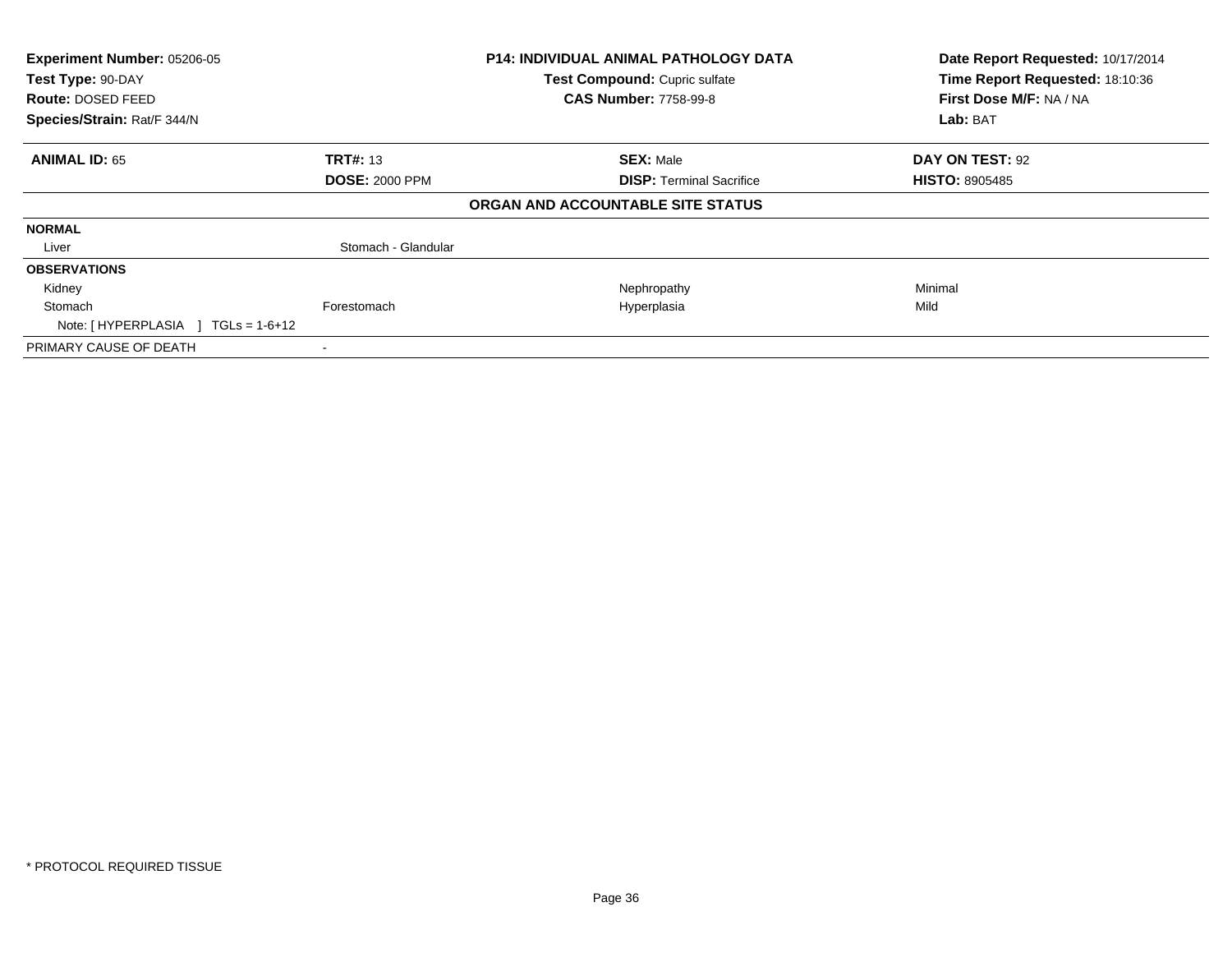| Experiment Number: 05206-05<br>Test Type: 90-DAY<br><b>Route: DOSED FEED</b><br>Species/Strain: Rat/F 344/N |                       | P14: INDIVIDUAL ANIMAL PATHOLOGY DATA<br>Test Compound: Cupric sulfate<br><b>CAS Number: 7758-99-8</b> | Date Report Requested: 10/17/2014<br>Time Report Requested: 18:10:37<br>First Dose M/F: NA / NA<br>Lab: BAT |
|-------------------------------------------------------------------------------------------------------------|-----------------------|--------------------------------------------------------------------------------------------------------|-------------------------------------------------------------------------------------------------------------|
| <b>ANIMAL ID: 66</b>                                                                                        | <b>TRT#: 13</b>       | <b>SEX: Male</b>                                                                                       | DAY ON TEST: 92                                                                                             |
|                                                                                                             | <b>DOSE: 2000 PPM</b> | <b>DISP:</b> Terminal Sacrifice                                                                        | <b>HISTO: 8905486</b>                                                                                       |
|                                                                                                             |                       | ORGAN AND ACCOUNTABLE SITE STATUS                                                                      |                                                                                                             |
| <b>NORMAL</b>                                                                                               |                       |                                                                                                        |                                                                                                             |
| Liver                                                                                                       | Stomach - Glandular   |                                                                                                        |                                                                                                             |
| <b>OBSERVATIONS</b>                                                                                         |                       |                                                                                                        |                                                                                                             |
| Kidney                                                                                                      |                       | Nephropathy                                                                                            | Minimal                                                                                                     |
| Stomach<br>Note: $[HYPERPLASIA] TGLs = 1-6+12$                                                              | Forestomach           | Hyperplasia                                                                                            | Minimal                                                                                                     |
| PRIMARY CAUSE OF DEATH                                                                                      |                       |                                                                                                        |                                                                                                             |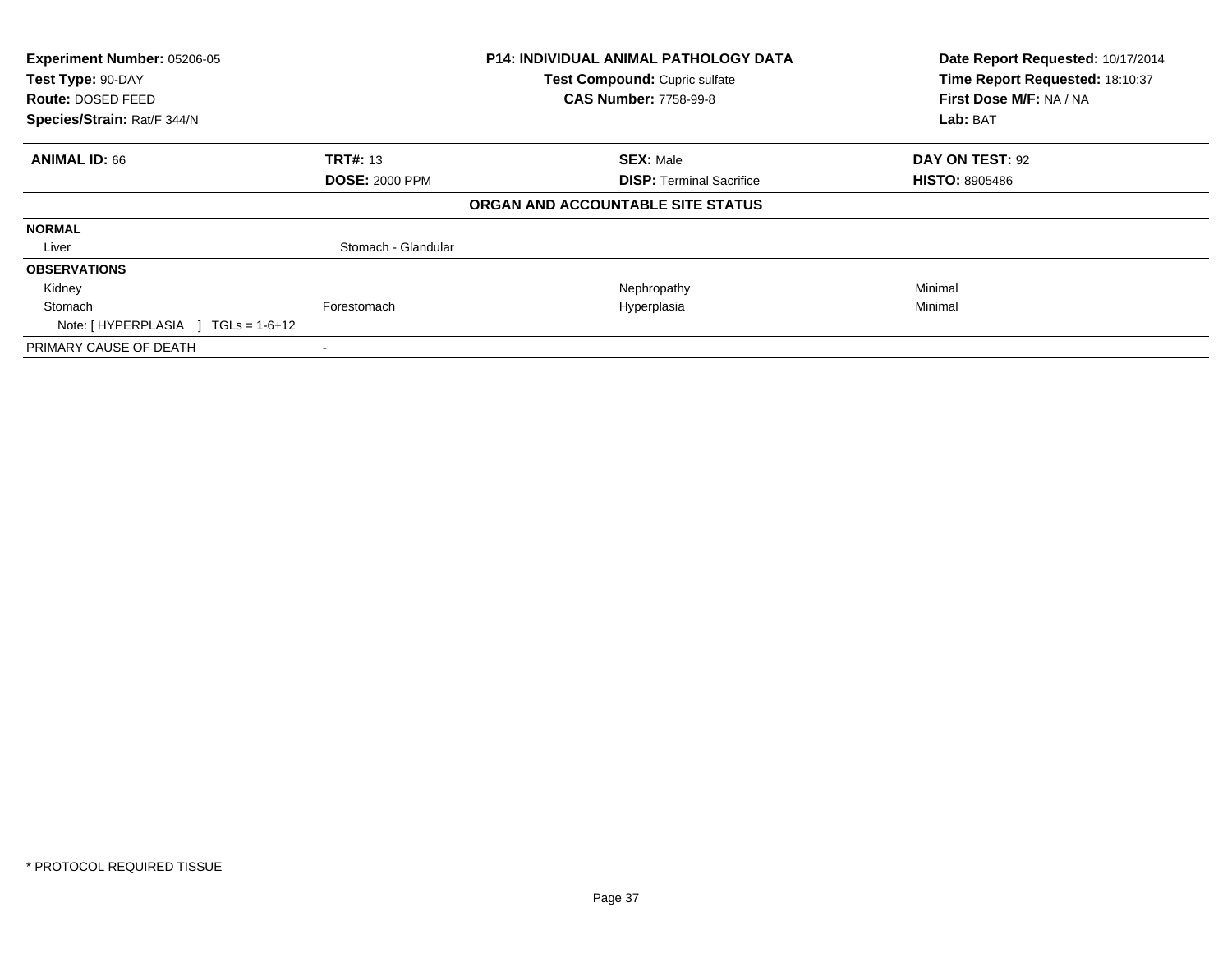| Experiment Number: 05206-05<br>Test Type: 90-DAY<br><b>Route: DOSED FEED</b> |                       | <b>P14: INDIVIDUAL ANIMAL PATHOLOGY DATA</b><br>Test Compound: Cupric sulfate<br><b>CAS Number: 7758-99-8</b> | Date Report Requested: 10/17/2014<br>Time Report Requested: 18:10:37<br>First Dose M/F: NA / NA |
|------------------------------------------------------------------------------|-----------------------|---------------------------------------------------------------------------------------------------------------|-------------------------------------------------------------------------------------------------|
| Species/Strain: Rat/F 344/N                                                  |                       |                                                                                                               | Lab: BAT                                                                                        |
| <b>ANIMAL ID: 67</b>                                                         | <b>TRT#: 13</b>       | <b>SEX: Male</b>                                                                                              | DAY ON TEST: 92                                                                                 |
|                                                                              | <b>DOSE: 2000 PPM</b> | <b>DISP:</b> Terminal Sacrifice                                                                               | <b>HISTO: 8905487</b>                                                                           |
|                                                                              |                       | ORGAN AND ACCOUNTABLE SITE STATUS                                                                             |                                                                                                 |
| <b>NORMAL</b>                                                                |                       |                                                                                                               |                                                                                                 |
| Liver                                                                        | Stomach - Glandular   |                                                                                                               |                                                                                                 |
| <b>OBSERVATIONS</b>                                                          |                       |                                                                                                               |                                                                                                 |
| Kidney                                                                       |                       | Nephropathy                                                                                                   | Minimal                                                                                         |
| Stomach<br>Note: $[HYPERPLASIA] TGLs = 1-6+12$                               | Forestomach           | Hyperplasia                                                                                                   | Minimal                                                                                         |
| PRIMARY CAUSE OF DEATH                                                       |                       |                                                                                                               |                                                                                                 |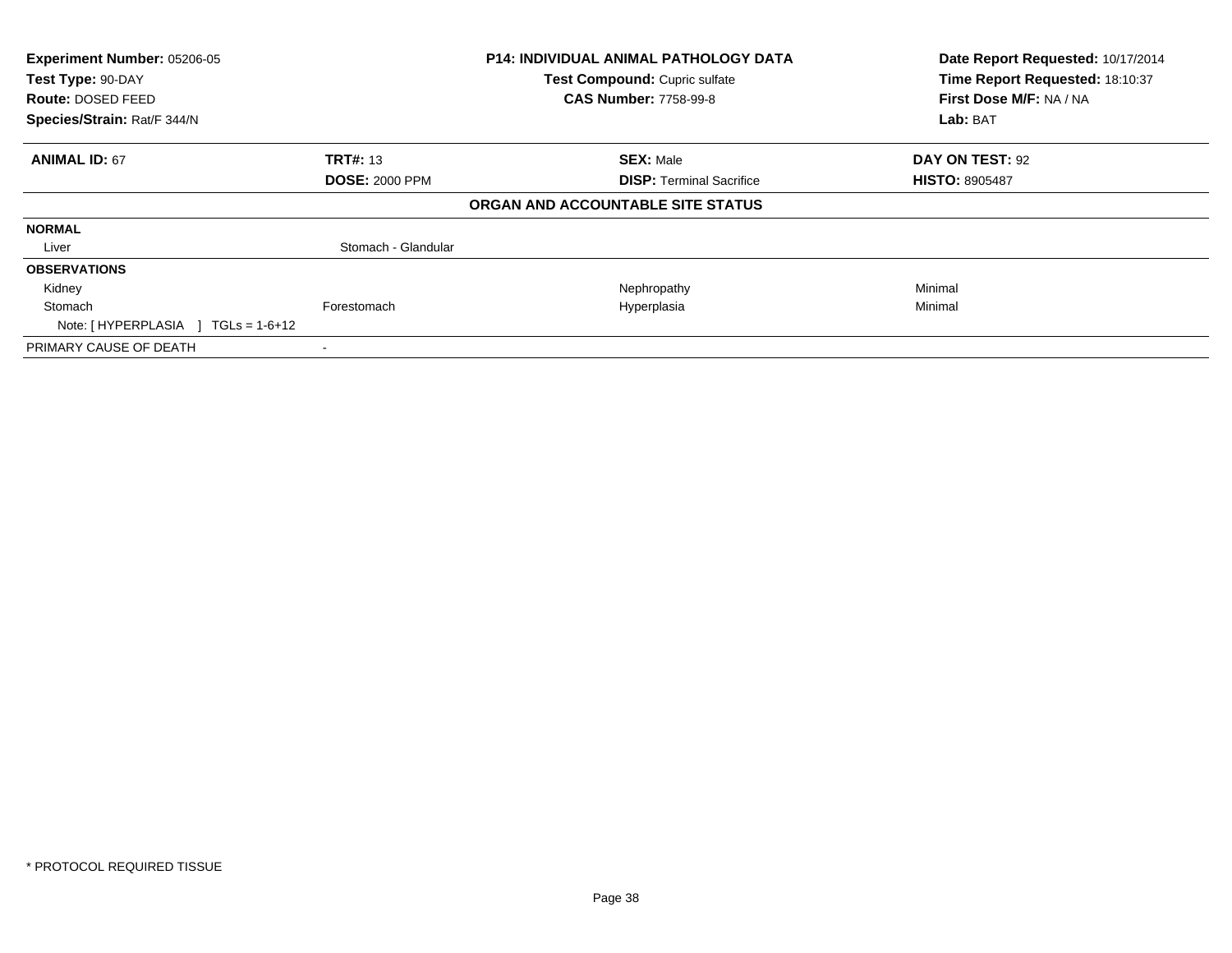| Experiment Number: 05206-05<br>Test Type: 90-DAY |                       | <b>P14: INDIVIDUAL ANIMAL PATHOLOGY DATA</b> | Date Report Requested: 10/17/2014<br>Time Report Requested: 18:10:37 |
|--------------------------------------------------|-----------------------|----------------------------------------------|----------------------------------------------------------------------|
|                                                  |                       | Test Compound: Cupric sulfate                |                                                                      |
| <b>Route: DOSED FEED</b>                         |                       | <b>CAS Number: 7758-99-8</b>                 | First Dose M/F: NA / NA                                              |
| Species/Strain: Rat/F 344/N                      |                       |                                              | Lab: BAT                                                             |
| <b>ANIMAL ID: 68</b>                             | <b>TRT#: 13</b>       | <b>SEX: Male</b>                             | DAY ON TEST: 92                                                      |
|                                                  | <b>DOSE: 2000 PPM</b> | <b>DISP:</b> Terminal Sacrifice              | <b>HISTO: 8905488</b>                                                |
|                                                  |                       | ORGAN AND ACCOUNTABLE SITE STATUS            |                                                                      |
| <b>NORMAL</b>                                    |                       |                                              |                                                                      |
| Liver                                            | Stomach - Glandular   |                                              |                                                                      |
| <b>OBSERVATIONS</b>                              |                       |                                              |                                                                      |
| Kidney                                           |                       | Nephropathy                                  | Minimal                                                              |
| Stomach                                          | Forestomach           | Hyperplasia                                  | Mild                                                                 |
| Note: [HYPERPLASIA ] TGLs = 1-6+12               |                       |                                              |                                                                      |
| PRIMARY CAUSE OF DEATH                           | $\blacksquare$        |                                              |                                                                      |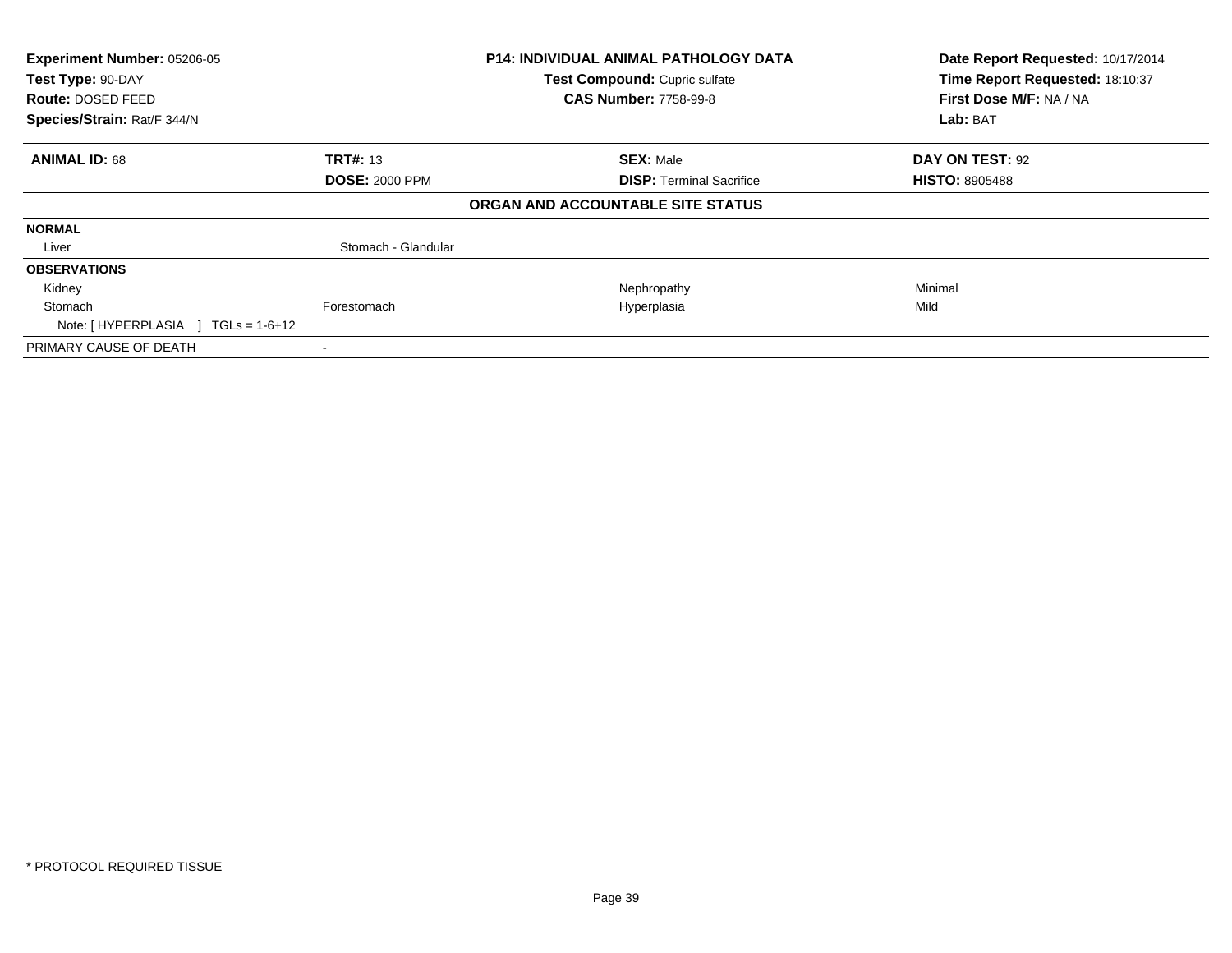| Experiment Number: 05206-05<br>Test Type: 90-DAY |                       | <b>P14: INDIVIDUAL ANIMAL PATHOLOGY DATA</b> | Date Report Requested: 10/17/2014<br>Time Report Requested: 18:10:37 |
|--------------------------------------------------|-----------------------|----------------------------------------------|----------------------------------------------------------------------|
|                                                  |                       | Test Compound: Cupric sulfate                |                                                                      |
| <b>Route: DOSED FEED</b>                         |                       | <b>CAS Number: 7758-99-8</b>                 | First Dose M/F: NA / NA                                              |
| Species/Strain: Rat/F 344/N                      |                       |                                              | Lab: BAT                                                             |
| <b>ANIMAL ID: 69</b>                             | <b>TRT#: 13</b>       | <b>SEX: Male</b>                             | DAY ON TEST: 92                                                      |
|                                                  | <b>DOSE: 2000 PPM</b> | <b>DISP:</b> Terminal Sacrifice              | <b>HISTO: 8905489</b>                                                |
|                                                  |                       | ORGAN AND ACCOUNTABLE SITE STATUS            |                                                                      |
| <b>NORMAL</b>                                    |                       |                                              |                                                                      |
| Liver                                            | Stomach - Glandular   |                                              |                                                                      |
| <b>OBSERVATIONS</b>                              |                       |                                              |                                                                      |
| Kidney                                           |                       | Nephropathy                                  | Minimal                                                              |
| Stomach                                          | Forestomach           | Hyperplasia                                  | Mild                                                                 |
| Note: $[HYPERPLASIA] TGLs = 1-6+12$              |                       |                                              |                                                                      |
| PRIMARY CAUSE OF DEATH                           |                       |                                              |                                                                      |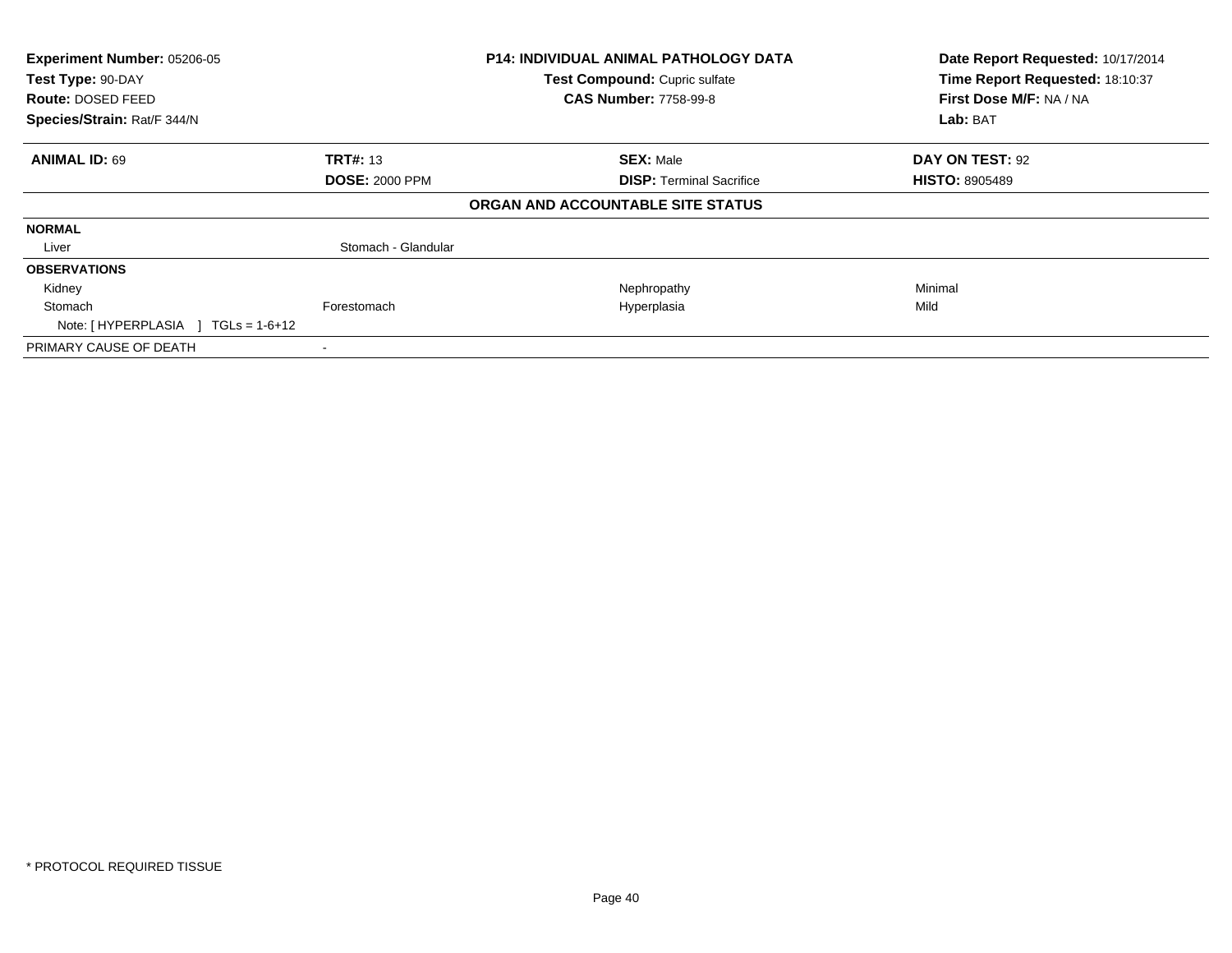| Experiment Number: 05206-05<br>Test Type: 90-DAY |                       | P14: INDIVIDUAL ANIMAL PATHOLOGY DATA | Date Report Requested: 10/17/2014<br>Time Report Requested: 18:10:37 |
|--------------------------------------------------|-----------------------|---------------------------------------|----------------------------------------------------------------------|
|                                                  |                       | Test Compound: Cupric sulfate         |                                                                      |
| Route: DOSED FEED                                |                       | <b>CAS Number: 7758-99-8</b>          | First Dose M/F: NA / NA                                              |
| Species/Strain: Rat/F 344/N                      |                       |                                       | Lab: BAT                                                             |
| <b>ANIMAL ID: 70</b>                             | <b>TRT#:</b> 13       | <b>SEX: Male</b>                      | DAY ON TEST: 92                                                      |
|                                                  | <b>DOSE: 2000 PPM</b> | <b>DISP: Terminal Sacrifice</b>       | <b>HISTO: 8905490</b>                                                |
|                                                  |                       | ORGAN AND ACCOUNTABLE SITE STATUS     |                                                                      |
| <b>NORMAL</b>                                    |                       |                                       |                                                                      |
| Kidney                                           | Liver                 | Stomach - Glandular                   |                                                                      |
| <b>OBSERVATIONS</b>                              |                       |                                       |                                                                      |
| Stomach                                          | Forestomach           | Hyperplasia                           | Mild                                                                 |
| Note: $[HYPERPLASIA] TGLs = 1-6+12$              |                       |                                       |                                                                      |
| PRIMARY CAUSE OF DEATH                           |                       |                                       |                                                                      |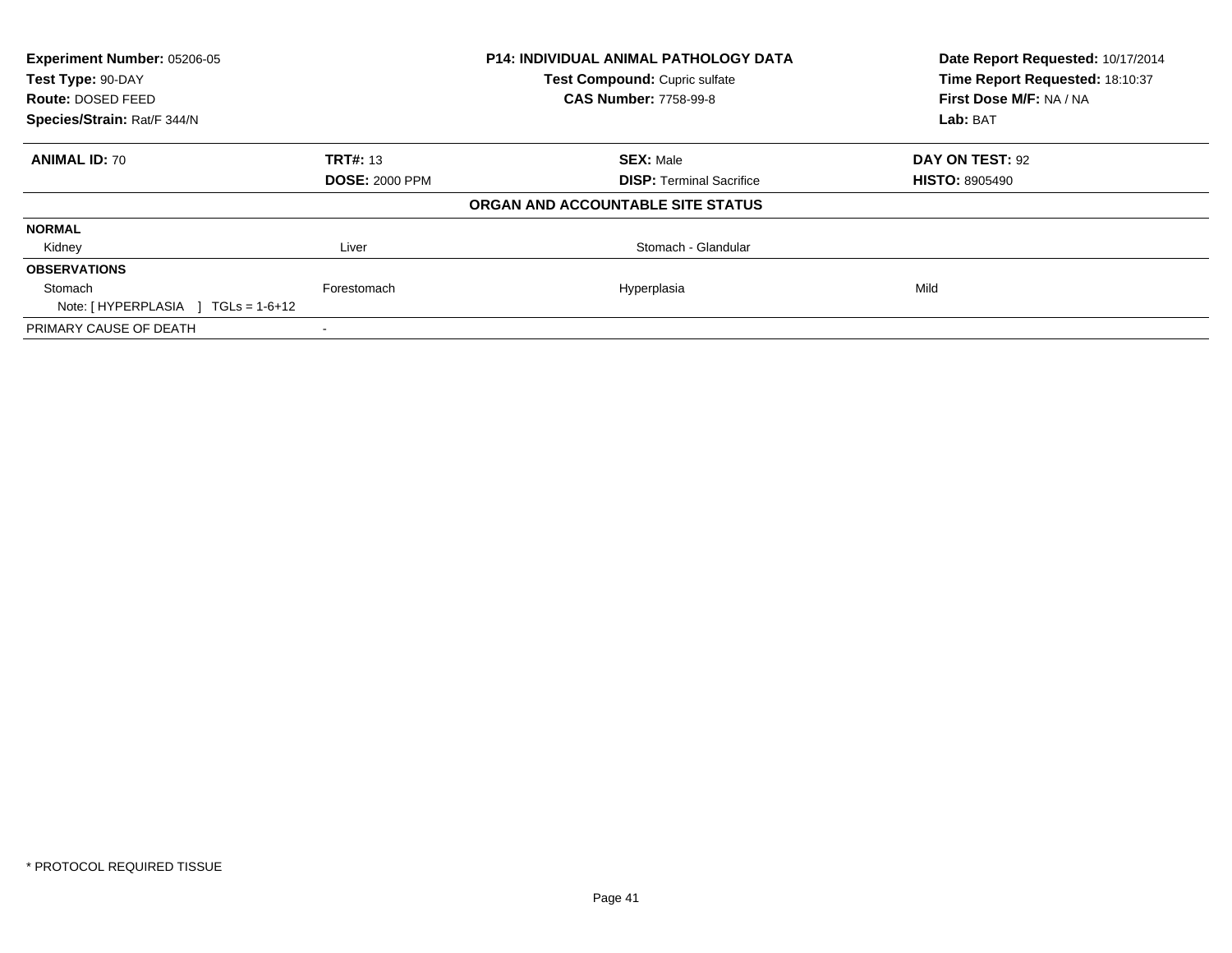| <b>Experiment Number: 05206-05</b><br>Test Type: 90-DAY<br>Route: DOSED FEED<br>Species/Strain: Rat/F 344/N |                       | <b>P14: INDIVIDUAL ANIMAL PATHOLOGY DATA</b><br><b>Test Compound: Cupric sulfate</b><br><b>CAS Number: 7758-99-8</b> | Date Report Requested: 10/17/2014<br>Time Report Requested: 18:10:37<br>First Dose M/F: NA / NA<br>Lab: BAT |
|-------------------------------------------------------------------------------------------------------------|-----------------------|----------------------------------------------------------------------------------------------------------------------|-------------------------------------------------------------------------------------------------------------|
| <b>ANIMAL ID: 81</b>                                                                                        | <b>TRT#: 17</b>       | <b>SEX: Male</b>                                                                                                     | DAY ON TEST: 92                                                                                             |
|                                                                                                             | <b>DOSE: 4000 PPM</b> | <b>DISP: Terminal Sacrifice</b>                                                                                      | <b>HISTO: 8905461</b>                                                                                       |
|                                                                                                             |                       | ORGAN AND ACCOUNTABLE SITE STATUS                                                                                    |                                                                                                             |
| <b>NORMAL</b>                                                                                               |                       |                                                                                                                      |                                                                                                             |
| Spleen                                                                                                      | Stomach - Glandular   |                                                                                                                      |                                                                                                             |
| <b>OBSERVATIONS</b>                                                                                         |                       |                                                                                                                      |                                                                                                             |
| Kidney                                                                                                      |                       | <b>Cytoplasmic Alteration</b>                                                                                        | Mild                                                                                                        |
|                                                                                                             |                       | Nephropathy                                                                                                          | Minimal                                                                                                     |
| Liver                                                                                                       |                       | Inflammation                                                                                                         | Chronic Active, Minimal                                                                                     |
| Stomach                                                                                                     | Forestomach           | Hyperplasia                                                                                                          | Moderate                                                                                                    |
| Note: $[HYPERPLASIA] TGLs = 1-6+12$                                                                         |                       |                                                                                                                      |                                                                                                             |
| PRIMARY CAUSE OF DEATH                                                                                      | $\blacksquare$        |                                                                                                                      |                                                                                                             |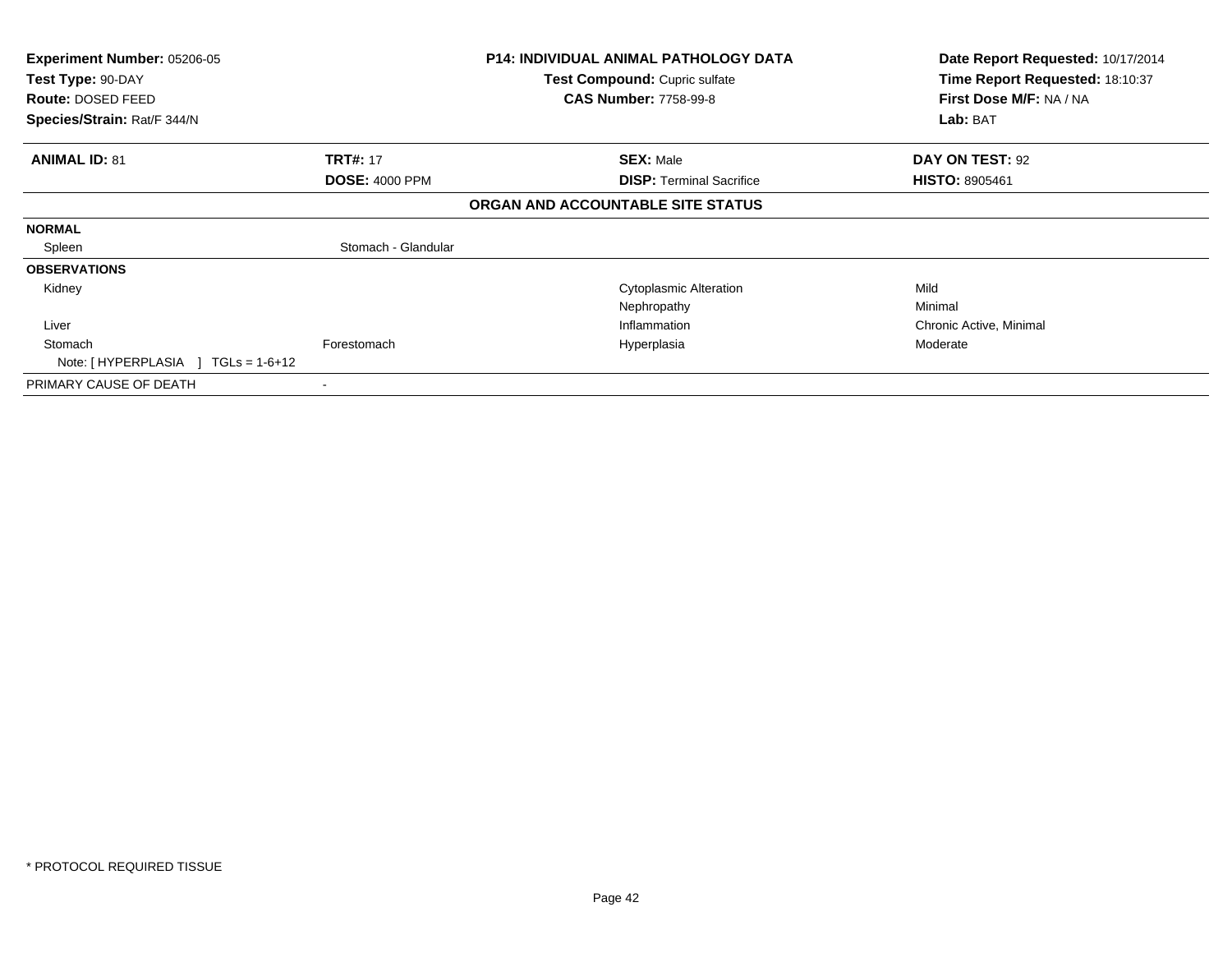| <b>Experiment Number: 05206-05</b><br>Test Type: 90-DAY |                       | <b>P14: INDIVIDUAL ANIMAL PATHOLOGY DATA</b><br><b>Test Compound: Cupric sulfate</b> | Date Report Requested: 10/17/2014<br>Time Report Requested: 18:10:37 |
|---------------------------------------------------------|-----------------------|--------------------------------------------------------------------------------------|----------------------------------------------------------------------|
| <b>Route: DOSED FEED</b>                                |                       | <b>CAS Number: 7758-99-8</b>                                                         | First Dose M/F: NA / NA                                              |
| Species/Strain: Rat/F 344/N                             |                       |                                                                                      | Lab: BAT                                                             |
| <b>ANIMAL ID: 82</b>                                    | <b>TRT#: 17</b>       | <b>SEX: Male</b>                                                                     | DAY ON TEST: 92                                                      |
|                                                         | <b>DOSE: 4000 PPM</b> | <b>DISP: Terminal Sacrifice</b>                                                      | <b>HISTO: 8905462</b>                                                |
|                                                         |                       | ORGAN AND ACCOUNTABLE SITE STATUS                                                    |                                                                      |
| <b>NORMAL</b>                                           |                       |                                                                                      |                                                                      |
| Spleen                                                  | Stomach - Glandular   |                                                                                      |                                                                      |
| <b>OBSERVATIONS</b>                                     |                       |                                                                                      |                                                                      |
| Kidney                                                  |                       | <b>Cytoplasmic Alteration</b>                                                        | Mild                                                                 |
|                                                         |                       | Nephropathy                                                                          | Minimal                                                              |
| Liver                                                   |                       | Inflammation                                                                         | Chronic Active, Minimal                                              |
| Stomach                                                 | Forestomach           | Hyperplasia                                                                          | Moderate                                                             |
| Note: $[HYPERPLASIA] TGLs = 1-6+12$                     |                       |                                                                                      |                                                                      |
| PRIMARY CAUSE OF DEATH                                  |                       |                                                                                      |                                                                      |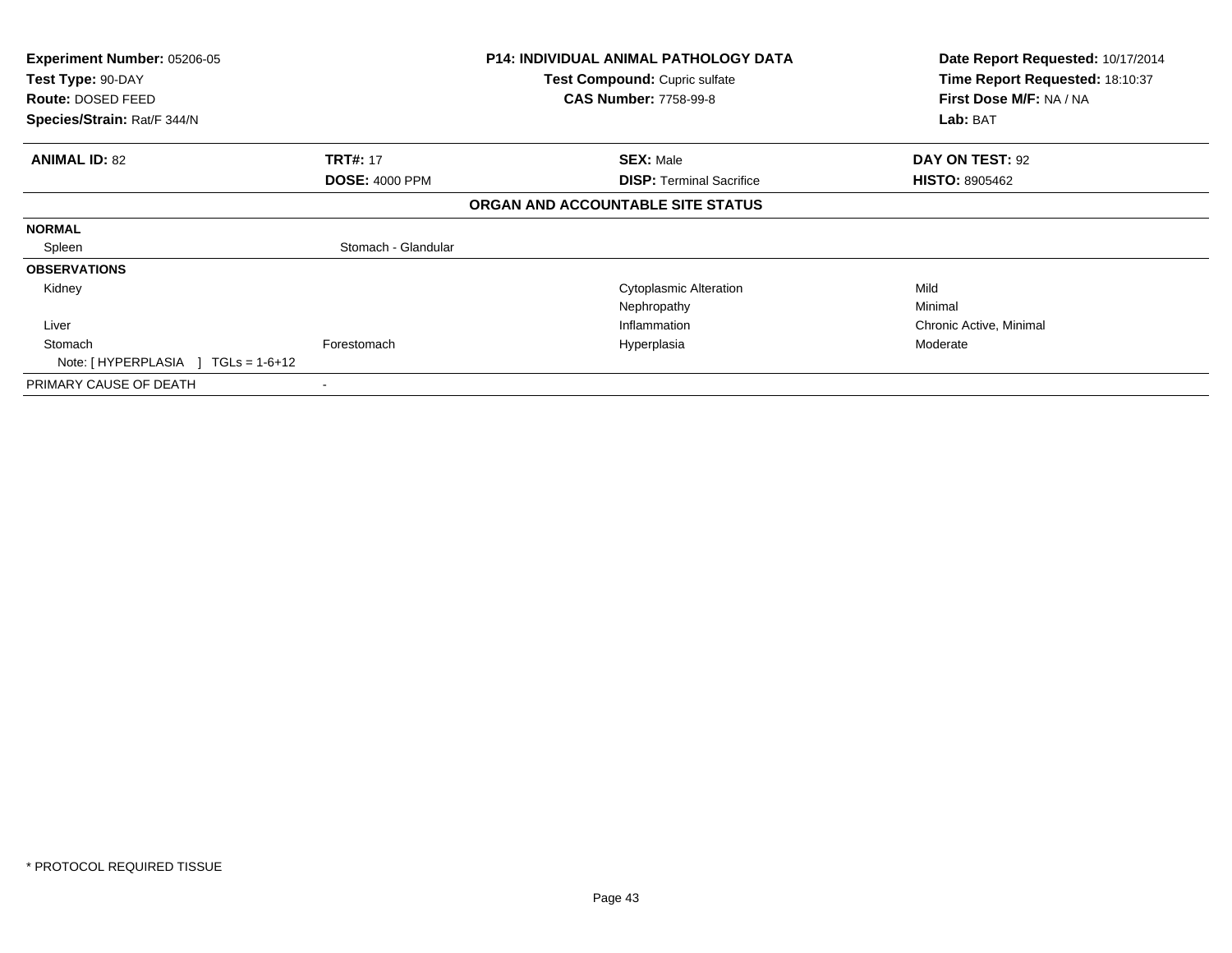| Experiment Number: 05206-05<br>Test Type: 90-DAY<br><b>Route: DOSED FEED</b><br>Species/Strain: Rat/F 344/N |                                          | <b>P14: INDIVIDUAL ANIMAL PATHOLOGY DATA</b><br>Test Compound: Cupric sulfate<br><b>CAS Number: 7758-99-8</b> | Date Report Requested: 10/17/2014<br>Time Report Requested: 18:10:37<br>First Dose M/F: NA / NA<br>Lab: BAT |
|-------------------------------------------------------------------------------------------------------------|------------------------------------------|---------------------------------------------------------------------------------------------------------------|-------------------------------------------------------------------------------------------------------------|
| <b>ANIMAL ID: 83</b>                                                                                        | <b>TRT#: 17</b><br><b>DOSE: 4000 PPM</b> | <b>SEX: Male</b><br><b>DISP:</b> Terminal Sacrifice                                                           | <b>DAY ON TEST: 92</b><br><b>HISTO: 905463</b>                                                              |
|                                                                                                             |                                          | ORGAN AND ACCOUNTABLE SITE STATUS                                                                             |                                                                                                             |
| <b>NORMAL</b>                                                                                               |                                          |                                                                                                               |                                                                                                             |
| Spleen                                                                                                      | Stomach - Glandular                      |                                                                                                               |                                                                                                             |
| <b>OBSERVATIONS</b>                                                                                         |                                          |                                                                                                               |                                                                                                             |
| Kidney                                                                                                      |                                          | <b>Cytoplasmic Alteration</b>                                                                                 | Mild                                                                                                        |
| Liver                                                                                                       |                                          | Inflammation                                                                                                  | Chronic Active, Minimal                                                                                     |
| Stomach<br>Note: $[HYPERPLASIA] TGLs = 1-6+12$                                                              | Forestomach                              | Hyperplasia                                                                                                   | Moderate                                                                                                    |
| PRIMARY CAUSE OF DEATH                                                                                      |                                          |                                                                                                               |                                                                                                             |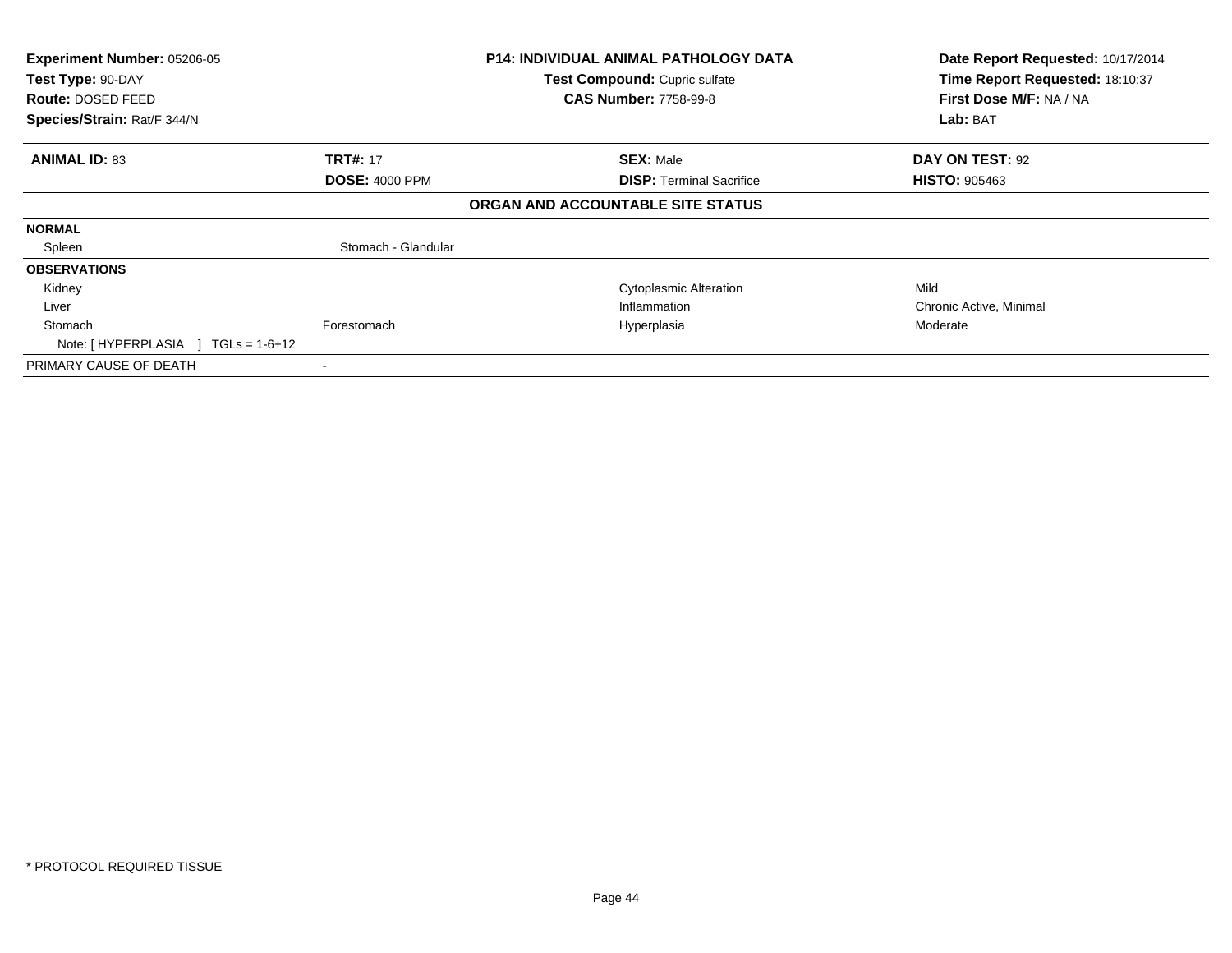| <b>Experiment Number: 05206-05</b><br>Test Type: 90-DAY<br>Route: DOSED FEED<br>Species/Strain: Rat/F 344/N |                       | <b>P14: INDIVIDUAL ANIMAL PATHOLOGY DATA</b><br><b>Test Compound: Cupric sulfate</b><br><b>CAS Number: 7758-99-8</b> | Date Report Requested: 10/17/2014<br>Time Report Requested: 18:10:37<br>First Dose M/F: NA / NA<br>Lab: BAT |
|-------------------------------------------------------------------------------------------------------------|-----------------------|----------------------------------------------------------------------------------------------------------------------|-------------------------------------------------------------------------------------------------------------|
|                                                                                                             |                       |                                                                                                                      |                                                                                                             |
| <b>ANIMAL ID: 84</b>                                                                                        | <b>TRT#: 17</b>       | <b>SEX: Male</b>                                                                                                     | DAY ON TEST: 92                                                                                             |
|                                                                                                             | <b>DOSE: 4000 PPM</b> | <b>DISP: Terminal Sacrifice</b>                                                                                      | <b>HISTO: 8905464</b>                                                                                       |
|                                                                                                             |                       | ORGAN AND ACCOUNTABLE SITE STATUS                                                                                    |                                                                                                             |
| <b>NORMAL</b>                                                                                               |                       |                                                                                                                      |                                                                                                             |
| Spleen                                                                                                      | Stomach - Glandular   |                                                                                                                      |                                                                                                             |
| <b>OBSERVATIONS</b>                                                                                         |                       |                                                                                                                      |                                                                                                             |
| Kidney                                                                                                      |                       | <b>Cytoplasmic Alteration</b>                                                                                        | Mild                                                                                                        |
|                                                                                                             |                       | Nephropathy                                                                                                          | Minimal                                                                                                     |
| Liver                                                                                                       |                       | Inflammation                                                                                                         | Chronic Active, Minimal                                                                                     |
| Stomach                                                                                                     | Forestomach           | Hyperplasia                                                                                                          | Moderate                                                                                                    |
| Note: $[HYPERPLASIA] TGLs = 1-6+12$                                                                         |                       |                                                                                                                      |                                                                                                             |
| PRIMARY CAUSE OF DEATH                                                                                      | ۰                     |                                                                                                                      |                                                                                                             |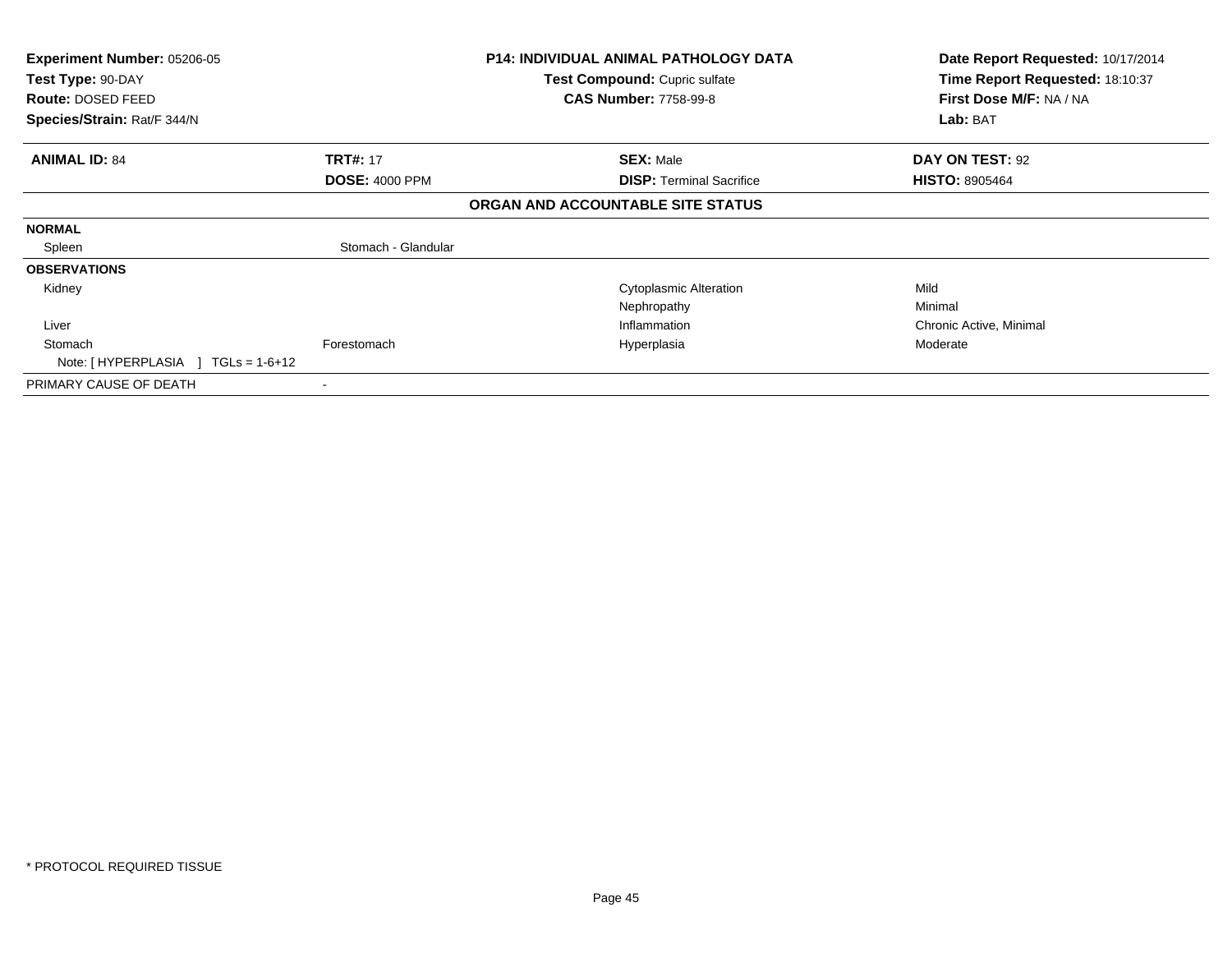| <b>Experiment Number: 05206-05</b><br>Test Type: 90-DAY |                       | <b>P14: INDIVIDUAL ANIMAL PATHOLOGY DATA</b><br><b>Test Compound: Cupric sulfate</b> | Date Report Requested: 10/17/2014<br>Time Report Requested: 18:10:37 |
|---------------------------------------------------------|-----------------------|--------------------------------------------------------------------------------------|----------------------------------------------------------------------|
| <b>Route: DOSED FEED</b>                                |                       | <b>CAS Number: 7758-99-8</b>                                                         | First Dose M/F: NA / NA                                              |
| Species/Strain: Rat/F 344/N                             |                       |                                                                                      | Lab: BAT                                                             |
| <b>ANIMAL ID: 85</b>                                    | <b>TRT#: 17</b>       | <b>SEX: Male</b>                                                                     | DAY ON TEST: 92                                                      |
|                                                         | <b>DOSE: 4000 PPM</b> | <b>DISP: Terminal Sacrifice</b>                                                      | <b>HISTO: 8905465</b>                                                |
|                                                         |                       | ORGAN AND ACCOUNTABLE SITE STATUS                                                    |                                                                      |
| <b>NORMAL</b>                                           |                       |                                                                                      |                                                                      |
| Spleen                                                  | Stomach - Glandular   |                                                                                      |                                                                      |
| <b>OBSERVATIONS</b>                                     |                       |                                                                                      |                                                                      |
| Kidney                                                  |                       | <b>Cytoplasmic Alteration</b>                                                        | Mild                                                                 |
|                                                         |                       | Nephropathy                                                                          | Minimal                                                              |
| Liver                                                   |                       | Inflammation                                                                         | Chronic Active, Minimal                                              |
| Stomach                                                 | Forestomach           | Hyperplasia                                                                          | Moderate                                                             |
| Note: $[HYPERPLASIA] TGLs = 1-6+12$                     |                       |                                                                                      |                                                                      |
| PRIMARY CAUSE OF DEATH                                  |                       |                                                                                      |                                                                      |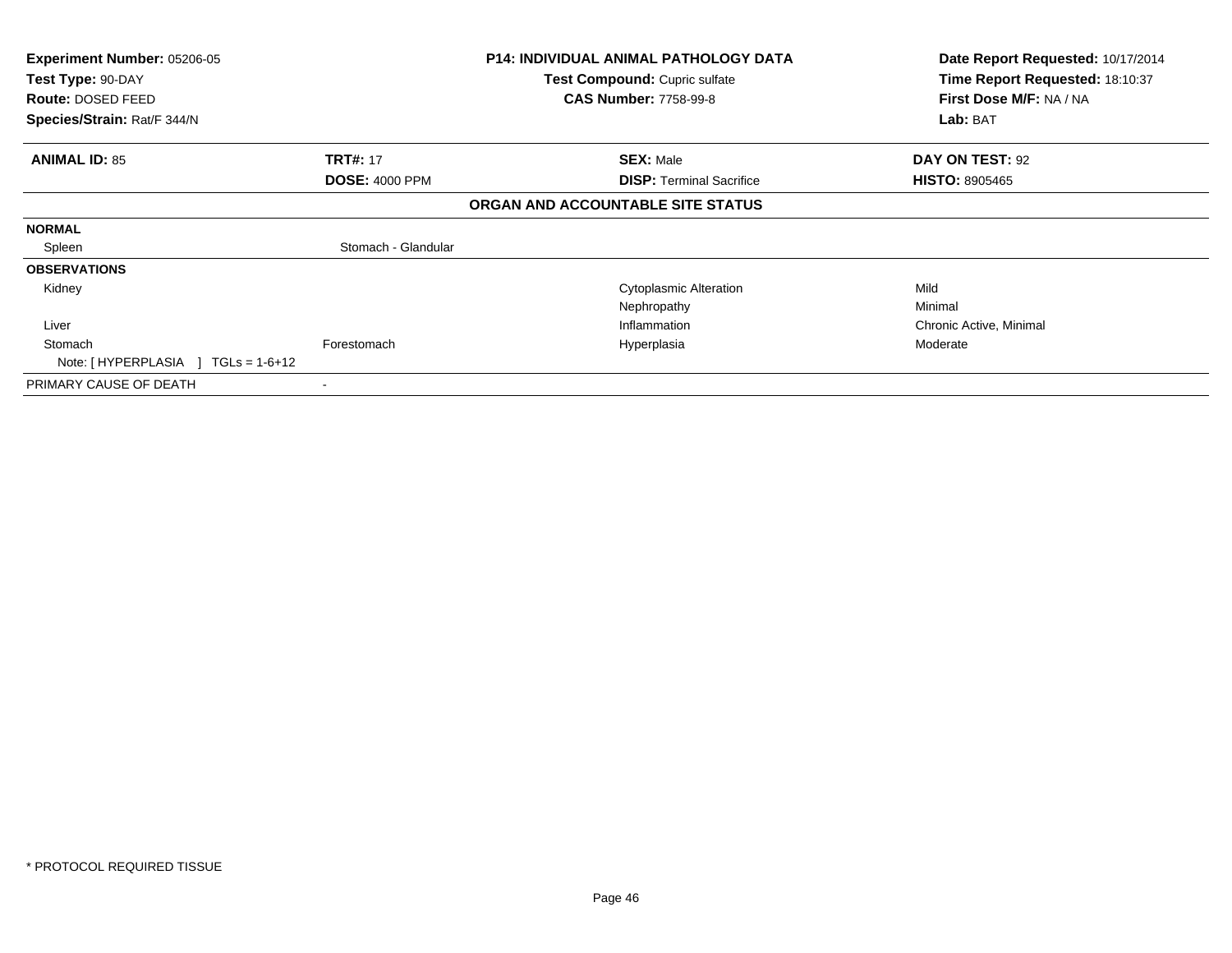| <b>Experiment Number: 05206-05</b><br>Test Type: 90-DAY |                       | <b>P14: INDIVIDUAL ANIMAL PATHOLOGY DATA</b><br><b>Test Compound: Cupric sulfate</b> | Date Report Requested: 10/17/2014<br>Time Report Requested: 18:10:37 |
|---------------------------------------------------------|-----------------------|--------------------------------------------------------------------------------------|----------------------------------------------------------------------|
| <b>Route: DOSED FEED</b>                                |                       | <b>CAS Number: 7758-99-8</b>                                                         | First Dose M/F: NA / NA                                              |
| Species/Strain: Rat/F 344/N                             |                       |                                                                                      | Lab: BAT                                                             |
| <b>ANIMAL ID: 86</b>                                    | <b>TRT#: 17</b>       | <b>SEX: Male</b>                                                                     | DAY ON TEST: 92                                                      |
|                                                         | <b>DOSE: 4000 PPM</b> | <b>DISP: Terminal Sacrifice</b>                                                      | <b>HISTO: 8905466</b>                                                |
|                                                         |                       | ORGAN AND ACCOUNTABLE SITE STATUS                                                    |                                                                      |
| <b>NORMAL</b>                                           |                       |                                                                                      |                                                                      |
| Spleen                                                  | Stomach - Glandular   |                                                                                      |                                                                      |
| <b>OBSERVATIONS</b>                                     |                       |                                                                                      |                                                                      |
| Kidney                                                  |                       | <b>Cytoplasmic Alteration</b>                                                        | Mild                                                                 |
|                                                         |                       | Nephropathy                                                                          | Minimal                                                              |
| Liver                                                   |                       | Inflammation                                                                         | Chronic Active, Minimal                                              |
| Stomach                                                 | Forestomach           | Hyperplasia                                                                          | Moderate                                                             |
| Note: $[HYPERPLASIA] TGLs = 1-6+12$                     |                       |                                                                                      |                                                                      |
| PRIMARY CAUSE OF DEATH                                  |                       |                                                                                      |                                                                      |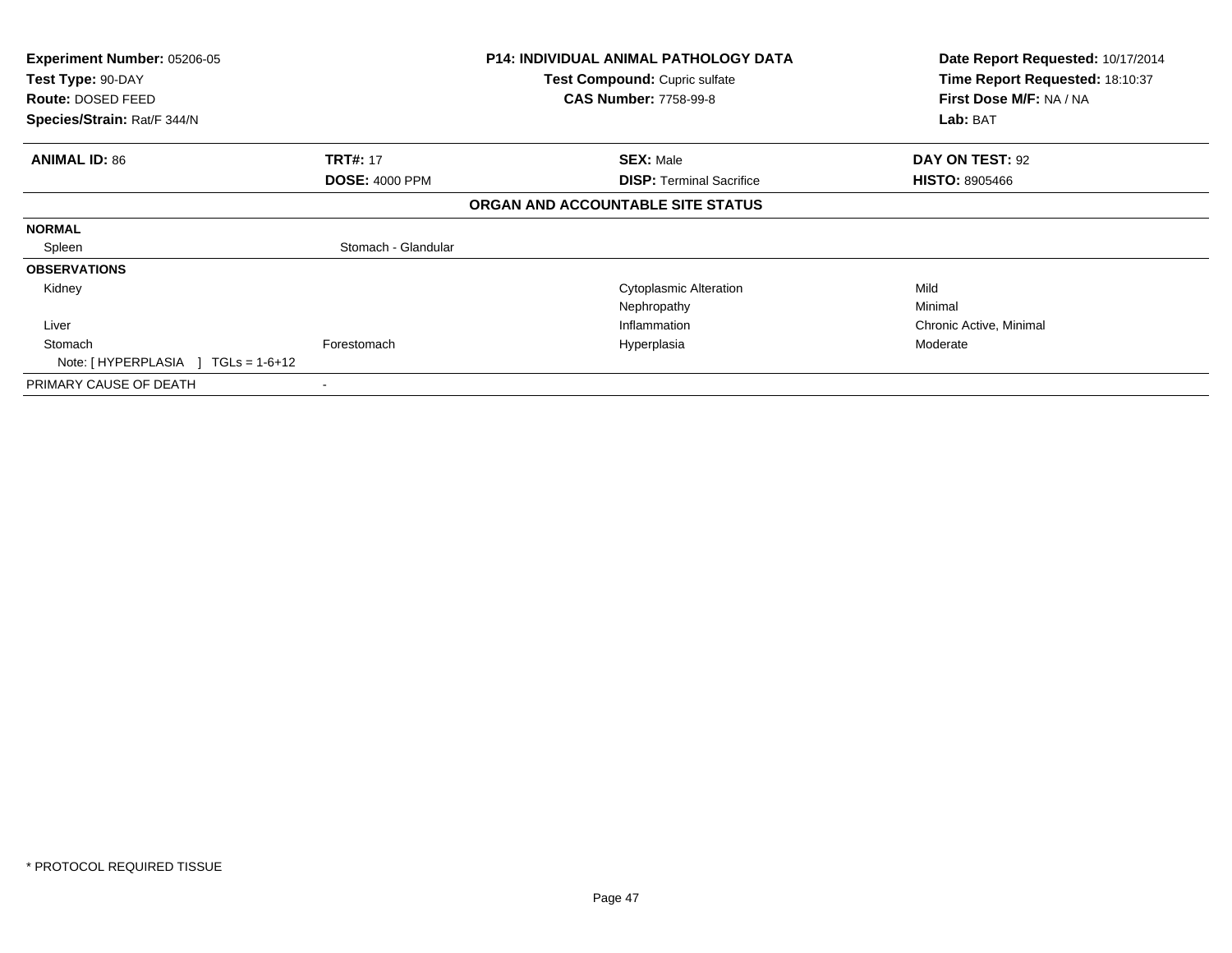| <b>Experiment Number: 05206-05</b><br>Test Type: 90-DAY |                       | <b>P14: INDIVIDUAL ANIMAL PATHOLOGY DATA</b><br>Test Compound: Cupric sulfate | Date Report Requested: 10/17/2014<br>Time Report Requested: 18:10:37 |
|---------------------------------------------------------|-----------------------|-------------------------------------------------------------------------------|----------------------------------------------------------------------|
| Route: DOSED FEED                                       |                       | <b>CAS Number: 7758-99-8</b>                                                  | First Dose M/F: NA / NA                                              |
| Species/Strain: Rat/F 344/N                             |                       |                                                                               | Lab: BAT                                                             |
| <b>ANIMAL ID: 87</b>                                    | <b>TRT#: 17</b>       | <b>SEX: Male</b>                                                              | <b>DAY ON TEST: 92</b>                                               |
|                                                         | <b>DOSE: 4000 PPM</b> | <b>DISP: Terminal Sacrifice</b>                                               | <b>HISTO: 8905467</b>                                                |
|                                                         |                       | ORGAN AND ACCOUNTABLE SITE STATUS                                             |                                                                      |
| <b>NORMAL</b>                                           |                       |                                                                               |                                                                      |
| Spleen                                                  | Stomach - Glandular   |                                                                               |                                                                      |
| <b>OBSERVATIONS</b>                                     |                       |                                                                               |                                                                      |
| Kidney                                                  |                       | <b>Cytoplasmic Alteration</b>                                                 | Mild                                                                 |
|                                                         |                       | Nephropathy                                                                   | Minimal                                                              |
| Liver                                                   |                       | Inflammation                                                                  | Chronic Active, Minimal                                              |
| Stomach                                                 | Forestomach           | Hyperplasia                                                                   | Moderate                                                             |
| Note: $[HYPERPLASIA] TGLs = 1-6+12$                     |                       |                                                                               |                                                                      |
| PRIMARY CAUSE OF DEATH                                  | ۰                     |                                                                               |                                                                      |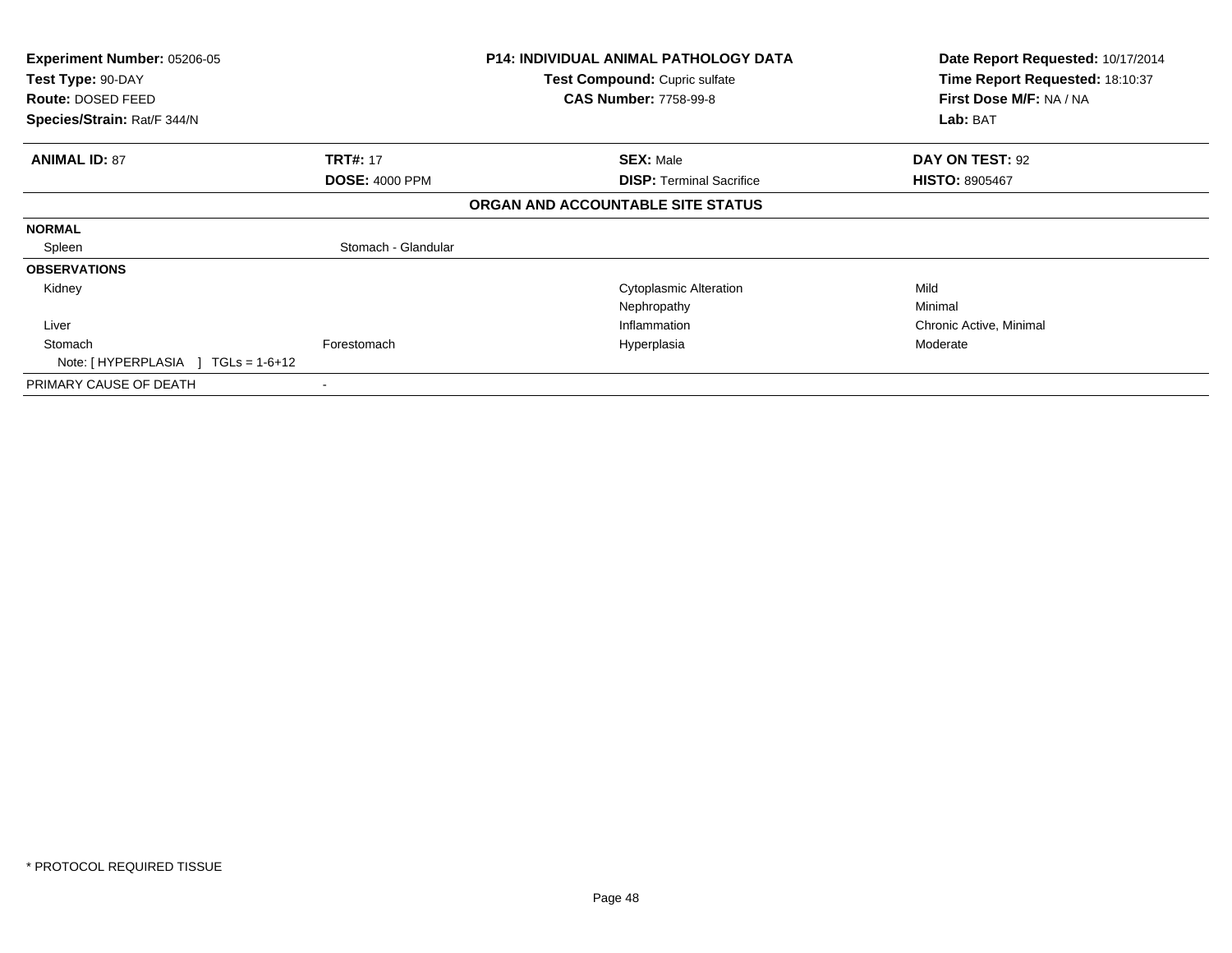| <b>Experiment Number: 05206-05</b><br>Test Type: 90-DAY |                       | <b>P14: INDIVIDUAL ANIMAL PATHOLOGY DATA</b><br>Test Compound: Cupric sulfate | Date Report Requested: 10/17/2014<br>Time Report Requested: 18:10:37 |
|---------------------------------------------------------|-----------------------|-------------------------------------------------------------------------------|----------------------------------------------------------------------|
| <b>Route: DOSED FEED</b>                                |                       | <b>CAS Number: 7758-99-8</b>                                                  | First Dose M/F: NA / NA                                              |
| Species/Strain: Rat/F 344/N                             |                       |                                                                               | Lab: BAT                                                             |
| <b>ANIMAL ID: 88</b>                                    | <b>TRT#: 17</b>       | <b>SEX: Male</b>                                                              | <b>DAY ON TEST: 92</b>                                               |
|                                                         | <b>DOSE: 4000 PPM</b> | <b>DISP: Terminal Sacrifice</b>                                               | <b>HISTO: 8905468</b>                                                |
|                                                         |                       | ORGAN AND ACCOUNTABLE SITE STATUS                                             |                                                                      |
| <b>NORMAL</b>                                           |                       |                                                                               |                                                                      |
| Spleen                                                  | Stomach - Glandular   |                                                                               |                                                                      |
| <b>OBSERVATIONS</b>                                     |                       |                                                                               |                                                                      |
| Kidney                                                  |                       | <b>Cytoplasmic Alteration</b>                                                 | Mild                                                                 |
|                                                         |                       | Nephropathy                                                                   | Minimal                                                              |
| Liver                                                   |                       | Inflammation                                                                  | Chronic Active, Minimal                                              |
| Stomach                                                 | Forestomach           | Hyperplasia                                                                   | Mild                                                                 |
| Note: $[HYPERPLASIA] TGLs = 1-6+12$                     |                       |                                                                               |                                                                      |
| PRIMARY CAUSE OF DEATH                                  |                       |                                                                               |                                                                      |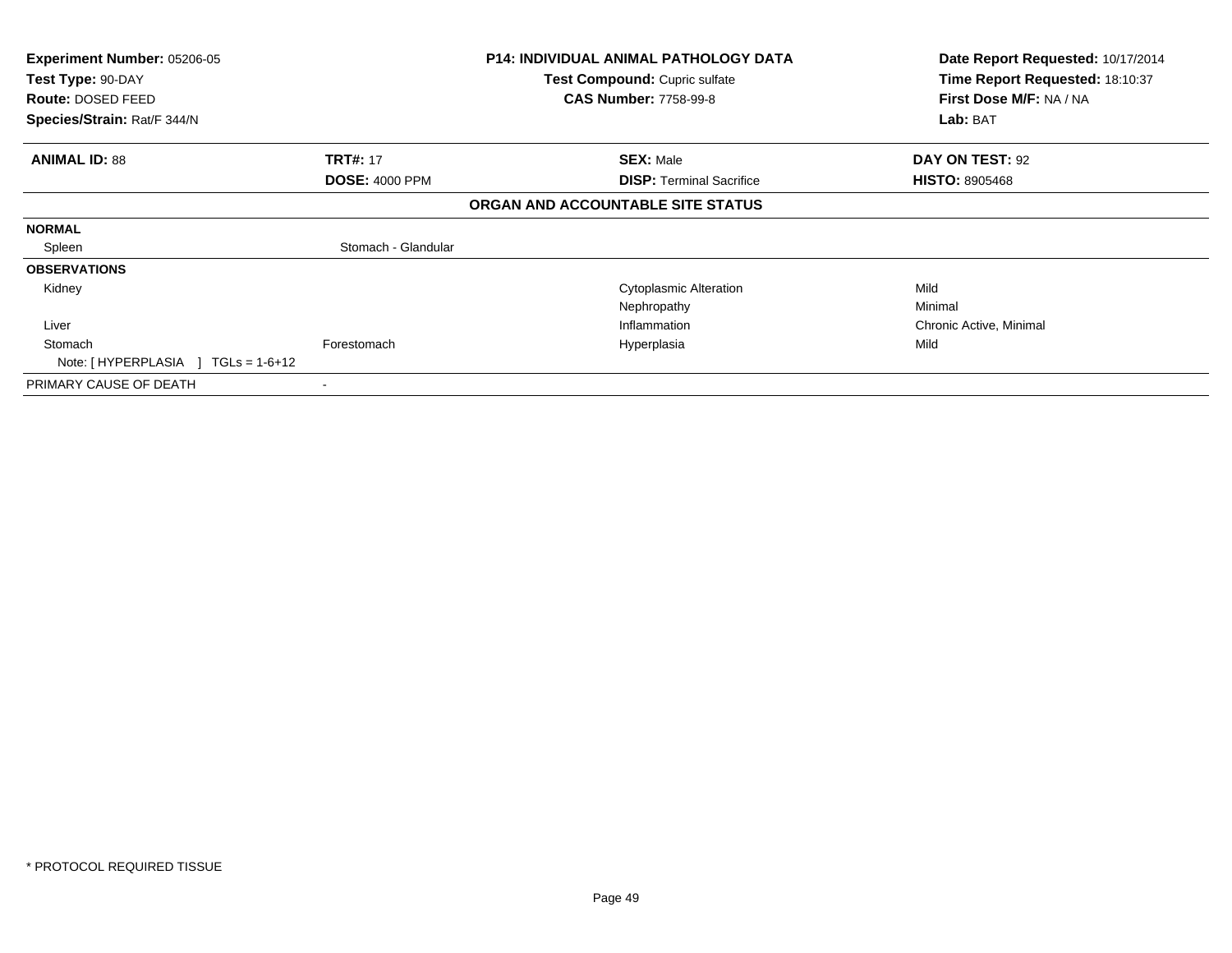| <b>Experiment Number: 05206-05</b><br>Test Type: 90-DAY |                       | <b>P14: INDIVIDUAL ANIMAL PATHOLOGY DATA</b><br><b>Test Compound: Cupric sulfate</b> | Date Report Requested: 10/17/2014<br>Time Report Requested: 18:10:37 |
|---------------------------------------------------------|-----------------------|--------------------------------------------------------------------------------------|----------------------------------------------------------------------|
| <b>Route: DOSED FEED</b>                                |                       | <b>CAS Number: 7758-99-8</b>                                                         | First Dose M/F: NA / NA                                              |
| Species/Strain: Rat/F 344/N                             |                       |                                                                                      | Lab: BAT                                                             |
| <b>ANIMAL ID: 89</b>                                    | <b>TRT#: 17</b>       | <b>SEX: Male</b>                                                                     | DAY ON TEST: 92                                                      |
|                                                         | <b>DOSE: 4000 PPM</b> | <b>DISP: Terminal Sacrifice</b>                                                      | <b>HISTO: 8905469</b>                                                |
|                                                         |                       | ORGAN AND ACCOUNTABLE SITE STATUS                                                    |                                                                      |
| <b>NORMAL</b>                                           |                       |                                                                                      |                                                                      |
| Spleen                                                  | Stomach - Glandular   |                                                                                      |                                                                      |
| <b>OBSERVATIONS</b>                                     |                       |                                                                                      |                                                                      |
| Kidney                                                  |                       | <b>Cytoplasmic Alteration</b>                                                        | Mild                                                                 |
|                                                         |                       | Nephropathy                                                                          | Minimal                                                              |
| Liver                                                   |                       | Inflammation                                                                         | Chronic Active, Minimal                                              |
| Stomach                                                 | Forestomach           | Hyperplasia                                                                          | Moderate                                                             |
| Note: $[HYPERPLASIA] TGLs = 1-6+12$                     |                       |                                                                                      |                                                                      |
| PRIMARY CAUSE OF DEATH                                  |                       |                                                                                      |                                                                      |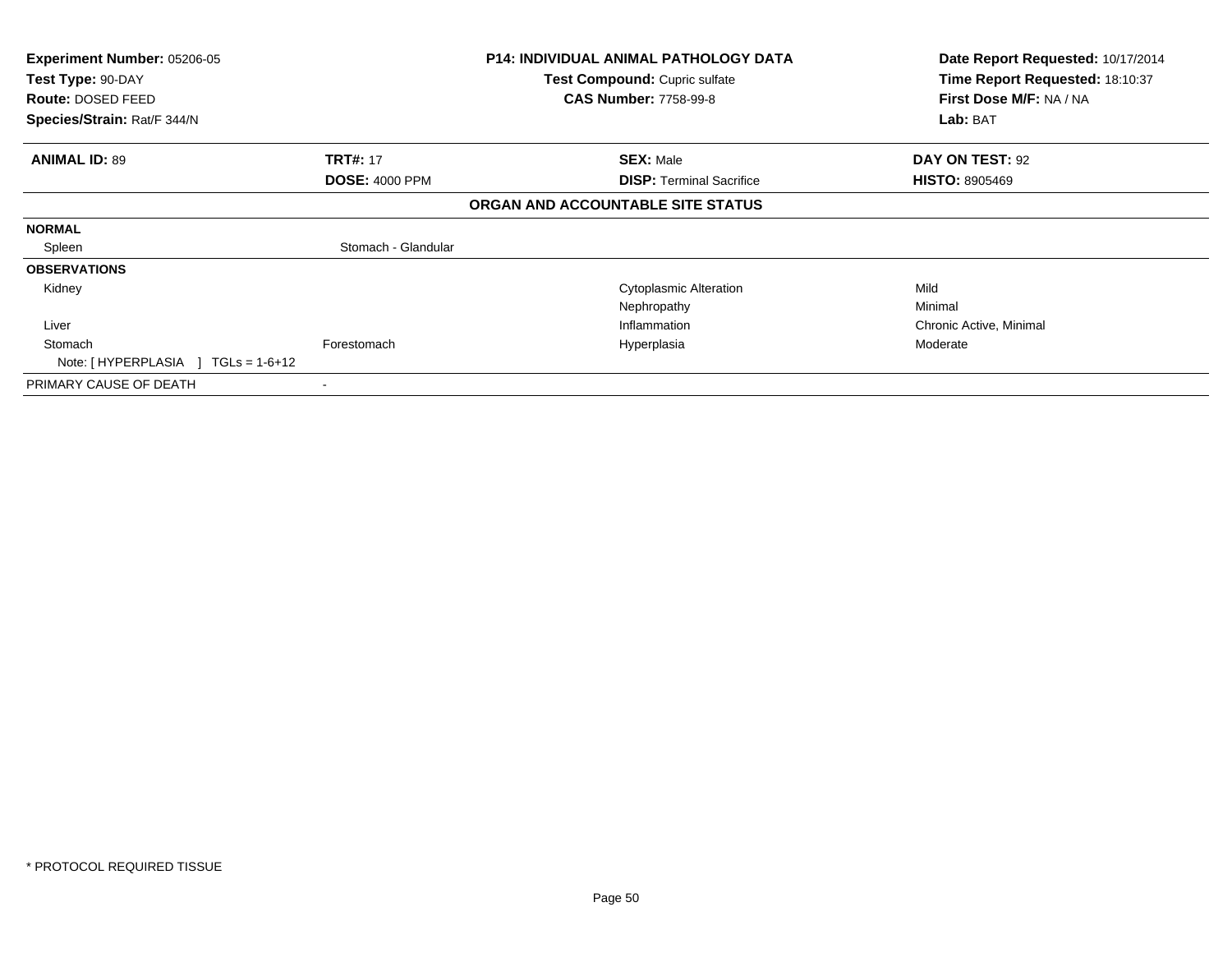| <b>Experiment Number: 05206-05</b><br>Test Type: 90-DAY |                       | <b>P14: INDIVIDUAL ANIMAL PATHOLOGY DATA</b><br>Test Compound: Cupric sulfate | Date Report Requested: 10/17/2014<br>Time Report Requested: 18:10:37 |
|---------------------------------------------------------|-----------------------|-------------------------------------------------------------------------------|----------------------------------------------------------------------|
| Route: DOSED FEED                                       |                       | <b>CAS Number: 7758-99-8</b>                                                  | First Dose M/F: NA / NA                                              |
| Species/Strain: Rat/F 344/N                             |                       |                                                                               | Lab: BAT                                                             |
| <b>ANIMAL ID: 90</b>                                    | <b>TRT#: 17</b>       | <b>SEX: Male</b>                                                              | DAY ON TEST: 92                                                      |
|                                                         | <b>DOSE: 4000 PPM</b> | <b>DISP: Terminal Sacrifice</b>                                               | <b>HISTO: 8905470</b>                                                |
|                                                         |                       | ORGAN AND ACCOUNTABLE SITE STATUS                                             |                                                                      |
| <b>NORMAL</b>                                           |                       |                                                                               |                                                                      |
| Spleen                                                  | Stomach - Glandular   |                                                                               |                                                                      |
| <b>OBSERVATIONS</b>                                     |                       |                                                                               |                                                                      |
| Kidney                                                  |                       | <b>Cytoplasmic Alteration</b>                                                 | Mild                                                                 |
|                                                         |                       | Nephropathy                                                                   | Minimal                                                              |
| Liver                                                   |                       | Inflammation                                                                  | Chronic Active, Minimal                                              |
| Stomach                                                 | Forestomach           | Hyperplasia                                                                   | Mild                                                                 |
| Note: $[HYPERPLASIA] TGLs = 1-6+12$                     |                       |                                                                               |                                                                      |
| PRIMARY CAUSE OF DEATH                                  | ۰                     |                                                                               |                                                                      |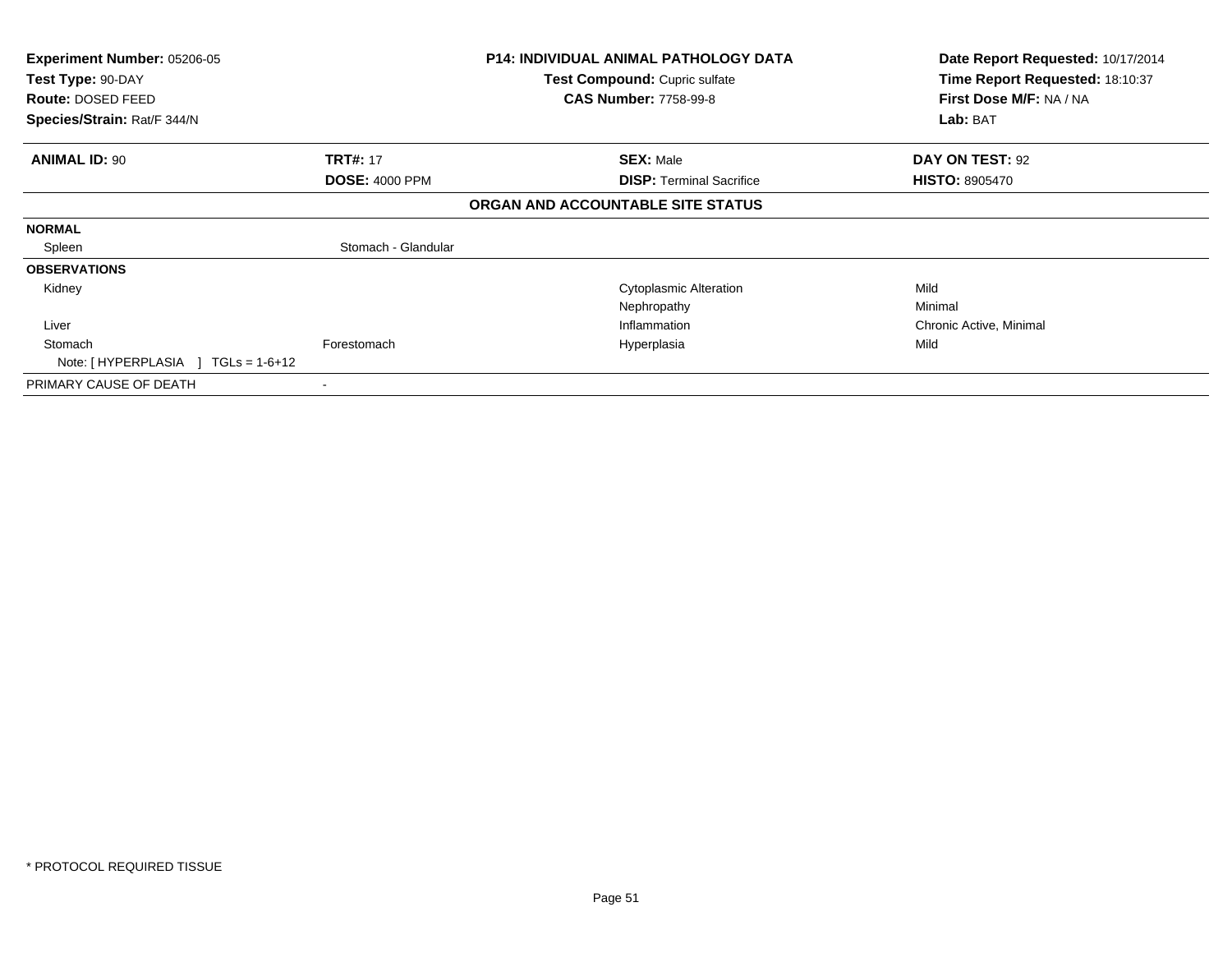| <b>Experiment Number: 05206-05</b><br>Test Type: 90-DAY<br>Route: DOSED FEED<br>Species/Strain: Rat/F 344/N |                          | <b>P14: INDIVIDUAL ANIMAL PATHOLOGY DATA</b><br>Test Compound: Cupric sulfate<br><b>CAS Number: 7758-99-8</b> | Date Report Requested: 10/17/2014<br>Time Report Requested: 18:10:37<br>First Dose M/F: NA / NA<br>Lab: BAT |
|-------------------------------------------------------------------------------------------------------------|--------------------------|---------------------------------------------------------------------------------------------------------------|-------------------------------------------------------------------------------------------------------------|
| <b>ANIMAL ID: 101</b>                                                                                       | <b>TRT#: 21</b>          | <b>SEX: Male</b>                                                                                              | DAY ON TEST: 92                                                                                             |
|                                                                                                             | <b>DOSE: 8000 PPM</b>    | <b>DISP: Terminal Sacrifice</b>                                                                               | <b>HISTO: 8905441</b>                                                                                       |
|                                                                                                             |                          | ORGAN AND ACCOUNTABLE SITE STATUS                                                                             |                                                                                                             |
| <b>NORMAL</b>                                                                                               |                          |                                                                                                               |                                                                                                             |
| <b>Adrenal Gland - Cortex</b>                                                                               | Adrenal Gland - Medulla  | <b>Bone</b>                                                                                                   | <b>Bone Marrow</b>                                                                                          |
| <b>Brain</b>                                                                                                | Epididymis               | Esophagus                                                                                                     | Intestine Large - Cecum                                                                                     |
| Intestine Large - Colon                                                                                     | Intestine Large - Rectum | Intestine Small - Duodenum                                                                                    | Intestine Small - Ileum                                                                                     |
| Intestine Small - Jejunum                                                                                   | Islets, Pancreatic       | Lung                                                                                                          | Lymph Node - Mandibular                                                                                     |
| Lymph Node - Mesenteric                                                                                     | Mammary Gland            | Nose                                                                                                          | Pancreas                                                                                                    |
| Parathyroid Gland                                                                                           | <b>Pituitary Gland</b>   | Prostate                                                                                                      | <b>Salivary Glands</b>                                                                                      |
| <b>Seminal Vesicle</b>                                                                                      | Skin                     | Spleen                                                                                                        | Stomach - Glandular                                                                                         |
| <b>Testes</b>                                                                                               | Thymus                   | <b>Thyroid Gland</b>                                                                                          | Trachea                                                                                                     |
| <b>Urinary Bladder</b>                                                                                      |                          |                                                                                                               |                                                                                                             |
| <b>OBSERVATIONS</b>                                                                                         |                          |                                                                                                               |                                                                                                             |
| Heart                                                                                                       |                          | Inflammation                                                                                                  | Chronic Active, Minimal                                                                                     |
| Kidney                                                                                                      |                          | <b>Cytoplasmic Alteration</b>                                                                                 | Moderate                                                                                                    |
|                                                                                                             | Prox Con Tub             | Karyomegaly                                                                                                   | Minimal                                                                                                     |
|                                                                                                             |                          | Nephropathy                                                                                                   | Mild                                                                                                        |
| Liver                                                                                                       |                          | Inflammation                                                                                                  | Chronic Active, Minimal                                                                                     |
| <b>Preputial Gland</b>                                                                                      |                          | Inflammation                                                                                                  | Chronic Active, Mild                                                                                        |
| Stomach                                                                                                     | Forestomach              | Hyperplasia                                                                                                   | Moderate                                                                                                    |
| Note: HYPERPLASIA OF LIMITING RIDGE MUCOSA                                                                  |                          |                                                                                                               |                                                                                                             |
| Note: $[HYPERPLASIA] TGLs = 1-6+12$                                                                         |                          |                                                                                                               |                                                                                                             |
| PRIMARY CAUSE OF DEATH                                                                                      |                          |                                                                                                               |                                                                                                             |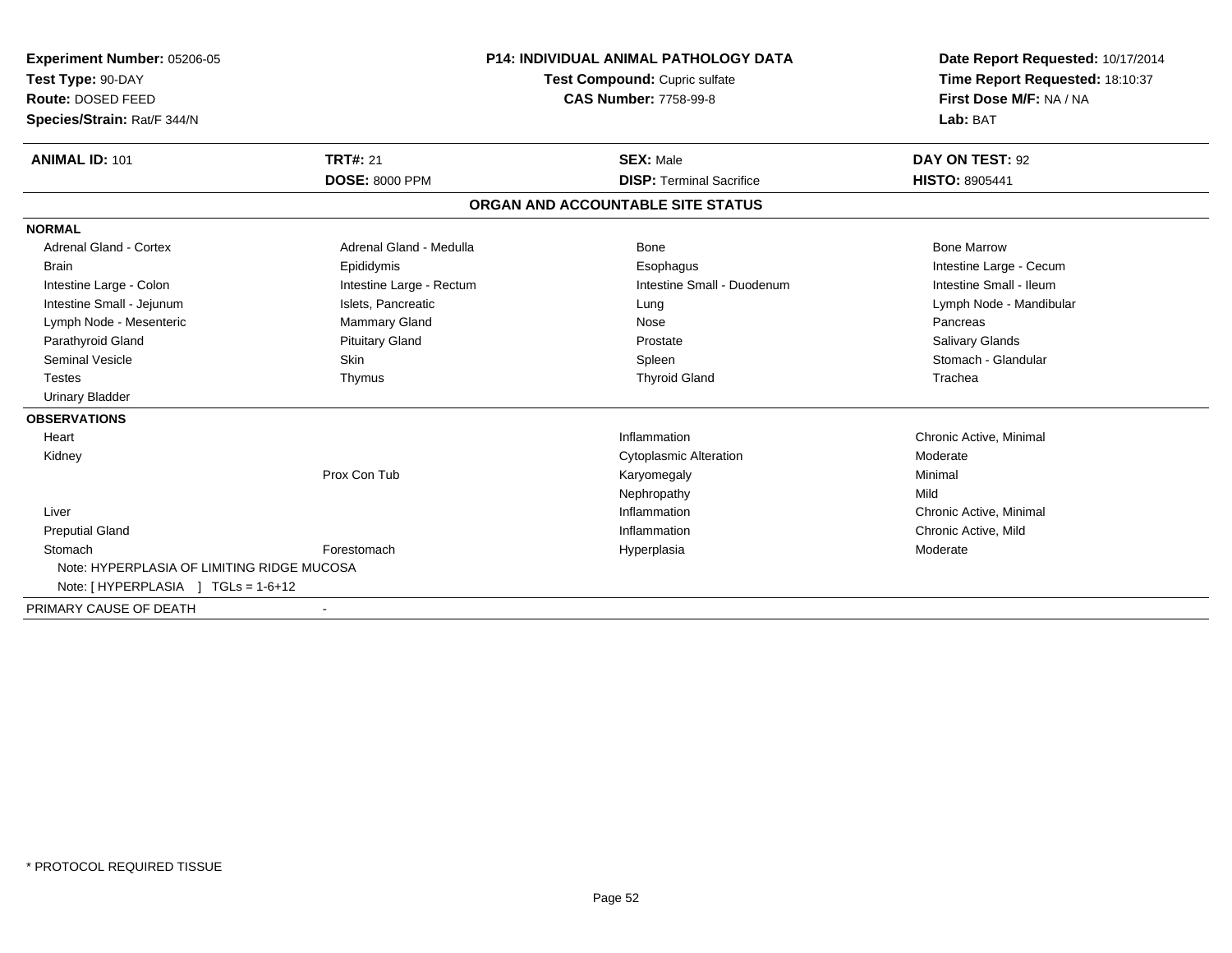| Experiment Number: 05206-05<br>Test Type: 90-DAY<br>Route: DOSED FEED<br>Species/Strain: Rat/F 344/N |                          | <b>P14: INDIVIDUAL ANIMAL PATHOLOGY DATA</b><br>Test Compound: Cupric sulfate<br><b>CAS Number: 7758-99-8</b> |                                   | Date Report Requested: 10/17/2014<br>Time Report Requested: 18:10:37<br>First Dose M/F: NA / NA<br>Lab: BAT |
|------------------------------------------------------------------------------------------------------|--------------------------|---------------------------------------------------------------------------------------------------------------|-----------------------------------|-------------------------------------------------------------------------------------------------------------|
| <b>ANIMAL ID: 102</b>                                                                                | <b>TRT#: 21</b>          |                                                                                                               | <b>SEX: Male</b>                  | DAY ON TEST: 92                                                                                             |
|                                                                                                      | <b>DOSE: 8000 PPM</b>    |                                                                                                               | <b>DISP: Terminal Sacrifice</b>   | <b>HISTO: 8905442</b>                                                                                       |
|                                                                                                      |                          |                                                                                                               | ORGAN AND ACCOUNTABLE SITE STATUS |                                                                                                             |
| <b>NORMAL</b>                                                                                        |                          |                                                                                                               |                                   |                                                                                                             |
| <b>Adrenal Gland - Cortex</b>                                                                        | Adrenal Gland - Medulla  |                                                                                                               | <b>Bone</b>                       | <b>Bone Marrow</b>                                                                                          |
| <b>Brain</b>                                                                                         | Epididymis               |                                                                                                               | Esophagus                         | Intestine Large - Cecum                                                                                     |
| Intestine Large - Colon                                                                              | Intestine Large - Rectum |                                                                                                               | Intestine Small - Duodenum        | Intestine Small - Ileum                                                                                     |
| Intestine Small - Jejunum                                                                            | Islets, Pancreatic       |                                                                                                               | Lung                              | Lymph Node - Mandibular                                                                                     |
| Lymph Node - Mesenteric                                                                              | <b>Mammary Gland</b>     |                                                                                                               | Nose                              | Pancreas                                                                                                    |
| Parathyroid Gland                                                                                    | <b>Pituitary Gland</b>   |                                                                                                               | Prostate                          | Salivary Glands                                                                                             |
| <b>Seminal Vesicle</b>                                                                               | Skin                     |                                                                                                               | Spleen                            | Stomach - Glandular                                                                                         |
| <b>Testes</b>                                                                                        | Thymus                   |                                                                                                               | <b>Thyroid Gland</b>              | Trachea                                                                                                     |
| <b>Urinary Bladder</b>                                                                               |                          |                                                                                                               |                                   |                                                                                                             |
| <b>OBSERVATIONS</b>                                                                                  |                          |                                                                                                               |                                   |                                                                                                             |
| Heart                                                                                                |                          |                                                                                                               | Inflammation                      | Chronic Active, Minimal                                                                                     |
| Kidney                                                                                               |                          |                                                                                                               | <b>Cytoplasmic Alteration</b>     | Mild                                                                                                        |
|                                                                                                      | Prox Con Tub             |                                                                                                               | Karyomegaly                       | Minimal                                                                                                     |
|                                                                                                      |                          |                                                                                                               | Nephropathy                       | Minimal                                                                                                     |
| Liver                                                                                                |                          |                                                                                                               | Inflammation                      | Chronic Active, Mild                                                                                        |
| <b>Preputial Gland</b>                                                                               |                          |                                                                                                               | Inflammation                      | Chronic Active, Mild                                                                                        |
| Stomach                                                                                              | Forestomach              |                                                                                                               | Hyperplasia                       | Moderate                                                                                                    |
| Note: $[HYPERPLASIA] TGLs = 1-6+12$                                                                  |                          |                                                                                                               |                                   |                                                                                                             |
| PRIMARY CAUSE OF DEATH                                                                               |                          |                                                                                                               |                                   |                                                                                                             |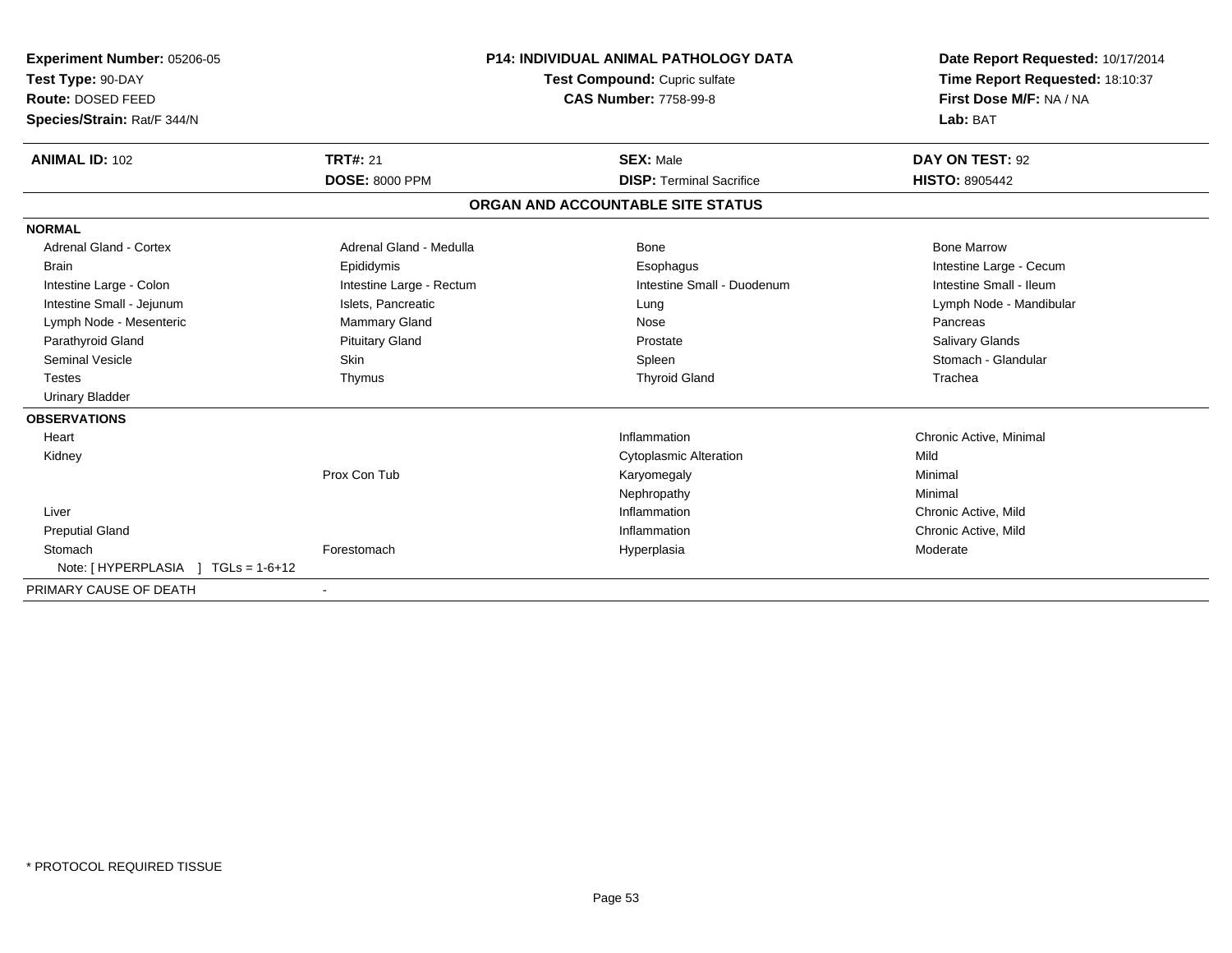| Experiment Number: 05206-05<br>Test Type: 90-DAY<br>Route: DOSED FEED<br>Species/Strain: Rat/F 344/N |                          | P14: INDIVIDUAL ANIMAL PATHOLOGY DATA<br>Test Compound: Cupric sulfate<br><b>CAS Number: 7758-99-8</b> |                                   | Date Report Requested: 10/17/2014<br>Time Report Requested: 18:10:37<br>First Dose M/F: NA / NA<br>Lab: BAT |
|------------------------------------------------------------------------------------------------------|--------------------------|--------------------------------------------------------------------------------------------------------|-----------------------------------|-------------------------------------------------------------------------------------------------------------|
| <b>ANIMAL ID: 103</b>                                                                                | <b>TRT#: 21</b>          |                                                                                                        | <b>SEX: Male</b>                  | DAY ON TEST: 92                                                                                             |
|                                                                                                      | <b>DOSE: 8000 PPM</b>    |                                                                                                        | <b>DISP: Terminal Sacrifice</b>   | <b>HISTO: 8905443</b>                                                                                       |
|                                                                                                      |                          |                                                                                                        | ORGAN AND ACCOUNTABLE SITE STATUS |                                                                                                             |
| <b>NORMAL</b>                                                                                        |                          |                                                                                                        |                                   |                                                                                                             |
| <b>Adrenal Gland - Cortex</b>                                                                        | Adrenal Gland - Medulla  |                                                                                                        | Bone                              | <b>Bone Marrow</b>                                                                                          |
| <b>Brain</b>                                                                                         | Epididymis               |                                                                                                        | Esophagus                         | Intestine Large - Cecum                                                                                     |
| Intestine Large - Colon                                                                              | Intestine Large - Rectum |                                                                                                        | Intestine Small - Duodenum        | Intestine Small - Ileum                                                                                     |
| Intestine Small - Jejunum                                                                            | Islets, Pancreatic       |                                                                                                        | Lung                              | Lymph Node - Mandibular                                                                                     |
| Lymph Node - Mesenteric                                                                              | Mammary Gland            |                                                                                                        | Nose                              | Pancreas                                                                                                    |
| Parathyroid Gland                                                                                    | <b>Pituitary Gland</b>   |                                                                                                        | Prostate                          | <b>Salivary Glands</b>                                                                                      |
| <b>Seminal Vesicle</b>                                                                               | Spleen                   |                                                                                                        | Stomach - Glandular               | <b>Testes</b>                                                                                               |
| Thymus                                                                                               | <b>Thyroid Gland</b>     |                                                                                                        | Trachea                           | <b>Urinary Bladder</b>                                                                                      |
| <b>MISSING</b>                                                                                       |                          |                                                                                                        |                                   |                                                                                                             |
| Skin                                                                                                 |                          |                                                                                                        |                                   |                                                                                                             |
| <b>OBSERVATIONS</b>                                                                                  |                          |                                                                                                        |                                   |                                                                                                             |
| Heart                                                                                                |                          |                                                                                                        | Inflammation                      | Chronic Active, Minimal                                                                                     |
| Kidney                                                                                               |                          |                                                                                                        | <b>Cytoplasmic Alteration</b>     | Moderate                                                                                                    |
|                                                                                                      | Prox Con Tub             |                                                                                                        | Karyomegaly                       | Minimal                                                                                                     |
|                                                                                                      |                          |                                                                                                        | Nephropathy                       | Minimal                                                                                                     |
| Liver                                                                                                |                          |                                                                                                        | Inflammation                      | Chronic Active, Mild                                                                                        |
| <b>Preputial Gland</b>                                                                               |                          |                                                                                                        | Inflammation                      | Chronic Active, Mild                                                                                        |
| Stomach                                                                                              | Forestomach              |                                                                                                        | Hyperplasia                       | Moderate                                                                                                    |
| Note: [ HYPERPLASIA ]<br>$TGLs = 1-6+12$                                                             |                          |                                                                                                        |                                   |                                                                                                             |
| PRIMARY CAUSE OF DEATH                                                                               |                          |                                                                                                        |                                   |                                                                                                             |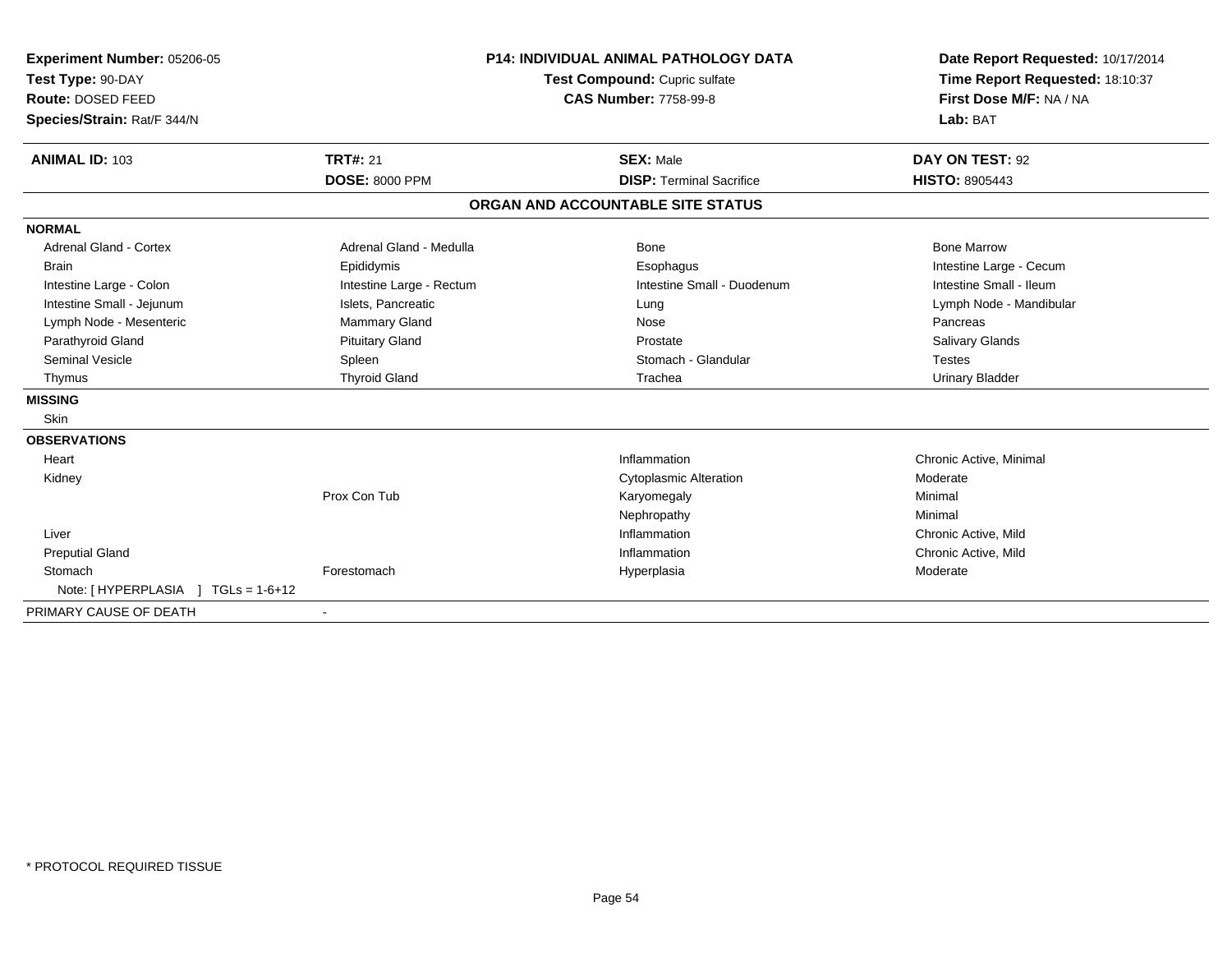| Experiment Number: 05206-05<br>Test Type: 90-DAY<br>Route: DOSED FEED<br>Species/Strain: Rat/F 344/N |                           | <b>P14: INDIVIDUAL ANIMAL PATHOLOGY DATA</b><br>Test Compound: Cupric sulfate<br><b>CAS Number: 7758-99-8</b> | Date Report Requested: 10/17/2014<br>Time Report Requested: 18:10:37<br>First Dose M/F: NA / NA<br>Lab: BAT |
|------------------------------------------------------------------------------------------------------|---------------------------|---------------------------------------------------------------------------------------------------------------|-------------------------------------------------------------------------------------------------------------|
| <b>ANIMAL ID: 104</b>                                                                                | <b>TRT#: 21</b>           | <b>SEX: Male</b>                                                                                              | DAY ON TEST: 92                                                                                             |
|                                                                                                      | <b>DOSE: 8000 PPM</b>     | <b>DISP: Terminal Sacrifice</b>                                                                               | <b>HISTO: 8905444</b>                                                                                       |
|                                                                                                      |                           | ORGAN AND ACCOUNTABLE SITE STATUS                                                                             |                                                                                                             |
| <b>NORMAL</b>                                                                                        |                           |                                                                                                               |                                                                                                             |
| <b>Adrenal Gland - Cortex</b>                                                                        | Adrenal Gland - Medulla   | <b>Bone</b>                                                                                                   | <b>Bone Marrow</b>                                                                                          |
| <b>Brain</b>                                                                                         | Epididymis                | Esophagus                                                                                                     | Heart                                                                                                       |
| Intestine Large - Cecum                                                                              | Intestine Large - Colon   | Intestine Large - Rectum                                                                                      | Intestine Small - Duodenum                                                                                  |
| Intestine Small - Ileum                                                                              | Intestine Small - Jejunum | Islets, Pancreatic                                                                                            | Lung                                                                                                        |
| Lymph Node - Mandibular                                                                              | Lymph Node - Mesenteric   | Mammary Gland                                                                                                 | Nose                                                                                                        |
| Parathyroid Gland                                                                                    | Prostate                  | Salivary Glands                                                                                               | <b>Seminal Vesicle</b>                                                                                      |
| <b>Skin</b>                                                                                          | Spleen                    | Stomach - Glandular                                                                                           | <b>Testes</b>                                                                                               |
| Thymus                                                                                               | <b>Thyroid Gland</b>      | Trachea                                                                                                       | <b>Urinary Bladder</b>                                                                                      |
| <b>OBSERVATIONS</b>                                                                                  |                           |                                                                                                               |                                                                                                             |
| Kidney                                                                                               |                           | <b>Cytoplasmic Alteration</b>                                                                                 | Moderate                                                                                                    |
|                                                                                                      | Prox Con Tub              | Karyomegaly                                                                                                   | Minimal                                                                                                     |
|                                                                                                      |                           | Nephropathy                                                                                                   | Minimal                                                                                                     |
| Liver                                                                                                |                           | Inflammation                                                                                                  | Chronic Active, Mild                                                                                        |
| Pancreas                                                                                             |                           | Atrophy                                                                                                       | Minimal                                                                                                     |
| <b>Pituitary Gland</b>                                                                               |                           | Cyst                                                                                                          |                                                                                                             |
| <b>Preputial Gland</b>                                                                               |                           | Inflammation                                                                                                  | Chronic Active, Mild                                                                                        |
| Stomach                                                                                              | Forestomach               | Hyperplasia                                                                                                   | Moderate                                                                                                    |
| [Hyperplasia TGLS = 1-6+12]                                                                          |                           |                                                                                                               |                                                                                                             |
| PRIMARY CAUSE OF DEATH                                                                               |                           |                                                                                                               |                                                                                                             |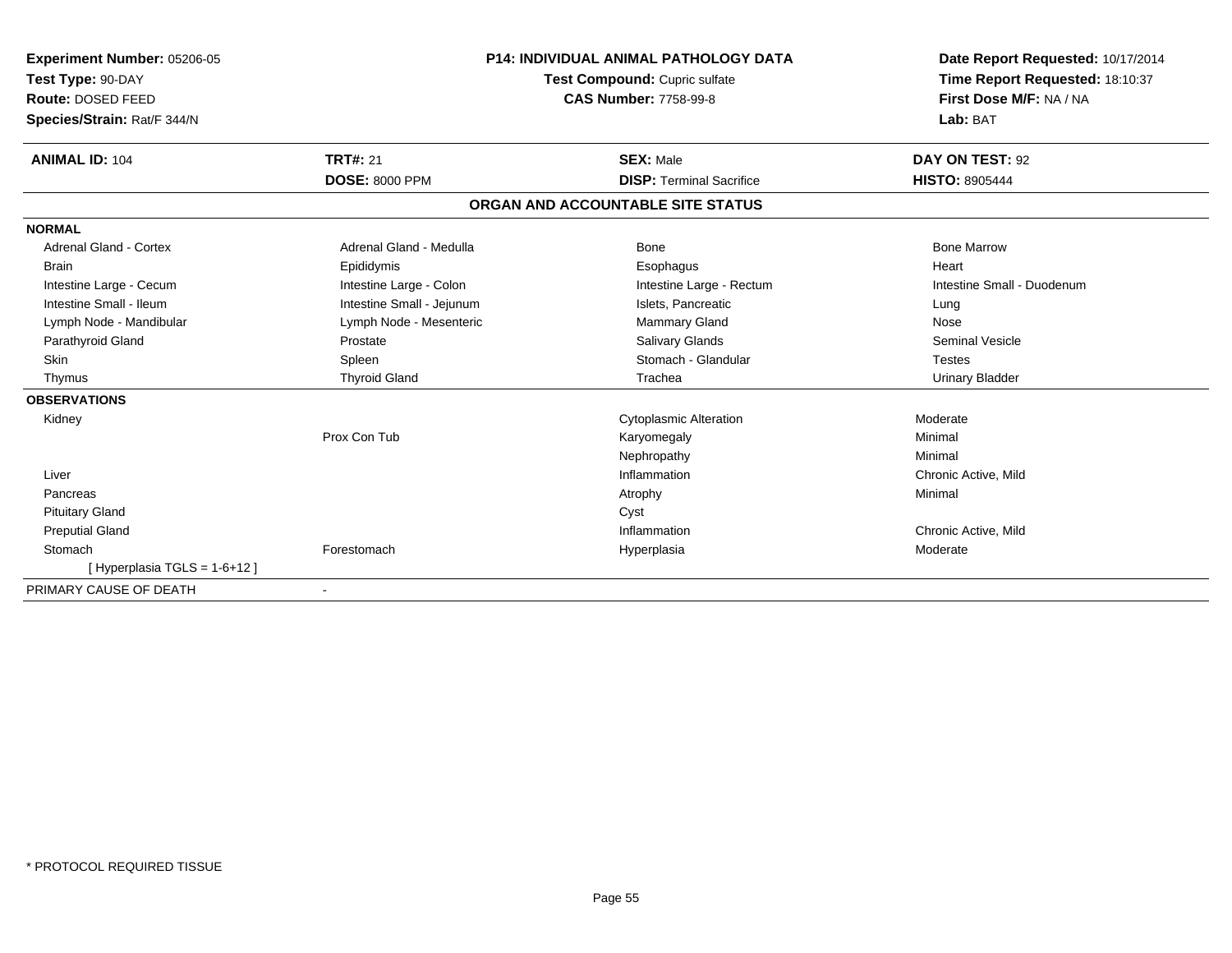| Experiment Number: 05206-05<br>Test Type: 90-DAY<br>Route: DOSED FEED<br>Species/Strain: Rat/F 344/N |                          | <b>P14: INDIVIDUAL ANIMAL PATHOLOGY DATA</b><br>Test Compound: Cupric sulfate<br><b>CAS Number: 7758-99-8</b> |                                   | Date Report Requested: 10/17/2014<br>Time Report Requested: 18:10:37<br>First Dose M/F: NA / NA<br>Lab: BAT |  |
|------------------------------------------------------------------------------------------------------|--------------------------|---------------------------------------------------------------------------------------------------------------|-----------------------------------|-------------------------------------------------------------------------------------------------------------|--|
| <b>ANIMAL ID: 105</b>                                                                                | <b>TRT#: 21</b>          |                                                                                                               | <b>SEX: Male</b>                  | DAY ON TEST: 92                                                                                             |  |
|                                                                                                      | <b>DOSE: 8000 PPM</b>    |                                                                                                               | <b>DISP: Terminal Sacrifice</b>   | <b>HISTO: 8905445</b>                                                                                       |  |
|                                                                                                      |                          |                                                                                                               | ORGAN AND ACCOUNTABLE SITE STATUS |                                                                                                             |  |
| <b>NORMAL</b>                                                                                        |                          |                                                                                                               |                                   |                                                                                                             |  |
| <b>Adrenal Gland - Cortex</b>                                                                        | Adrenal Gland - Medulla  |                                                                                                               | <b>Bone</b>                       | <b>Bone Marrow</b>                                                                                          |  |
| <b>Brain</b>                                                                                         | Epididymis               |                                                                                                               | Esophagus                         | Intestine Large - Cecum                                                                                     |  |
| Intestine Large - Colon                                                                              | Intestine Large - Rectum |                                                                                                               | Intestine Small - Duodenum        | Intestine Small - Ileum                                                                                     |  |
| Intestine Small - Jejunum                                                                            | Islets, Pancreatic       |                                                                                                               | Lung                              | Lymph Node - Mandibular                                                                                     |  |
| Lymph Node - Mesenteric                                                                              | <b>Mammary Gland</b>     |                                                                                                               | Nose                              | Pancreas                                                                                                    |  |
| Parathyroid Gland                                                                                    | <b>Pituitary Gland</b>   |                                                                                                               | Prostate                          | Salivary Glands                                                                                             |  |
| <b>Seminal Vesicle</b>                                                                               | Skin                     |                                                                                                               | Spleen                            | Stomach - Glandular                                                                                         |  |
| <b>Testes</b>                                                                                        | Thymus                   |                                                                                                               | <b>Thyroid Gland</b>              | Trachea                                                                                                     |  |
| <b>Urinary Bladder</b>                                                                               |                          |                                                                                                               |                                   |                                                                                                             |  |
| <b>OBSERVATIONS</b>                                                                                  |                          |                                                                                                               |                                   |                                                                                                             |  |
| Heart                                                                                                |                          |                                                                                                               | Inflammation                      | Chronic Active, Minimal                                                                                     |  |
| Kidney                                                                                               |                          |                                                                                                               | <b>Cytoplasmic Alteration</b>     | Moderate                                                                                                    |  |
|                                                                                                      | Prox Con Tub             |                                                                                                               | Karyomegaly                       | Minimal                                                                                                     |  |
|                                                                                                      |                          |                                                                                                               | Nephropathy                       | Minimal                                                                                                     |  |
| Liver                                                                                                |                          |                                                                                                               | Inflammation                      | Chronic Active, Mild                                                                                        |  |
| <b>Preputial Gland</b>                                                                               |                          |                                                                                                               | Inflammation                      | Chronic Active, Mild                                                                                        |  |
| Stomach                                                                                              | Forestomach              |                                                                                                               | Hyperplasia                       | Moderate                                                                                                    |  |
| Note: $[HYPERPLASIA] TGLs = 1-6+12$                                                                  |                          |                                                                                                               |                                   |                                                                                                             |  |
| PRIMARY CAUSE OF DEATH                                                                               |                          |                                                                                                               |                                   |                                                                                                             |  |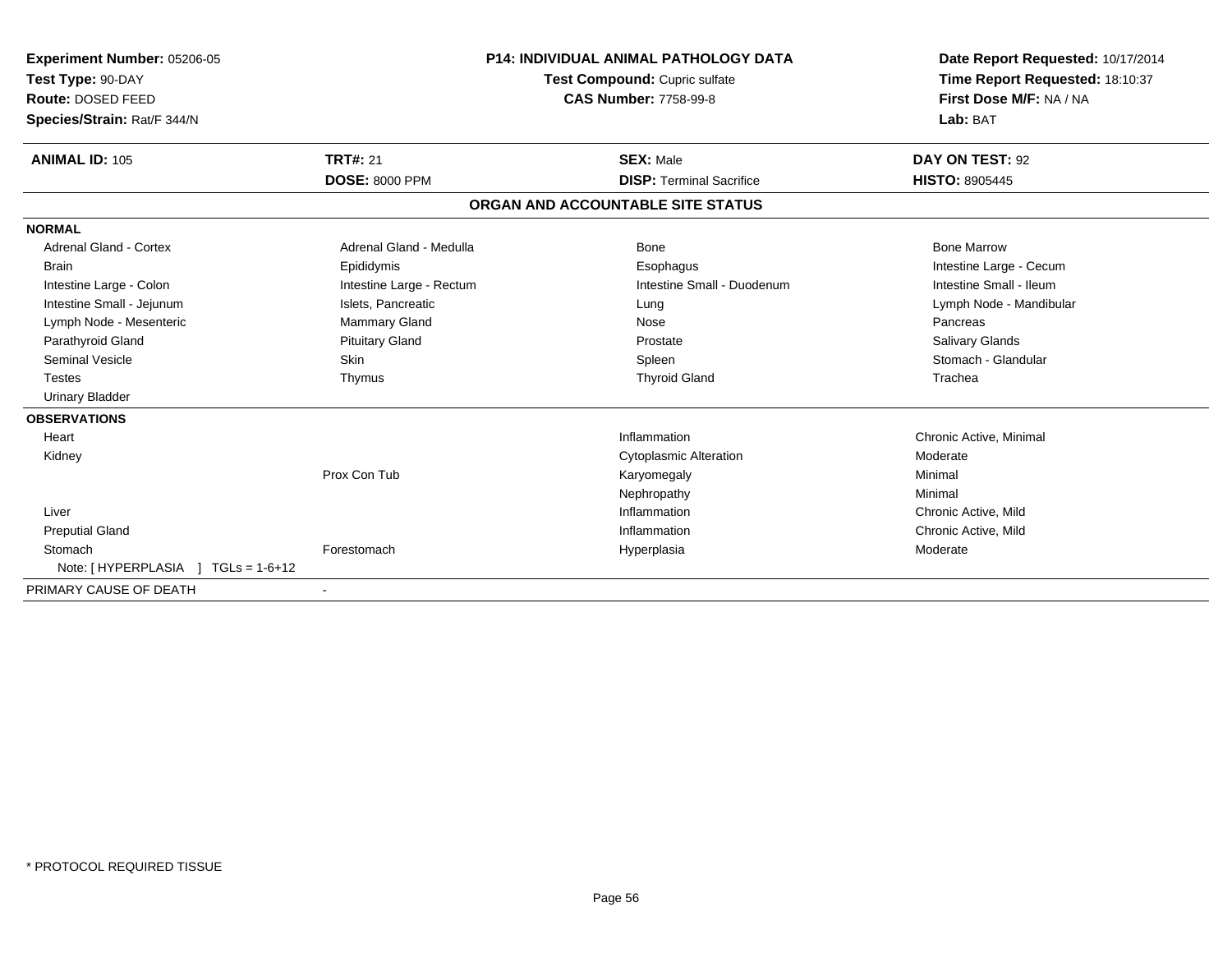| Experiment Number: 05206-05<br>Test Type: 90-DAY<br>Route: DOSED FEED<br>Species/Strain: Rat/F 344/N |                          | <b>P14: INDIVIDUAL ANIMAL PATHOLOGY DATA</b><br>Test Compound: Cupric sulfate<br><b>CAS Number: 7758-99-8</b> |                                   | Date Report Requested: 10/17/2014<br>Time Report Requested: 18:10:37<br>First Dose M/F: NA / NA<br>Lab: BAT |  |
|------------------------------------------------------------------------------------------------------|--------------------------|---------------------------------------------------------------------------------------------------------------|-----------------------------------|-------------------------------------------------------------------------------------------------------------|--|
| <b>ANIMAL ID: 106</b>                                                                                | <b>TRT#: 21</b>          |                                                                                                               | <b>SEX: Male</b>                  | DAY ON TEST: 92                                                                                             |  |
|                                                                                                      | <b>DOSE: 8000 PPM</b>    |                                                                                                               | <b>DISP: Terminal Sacrifice</b>   | <b>HISTO: 8905446</b>                                                                                       |  |
|                                                                                                      |                          |                                                                                                               | ORGAN AND ACCOUNTABLE SITE STATUS |                                                                                                             |  |
| <b>NORMAL</b>                                                                                        |                          |                                                                                                               |                                   |                                                                                                             |  |
| Adrenal Gland - Cortex                                                                               | Bone                     |                                                                                                               | <b>Bone Marrow</b>                | <b>Brain</b>                                                                                                |  |
| Epididymis                                                                                           | Esophagus                |                                                                                                               | Heart                             | Intestine Large - Cecum                                                                                     |  |
| Intestine Large - Colon                                                                              | Intestine Large - Rectum |                                                                                                               | Intestine Small - Duodenum        | Intestine Small - Ileum                                                                                     |  |
| Intestine Small - Jejunum                                                                            | Islets, Pancreatic       |                                                                                                               | Lung                              | Lymph Node - Mandibular                                                                                     |  |
| Lymph Node - Mesenteric                                                                              | Mammary Gland            |                                                                                                               | Nose                              | Pancreas                                                                                                    |  |
| Parathyroid Gland                                                                                    | <b>Pituitary Gland</b>   |                                                                                                               | Prostate                          | Salivary Glands                                                                                             |  |
| <b>Seminal Vesicle</b>                                                                               | Skin                     |                                                                                                               | Spleen                            | Stomach - Glandular                                                                                         |  |
| <b>Testes</b>                                                                                        | Thymus                   |                                                                                                               | <b>Thyroid Gland</b>              | Trachea                                                                                                     |  |
| <b>Urinary Bladder</b>                                                                               |                          |                                                                                                               |                                   |                                                                                                             |  |
| <b>MISSING</b>                                                                                       |                          |                                                                                                               |                                   |                                                                                                             |  |
| Adrenal Gland - Medulla                                                                              |                          |                                                                                                               |                                   |                                                                                                             |  |
| <b>OBSERVATIONS</b>                                                                                  |                          |                                                                                                               |                                   |                                                                                                             |  |
| Kidney                                                                                               |                          |                                                                                                               | <b>Cytoplasmic Alteration</b>     | Mild                                                                                                        |  |
|                                                                                                      | Prox Con Tub             |                                                                                                               | Karyomegaly                       | Minimal                                                                                                     |  |
| Liver                                                                                                |                          |                                                                                                               | Inflammation                      | Chronic Active, Mild                                                                                        |  |
| <b>Preputial Gland</b>                                                                               |                          |                                                                                                               | Inflammation                      | Chronic Active, Minimal                                                                                     |  |
| Stomach                                                                                              | Forestomach              |                                                                                                               | Hyperplasia                       | Mild                                                                                                        |  |
| Note: [HYPERPLASIA ] TGLs = 1-6+12                                                                   |                          |                                                                                                               |                                   |                                                                                                             |  |
| PRIMARY CAUSE OF DEATH                                                                               |                          |                                                                                                               |                                   |                                                                                                             |  |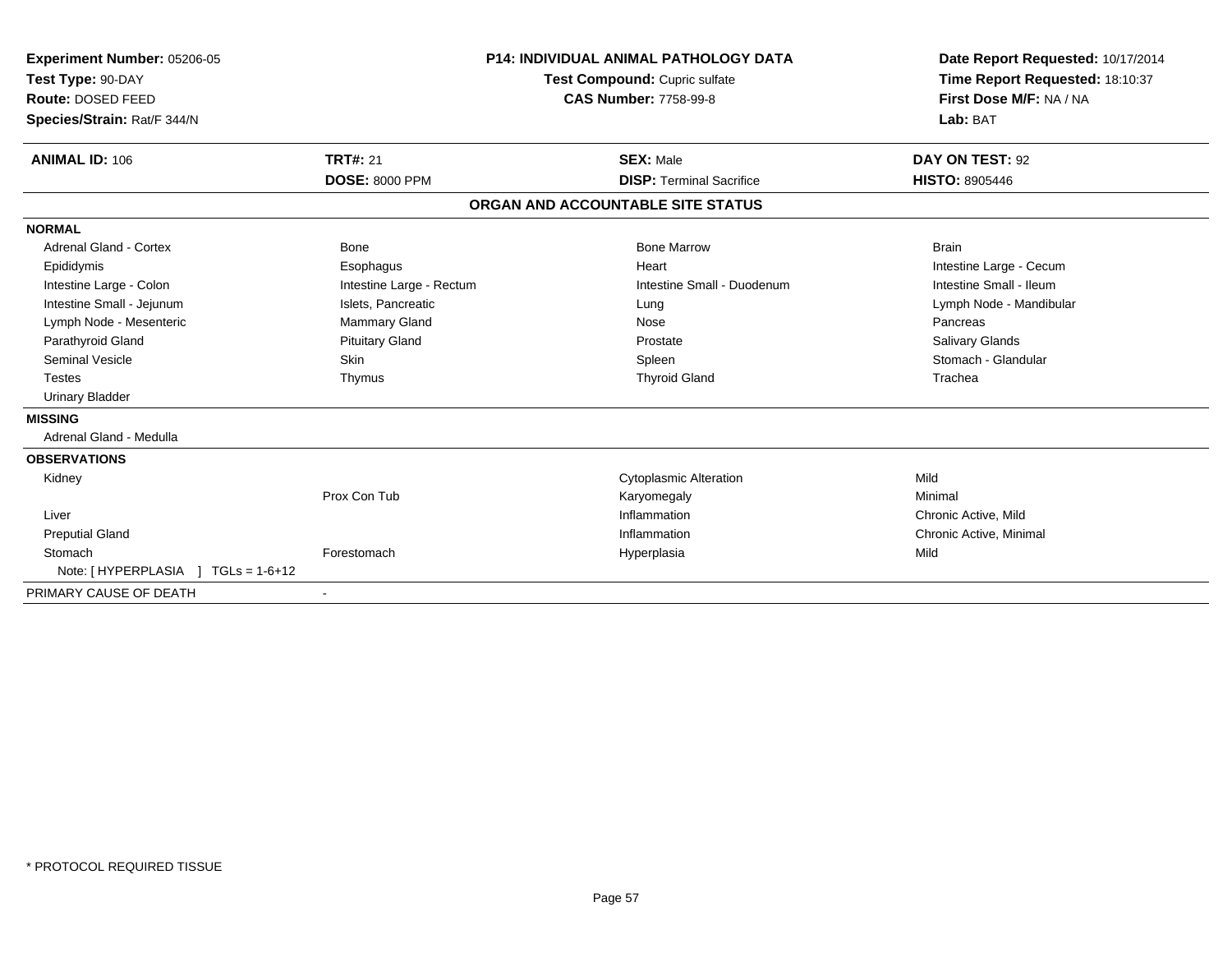| Experiment Number: 05206-05<br>Test Type: 90-DAY<br>Route: DOSED FEED<br>Species/Strain: Rat/F 344/N |                           | <b>P14: INDIVIDUAL ANIMAL PATHOLOGY DATA</b><br>Test Compound: Cupric sulfate<br><b>CAS Number: 7758-99-8</b> | Date Report Requested: 10/17/2014<br>Time Report Requested: 18:10:37<br>First Dose M/F: NA / NA<br>Lab: BAT |
|------------------------------------------------------------------------------------------------------|---------------------------|---------------------------------------------------------------------------------------------------------------|-------------------------------------------------------------------------------------------------------------|
| <b>ANIMAL ID: 107</b>                                                                                | <b>TRT#: 21</b>           | <b>SEX: Male</b>                                                                                              | DAY ON TEST: 92                                                                                             |
|                                                                                                      | <b>DOSE: 8000 PPM</b>     | <b>DISP: Terminal Sacrifice</b>                                                                               | <b>HISTO: 8905447</b>                                                                                       |
|                                                                                                      |                           | ORGAN AND ACCOUNTABLE SITE STATUS                                                                             |                                                                                                             |
| <b>NORMAL</b>                                                                                        |                           |                                                                                                               |                                                                                                             |
| Adrenal Gland - Cortex                                                                               | Adrenal Gland - Medulla   | Bone                                                                                                          | <b>Bone Marrow</b>                                                                                          |
| <b>Brain</b>                                                                                         | Epididymis                | Esophagus                                                                                                     | Heart                                                                                                       |
| Intestine Large - Cecum                                                                              | Intestine Large - Colon   | Intestine Large - Rectum                                                                                      | Intestine Small - Duodenum                                                                                  |
| Intestine Small - Ileum                                                                              | Intestine Small - Jejunum | Islets, Pancreatic                                                                                            | Lung                                                                                                        |
| Lymph Node - Mandibular                                                                              | Lymph Node - Mesenteric   | Mammary Gland                                                                                                 | Nose                                                                                                        |
| Pancreas                                                                                             | Parathyroid Gland         | <b>Pituitary Gland</b>                                                                                        | Prostate                                                                                                    |
| Salivary Glands                                                                                      | <b>Seminal Vesicle</b>    | Skin                                                                                                          | Spleen                                                                                                      |
| Stomach - Glandular                                                                                  | <b>Testes</b>             | Thymus                                                                                                        | <b>Thyroid Gland</b>                                                                                        |
| Trachea                                                                                              | <b>Urinary Bladder</b>    |                                                                                                               |                                                                                                             |
| <b>OBSERVATIONS</b>                                                                                  |                           |                                                                                                               |                                                                                                             |
| Kidney                                                                                               |                           | <b>Cytoplasmic Alteration</b>                                                                                 | Moderate                                                                                                    |
|                                                                                                      | Prox Con Tub              | Karyomegaly                                                                                                   | Minimal                                                                                                     |
| Liver                                                                                                |                           | Inflammation                                                                                                  | Chronic Active, Mild                                                                                        |
| <b>Preputial Gland</b>                                                                               |                           | Inflammation                                                                                                  | Chronic Active, Mild                                                                                        |
| Stomach                                                                                              | Forestomach               | Hyperplasia                                                                                                   | Moderate                                                                                                    |
| Note: [HYPERPLASIA ]<br>$TGLs = 1-6+12$                                                              |                           |                                                                                                               |                                                                                                             |
| PRIMARY CAUSE OF DEATH                                                                               |                           |                                                                                                               |                                                                                                             |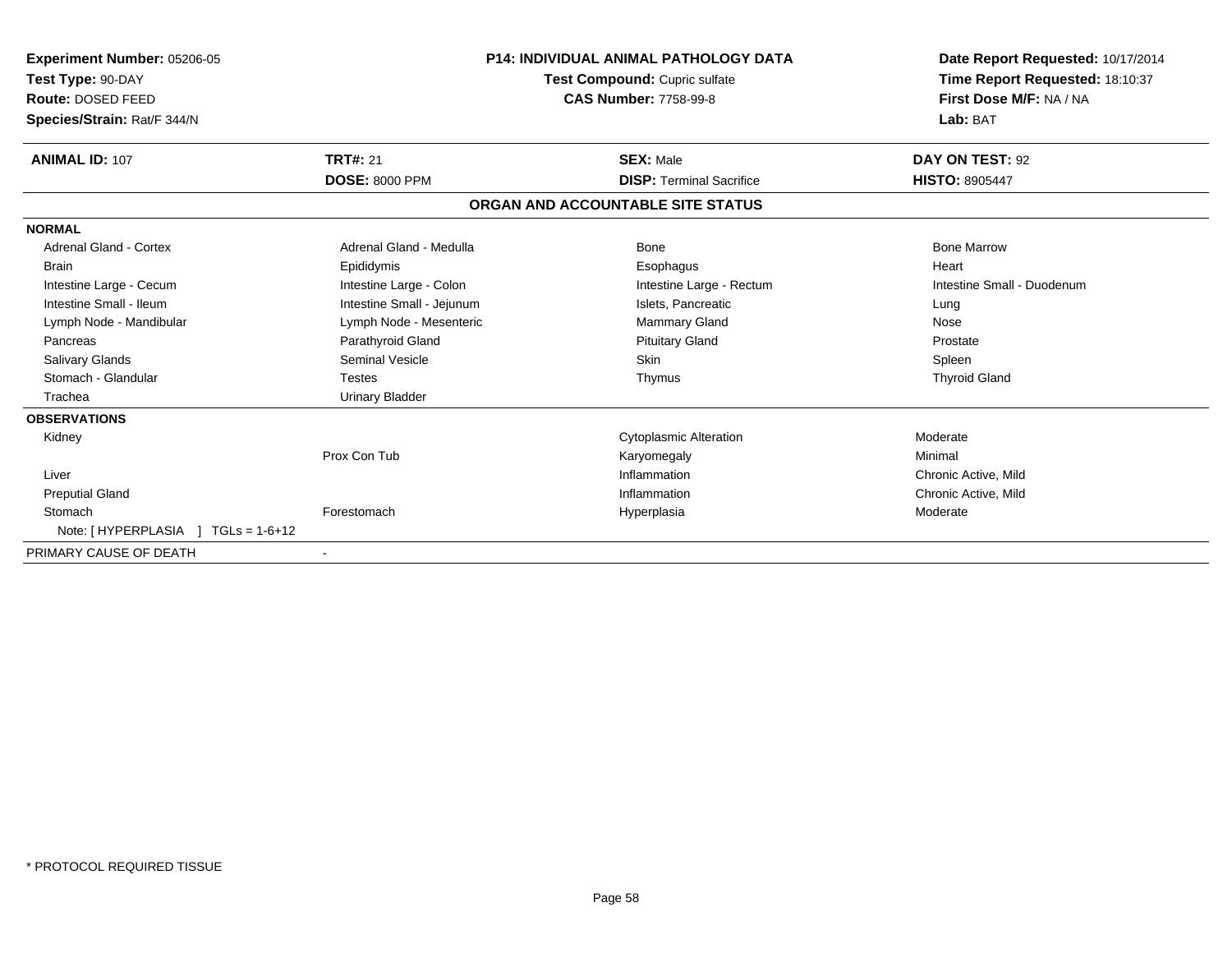| <b>Experiment Number: 05206-05</b><br>Test Type: 90-DAY<br>Route: DOSED FEED<br>Species/Strain: Rat/F 344/N |                          | <b>P14: INDIVIDUAL ANIMAL PATHOLOGY DATA</b><br>Test Compound: Cupric sulfate<br><b>CAS Number: 7758-99-8</b> |                                   | Date Report Requested: 10/17/2014<br>Time Report Requested: 18:10:37<br>First Dose M/F: NA / NA<br>Lab: BAT |
|-------------------------------------------------------------------------------------------------------------|--------------------------|---------------------------------------------------------------------------------------------------------------|-----------------------------------|-------------------------------------------------------------------------------------------------------------|
| <b>ANIMAL ID: 108</b>                                                                                       | <b>TRT#: 21</b>          |                                                                                                               | <b>SEX: Male</b>                  | DAY ON TEST: 92                                                                                             |
|                                                                                                             | <b>DOSE: 8000 PPM</b>    |                                                                                                               | <b>DISP: Terminal Sacrifice</b>   | <b>HISTO: 8905448</b>                                                                                       |
|                                                                                                             |                          |                                                                                                               | ORGAN AND ACCOUNTABLE SITE STATUS |                                                                                                             |
| <b>NORMAL</b>                                                                                               |                          |                                                                                                               |                                   |                                                                                                             |
| <b>Adrenal Gland - Cortex</b>                                                                               | Adrenal Gland - Medulla  |                                                                                                               | Bone                              | <b>Bone Marrow</b>                                                                                          |
| Brain                                                                                                       | Epididymis               |                                                                                                               | Esophagus                         | Intestine Large - Cecum                                                                                     |
| Intestine Large - Colon                                                                                     | Intestine Large - Rectum |                                                                                                               | Intestine Small - Duodenum        | Intestine Small - Ileum                                                                                     |
| Intestine Small - Jejunum                                                                                   | Islets, Pancreatic       |                                                                                                               | Lung                              | Lymph Node - Mandibular                                                                                     |
| Lymph Node - Mesenteric                                                                                     | <b>Mammary Gland</b>     |                                                                                                               | Nose                              | Pancreas                                                                                                    |
| <b>Pituitary Gland</b>                                                                                      | Prostate                 |                                                                                                               | Salivary Glands                   | <b>Seminal Vesicle</b>                                                                                      |
| <b>Skin</b>                                                                                                 | Spleen                   |                                                                                                               | Stomach - Glandular               | <b>Testes</b>                                                                                               |
| Thymus                                                                                                      | <b>Thyroid Gland</b>     |                                                                                                               | Trachea                           | <b>Urinary Bladder</b>                                                                                      |
| <b>MISSING</b>                                                                                              |                          |                                                                                                               |                                   |                                                                                                             |
| Parathyroid Gland                                                                                           |                          |                                                                                                               |                                   |                                                                                                             |
| <b>OBSERVATIONS</b>                                                                                         |                          |                                                                                                               |                                   |                                                                                                             |
| Heart                                                                                                       |                          |                                                                                                               | Inflammation                      | Chronic Active, Minimal                                                                                     |
| Kidney                                                                                                      |                          |                                                                                                               | <b>Cytoplasmic Alteration</b>     | Mild                                                                                                        |
|                                                                                                             | Prox Con Tub             |                                                                                                               | Karyomegaly                       | Minimal                                                                                                     |
| Liver                                                                                                       |                          |                                                                                                               | Inflammation                      | Chronic Active, Mild                                                                                        |
| <b>Preputial Gland</b>                                                                                      |                          |                                                                                                               | Inflammation                      | Chronic Active, Mild                                                                                        |
| Stomach                                                                                                     | Forestomach              |                                                                                                               | Hyperplasia                       | Moderate                                                                                                    |
| $TGLs = 1-6+12$<br>Note: [HYPERPLASIA ]                                                                     |                          |                                                                                                               |                                   |                                                                                                             |
| PRIMARY CAUSE OF DEATH                                                                                      |                          |                                                                                                               |                                   |                                                                                                             |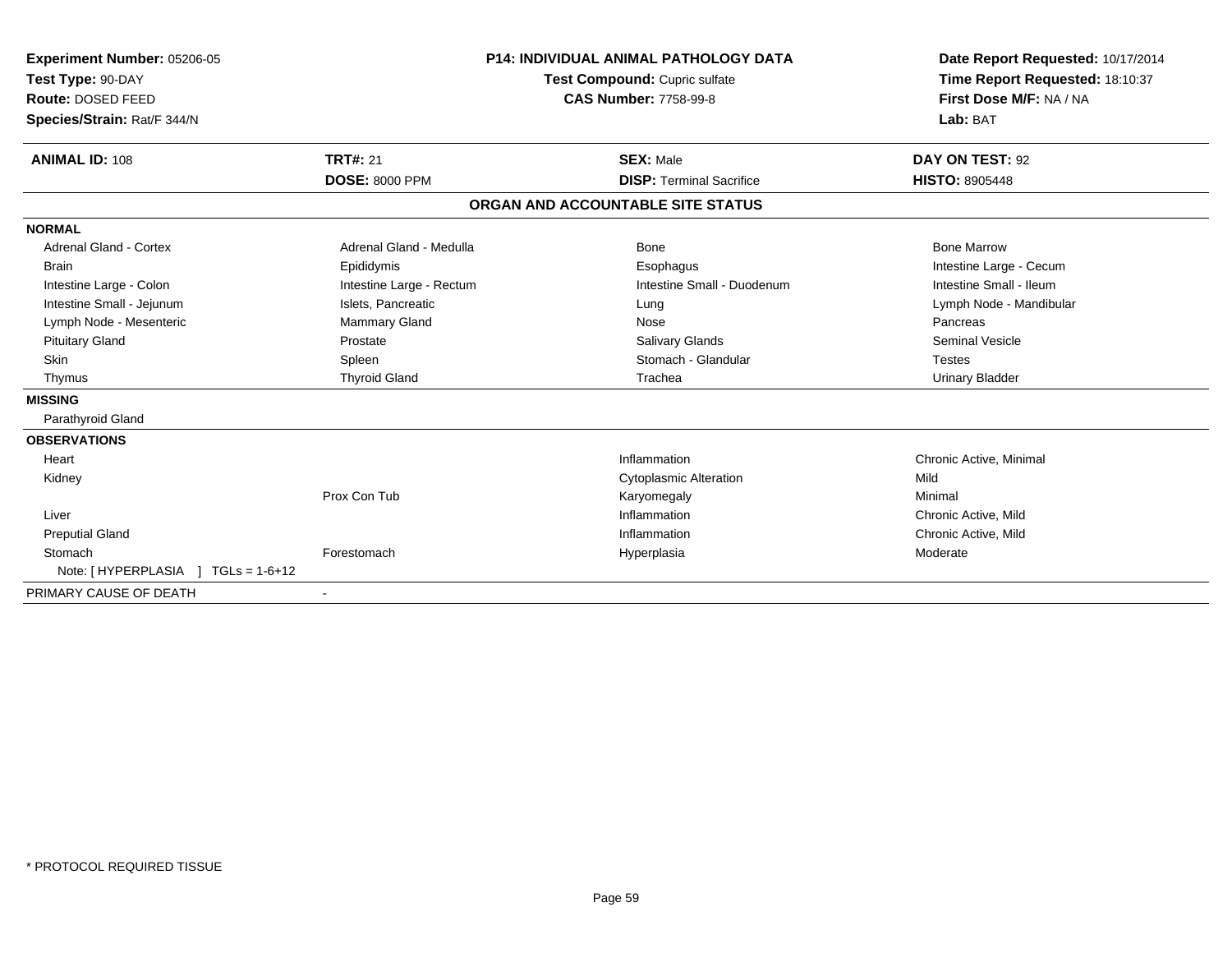| <b>Experiment Number: 05206-05</b><br>Test Type: 90-DAY<br>Route: DOSED FEED<br>Species/Strain: Rat/F 344/N |                           | <b>P14: INDIVIDUAL ANIMAL PATHOLOGY DATA</b><br>Test Compound: Cupric sulfate<br><b>CAS Number: 7758-99-8</b> | Date Report Requested: 10/17/2014<br>Time Report Requested: 18:10:37<br>First Dose M/F: NA / NA<br>Lab: BAT |
|-------------------------------------------------------------------------------------------------------------|---------------------------|---------------------------------------------------------------------------------------------------------------|-------------------------------------------------------------------------------------------------------------|
| <b>ANIMAL ID: 109</b>                                                                                       | <b>TRT#: 21</b>           | <b>SEX: Male</b>                                                                                              | DAY ON TEST: 92                                                                                             |
|                                                                                                             | <b>DOSE: 8000 PPM</b>     | <b>DISP: Terminal Sacrifice</b>                                                                               | <b>HISTO: 8905449</b>                                                                                       |
|                                                                                                             |                           | ORGAN AND ACCOUNTABLE SITE STATUS                                                                             |                                                                                                             |
| <b>NORMAL</b>                                                                                               |                           |                                                                                                               |                                                                                                             |
| <b>Adrenal Gland - Cortex</b>                                                                               | Adrenal Gland - Medulla   | Bone                                                                                                          | <b>Bone Marrow</b>                                                                                          |
| <b>Brain</b>                                                                                                | Epididymis                | Esophagus                                                                                                     | Heart                                                                                                       |
| Intestine Large - Cecum                                                                                     | Intestine Large - Colon   | Intestine Large - Rectum                                                                                      | Intestine Small - Duodenum                                                                                  |
| Intestine Small - Ileum                                                                                     | Intestine Small - Jejunum | Islets, Pancreatic                                                                                            | Lung                                                                                                        |
| Lymph Node - Mandibular                                                                                     | Lymph Node - Mesenteric   | <b>Mammary Gland</b>                                                                                          | Nose                                                                                                        |
| Pancreas                                                                                                    | Parathyroid Gland         | <b>Pituitary Gland</b>                                                                                        | <b>Preputial Gland</b>                                                                                      |
| Prostate                                                                                                    | Salivary Glands           | <b>Seminal Vesicle</b>                                                                                        | Skin                                                                                                        |
| Spleen                                                                                                      | Stomach - Glandular       | <b>Testes</b>                                                                                                 | Thymus                                                                                                      |
| <b>Thyroid Gland</b>                                                                                        | Trachea                   | Urinary Bladder                                                                                               |                                                                                                             |
| <b>OBSERVATIONS</b>                                                                                         |                           |                                                                                                               |                                                                                                             |
| Kidney                                                                                                      |                           | <b>Cytoplasmic Alteration</b>                                                                                 | Mild                                                                                                        |
|                                                                                                             | Prox Con Tub              | Karyomegaly                                                                                                   | Minimal                                                                                                     |
| Liver                                                                                                       |                           | Inflammation                                                                                                  | Chronic Active, Mild                                                                                        |
| Stomach                                                                                                     | Forestomach               | Hyperplasia                                                                                                   | Mild                                                                                                        |
| Note: [HYPERPLASIA ]<br>$TGLs = 1-6+12$                                                                     |                           |                                                                                                               |                                                                                                             |
| PRIMARY CAUSE OF DEATH                                                                                      |                           |                                                                                                               |                                                                                                             |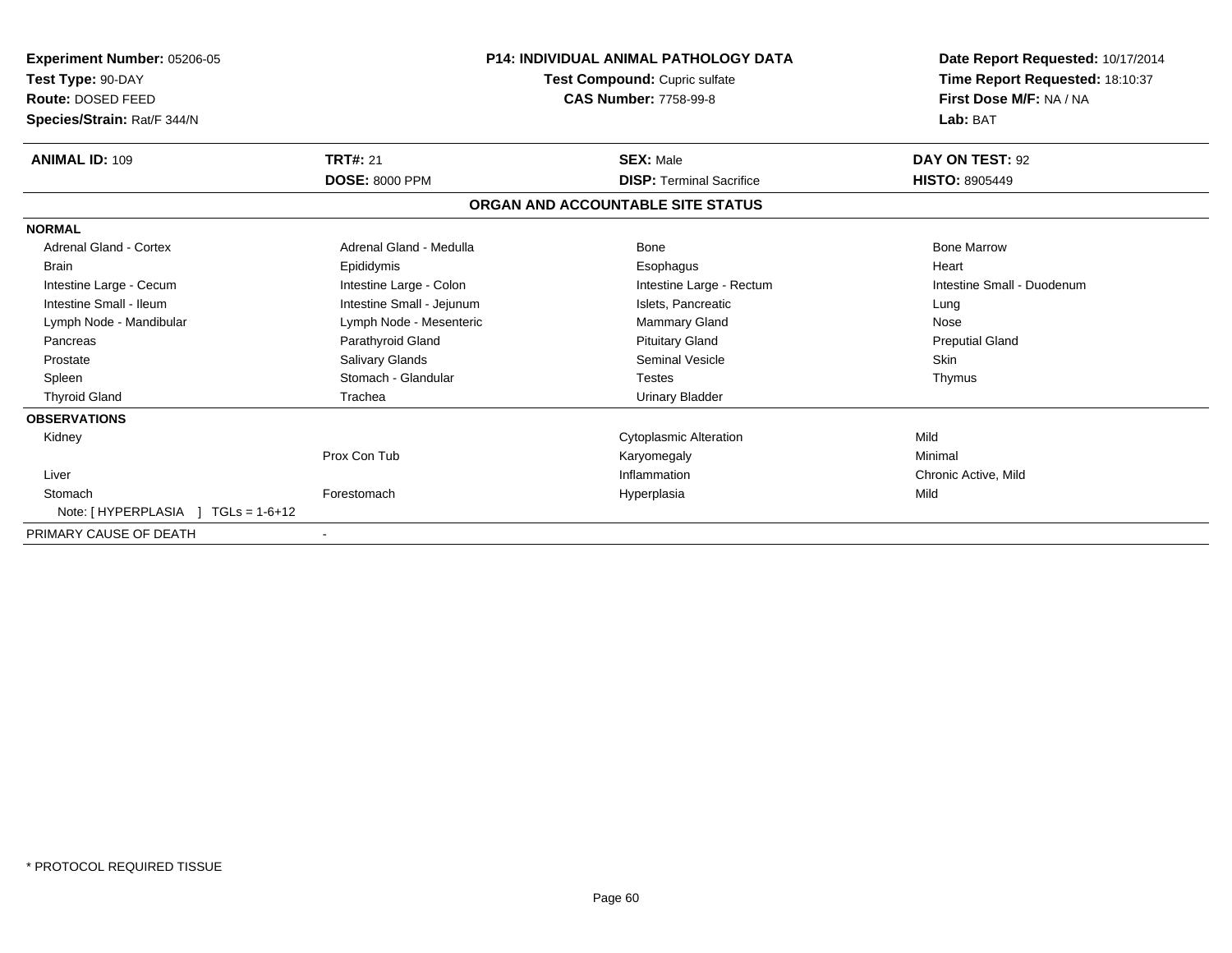| Experiment Number: 05206-05<br>Test Type: 90-DAY<br>Route: DOSED FEED<br>Species/Strain: Rat/F 344/N | <b>P14: INDIVIDUAL ANIMAL PATHOLOGY DATA</b><br>Test Compound: Cupric sulfate<br><b>CAS Number: 7758-99-8</b> |                                   | Date Report Requested: 10/17/2014<br>Time Report Requested: 18:10:37<br>First Dose M/F: NA / NA<br>Lab: BAT |
|------------------------------------------------------------------------------------------------------|---------------------------------------------------------------------------------------------------------------|-----------------------------------|-------------------------------------------------------------------------------------------------------------|
| <b>ANIMAL ID: 110</b>                                                                                | <b>TRT#: 21</b>                                                                                               | <b>SEX: Male</b>                  | DAY ON TEST: 92                                                                                             |
|                                                                                                      | <b>DOSE: 8000 PPM</b>                                                                                         | <b>DISP: Terminal Sacrifice</b>   | <b>HISTO: 8905450</b>                                                                                       |
|                                                                                                      |                                                                                                               | ORGAN AND ACCOUNTABLE SITE STATUS |                                                                                                             |
| <b>NORMAL</b>                                                                                        |                                                                                                               |                                   |                                                                                                             |
| Adrenal Gland - Cortex                                                                               | Adrenal Gland - Medulla                                                                                       | Bone                              | <b>Bone Marrow</b>                                                                                          |
| Brain                                                                                                | Epididymis                                                                                                    | Esophagus                         | Heart                                                                                                       |
| Intestine Large - Cecum                                                                              | Intestine Large - Colon                                                                                       | Intestine Large - Rectum          | Intestine Small - Duodenum                                                                                  |
| Intestine Small - Ileum                                                                              | Intestine Small - Jejunum                                                                                     | Islets, Pancreatic                | Lung                                                                                                        |
| Lymph Node - Mandibular                                                                              | Lymph Node - Mesenteric                                                                                       | Mammary Gland                     | Nose                                                                                                        |
| Pancreas                                                                                             | Parathyroid Gland                                                                                             | <b>Pituitary Gland</b>            | <b>Preputial Gland</b>                                                                                      |
| <b>Salivary Glands</b>                                                                               | Seminal Vesicle                                                                                               | Skin                              | Spleen                                                                                                      |
| Stomach - Glandular                                                                                  | <b>Testes</b>                                                                                                 | Thymus                            | <b>Thyroid Gland</b>                                                                                        |
| Trachea                                                                                              | <b>Urinary Bladder</b>                                                                                        |                                   |                                                                                                             |
| <b>OBSERVATIONS</b>                                                                                  |                                                                                                               |                                   |                                                                                                             |
| Kidney                                                                                               |                                                                                                               | <b>Cytoplasmic Alteration</b>     | Mild                                                                                                        |
|                                                                                                      | Prox Con Tub                                                                                                  | Karyomegaly                       | Minimal                                                                                                     |
|                                                                                                      |                                                                                                               | Nephropathy                       | Minimal                                                                                                     |
| Liver                                                                                                |                                                                                                               | Inflammation                      | Chronic Active, Mild                                                                                        |
| Prostate                                                                                             |                                                                                                               | Inflammation                      | Chronic Active, Minimal                                                                                     |
| Stomach                                                                                              | Forestomach                                                                                                   | Hyperplasia                       | Moderate                                                                                                    |
| Note: [HYPERPLASIA ]<br>$TGLs = 1-6+12$                                                              |                                                                                                               |                                   |                                                                                                             |
| PRIMARY CAUSE OF DEATH                                                                               |                                                                                                               |                                   |                                                                                                             |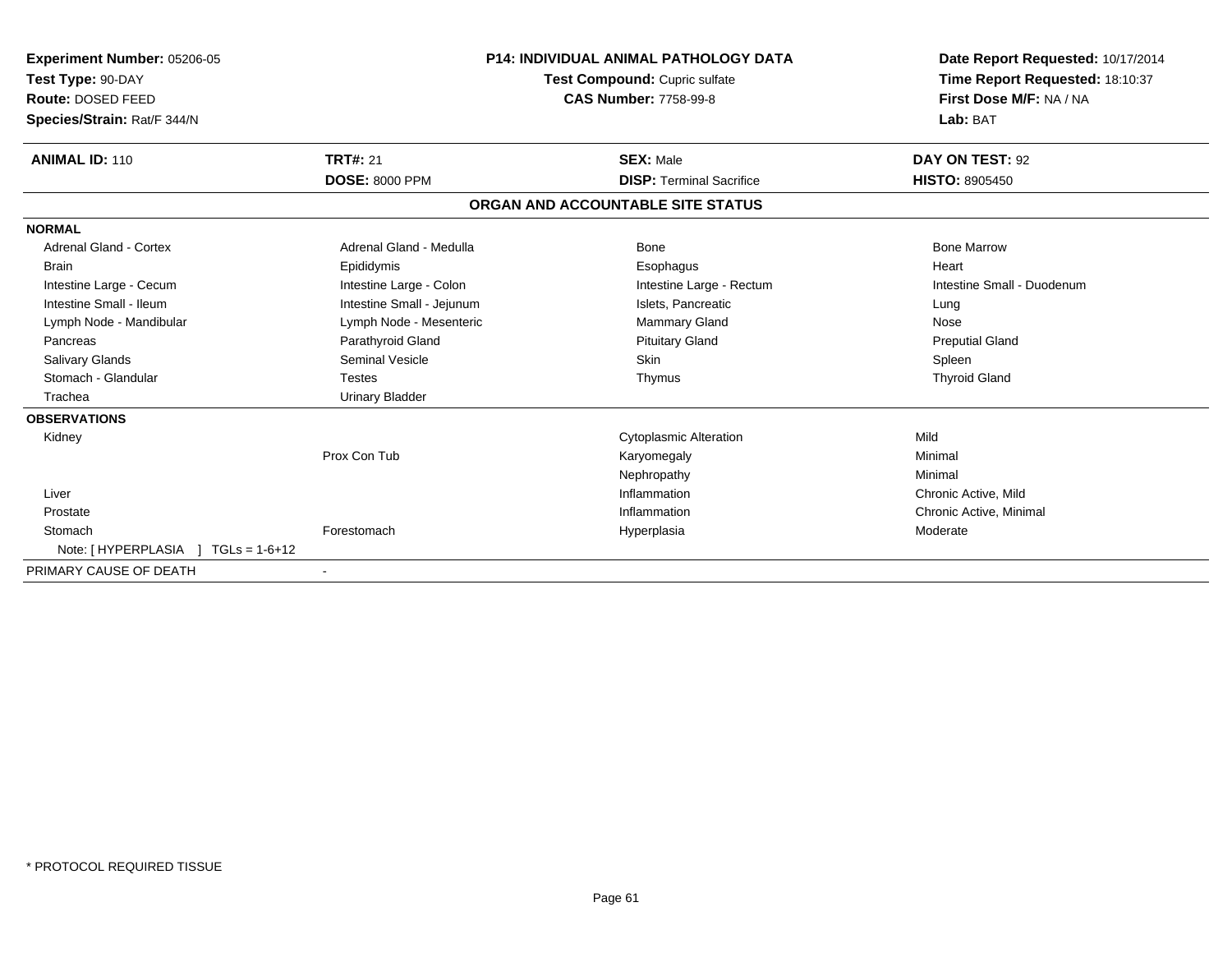| Experiment Number: 05206-05<br>Test Type: 90-DAY<br>Route: DOSED FEED | <b>P14: INDIVIDUAL ANIMAL PATHOLOGY DATA</b><br>Test Compound: Cupric sulfate<br><b>CAS Number: 7758-99-8</b> |                                   | Date Report Requested: 10/17/2014<br>Time Report Requested: 18:10:37<br>First Dose M/F: NA / NA |
|-----------------------------------------------------------------------|---------------------------------------------------------------------------------------------------------------|-----------------------------------|-------------------------------------------------------------------------------------------------|
| Species/Strain: Rat/F 344/N                                           |                                                                                                               |                                   | Lab: BAT                                                                                        |
| <b>ANIMAL ID: 121</b>                                                 | TRT#: 2                                                                                                       | <b>SEX: Female</b>                | DAY ON TEST: 92                                                                                 |
|                                                                       | <b>DOSE: 0 PPM</b>                                                                                            | <b>DISP: Terminal Sacrifice</b>   | <b>HISTO: 8905431</b>                                                                           |
|                                                                       |                                                                                                               | ORGAN AND ACCOUNTABLE SITE STATUS |                                                                                                 |
| <b>NORMAL</b>                                                         |                                                                                                               |                                   |                                                                                                 |
| <b>Adrenal Gland - Cortex</b>                                         | Adrenal Gland - Medulla                                                                                       | Bone                              | <b>Bone Marrow</b>                                                                              |
| <b>Brain</b>                                                          | Esophagus                                                                                                     | Heart                             | Intestine Large - Cecum                                                                         |
| Intestine Large - Colon                                               | Intestine Large - Rectum                                                                                      | Intestine Small - Duodenum        | Intestine Small - Ileum                                                                         |
| Intestine Small - Jejunum                                             | Islets, Pancreatic                                                                                            | Kidney                            | Lung                                                                                            |
| Lymph Node - Mandibular                                               | Lymph Node - Mesenteric                                                                                       | Mammary Gland                     | Nose                                                                                            |
| Ovary                                                                 | Pancreas                                                                                                      | Parathyroid Gland                 | <b>Pituitary Gland</b>                                                                          |
| Salivary Glands                                                       | <b>Skin</b>                                                                                                   | Spleen                            | Stomach - Forestomach                                                                           |
| Stomach - Glandular                                                   | Thymus                                                                                                        | <b>Thyroid Gland</b>              | Trachea                                                                                         |
| <b>Urinary Bladder</b>                                                | <b>Uterus</b>                                                                                                 |                                   |                                                                                                 |
| <b>OBSERVATIONS</b>                                                   |                                                                                                               |                                   |                                                                                                 |
| Clitoral Gland                                                        |                                                                                                               | Inflammation                      | Chronic Active, Minimal                                                                         |
| Liver                                                                 |                                                                                                               | Hepatodiaphragmatic Nodule        |                                                                                                 |
|                                                                       |                                                                                                               | Inflammation                      | Focal, Minimal                                                                                  |
| $TGLs = 1-11$<br>Note: [HDN                                           |                                                                                                               |                                   |                                                                                                 |
| PRIMARY CAUSE OF DEATH                                                |                                                                                                               |                                   |                                                                                                 |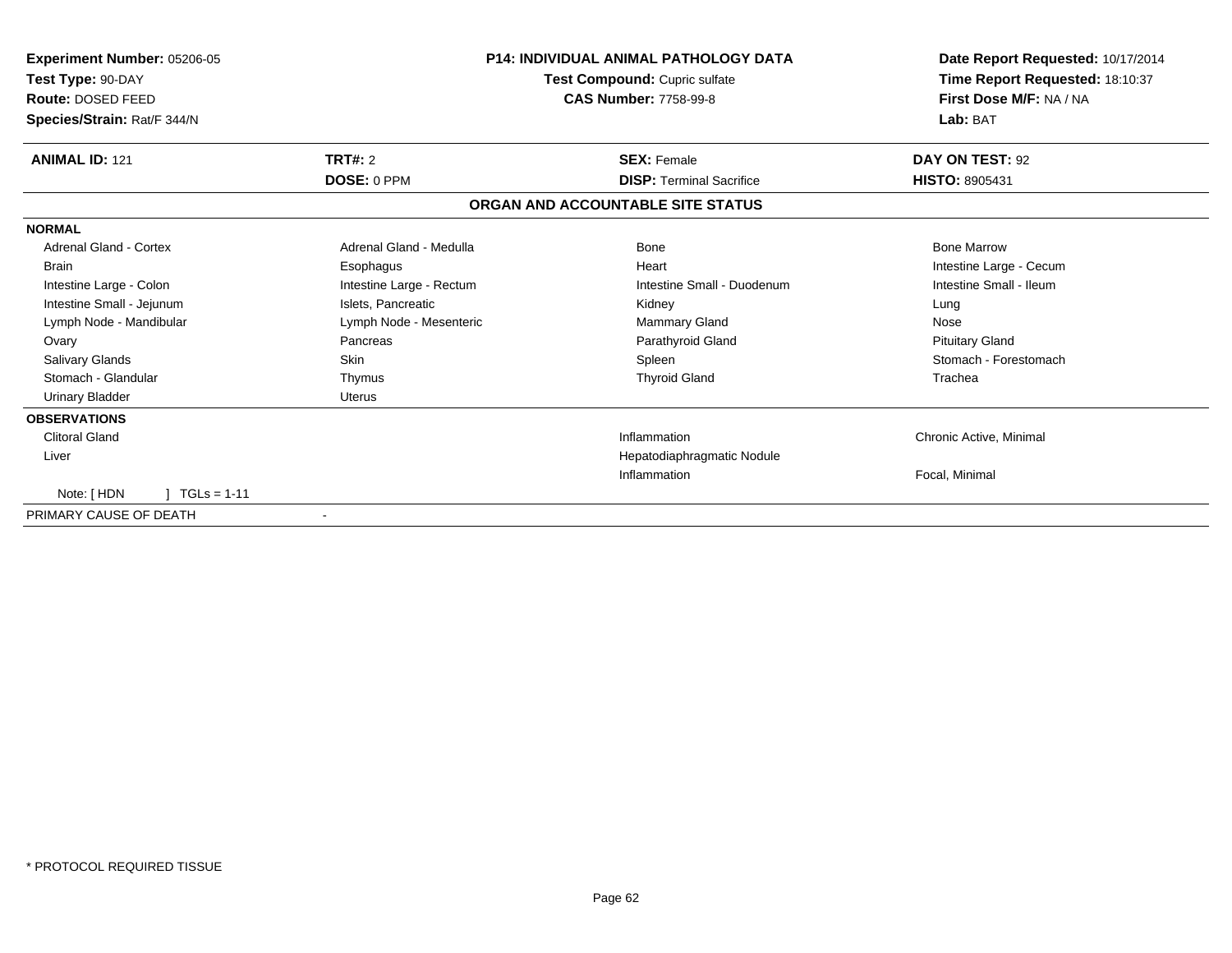| <b>Experiment Number: 05206-05</b><br>Test Type: 90-DAY<br>Route: DOSED FEED<br>Species/Strain: Rat/F 344/N |                          | <b>P14: INDIVIDUAL ANIMAL PATHOLOGY DATA</b><br>Test Compound: Cupric sulfate<br><b>CAS Number: 7758-99-8</b> | Date Report Requested: 10/17/2014<br>Time Report Requested: 18:10:37<br>First Dose M/F: NA / NA<br>Lab: BAT |
|-------------------------------------------------------------------------------------------------------------|--------------------------|---------------------------------------------------------------------------------------------------------------|-------------------------------------------------------------------------------------------------------------|
| <b>ANIMAL ID: 122</b>                                                                                       | TRT#: 2                  | <b>SEX: Female</b>                                                                                            | DAY ON TEST: 92                                                                                             |
|                                                                                                             | DOSE: 0 PPM              | <b>DISP:</b> Terminal Sacrifice                                                                               | <b>HISTO: 8905432</b>                                                                                       |
|                                                                                                             |                          | ORGAN AND ACCOUNTABLE SITE STATUS                                                                             |                                                                                                             |
| <b>NORMAL</b>                                                                                               |                          |                                                                                                               |                                                                                                             |
| Adrenal Gland - Cortex                                                                                      | Adrenal Gland - Medulla  | <b>Bone</b>                                                                                                   | <b>Bone Marrow</b>                                                                                          |
| <b>Brain</b>                                                                                                | Esophagus                | Heart                                                                                                         | Intestine Large - Cecum                                                                                     |
| Intestine Large - Colon                                                                                     | Intestine Large - Rectum | Intestine Small - Duodenum                                                                                    | Intestine Small - Ileum                                                                                     |
| Intestine Small - Jejunum                                                                                   | Islets, Pancreatic       | Kidney                                                                                                        | Liver                                                                                                       |
| Lung                                                                                                        | Lymph Node - Mandibular  | Lymph Node - Mesenteric                                                                                       | <b>Mammary Gland</b>                                                                                        |
| Nose                                                                                                        | Ovary                    | Pancreas                                                                                                      | Parathyroid Gland                                                                                           |
| <b>Pituitary Gland</b>                                                                                      | Salivary Glands          | <b>Skin</b>                                                                                                   | Spleen                                                                                                      |
| Stomach - Forestomach                                                                                       | Stomach - Glandular      | Thymus                                                                                                        | <b>Thyroid Gland</b>                                                                                        |
| Trachea                                                                                                     | Urinary Bladder          | <b>Uterus</b>                                                                                                 |                                                                                                             |
| <b>OBSERVATIONS</b>                                                                                         |                          |                                                                                                               |                                                                                                             |
| <b>Clitoral Gland</b>                                                                                       |                          | Inflammation                                                                                                  | Chronic Active, Minimal                                                                                     |
| PRIMARY CAUSE OF DEATH                                                                                      |                          |                                                                                                               |                                                                                                             |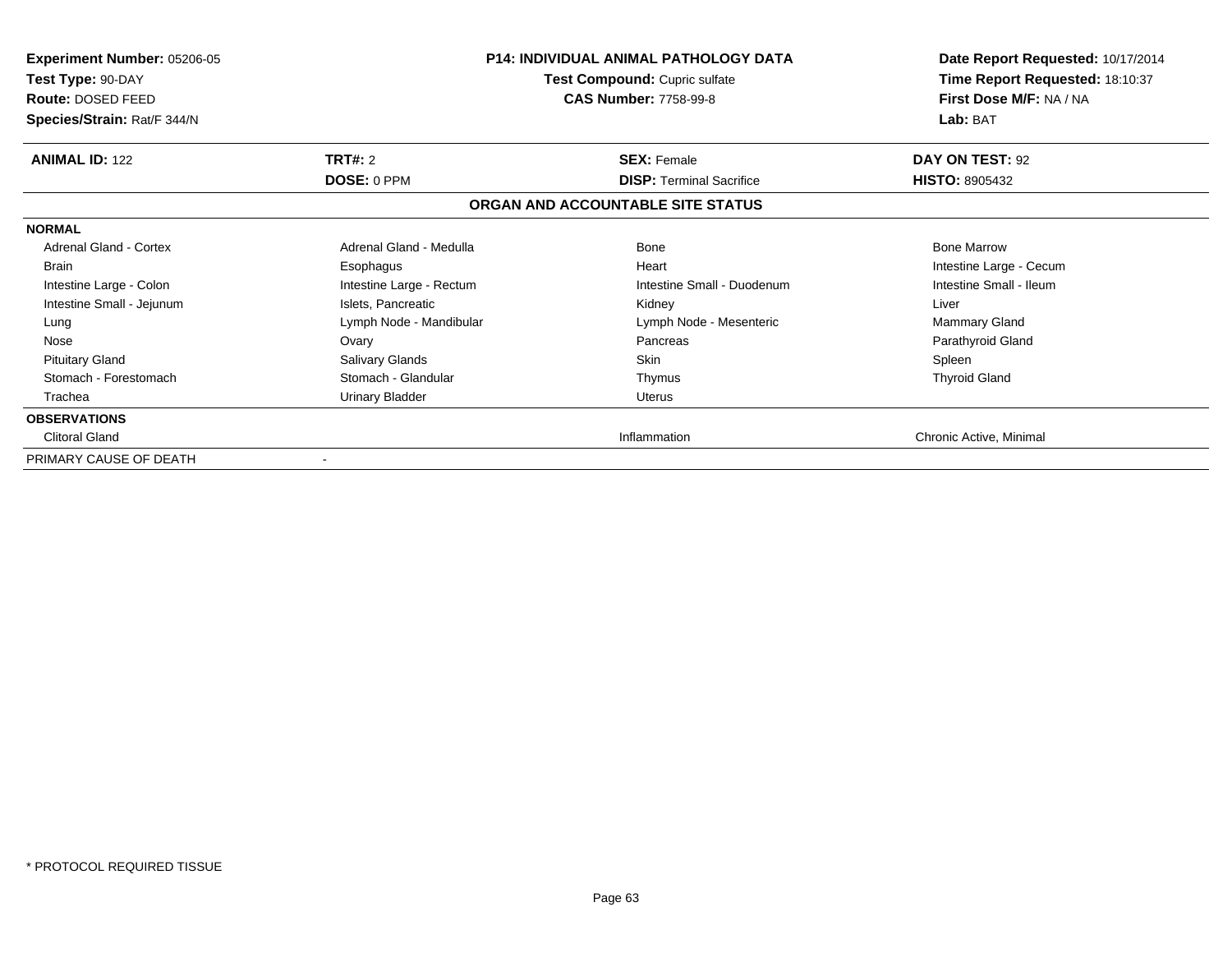| Experiment Number: 05206-05<br>Test Type: 90-DAY<br>Route: DOSED FEED<br>Species/Strain: Rat/F 344/N | <b>P14: INDIVIDUAL ANIMAL PATHOLOGY DATA</b><br>Test Compound: Cupric sulfate<br><b>CAS Number: 7758-99-8</b> |                                   | Date Report Requested: 10/17/2014<br>Time Report Requested: 18:10:37<br>First Dose M/F: NA / NA<br>Lab: BAT |
|------------------------------------------------------------------------------------------------------|---------------------------------------------------------------------------------------------------------------|-----------------------------------|-------------------------------------------------------------------------------------------------------------|
| <b>ANIMAL ID: 123</b>                                                                                | TRT#: 2                                                                                                       | <b>SEX: Female</b>                | DAY ON TEST: 92                                                                                             |
|                                                                                                      | DOSE: 0 PPM                                                                                                   | <b>DISP: Terminal Sacrifice</b>   | <b>HISTO: 8905433</b>                                                                                       |
|                                                                                                      |                                                                                                               | ORGAN AND ACCOUNTABLE SITE STATUS |                                                                                                             |
| <b>NORMAL</b>                                                                                        |                                                                                                               |                                   |                                                                                                             |
| <b>Adrenal Gland - Cortex</b>                                                                        | Adrenal Gland - Medulla                                                                                       | Bone                              | <b>Bone Marrow</b>                                                                                          |
| <b>Brain</b>                                                                                         | Esophagus                                                                                                     | Heart                             | Intestine Large - Cecum                                                                                     |
| Intestine Large - Colon                                                                              | Intestine Large - Rectum                                                                                      | Intestine Small - Duodenum        | Intestine Small - Ileum                                                                                     |
| Intestine Small - Jejunum                                                                            | Islets, Pancreatic                                                                                            | Kidney                            | Liver                                                                                                       |
| Lung                                                                                                 | Lymph Node - Mandibular                                                                                       | Lymph Node - Mesenteric           | Nose                                                                                                        |
| Ovary                                                                                                | Pancreas                                                                                                      | <b>Pituitary Gland</b>            | <b>Salivary Glands</b>                                                                                      |
| <b>Skin</b>                                                                                          | Spleen                                                                                                        | Stomach - Forestomach             | Stomach - Glandular                                                                                         |
| Thymus                                                                                               | <b>Thyroid Gland</b>                                                                                          | Trachea                           | <b>Urinary Bladder</b>                                                                                      |
| <b>Uterus</b>                                                                                        |                                                                                                               |                                   |                                                                                                             |
| <b>MISSING</b>                                                                                       |                                                                                                               |                                   |                                                                                                             |
| <b>Mammary Gland</b>                                                                                 | Parathyroid Gland                                                                                             |                                   |                                                                                                             |
| <b>OBSERVATIONS</b>                                                                                  |                                                                                                               |                                   |                                                                                                             |
| <b>Clitoral Gland</b>                                                                                |                                                                                                               | Inflammation                      | Chronic Active, Minimal                                                                                     |
| Liver                                                                                                |                                                                                                               |                                   |                                                                                                             |
| Note: TGL-1 INTERPRETED TO BE ANATOMIC VARIATION BY MICRO                                            |                                                                                                               |                                   |                                                                                                             |
| PRIMARY CAUSE OF DEATH                                                                               |                                                                                                               |                                   |                                                                                                             |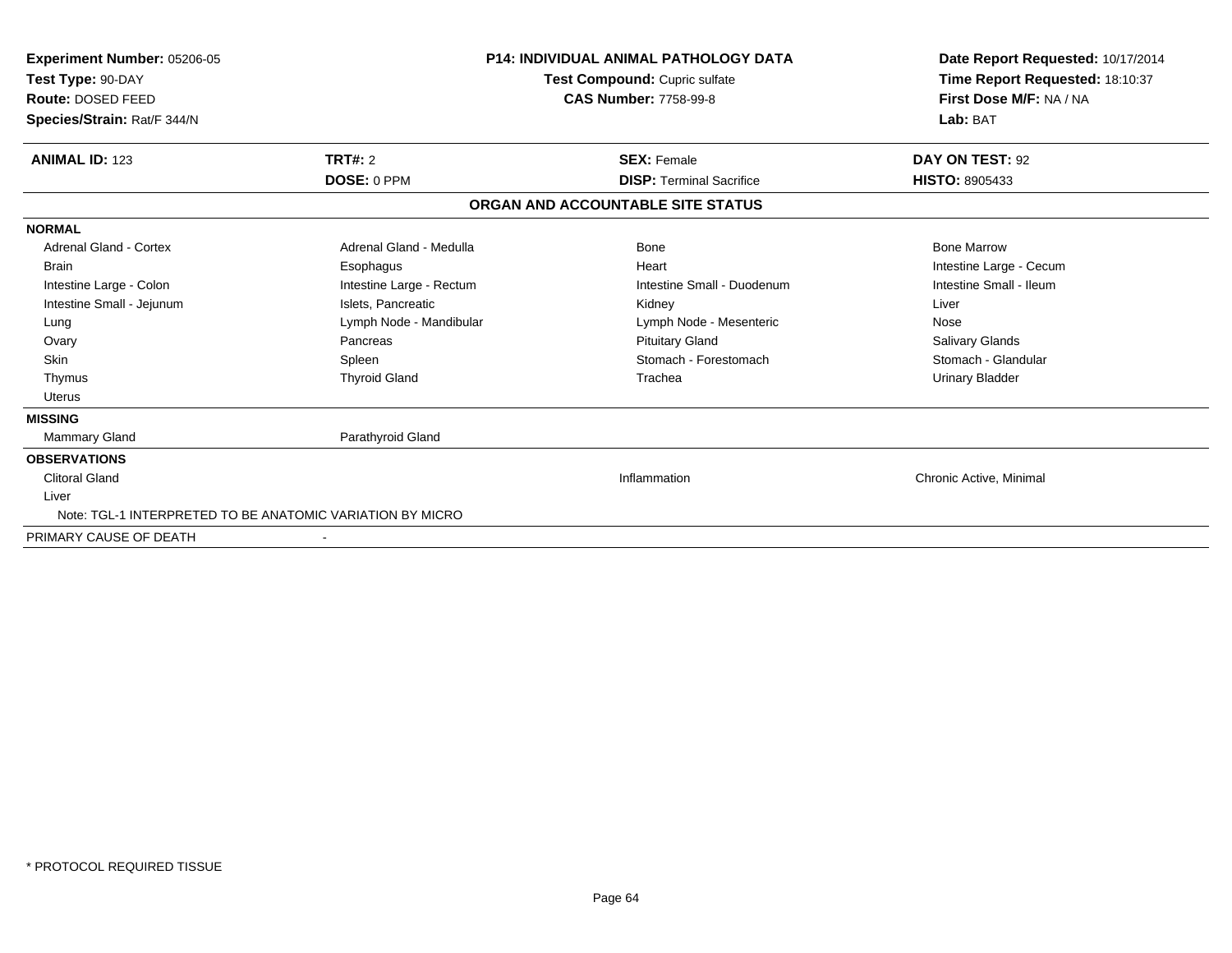| <b>Experiment Number: 05206-05</b>                                   |                               | <b>P14: INDIVIDUAL ANIMAL PATHOLOGY DATA</b> | Date Report Requested: 10/17/2014 |
|----------------------------------------------------------------------|-------------------------------|----------------------------------------------|-----------------------------------|
| Test Type: 90-DAY                                                    | Test Compound: Cupric sulfate |                                              | Time Report Requested: 18:10:37   |
| Route: DOSED FEED                                                    |                               | <b>CAS Number: 7758-99-8</b>                 | First Dose M/F: NA / NA           |
| Species/Strain: Rat/F 344/N                                          |                               |                                              | Lab: BAT                          |
| <b>ANIMAL ID: 124</b>                                                | <b>TRT#: 2</b>                | <b>SEX: Female</b>                           | DAY ON TEST: 92                   |
|                                                                      | DOSE: 0 PPM                   | <b>DISP:</b> Terminal Sacrifice              | <b>HISTO: 8905434</b>             |
|                                                                      |                               | ORGAN AND ACCOUNTABLE SITE STATUS            |                                   |
| <b>NORMAL</b>                                                        |                               |                                              |                                   |
| Adrenal Gland - Cortex                                               | Adrenal Gland - Medulla       | Bone                                         | <b>Bone Marrow</b>                |
| <b>Brain</b>                                                         | Esophagus                     | Heart                                        | Intestine Large - Cecum           |
| Intestine Large - Colon                                              | Intestine Large - Rectum      | Intestine Small - Duodenum                   | Intestine Small - Ileum           |
| Intestine Small - Jejunum                                            | Islets, Pancreatic            | Liver                                        | Lymph Node - Mandibular           |
| Lymph Node - Mesenteric                                              | <b>Mammary Gland</b>          | Nose                                         | Ovary                             |
| Pancreas                                                             | <b>Pituitary Gland</b>        | <b>Salivary Glands</b>                       | <b>Skin</b>                       |
| Spleen                                                               | Stomach - Forestomach         | Stomach - Glandular                          | Thymus                            |
| <b>Thyroid Gland</b>                                                 | Trachea                       | <b>Urinary Bladder</b>                       | Uterus                            |
| <b>MISSING</b>                                                       |                               |                                              |                                   |
| Parathyroid Gland                                                    |                               |                                              |                                   |
| <b>OBSERVATIONS</b>                                                  |                               |                                              |                                   |
| <b>Clitoral Gland</b>                                                |                               | Inflammation                                 | Chronic Active, Minimal           |
| Kidney                                                               |                               | Cyst                                         | Minimal                           |
| Lung                                                                 |                               | Inflammation                                 | Chronic Active, Minimal           |
| PRIMARY CAUSE OF DEATH                                               |                               |                                              |                                   |
| Animal Note: HARDERIAN INFLAM PRESUMABLY RELATED TO ORBITAL BLEEDING |                               |                                              |                                   |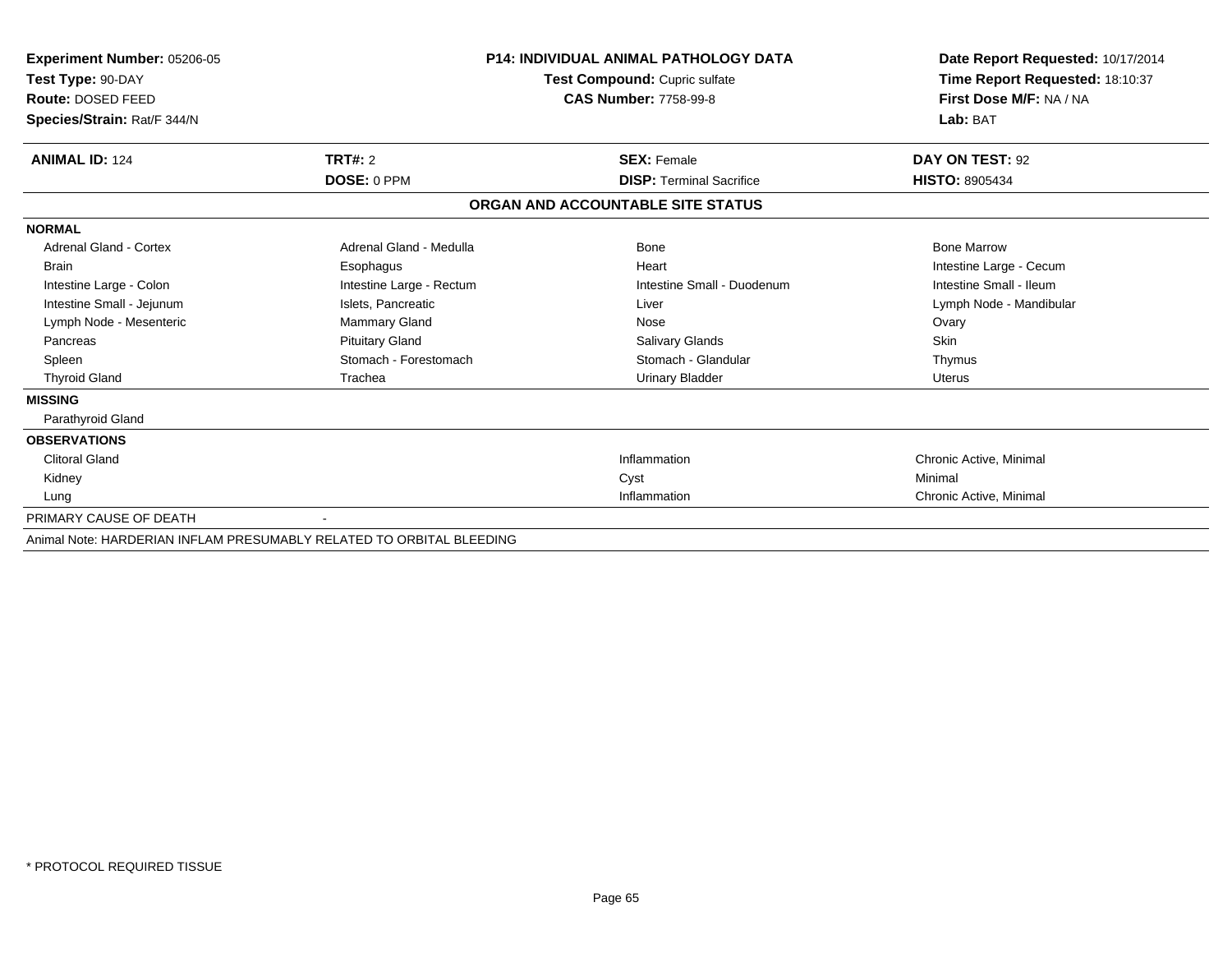| Experiment Number: 05206-05<br>Test Type: 90-DAY<br>Route: DOSED FEED<br>Species/Strain: Rat/F 344/N | <b>P14: INDIVIDUAL ANIMAL PATHOLOGY DATA</b><br>Test Compound: Cupric sulfate<br><b>CAS Number: 7758-99-8</b> |                                   | Date Report Requested: 10/17/2014<br>Time Report Requested: 18:10:37<br>First Dose M/F: NA / NA<br>Lab: BAT |
|------------------------------------------------------------------------------------------------------|---------------------------------------------------------------------------------------------------------------|-----------------------------------|-------------------------------------------------------------------------------------------------------------|
| <b>ANIMAL ID: 125</b>                                                                                | TRT#: 2                                                                                                       | <b>SEX: Female</b>                | DAY ON TEST: 92                                                                                             |
|                                                                                                      | <b>DOSE: 0 PPM</b>                                                                                            | <b>DISP: Terminal Sacrifice</b>   | <b>HISTO: 8905435</b>                                                                                       |
|                                                                                                      |                                                                                                               | ORGAN AND ACCOUNTABLE SITE STATUS |                                                                                                             |
| <b>NORMAL</b>                                                                                        |                                                                                                               |                                   |                                                                                                             |
| <b>Adrenal Gland - Cortex</b>                                                                        | Adrenal Gland - Medulla                                                                                       | Bone                              | <b>Bone Marrow</b>                                                                                          |
| <b>Brain</b>                                                                                         | Esophagus                                                                                                     | Heart                             | Intestine Large - Cecum                                                                                     |
| Intestine Large - Colon                                                                              | Intestine Large - Rectum                                                                                      | Intestine Small - Duodenum        | Intestine Small - Ileum                                                                                     |
| Intestine Small - Jejunum                                                                            | Islets, Pancreatic                                                                                            | Kidney                            | Lung                                                                                                        |
| Lymph Node - Mandibular                                                                              | Lymph Node - Mesenteric                                                                                       | <b>Mammary Gland</b>              | Nose                                                                                                        |
| Ovary                                                                                                | Pancreas                                                                                                      | Parathyroid Gland                 | <b>Pituitary Gland</b>                                                                                      |
| Salivary Glands                                                                                      | <b>Skin</b>                                                                                                   | Spleen                            | Stomach - Forestomach                                                                                       |
| Stomach - Glandular                                                                                  | Thymus                                                                                                        | <b>Thyroid Gland</b>              | Trachea                                                                                                     |
| Urinary Bladder                                                                                      | <b>Uterus</b>                                                                                                 |                                   |                                                                                                             |
| <b>OBSERVATIONS</b>                                                                                  |                                                                                                               |                                   |                                                                                                             |
| <b>Clitoral Gland</b>                                                                                |                                                                                                               | Inflammation                      | Chronic Active, Minimal                                                                                     |
| Liver                                                                                                |                                                                                                               | Inflammation                      | Focal, Minimal                                                                                              |
| PRIMARY CAUSE OF DEATH                                                                               | $\blacksquare$                                                                                                |                                   |                                                                                                             |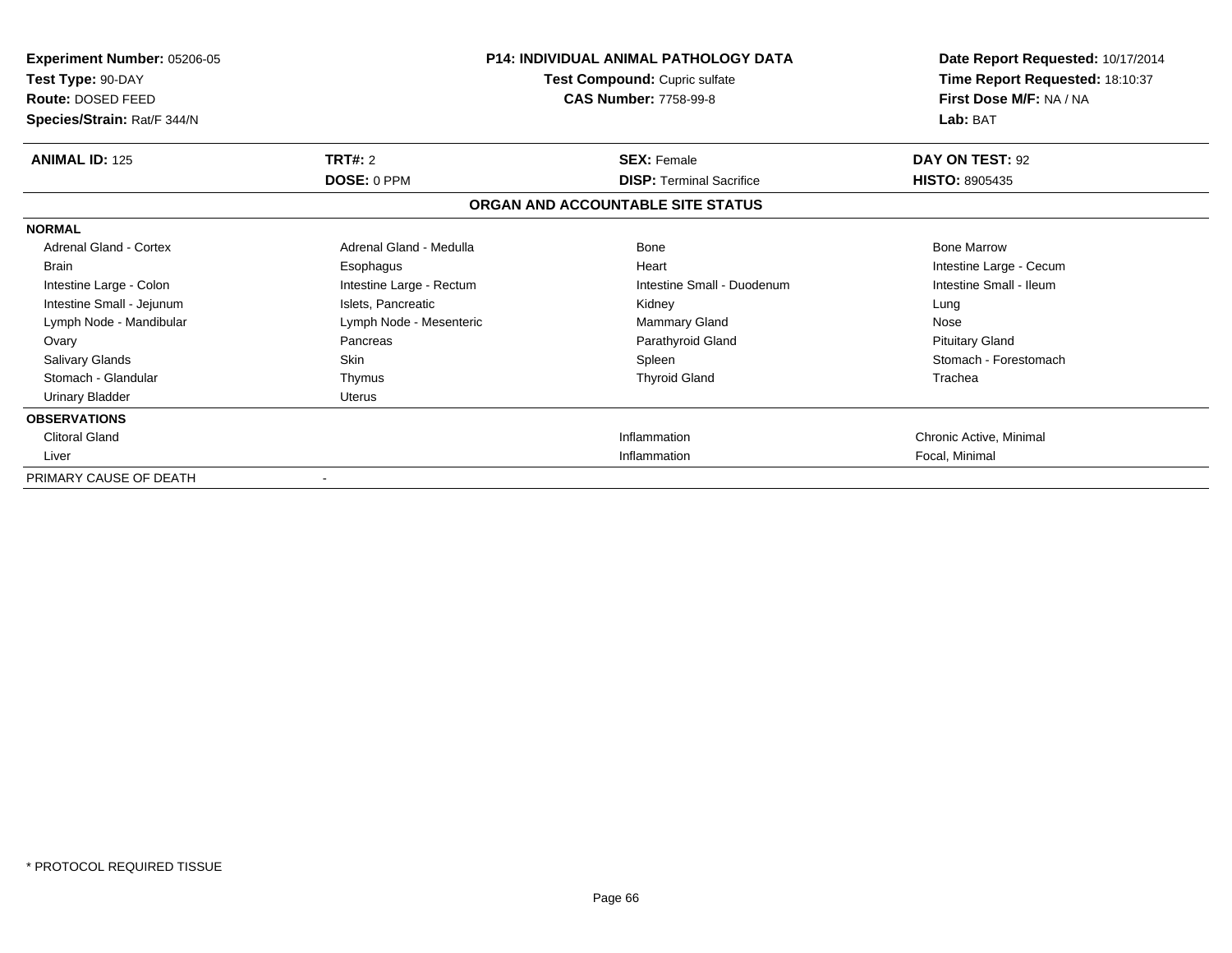| <b>Experiment Number: 05206-05</b><br>Test Type: 90-DAY<br>Route: DOSED FEED<br>Species/Strain: Rat/F 344/N |                          | <b>P14: INDIVIDUAL ANIMAL PATHOLOGY DATA</b><br><b>Test Compound: Cupric sulfate</b><br><b>CAS Number: 7758-99-8</b> | Date Report Requested: 10/17/2014<br>Time Report Requested: 18:10:37<br>First Dose M/F: NA / NA<br>Lab: BAT |
|-------------------------------------------------------------------------------------------------------------|--------------------------|----------------------------------------------------------------------------------------------------------------------|-------------------------------------------------------------------------------------------------------------|
| <b>ANIMAL ID: 126</b>                                                                                       | TRT#: 2                  | <b>SEX: Female</b>                                                                                                   | DAY ON TEST: 92                                                                                             |
|                                                                                                             | DOSE: 0 PPM              | <b>DISP:</b> Terminal Sacrifice                                                                                      | <b>HISTO: 8905436</b>                                                                                       |
|                                                                                                             |                          | ORGAN AND ACCOUNTABLE SITE STATUS                                                                                    |                                                                                                             |
| <b>NORMAL</b>                                                                                               |                          |                                                                                                                      |                                                                                                             |
| Adrenal Gland - Cortex                                                                                      | Adrenal Gland - Medulla  | Bone                                                                                                                 | <b>Bone Marrow</b>                                                                                          |
| <b>Brain</b>                                                                                                | Esophagus                | Heart                                                                                                                | Intestine Large - Cecum                                                                                     |
| Intestine Large - Colon                                                                                     | Intestine Large - Rectum | Intestine Small - Duodenum                                                                                           | Intestine Small - Ileum                                                                                     |
| Intestine Small - Jejunum                                                                                   | Islets, Pancreatic       | Kidney                                                                                                               | Liver                                                                                                       |
| Lung                                                                                                        | Lymph Node - Mandibular  | Lymph Node - Mesenteric                                                                                              | Mammary Gland                                                                                               |
| Nose                                                                                                        | Ovary                    | Pancreas                                                                                                             | Parathyroid Gland                                                                                           |
| <b>Pituitary Gland</b>                                                                                      | Salivary Glands          | Skin                                                                                                                 | Spleen                                                                                                      |
| Stomach - Forestomach                                                                                       | Stomach - Glandular      | Thymus                                                                                                               | <b>Thyroid Gland</b>                                                                                        |
| Trachea                                                                                                     | Urinary Bladder          | <b>Uterus</b>                                                                                                        |                                                                                                             |
| <b>OBSERVATIONS</b>                                                                                         |                          |                                                                                                                      |                                                                                                             |
| <b>Clitoral Gland</b>                                                                                       |                          | Inflammation                                                                                                         | Chronic Active, Minimal                                                                                     |
| PRIMARY CAUSE OF DEATH                                                                                      |                          |                                                                                                                      |                                                                                                             |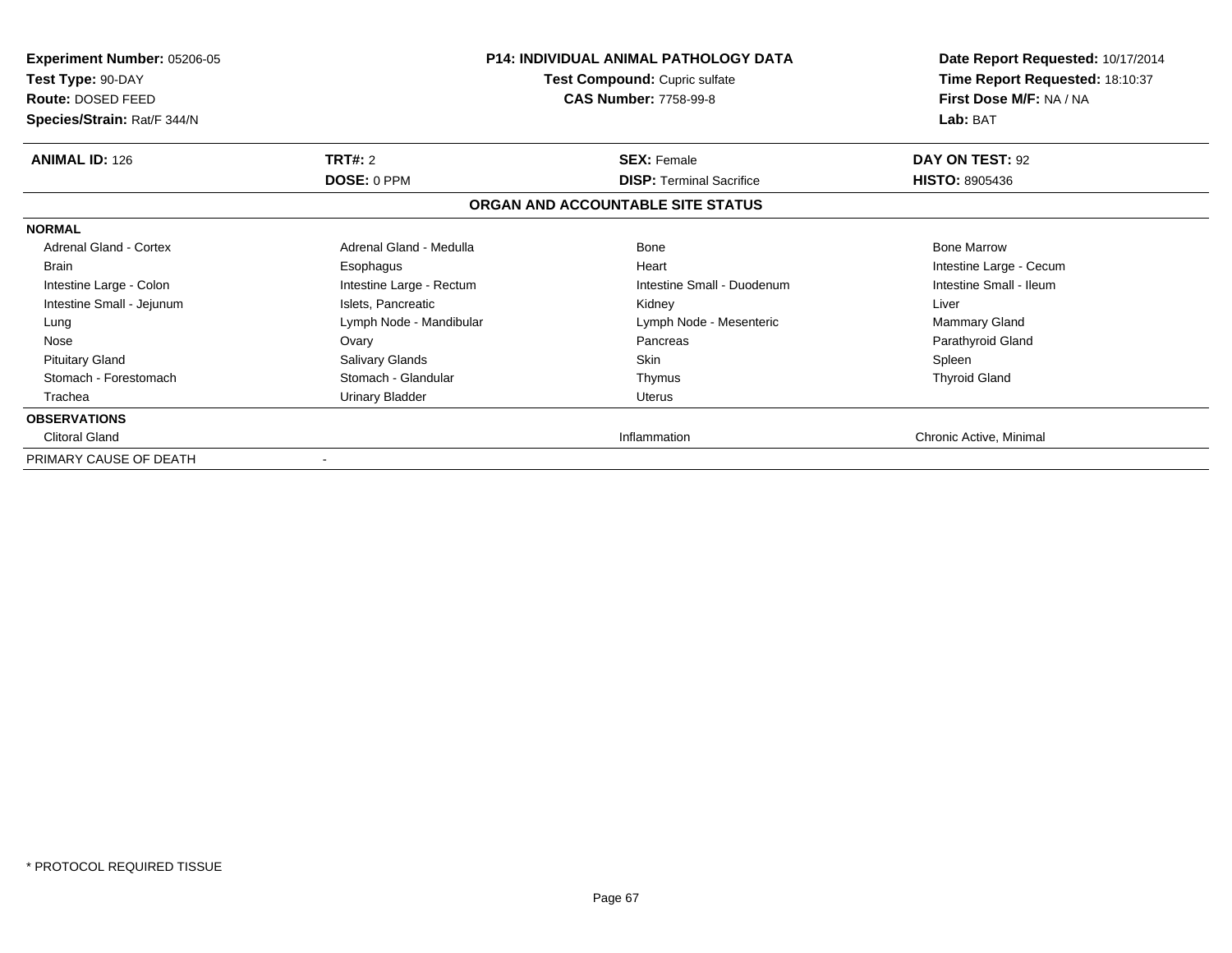| <b>Experiment Number: 05206-05</b><br>Test Type: 90-DAY<br>Route: DOSED FEED<br>Species/Strain: Rat/F 344/N |                          | <b>P14: INDIVIDUAL ANIMAL PATHOLOGY DATA</b><br><b>Test Compound: Cupric sulfate</b><br><b>CAS Number: 7758-99-8</b> | Date Report Requested: 10/17/2014<br>Time Report Requested: 18:10:37<br>First Dose M/F: NA / NA<br>Lab: BAT |
|-------------------------------------------------------------------------------------------------------------|--------------------------|----------------------------------------------------------------------------------------------------------------------|-------------------------------------------------------------------------------------------------------------|
| <b>ANIMAL ID: 127</b>                                                                                       | TRT#: 2                  | <b>SEX: Female</b>                                                                                                   | DAY ON TEST: 92                                                                                             |
|                                                                                                             | DOSE: 0 PPM              | <b>DISP:</b> Terminal Sacrifice                                                                                      | <b>HISTO: 8905437</b>                                                                                       |
|                                                                                                             |                          | ORGAN AND ACCOUNTABLE SITE STATUS                                                                                    |                                                                                                             |
| <b>NORMAL</b>                                                                                               |                          |                                                                                                                      |                                                                                                             |
| Adrenal Gland - Cortex                                                                                      | Adrenal Gland - Medulla  | <b>Bone</b>                                                                                                          | <b>Bone Marrow</b>                                                                                          |
| <b>Brain</b>                                                                                                | Esophagus                | Heart                                                                                                                | Intestine Large - Cecum                                                                                     |
| Intestine Large - Colon                                                                                     | Intestine Large - Rectum | Intestine Small - Duodenum                                                                                           | Intestine Small - Ileum                                                                                     |
| Intestine Small - Jejunum                                                                                   | Islets, Pancreatic       | Kidney                                                                                                               | Liver                                                                                                       |
| Lung                                                                                                        | Lymph Node - Mandibular  | Lymph Node - Mesenteric                                                                                              | Mammary Gland                                                                                               |
| Nose                                                                                                        | Ovary                    | Pancreas                                                                                                             | Parathyroid Gland                                                                                           |
| <b>Pituitary Gland</b>                                                                                      | Salivary Glands          | Skin                                                                                                                 | Spleen                                                                                                      |
| Stomach - Forestomach                                                                                       | Stomach - Glandular      | Thymus                                                                                                               | <b>Thyroid Gland</b>                                                                                        |
| Trachea                                                                                                     | Urinary Bladder          | <b>Uterus</b>                                                                                                        |                                                                                                             |
| <b>OBSERVATIONS</b>                                                                                         |                          |                                                                                                                      |                                                                                                             |
| <b>Clitoral Gland</b>                                                                                       |                          | Inflammation                                                                                                         | Chronic Active, Minimal                                                                                     |
| PRIMARY CAUSE OF DEATH                                                                                      |                          |                                                                                                                      |                                                                                                             |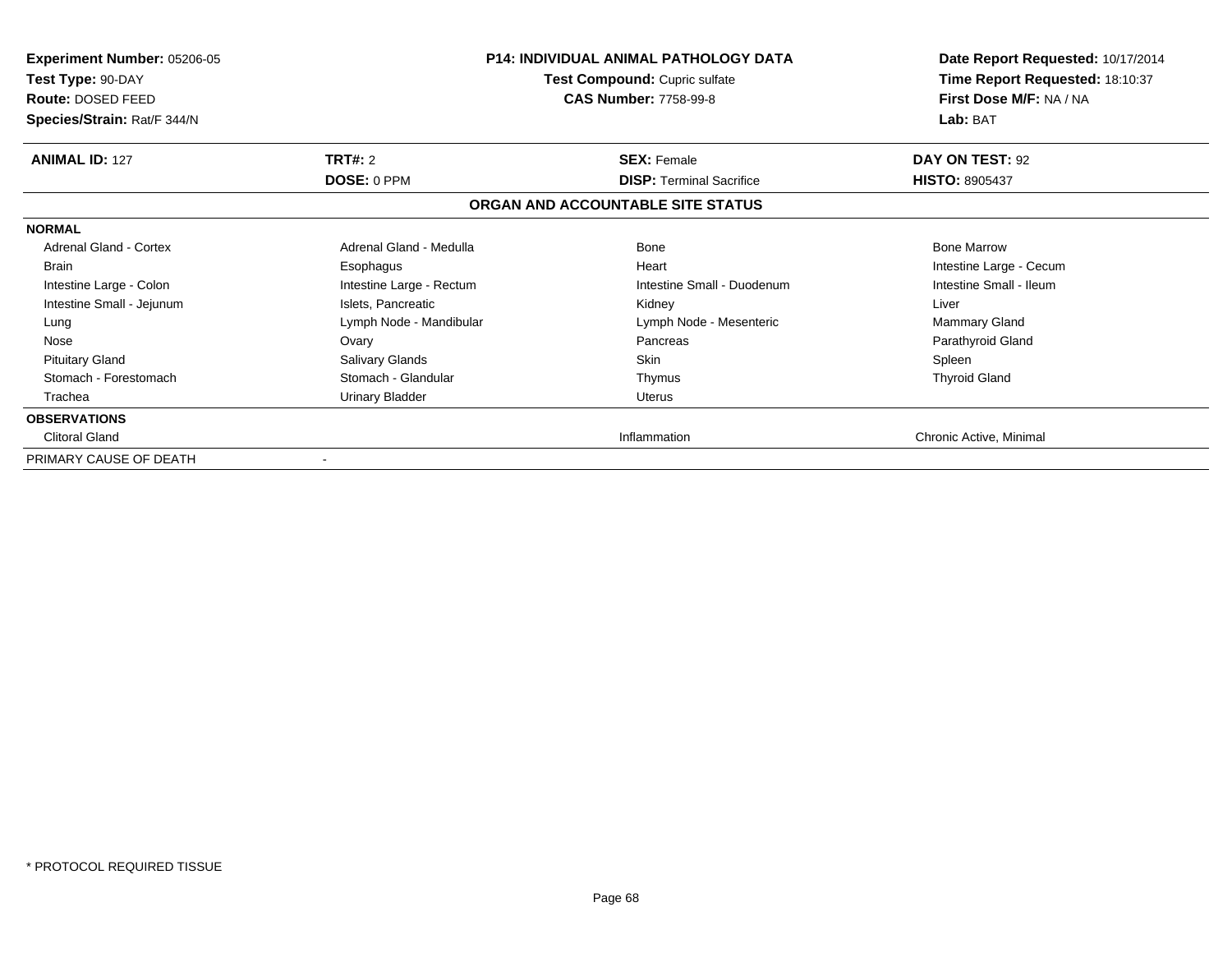| Experiment Number: 05206-05<br>Test Type: 90-DAY<br>Route: DOSED FEED<br>Species/Strain: Rat/F 344/N | <b>P14: INDIVIDUAL ANIMAL PATHOLOGY DATA</b><br>Test Compound: Cupric sulfate<br><b>CAS Number: 7758-99-8</b> |                                   | Date Report Requested: 10/17/2014<br>Time Report Requested: 18:10:37<br>First Dose M/F: NA / NA<br>Lab: BAT |
|------------------------------------------------------------------------------------------------------|---------------------------------------------------------------------------------------------------------------|-----------------------------------|-------------------------------------------------------------------------------------------------------------|
| <b>ANIMAL ID: 128</b>                                                                                | TRT#: 2                                                                                                       | <b>SEX: Female</b>                | DAY ON TEST: 92                                                                                             |
|                                                                                                      | DOSE: 0 PPM                                                                                                   | <b>DISP: Terminal Sacrifice</b>   | <b>HISTO: 8905438</b>                                                                                       |
|                                                                                                      |                                                                                                               | ORGAN AND ACCOUNTABLE SITE STATUS |                                                                                                             |
| <b>NORMAL</b>                                                                                        |                                                                                                               |                                   |                                                                                                             |
| Adrenal Gland - Cortex                                                                               | Adrenal Gland - Medulla                                                                                       | <b>Bone</b>                       | <b>Bone Marrow</b>                                                                                          |
| <b>Brain</b>                                                                                         | Esophagus                                                                                                     | Heart                             | Intestine Large - Cecum                                                                                     |
| Intestine Large - Colon                                                                              | Intestine Large - Rectum                                                                                      | Intestine Small - Duodenum        | Intestine Small - Ileum                                                                                     |
| Islets, Pancreatic                                                                                   | Kidney                                                                                                        | Lung                              | Lymph Node - Mandibular                                                                                     |
| Lymph Node - Mesenteric                                                                              | Mammary Gland                                                                                                 | Nose                              | Ovary                                                                                                       |
| Pancreas                                                                                             | Parathyroid Gland                                                                                             | <b>Pituitary Gland</b>            | Salivary Glands                                                                                             |
| <b>Skin</b>                                                                                          | Spleen                                                                                                        | Stomach - Forestomach             | Stomach - Glandular                                                                                         |
| Thymus                                                                                               | <b>Thyroid Gland</b>                                                                                          | Trachea                           | Urinary Bladder                                                                                             |
| <b>Uterus</b>                                                                                        |                                                                                                               |                                   |                                                                                                             |
| <b>OBSERVATIONS</b>                                                                                  |                                                                                                               |                                   |                                                                                                             |
| <b>Clitoral Gland</b>                                                                                |                                                                                                               | Inflammation                      | Chronic Active, Minimal                                                                                     |
| <b>Intestine Small</b>                                                                               | Jejunum                                                                                                       | Inflammation                      | Acute, Moderate                                                                                             |
| Liver                                                                                                |                                                                                                               | Hepatodiaphragmatic Nodule        |                                                                                                             |
| $TGLs = 1-11$<br>Note: [HDN                                                                          |                                                                                                               |                                   |                                                                                                             |
| PRIMARY CAUSE OF DEATH                                                                               |                                                                                                               |                                   |                                                                                                             |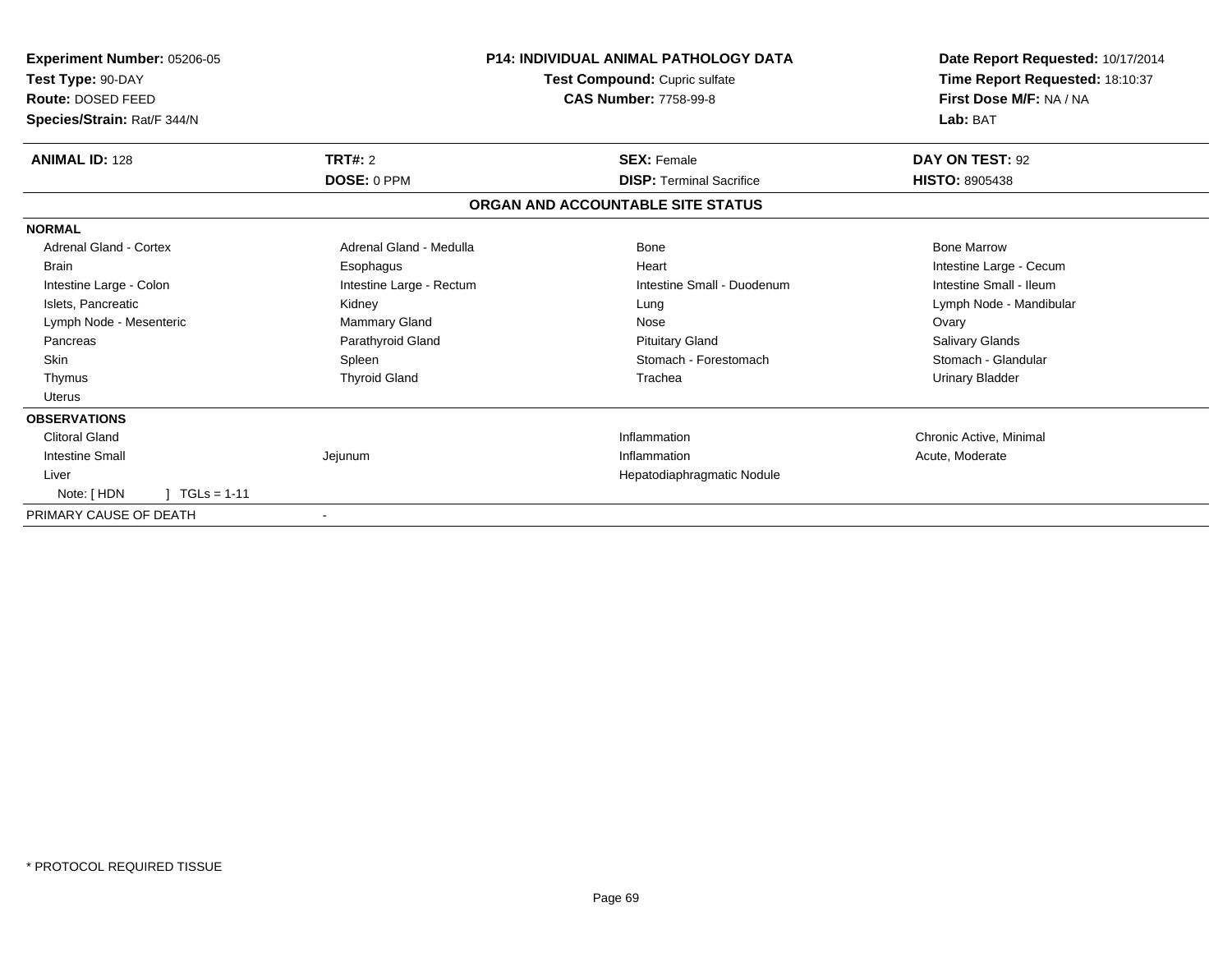| <b>Experiment Number: 05206-05</b><br>Test Type: 90-DAY<br>Route: DOSED FEED<br>Species/Strain: Rat/F 344/N |                          | <b>P14: INDIVIDUAL ANIMAL PATHOLOGY DATA</b><br>Test Compound: Cupric sulfate<br><b>CAS Number: 7758-99-8</b> | Date Report Requested: 10/17/2014<br>Time Report Requested: 18:10:37<br>First Dose M/F: NA / NA<br>Lab: BAT |
|-------------------------------------------------------------------------------------------------------------|--------------------------|---------------------------------------------------------------------------------------------------------------|-------------------------------------------------------------------------------------------------------------|
| <b>ANIMAL ID: 129</b>                                                                                       | TRT#: 2<br>DOSE: 0 PPM   | <b>SEX: Female</b><br><b>DISP: Terminal Sacrifice</b>                                                         | DAY ON TEST: 92<br><b>HISTO: 8905439</b>                                                                    |
|                                                                                                             |                          | ORGAN AND ACCOUNTABLE SITE STATUS                                                                             |                                                                                                             |
| <b>NORMAL</b>                                                                                               |                          |                                                                                                               |                                                                                                             |
| Adrenal Gland - Cortex                                                                                      | Adrenal Gland - Medulla  | Bone                                                                                                          | <b>Bone Marrow</b>                                                                                          |
| <b>Brain</b>                                                                                                | Esophagus                | Heart                                                                                                         | Intestine Large - Cecum                                                                                     |
| Intestine Large - Colon                                                                                     | Intestine Large - Rectum | Intestine Small - Duodenum                                                                                    | Intestine Small - Ileum                                                                                     |
| Intestine Small - Jejunum                                                                                   | Islets, Pancreatic       | Kidney                                                                                                        | Liver                                                                                                       |
| Lung                                                                                                        | Lymph Node - Mandibular  | Lymph Node - Mesenteric                                                                                       | Mammary Gland                                                                                               |
| Nose                                                                                                        | Ovary                    | Pancreas                                                                                                      | Parathyroid Gland                                                                                           |
| <b>Pituitary Gland</b>                                                                                      | Salivary Glands          | Skin                                                                                                          | Spleen                                                                                                      |
| Stomach - Forestomach                                                                                       | Stomach - Glandular      | Thymus                                                                                                        | <b>Thyroid Gland</b>                                                                                        |
| Trachea                                                                                                     | Urinary Bladder          | <b>Uterus</b>                                                                                                 |                                                                                                             |
| <b>OBSERVATIONS</b>                                                                                         |                          |                                                                                                               |                                                                                                             |
| <b>Clitoral Gland</b>                                                                                       |                          | Inflammation                                                                                                  | Chronic Active, Minimal                                                                                     |
| PRIMARY CAUSE OF DEATH                                                                                      |                          |                                                                                                               |                                                                                                             |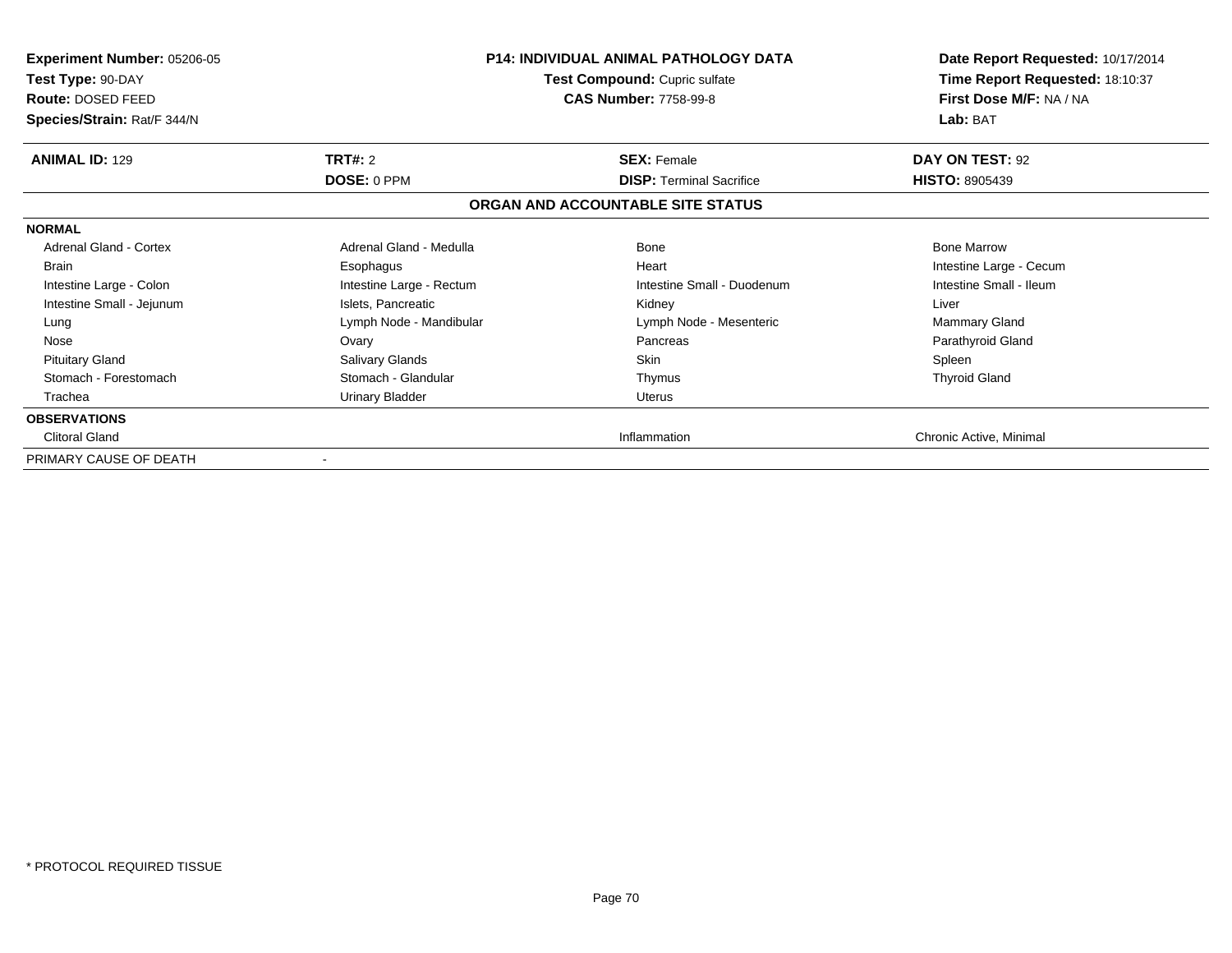| <b>Experiment Number: 05206-05</b><br>Test Type: 90-DAY<br>Route: DOSED FEED<br>Species/Strain: Rat/F 344/N |                          | <b>P14: INDIVIDUAL ANIMAL PATHOLOGY DATA</b><br>Test Compound: Cupric sulfate<br><b>CAS Number: 7758-99-8</b> | Date Report Requested: 10/17/2014<br>Time Report Requested: 18:10:37<br>First Dose M/F: NA / NA<br>Lab: BAT |
|-------------------------------------------------------------------------------------------------------------|--------------------------|---------------------------------------------------------------------------------------------------------------|-------------------------------------------------------------------------------------------------------------|
| <b>ANIMAL ID: 130</b>                                                                                       | <b>TRT#: 2</b>           | <b>SEX: Female</b>                                                                                            | DAY ON TEST: 92                                                                                             |
|                                                                                                             | <b>DOSE: 0 PPM</b>       | <b>DISP: Terminal Sacrifice</b>                                                                               | <b>HISTO: 8905440</b>                                                                                       |
|                                                                                                             |                          | ORGAN AND ACCOUNTABLE SITE STATUS                                                                             |                                                                                                             |
| <b>NORMAL</b>                                                                                               |                          |                                                                                                               |                                                                                                             |
| Adrenal Gland - Cortex                                                                                      | Adrenal Gland - Medulla  | Bone                                                                                                          | <b>Bone Marrow</b>                                                                                          |
| <b>Clitoral Gland</b>                                                                                       | Esophagus                | Heart                                                                                                         | Intestine Large - Cecum                                                                                     |
| Intestine Large - Colon                                                                                     | Intestine Large - Rectum | Intestine Small - Duodenum                                                                                    | Intestine Small - Ileum                                                                                     |
| Intestine Small - Jejunum                                                                                   | Islets. Pancreatic       | Kidney                                                                                                        | Liver                                                                                                       |
| Lung                                                                                                        | Lymph Node - Mandibular  | Lymph Node - Mesenteric                                                                                       | Mammary Gland                                                                                               |
| Nose                                                                                                        | Ovary                    | Parathyroid Gland                                                                                             | <b>Pituitary Gland</b>                                                                                      |
| Salivary Glands                                                                                             | Skin                     | Spleen                                                                                                        | Stomach - Forestomach                                                                                       |
| Stomach - Glandular                                                                                         | Thymus                   | <b>Thyroid Gland</b>                                                                                          | Trachea                                                                                                     |
| <b>Urinary Bladder</b>                                                                                      | <b>Uterus</b>            |                                                                                                               |                                                                                                             |
| <b>OBSERVATIONS</b>                                                                                         |                          |                                                                                                               |                                                                                                             |
| <b>Brain</b><br>Note: MINERALIZATION, HEMOSIDERIN SUGGEST PRIOR INJURY                                      |                          | Gliosis                                                                                                       | Minimal                                                                                                     |
| Pancreas                                                                                                    |                          | Atrophy                                                                                                       | Minimal                                                                                                     |
| PRIMARY CAUSE OF DEATH                                                                                      |                          |                                                                                                               |                                                                                                             |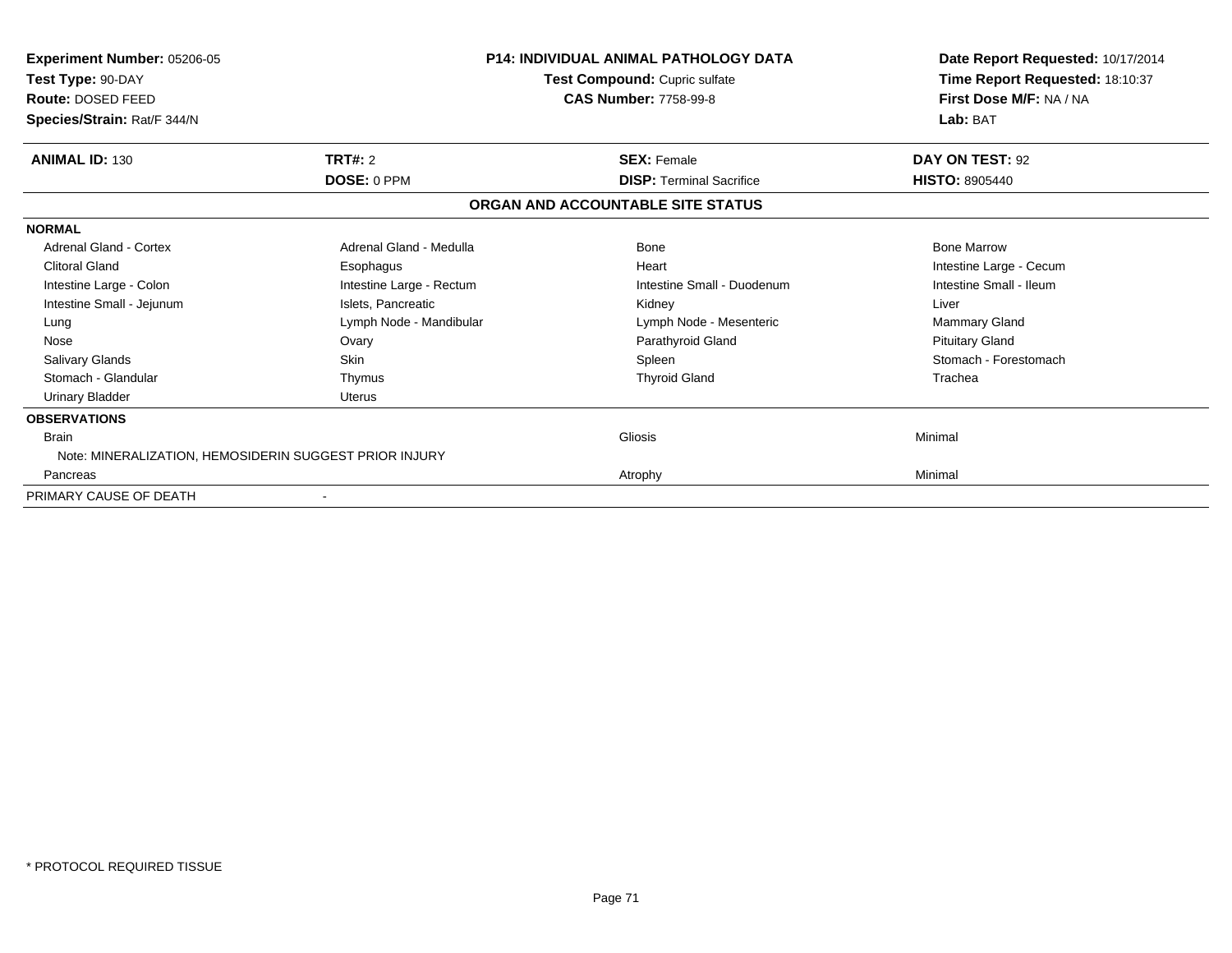| <b>Experiment Number: 05206-05</b><br>Test Type: 90-DAY |                      | <b>P14: INDIVIDUAL ANIMAL PATHOLOGY DATA</b> | Date Report Requested: 10/17/2014 |  |
|---------------------------------------------------------|----------------------|----------------------------------------------|-----------------------------------|--|
|                                                         |                      | <b>Test Compound: Cupric sulfate</b>         | Time Report Requested: 18:10:37   |  |
| Route: DOSED FEED                                       |                      | <b>CAS Number: 7758-99-8</b>                 | First Dose M/F: NA / NA           |  |
| Species/Strain: Rat/F 344/N                             |                      |                                              | Lab: BAT                          |  |
| <b>ANIMAL ID: 141</b>                                   | TRT#: 6              | <b>SEX: Female</b>                           | DAY ON TEST: 92                   |  |
|                                                         | <b>DOSE: 500 PPM</b> | <b>DISP: Terminal Sacrifice</b>              | <b>HISTO: 8905531</b>             |  |
|                                                         |                      | ORGAN AND ACCOUNTABLE SITE STATUS            |                                   |  |
| <b>NORMAL</b>                                           |                      |                                              |                                   |  |
| Kidney                                                  |                      |                                              |                                   |  |
| PRIMARY CAUSE OF DEATH                                  |                      |                                              |                                   |  |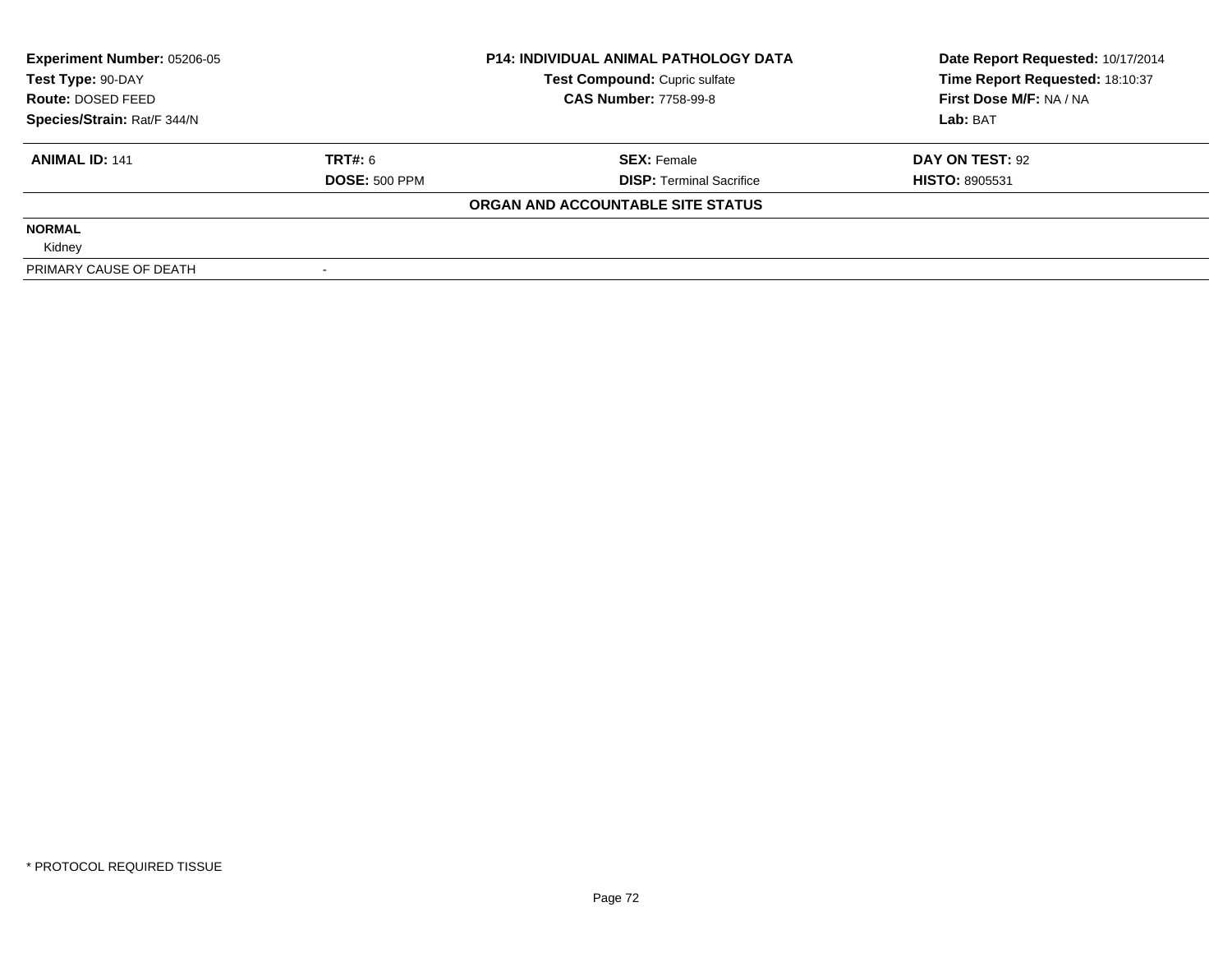| <b>Experiment Number: 05206-05</b><br>Test Type: 90-DAY<br>Route: DOSED FEED |                      | <b>P14: INDIVIDUAL ANIMAL PATHOLOGY DATA</b> | Date Report Requested: 10/17/2014 |  |
|------------------------------------------------------------------------------|----------------------|----------------------------------------------|-----------------------------------|--|
|                                                                              |                      | Test Compound: Cupric sulfate                | Time Report Requested: 18:10:37   |  |
|                                                                              |                      | <b>CAS Number: 7758-99-8</b>                 | First Dose M/F: NA / NA           |  |
| Species/Strain: Rat/F 344/N                                                  |                      |                                              | Lab: BAT                          |  |
| <b>ANIMAL ID: 142</b>                                                        | TRT#: 6              | <b>SEX: Female</b>                           | DAY ON TEST: 92                   |  |
|                                                                              | <b>DOSE: 500 PPM</b> | <b>DISP: Terminal Sacrifice</b>              | <b>HISTO: 8905532</b>             |  |
|                                                                              |                      | ORGAN AND ACCOUNTABLE SITE STATUS            |                                   |  |
| <b>NORMAL</b>                                                                |                      |                                              |                                   |  |
| Kidney                                                                       |                      |                                              |                                   |  |
| PRIMARY CAUSE OF DEATH                                                       |                      |                                              |                                   |  |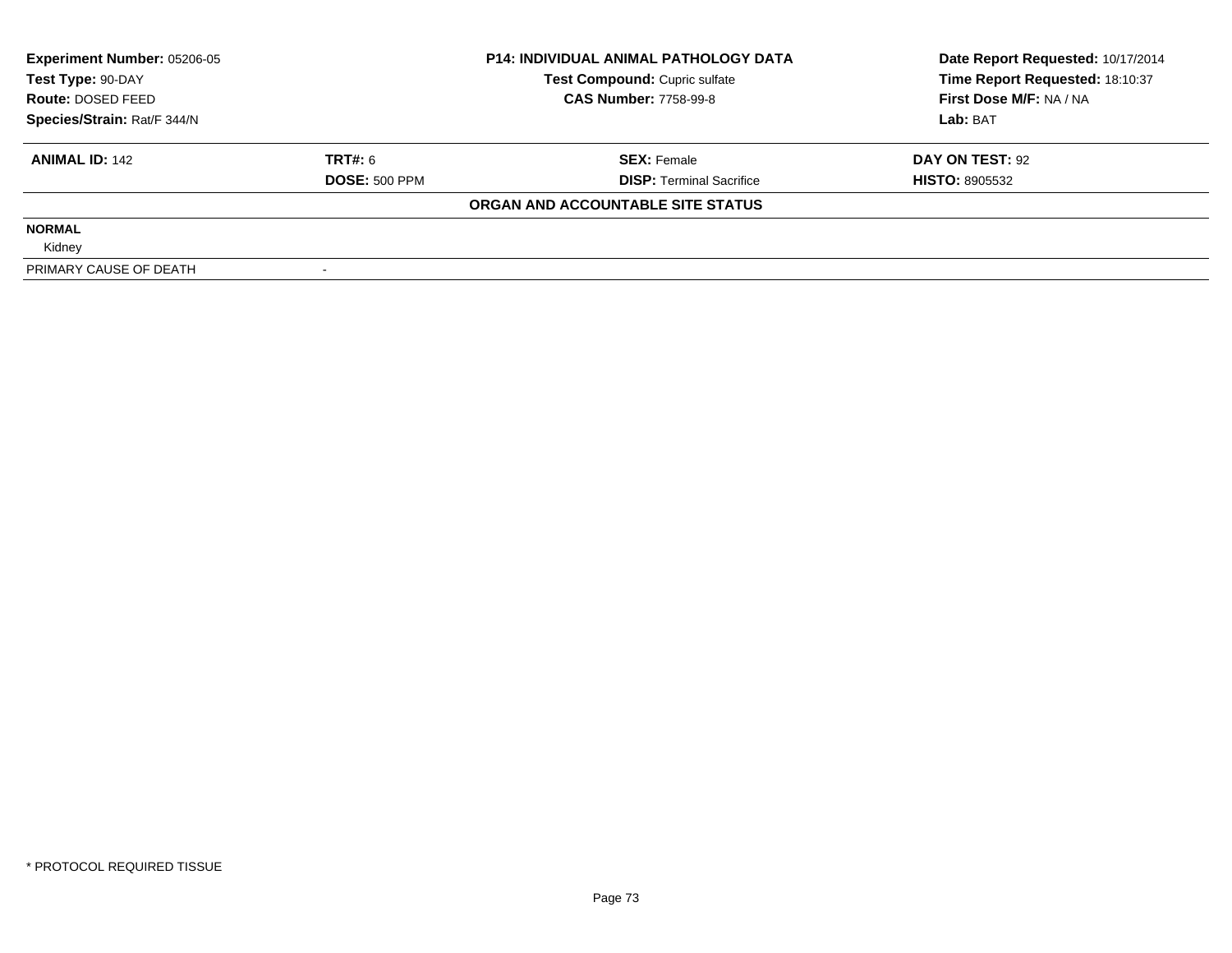| Experiment Number: 05206-05<br>Test Type: 90-DAY<br>Route: DOSED FEED |                      | <b>P14: INDIVIDUAL ANIMAL PATHOLOGY DATA</b><br>Test Compound: Cupric sulfate<br><b>CAS Number: 7758-99-8</b> | Date Report Requested: 10/17/2014<br>Time Report Requested: 18:10:37<br>First Dose M/F: NA / NA |
|-----------------------------------------------------------------------|----------------------|---------------------------------------------------------------------------------------------------------------|-------------------------------------------------------------------------------------------------|
| Species/Strain: Rat/F 344/N                                           |                      |                                                                                                               | Lab: BAT                                                                                        |
| <b>ANIMAL ID: 143</b>                                                 | <b>TRT#: 6</b>       | <b>SEX: Female</b>                                                                                            | DAY ON TEST: 92                                                                                 |
|                                                                       | <b>DOSE: 500 PPM</b> | <b>DISP:</b> Terminal Sacrifice                                                                               | <b>HISTO: 8905533</b>                                                                           |
|                                                                       |                      | ORGAN AND ACCOUNTABLE SITE STATUS                                                                             |                                                                                                 |
| <b>NORMAL</b>                                                         |                      |                                                                                                               |                                                                                                 |
| Kidney                                                                |                      |                                                                                                               |                                                                                                 |
| <b>OBSERVATIONS</b>                                                   |                      |                                                                                                               |                                                                                                 |
| Ovary                                                                 |                      | Cyst                                                                                                          |                                                                                                 |
| $Cyst TGLS = 1-10$                                                    |                      |                                                                                                               |                                                                                                 |
| PRIMARY CAUSE OF DEATH                                                |                      |                                                                                                               |                                                                                                 |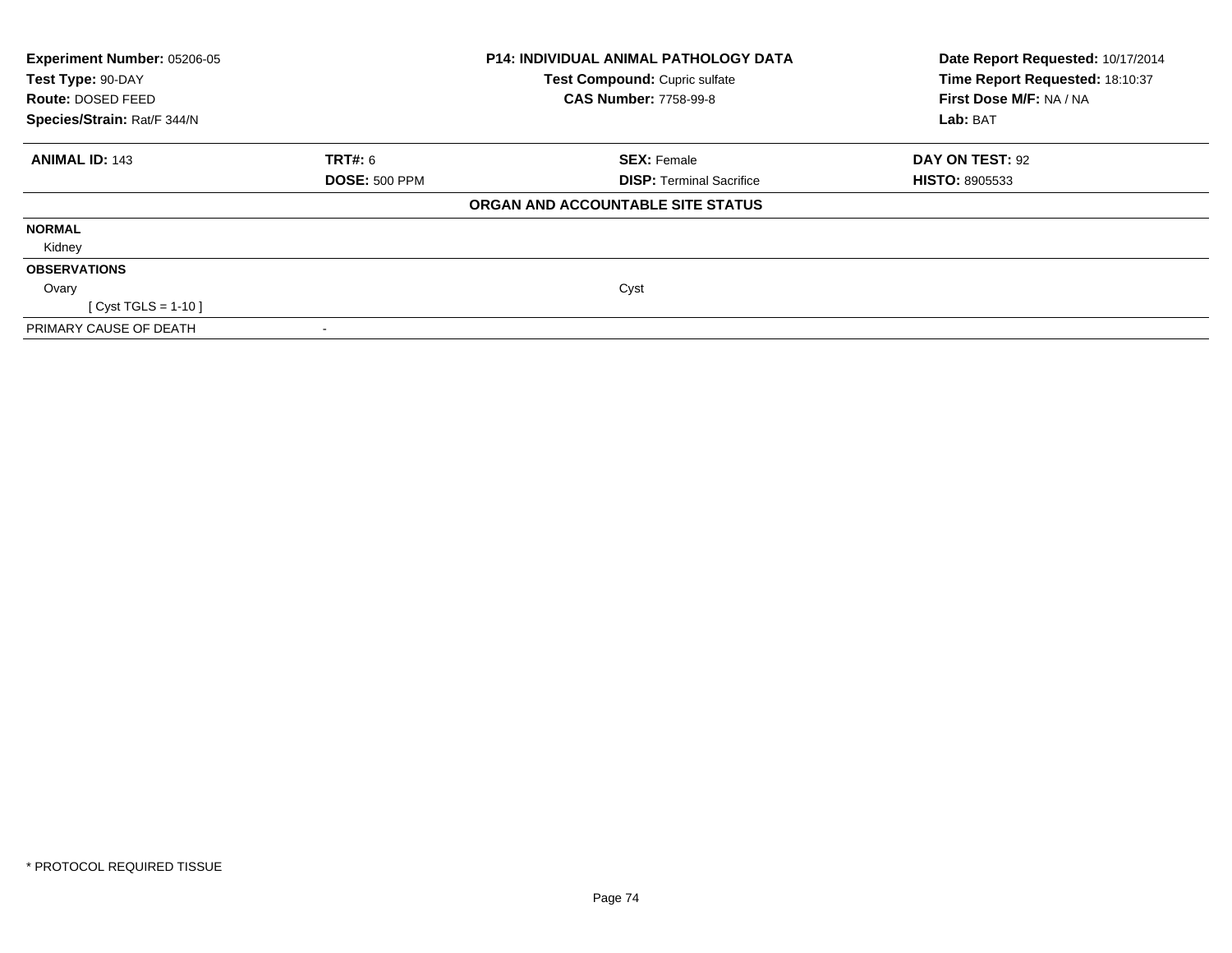| <b>Experiment Number: 05206-05</b><br>Test Type: 90-DAY<br>Route: DOSED FEED |                      | <b>P14: INDIVIDUAL ANIMAL PATHOLOGY DATA</b> | Date Report Requested: 10/17/2014 |  |
|------------------------------------------------------------------------------|----------------------|----------------------------------------------|-----------------------------------|--|
|                                                                              |                      | Test Compound: Cupric sulfate                | Time Report Requested: 18:10:37   |  |
|                                                                              |                      | <b>CAS Number: 7758-99-8</b>                 | First Dose M/F: NA / NA           |  |
| Species/Strain: Rat/F 344/N                                                  |                      |                                              | Lab: BAT                          |  |
| <b>ANIMAL ID: 144</b>                                                        | TRT#: 6              | <b>SEX: Female</b>                           | DAY ON TEST: 92                   |  |
|                                                                              | <b>DOSE: 500 PPM</b> | <b>DISP: Terminal Sacrifice</b>              | <b>HISTO: 8905534</b>             |  |
|                                                                              |                      | ORGAN AND ACCOUNTABLE SITE STATUS            |                                   |  |
| <b>NORMAL</b>                                                                |                      |                                              |                                   |  |
| Kidney                                                                       |                      |                                              |                                   |  |
| PRIMARY CAUSE OF DEATH                                                       |                      |                                              |                                   |  |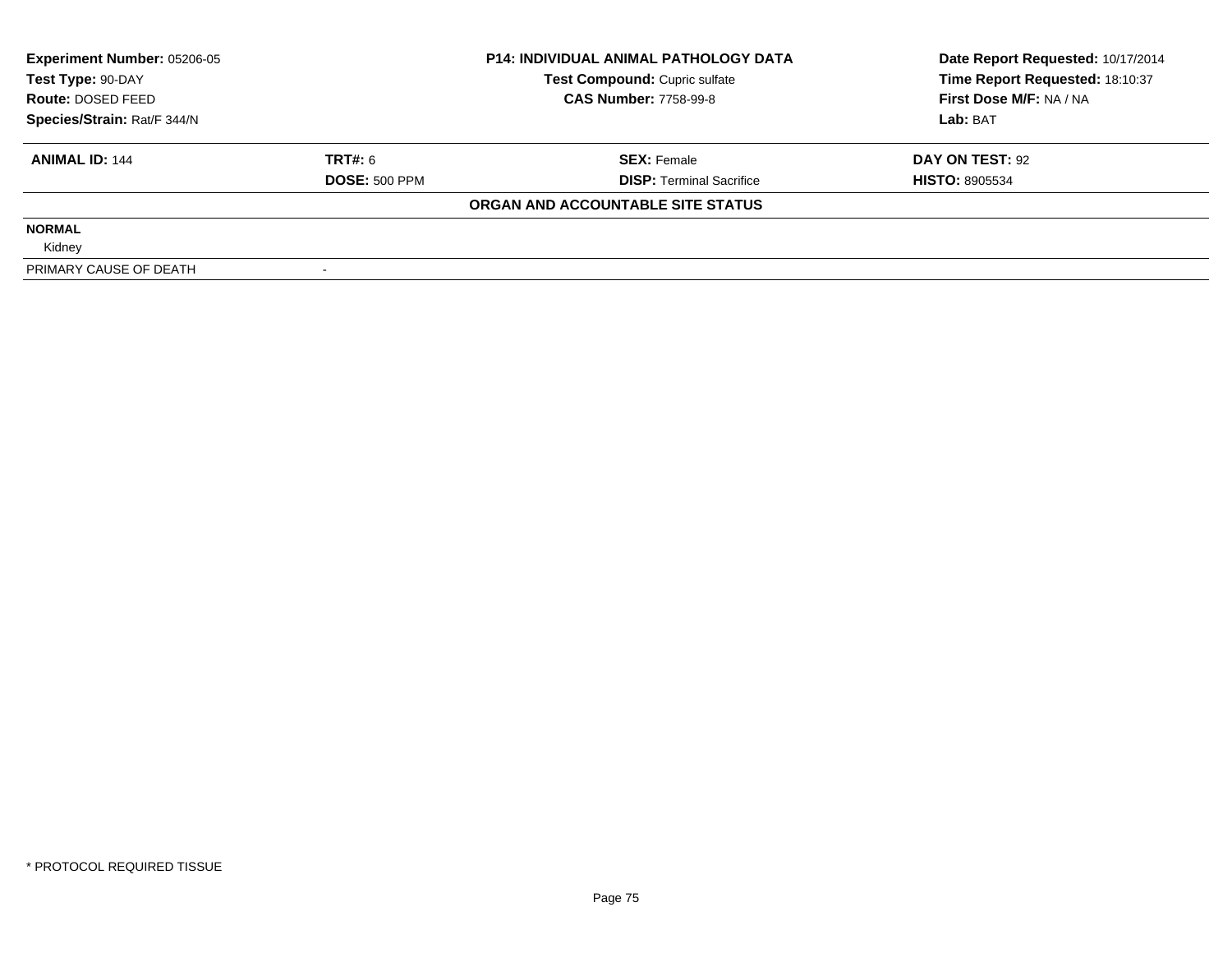| <b>Experiment Number: 05206-05</b><br>Test Type: 90-DAY<br>Route: DOSED FEED |                      | <b>P14: INDIVIDUAL ANIMAL PATHOLOGY DATA</b> | Date Report Requested: 10/17/2014 |  |
|------------------------------------------------------------------------------|----------------------|----------------------------------------------|-----------------------------------|--|
|                                                                              |                      | Test Compound: Cupric sulfate                | Time Report Requested: 18:10:37   |  |
|                                                                              |                      | <b>CAS Number: 7758-99-8</b>                 | First Dose M/F: NA / NA           |  |
| Species/Strain: Rat/F 344/N                                                  |                      |                                              | Lab: BAT                          |  |
| <b>ANIMAL ID: 145</b>                                                        | TRT#: 6              | <b>SEX: Female</b>                           | DAY ON TEST: 92                   |  |
|                                                                              | <b>DOSE: 500 PPM</b> | <b>DISP: Terminal Sacrifice</b>              | <b>HISTO: 8905535</b>             |  |
|                                                                              |                      | ORGAN AND ACCOUNTABLE SITE STATUS            |                                   |  |
| <b>NORMAL</b>                                                                |                      |                                              |                                   |  |
| Kidney                                                                       |                      |                                              |                                   |  |
| PRIMARY CAUSE OF DEATH                                                       |                      |                                              |                                   |  |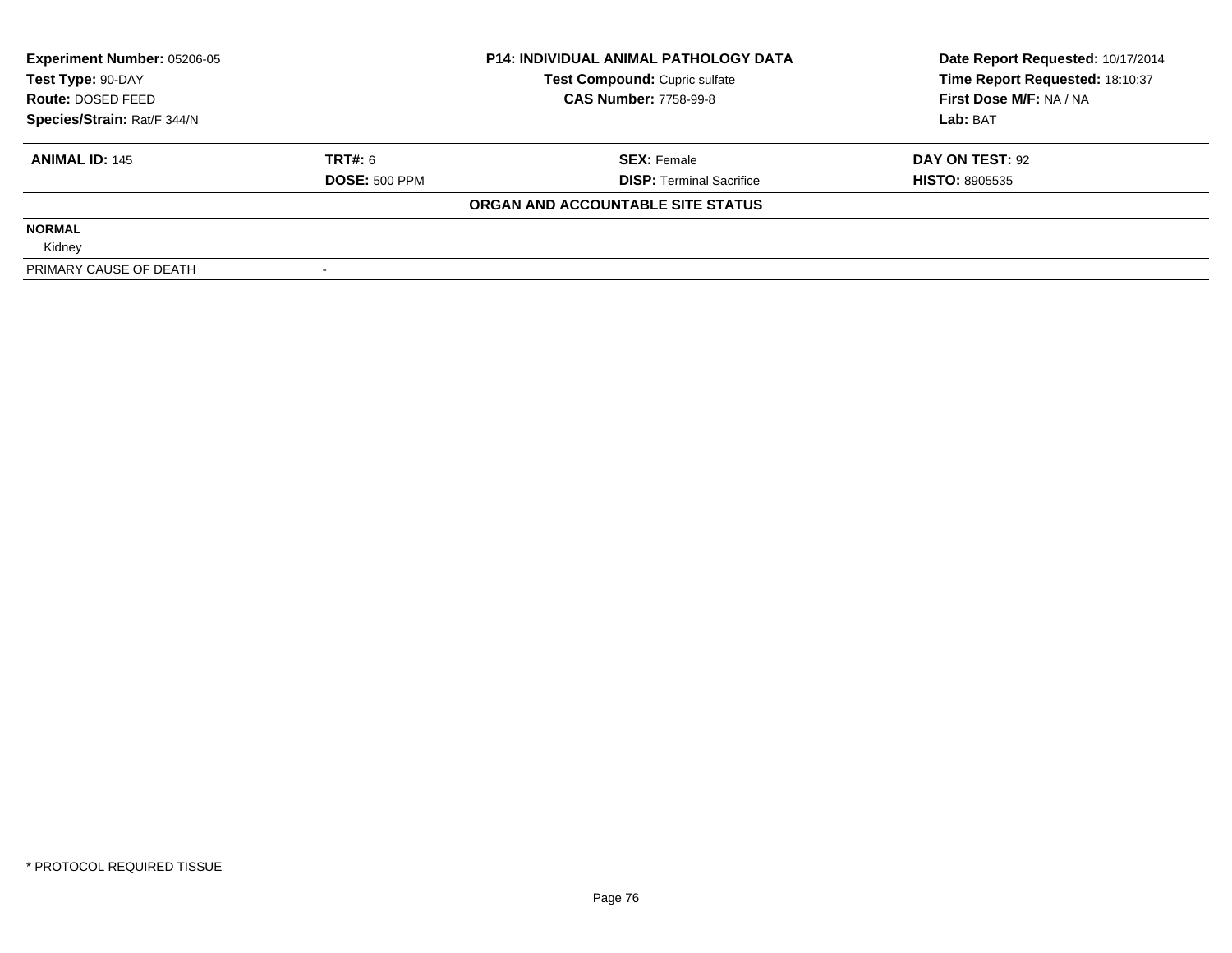| Experiment Number: 05206-05<br>Test Type: 90-DAY<br>Route: DOSED FEED<br>Species/Strain: Rat/F 344/N |                      | <b>P14: INDIVIDUAL ANIMAL PATHOLOGY DATA</b> | Date Report Requested: 10/17/2014 |  |
|------------------------------------------------------------------------------------------------------|----------------------|----------------------------------------------|-----------------------------------|--|
|                                                                                                      |                      | Test Compound: Cupric sulfate                | Time Report Requested: 18:10:37   |  |
|                                                                                                      |                      | <b>CAS Number: 7758-99-8</b>                 | First Dose M/F: NA / NA           |  |
|                                                                                                      |                      |                                              | Lab: BAT                          |  |
| <b>ANIMAL ID: 146</b>                                                                                | TRT#: 6              | <b>SEX: Female</b>                           | DAY ON TEST: 92                   |  |
|                                                                                                      | <b>DOSE: 500 PPM</b> | <b>DISP:</b> Terminal Sacrifice              | <b>HISTO: 8905536</b>             |  |
|                                                                                                      |                      | ORGAN AND ACCOUNTABLE SITE STATUS            |                                   |  |
| <b>NORMAL</b>                                                                                        |                      |                                              |                                   |  |
| Kidney                                                                                               |                      |                                              |                                   |  |
| PRIMARY CAUSE OF DEATH                                                                               |                      |                                              |                                   |  |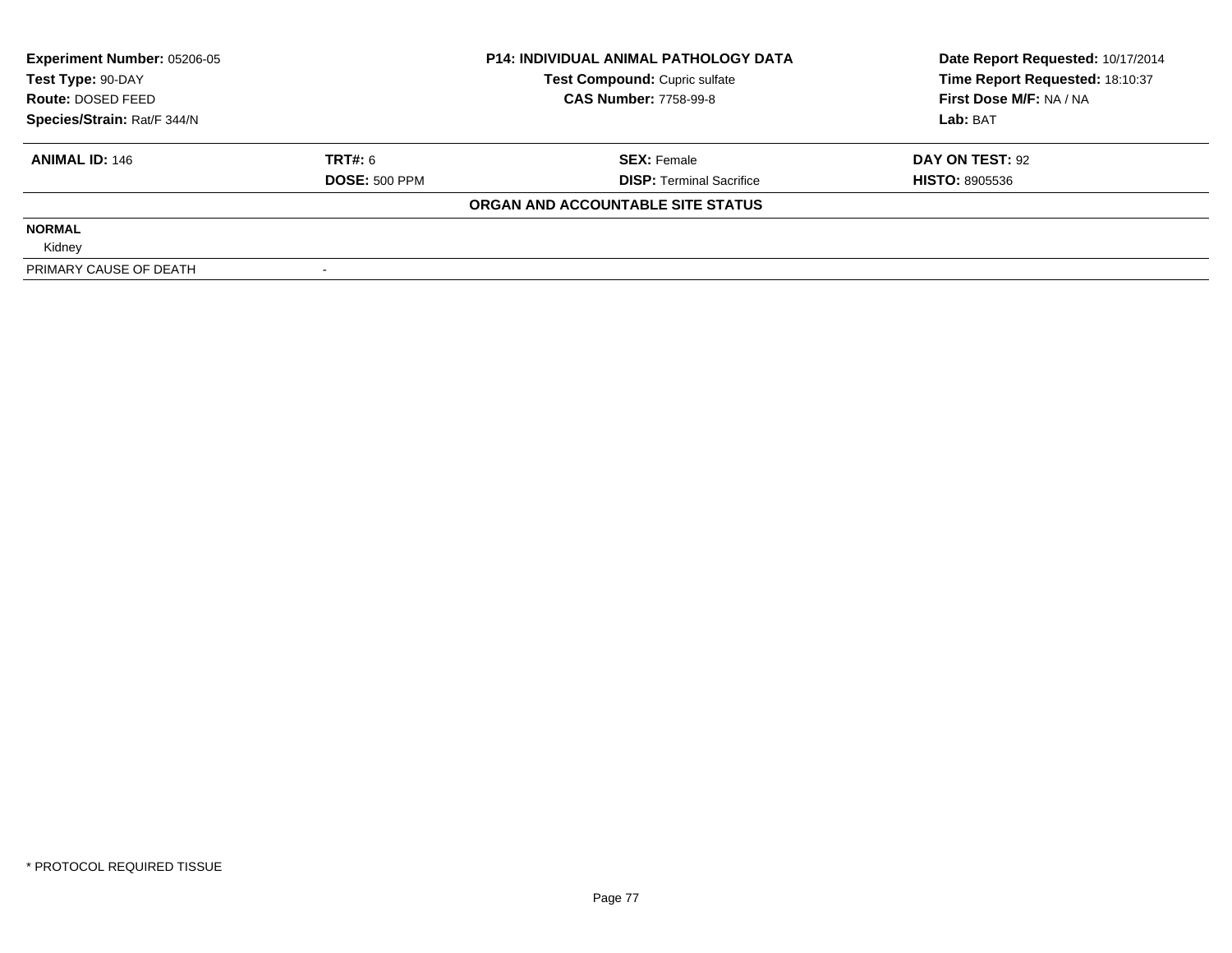| <b>Experiment Number: 05206-05</b><br>Test Type: 90-DAY<br>Route: DOSED FEED |                      | <b>P14: INDIVIDUAL ANIMAL PATHOLOGY DATA</b> | Date Report Requested: 10/17/2014 |
|------------------------------------------------------------------------------|----------------------|----------------------------------------------|-----------------------------------|
|                                                                              |                      | Test Compound: Cupric sulfate                | Time Report Requested: 18:10:37   |
|                                                                              |                      | <b>CAS Number: 7758-99-8</b>                 | First Dose M/F: NA / NA           |
| Species/Strain: Rat/F 344/N                                                  |                      |                                              | Lab: BAT                          |
| <b>ANIMAL ID: 147</b>                                                        | <b>TRT#: 6</b>       | <b>SEX: Female</b>                           | DAY ON TEST: 92                   |
|                                                                              | <b>DOSE: 500 PPM</b> | <b>DISP:</b> Terminal Sacrifice              | <b>HISTO: 8905537</b>             |
| <b>OBSERVATIONS</b>                                                          |                      |                                              |                                   |
| Kidney                                                                       |                      | Mineralization                               | Mild                              |
| PRIMARY CAUSE OF DEATH                                                       |                      |                                              |                                   |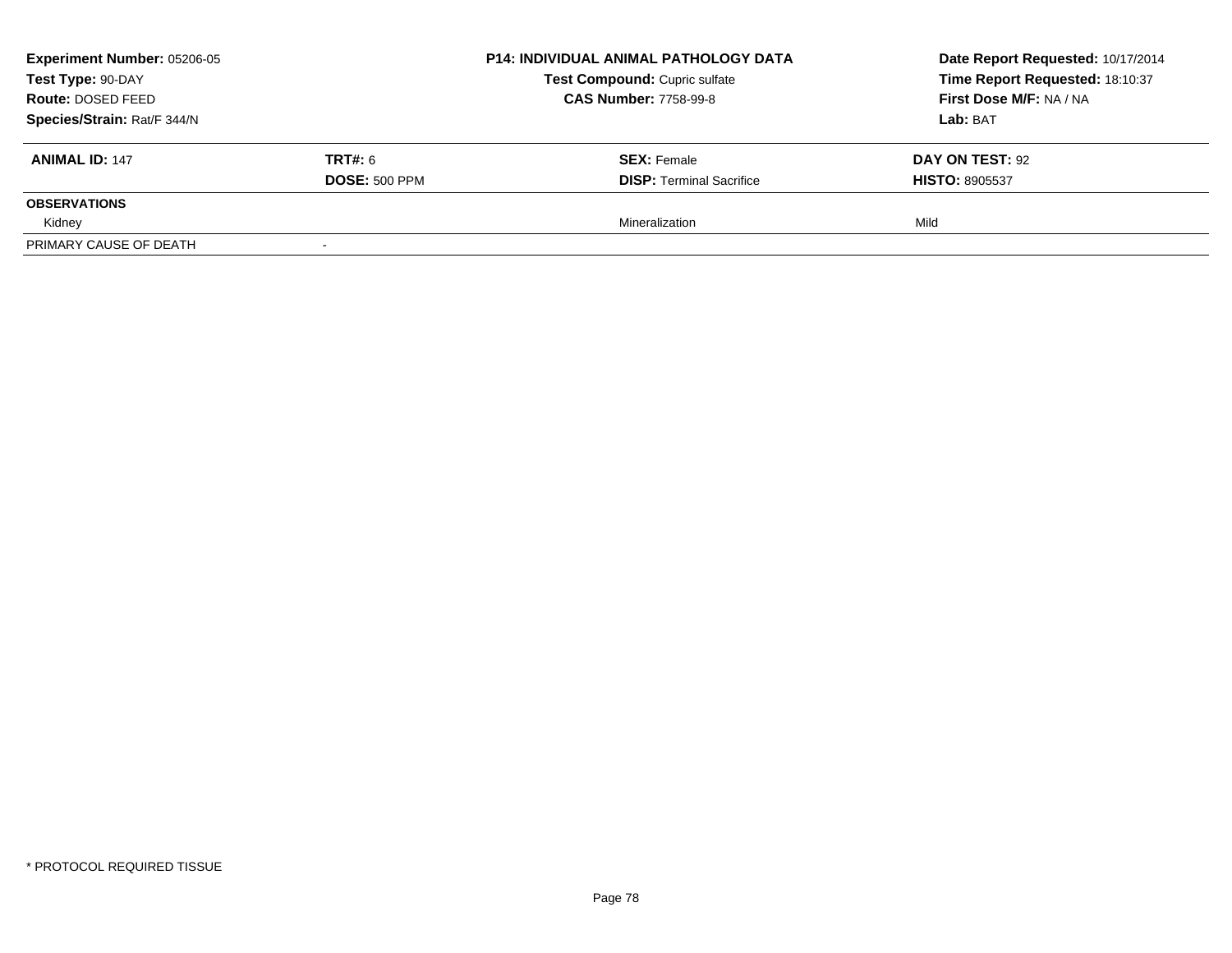| Experiment Number: 05206-05 |                                          | <b>P14: INDIVIDUAL ANIMAL PATHOLOGY DATA</b> | Date Report Requested: 10/17/2014 |
|-----------------------------|------------------------------------------|----------------------------------------------|-----------------------------------|
| Test Type: 90-DAY           |                                          | Test Compound: Cupric sulfate                | Time Report Requested: 18:10:37   |
| <b>Route: DOSED FEED</b>    |                                          | <b>CAS Number: 7758-99-8</b>                 | First Dose M/F: NA / NA           |
| Species/Strain: Rat/F 344/N |                                          |                                              | Lab: BAT                          |
| <b>ANIMAL ID: 148</b>       | <b>TRT#:</b> 6                           | <b>SEX: Female</b>                           | DAY ON TEST: 92                   |
|                             | <b>DOSE: 500 PPM</b>                     | <b>DISP:</b> Terminal Sacrifice              | <b>HISTO: 8905538</b>             |
|                             |                                          | ORGAN AND ACCOUNTABLE SITE STATUS            |                                   |
| <b>NORMAL</b>               |                                          |                                              |                                   |
| Kidney                      |                                          |                                              |                                   |
| <b>OBSERVATIONS</b>         |                                          |                                              |                                   |
| Liver                       |                                          | Hepatodiaphragmatic Nodule                   |                                   |
|                             | [Hepatodiaphragmatic Nodule TGLS = 2-4 ] |                                              |                                   |
| Mesentery                   | Fat                                      | <b>Necrosis</b>                              | Moderate                          |
| [ Necrosis TGLS = $1-11$ ]  |                                          |                                              |                                   |
| PRIMARY CAUSE OF DEATH      |                                          |                                              |                                   |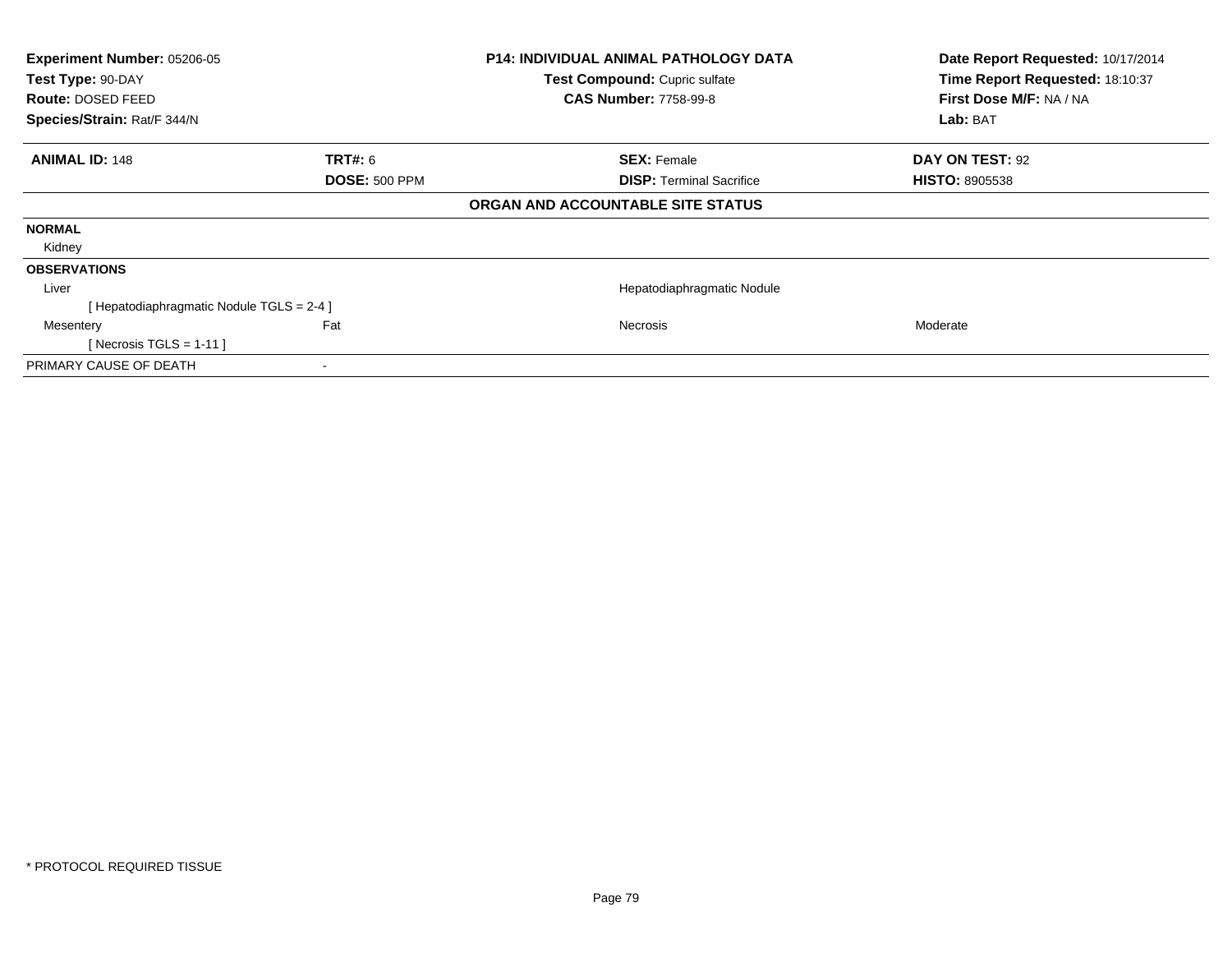| <b>Experiment Number: 05206-05</b><br>Test Type: 90-DAY<br>Route: DOSED FEED |                      | <b>P14: INDIVIDUAL ANIMAL PATHOLOGY DATA</b> | Date Report Requested: 10/17/2014 |  |
|------------------------------------------------------------------------------|----------------------|----------------------------------------------|-----------------------------------|--|
|                                                                              |                      | Test Compound: Cupric sulfate                | Time Report Requested: 18:10:37   |  |
|                                                                              |                      | <b>CAS Number: 7758-99-8</b>                 | First Dose M/F: NA / NA           |  |
| Species/Strain: Rat/F 344/N                                                  |                      |                                              | Lab: BAT                          |  |
| <b>ANIMAL ID: 149</b>                                                        | TRT#: 6              | <b>SEX: Female</b>                           | DAY ON TEST: 92                   |  |
|                                                                              | <b>DOSE: 500 PPM</b> | <b>DISP: Terminal Sacrifice</b>              | <b>HISTO: 8905539</b>             |  |
|                                                                              |                      | ORGAN AND ACCOUNTABLE SITE STATUS            |                                   |  |
| <b>NORMAL</b>                                                                |                      |                                              |                                   |  |
| Kidney                                                                       |                      |                                              |                                   |  |
| PRIMARY CAUSE OF DEATH                                                       |                      |                                              |                                   |  |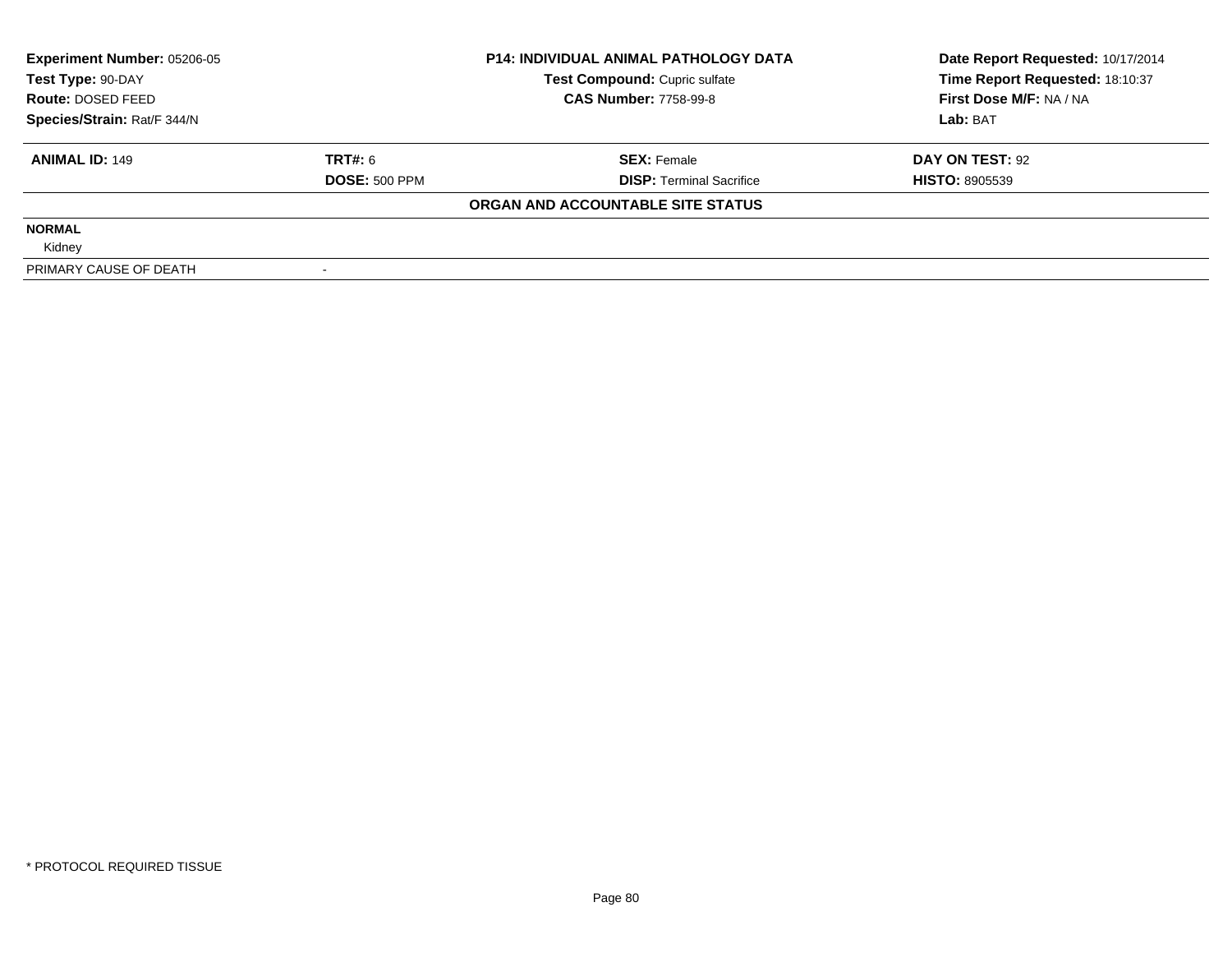| <b>Experiment Number: 05206-05</b><br>Test Type: 90-DAY<br>Route: DOSED FEED |                      | <b>P14: INDIVIDUAL ANIMAL PATHOLOGY DATA</b> | Date Report Requested: 10/17/2014 |  |
|------------------------------------------------------------------------------|----------------------|----------------------------------------------|-----------------------------------|--|
|                                                                              |                      | Test Compound: Cupric sulfate                | Time Report Requested: 18:10:37   |  |
|                                                                              |                      | <b>CAS Number: 7758-99-8</b>                 | First Dose M/F: NA / NA           |  |
| Species/Strain: Rat/F 344/N                                                  |                      |                                              | Lab: BAT                          |  |
| <b>ANIMAL ID: 150</b>                                                        | TRT#: 6              | <b>SEX: Female</b>                           | DAY ON TEST: 92                   |  |
|                                                                              | <b>DOSE: 500 PPM</b> | <b>DISP: Terminal Sacrifice</b>              | <b>HISTO: 8905540</b>             |  |
|                                                                              |                      | ORGAN AND ACCOUNTABLE SITE STATUS            |                                   |  |
| <b>NORMAL</b>                                                                |                      |                                              |                                   |  |
| Kidney                                                                       |                      |                                              |                                   |  |
| PRIMARY CAUSE OF DEATH                                                       |                      |                                              |                                   |  |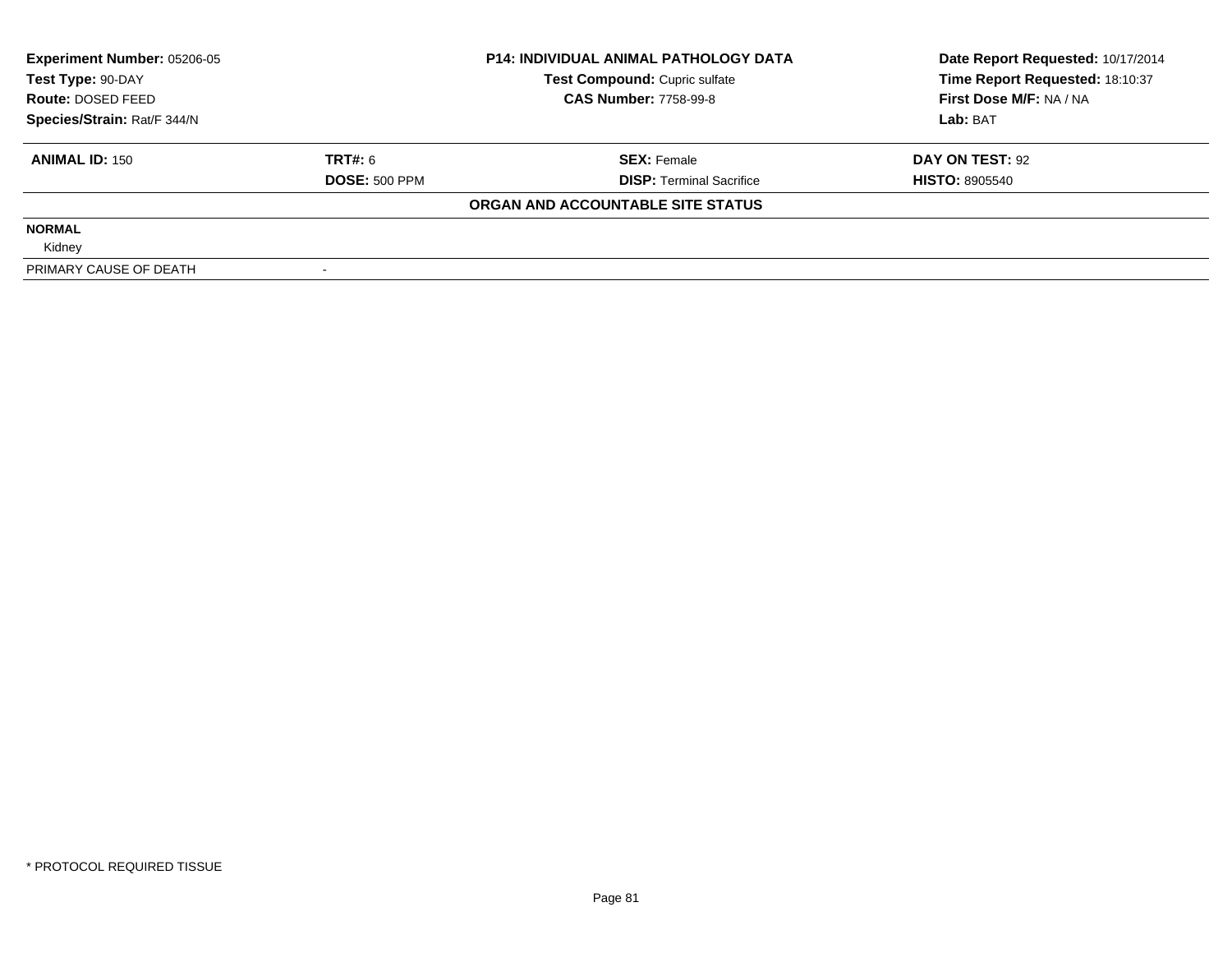| Experiment Number: 05206-05 |                       | <b>P14: INDIVIDUAL ANIMAL PATHOLOGY DATA</b> | Date Report Requested: 10/17/2014 |  |
|-----------------------------|-----------------------|----------------------------------------------|-----------------------------------|--|
| Test Type: 90-DAY           |                       | Test Compound: Cupric sulfate                | Time Report Requested: 18:10:37   |  |
| Route: DOSED FEED           |                       | <b>CAS Number: 7758-99-8</b>                 | First Dose M/F: NA / NA           |  |
| Species/Strain: Rat/F 344/N |                       |                                              | Lab: BAT                          |  |
| <b>ANIMAL ID: 161</b>       | <b>TRT#: 10</b>       | <b>SEX: Female</b>                           | DAY ON TEST: 92                   |  |
|                             | <b>DOSE: 1000 PPM</b> | <b>DISP: Terminal Sacrifice</b>              | <b>HISTO: 8905511</b>             |  |
|                             |                       | ORGAN AND ACCOUNTABLE SITE STATUS            |                                   |  |
| <b>NORMAL</b>               |                       |                                              |                                   |  |
| Stomach - Forestomach       | Stomach - Glandular   |                                              |                                   |  |
| <b>OBSERVATIONS</b>         |                       |                                              |                                   |  |
| Kidney                      |                       | <b>Cytoplasmic Alteration</b>                | Minimal                           |  |
| PRIMARY CAUSE OF DEATH      |                       |                                              |                                   |  |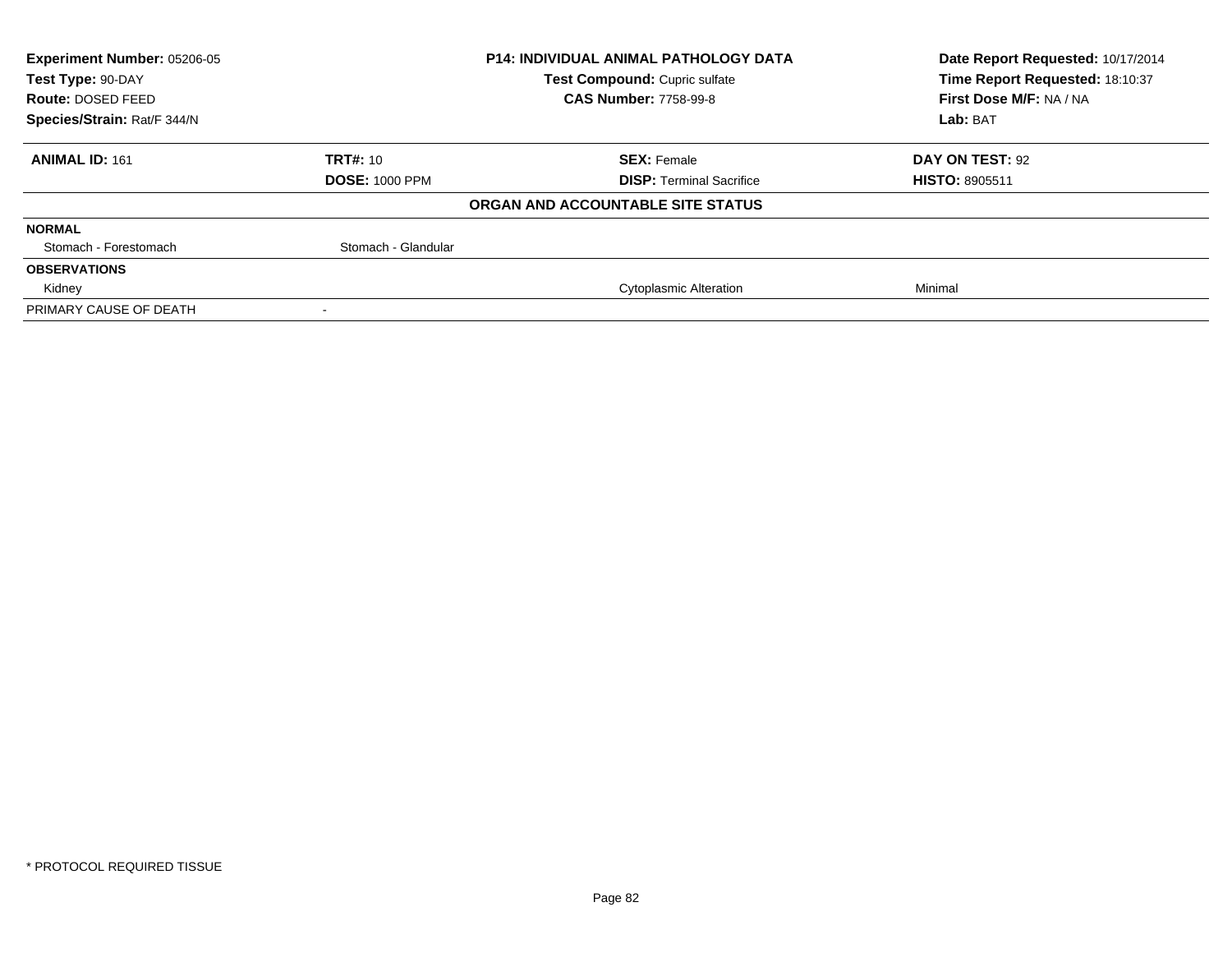| Experiment Number: 05206-05 |                       | <b>P14: INDIVIDUAL ANIMAL PATHOLOGY DATA</b> | Date Report Requested: 10/17/2014 |  |
|-----------------------------|-----------------------|----------------------------------------------|-----------------------------------|--|
| Test Type: 90-DAY           |                       | Test Compound: Cupric sulfate                | Time Report Requested: 18:10:37   |  |
| Route: DOSED FEED           |                       | <b>CAS Number: 7758-99-8</b>                 | First Dose M/F: NA / NA           |  |
| Species/Strain: Rat/F 344/N |                       |                                              | Lab: BAT                          |  |
| <b>ANIMAL ID: 162</b>       | <b>TRT#: 10</b>       | <b>SEX: Female</b>                           | DAY ON TEST: 92                   |  |
|                             | <b>DOSE: 1000 PPM</b> | <b>DISP: Terminal Sacrifice</b>              | <b>HISTO: 8905512</b>             |  |
|                             |                       | ORGAN AND ACCOUNTABLE SITE STATUS            |                                   |  |
| <b>NORMAL</b>               |                       |                                              |                                   |  |
| Stomach - Forestomach       | Stomach - Glandular   |                                              |                                   |  |
| <b>OBSERVATIONS</b>         |                       |                                              |                                   |  |
| Kidney                      |                       | Nephropathy                                  | Minimal                           |  |
| PRIMARY CAUSE OF DEATH      |                       |                                              |                                   |  |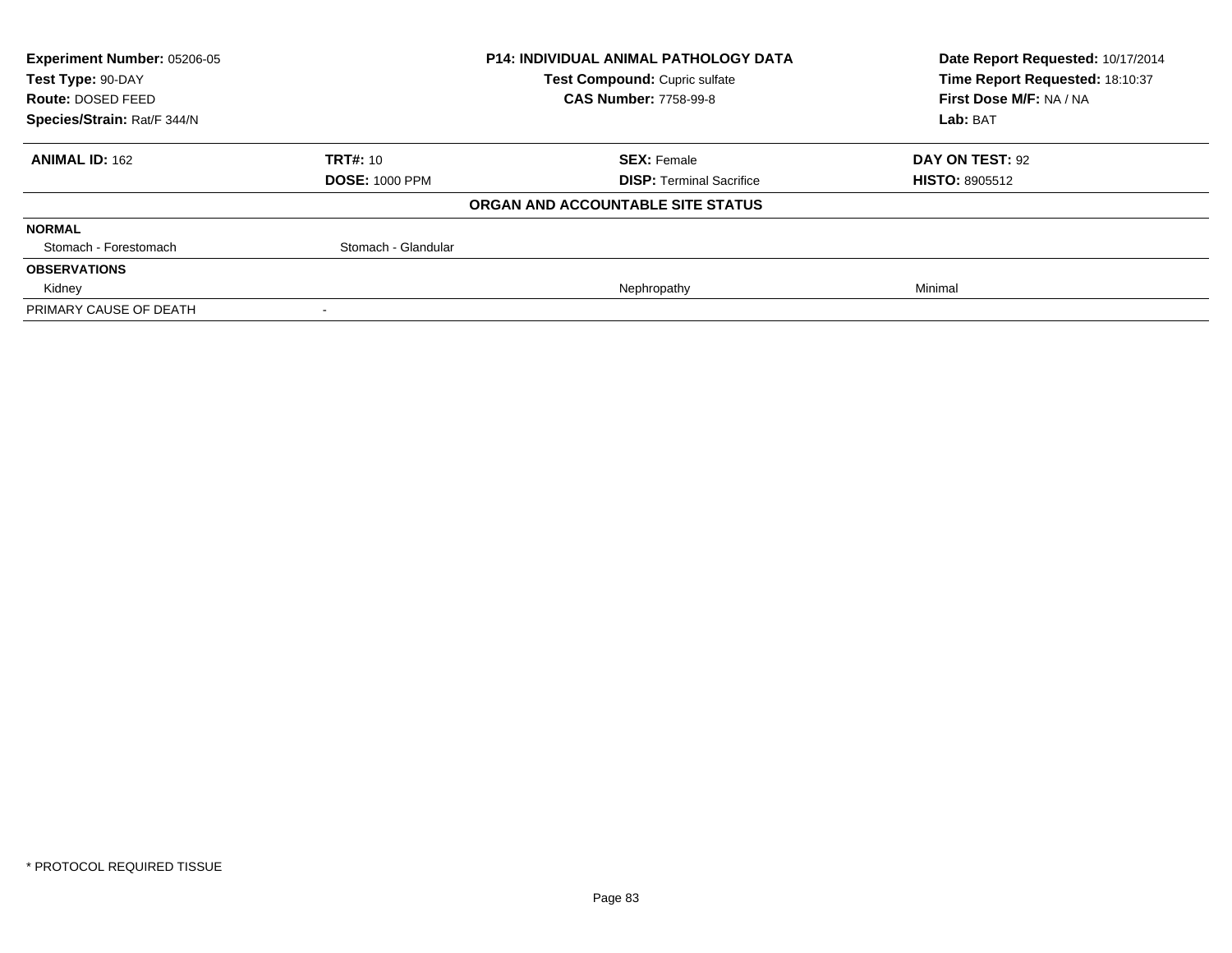| <b>Experiment Number: 05206-05</b> |                       | <b>P14: INDIVIDUAL ANIMAL PATHOLOGY DATA</b> | Date Report Requested: 10/17/2014 |  |
|------------------------------------|-----------------------|----------------------------------------------|-----------------------------------|--|
| Test Type: 90-DAY                  |                       | Test Compound: Cupric sulfate                | Time Report Requested: 18:10:37   |  |
| Route: DOSED FEED                  |                       | <b>CAS Number: 7758-99-8</b>                 | First Dose M/F: NA / NA           |  |
| Species/Strain: Rat/F 344/N        |                       |                                              | Lab: BAT                          |  |
| <b>ANIMAL ID: 163</b>              | <b>TRT#: 10</b>       | <b>SEX: Female</b>                           | <b>DAY ON TEST: 92</b>            |  |
|                                    | <b>DOSE: 1000 PPM</b> | <b>DISP:</b> Terminal Sacrifice              | <b>HISTO: 8905513</b>             |  |
|                                    |                       | ORGAN AND ACCOUNTABLE SITE STATUS            |                                   |  |
| <b>NORMAL</b>                      |                       |                                              |                                   |  |
| Kidney                             | Stomach - Forestomach | Stomach - Glandular                          |                                   |  |
| PRIMARY CAUSE OF DEATH             |                       |                                              |                                   |  |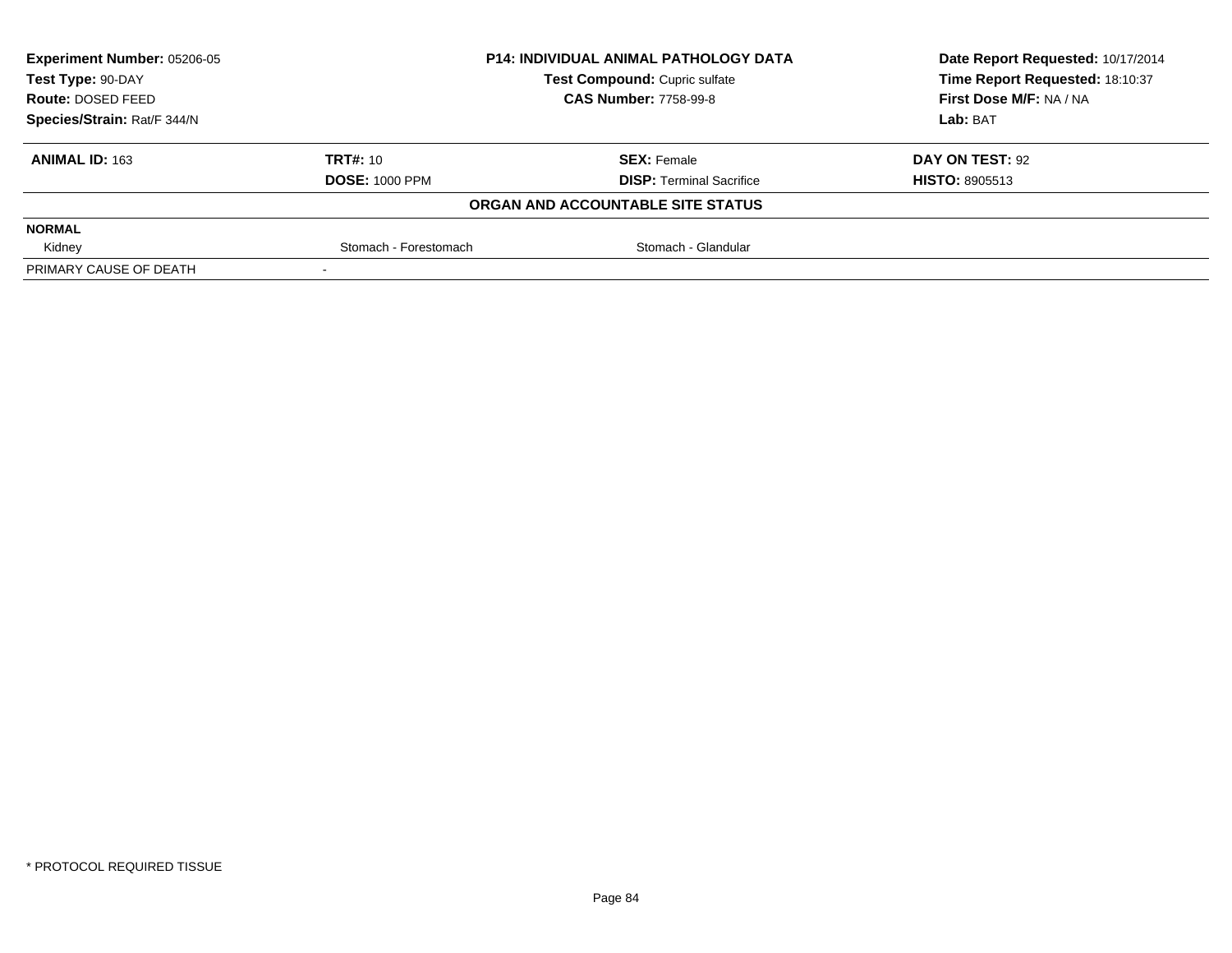| <b>Experiment Number: 05206-05</b> |                       | <b>P14: INDIVIDUAL ANIMAL PATHOLOGY DATA</b> | Date Report Requested: 10/17/2014 |
|------------------------------------|-----------------------|----------------------------------------------|-----------------------------------|
| Test Type: 90-DAY                  |                       | Test Compound: Cupric sulfate                | Time Report Requested: 18:10:37   |
| Route: DOSED FEED                  |                       | <b>CAS Number: 7758-99-8</b>                 | First Dose M/F: NA / NA           |
| Species/Strain: Rat/F 344/N        |                       |                                              | Lab: BAT                          |
| <b>ANIMAL ID: 164</b>              | <b>TRT#: 10</b>       | <b>SEX: Female</b>                           | DAY ON TEST: 92                   |
|                                    | <b>DOSE: 1000 PPM</b> | <b>DISP: Terminal Sacrifice</b>              | <b>HISTO: 8905514</b>             |
|                                    |                       | ORGAN AND ACCOUNTABLE SITE STATUS            |                                   |
| <b>NORMAL</b>                      |                       |                                              |                                   |
| Kidney                             | Stomach - Forestomach | Stomach - Glandular                          |                                   |
| PRIMARY CAUSE OF DEATH             |                       |                                              |                                   |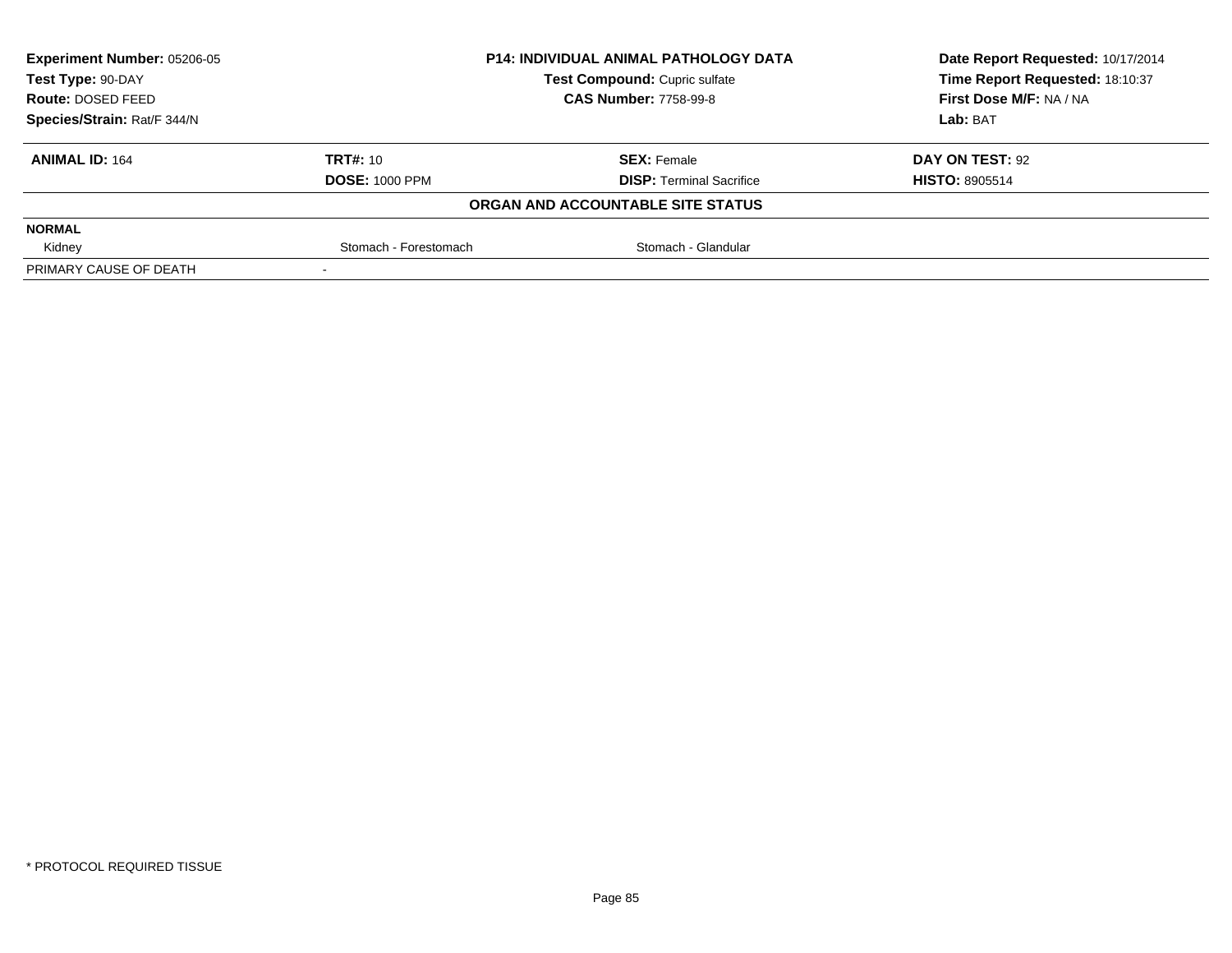| <b>Experiment Number: 05206-05</b> |                       | <b>P14: INDIVIDUAL ANIMAL PATHOLOGY DATA</b> | Date Report Requested: 10/17/2014 |  |
|------------------------------------|-----------------------|----------------------------------------------|-----------------------------------|--|
| Test Type: 90-DAY                  |                       | Test Compound: Cupric sulfate                | Time Report Requested: 18:10:37   |  |
| Route: DOSED FEED                  |                       | <b>CAS Number: 7758-99-8</b>                 | First Dose M/F: NA / NA           |  |
| Species/Strain: Rat/F 344/N        |                       |                                              | Lab: BAT                          |  |
| <b>ANIMAL ID: 165</b>              | <b>TRT#: 10</b>       | <b>SEX: Female</b>                           | DAY ON TEST: 92                   |  |
|                                    | <b>DOSE: 1000 PPM</b> | <b>DISP: Terminal Sacrifice</b>              | <b>HISTO: 8905515</b>             |  |
|                                    |                       | ORGAN AND ACCOUNTABLE SITE STATUS            |                                   |  |
| <b>NORMAL</b>                      |                       |                                              |                                   |  |
| Kidney                             | Stomach - Forestomach | Stomach - Glandular                          |                                   |  |
| PRIMARY CAUSE OF DEATH             |                       |                                              |                                   |  |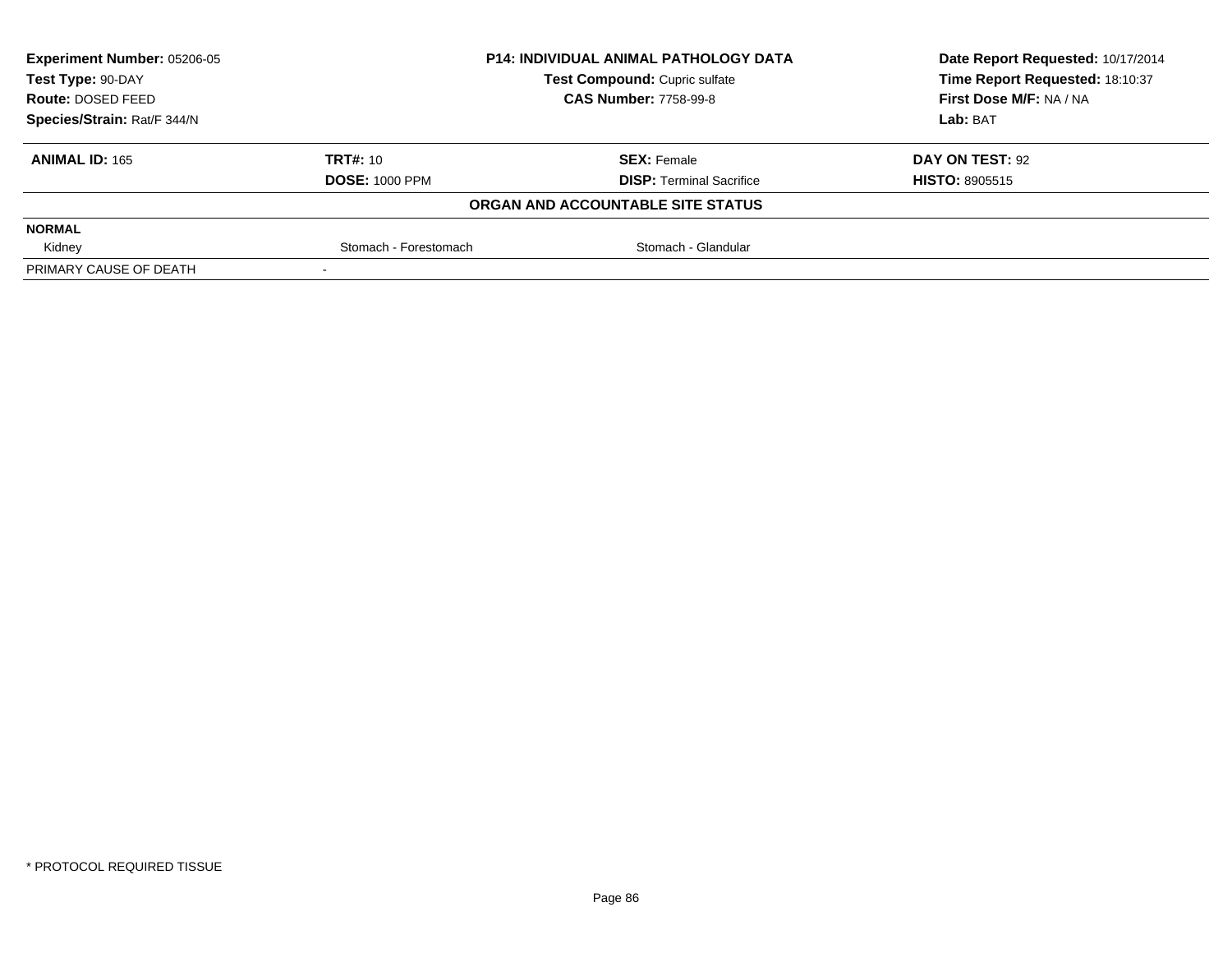| <b>Experiment Number: 05206-05</b> |                       | <b>P14: INDIVIDUAL ANIMAL PATHOLOGY DATA</b> | Date Report Requested: 10/17/2014 |  |
|------------------------------------|-----------------------|----------------------------------------------|-----------------------------------|--|
| Test Type: 90-DAY                  |                       | Test Compound: Cupric sulfate                | Time Report Requested: 18:10:37   |  |
| Route: DOSED FEED                  |                       | <b>CAS Number: 7758-99-8</b>                 | First Dose M/F: NA / NA           |  |
| Species/Strain: Rat/F 344/N        |                       |                                              | Lab: BAT                          |  |
| <b>ANIMAL ID: 166</b>              | <b>TRT#: 10</b>       | <b>SEX: Female</b>                           | DAY ON TEST: 92                   |  |
|                                    | <b>DOSE: 1000 PPM</b> | <b>DISP: Terminal Sacrifice</b>              | <b>HISTO: 8905516</b>             |  |
|                                    |                       | ORGAN AND ACCOUNTABLE SITE STATUS            |                                   |  |
| <b>NORMAL</b>                      |                       |                                              |                                   |  |
| Kidney                             | Stomach - Forestomach | Stomach - Glandular                          |                                   |  |
| PRIMARY CAUSE OF DEATH             |                       |                                              |                                   |  |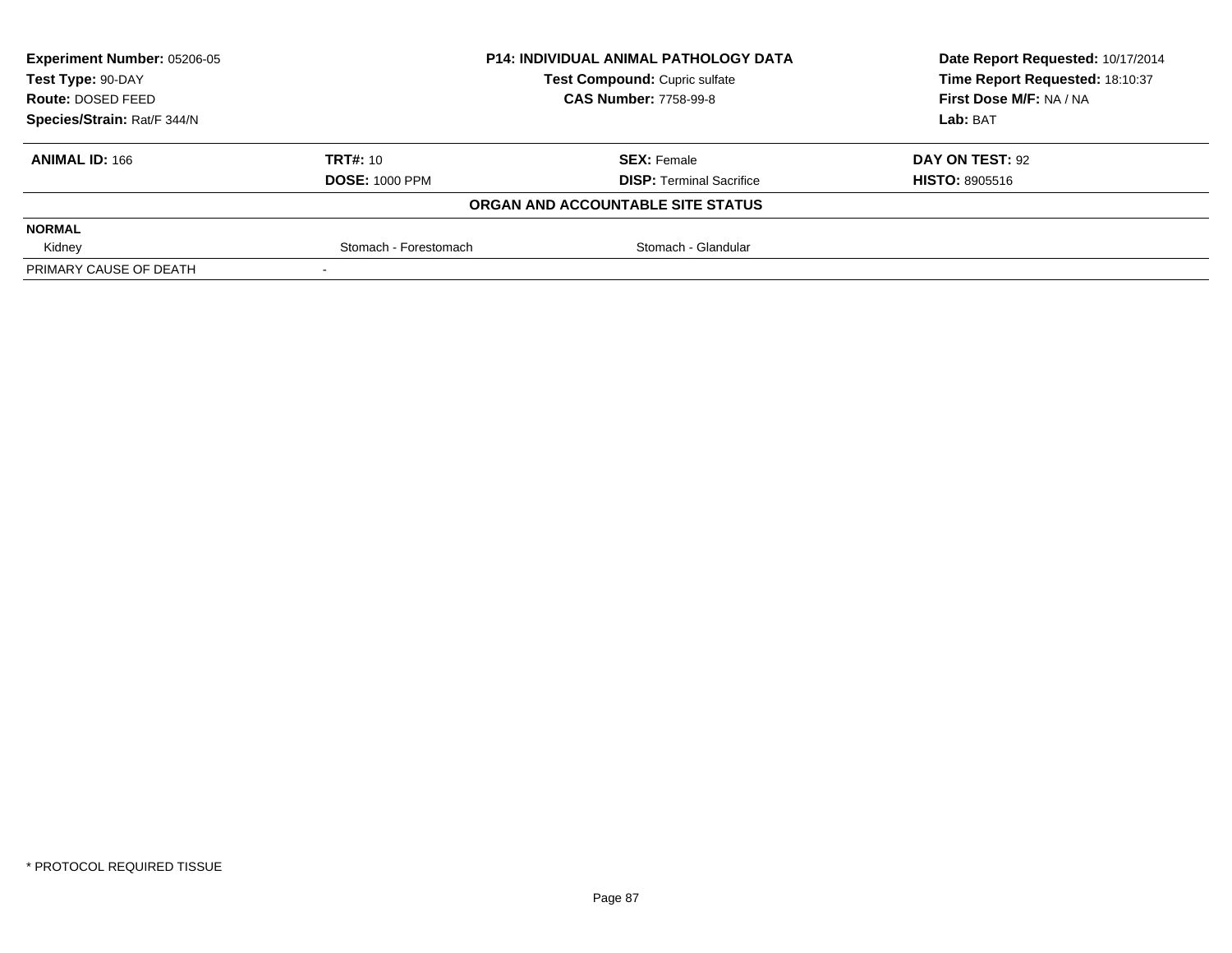| Experiment Number: 05206-05<br>Test Type: 90-DAY<br>Route: DOSED FEED<br>Species/Strain: Rat/F 344/N | <b>P14: INDIVIDUAL ANIMAL PATHOLOGY DATA</b><br>Test Compound: Cupric sulfate<br><b>CAS Number: 7758-99-8</b> |                                   | Date Report Requested: 10/17/2014<br>Time Report Requested: 18:10:37<br>First Dose M/F: NA / NA<br>Lab: BAT |
|------------------------------------------------------------------------------------------------------|---------------------------------------------------------------------------------------------------------------|-----------------------------------|-------------------------------------------------------------------------------------------------------------|
| <b>ANIMAL ID: 167</b>                                                                                | <b>TRT#: 10</b>                                                                                               | <b>SEX: Female</b>                | DAY ON TEST: 9                                                                                              |
|                                                                                                      | <b>DOSE: 1000 PPM</b>                                                                                         | <b>DISP:</b> Accidentally Killed  | <b>HISTO: 8905517</b>                                                                                       |
|                                                                                                      |                                                                                                               | ORGAN AND ACCOUNTABLE SITE STATUS |                                                                                                             |
| <b>NORMAL</b>                                                                                        |                                                                                                               |                                   |                                                                                                             |
| <b>Adrenal Gland - Cortex</b>                                                                        | Adrenal Gland - Medulla                                                                                       | Bone                              | <b>Bone Marrow</b>                                                                                          |
| <b>Brain</b>                                                                                         | <b>Clitoral Gland</b>                                                                                         | Esophagus                         | Intestine Large - Cecum                                                                                     |
| Intestine Large - Colon                                                                              | Intestine Large - Rectum                                                                                      | Intestine Small - Duodenum        | Intestine Small - Ileum                                                                                     |
| Intestine Small - Jejunum                                                                            | Kidney                                                                                                        | Lymph Node - Mandibular           | Lymph Node - Mesenteric                                                                                     |
| Mammary Gland                                                                                        | Nose                                                                                                          | Ovary                             | Pancreas                                                                                                    |
| Parathyroid Gland                                                                                    | <b>Pituitary Gland</b>                                                                                        | Salivary Glands                   | <b>Skin</b>                                                                                                 |
| Spleen                                                                                               | Stomach - Forestomach                                                                                         | Stomach - Glandular               | <b>Thyroid Gland</b>                                                                                        |
| Trachea                                                                                              | <b>Urinary Bladder</b>                                                                                        | Uterus                            |                                                                                                             |
| <b>MISSING</b>                                                                                       |                                                                                                               |                                   |                                                                                                             |
| Heart                                                                                                | Liver                                                                                                         | Lung                              | Thymus                                                                                                      |
| <b>AUTO PRECLUDES DIAG.</b>                                                                          |                                                                                                               |                                   |                                                                                                             |
| Islets. Pancreatic                                                                                   |                                                                                                               |                                   |                                                                                                             |
| PRIMARY CAUSE OF DEATH                                                                               |                                                                                                               |                                   |                                                                                                             |
| Animal Note: ALL ORGANS SIGNIFICANTLY AUTOLYZED                                                      |                                                                                                               |                                   |                                                                                                             |
| Animal Note: AUTOLYSIS MAY HAVE OBSCURED FINER DIAGNOSES                                             |                                                                                                               |                                   |                                                                                                             |
| Animal Note: DEATH DUE TO TRAUMA                                                                     |                                                                                                               |                                   |                                                                                                             |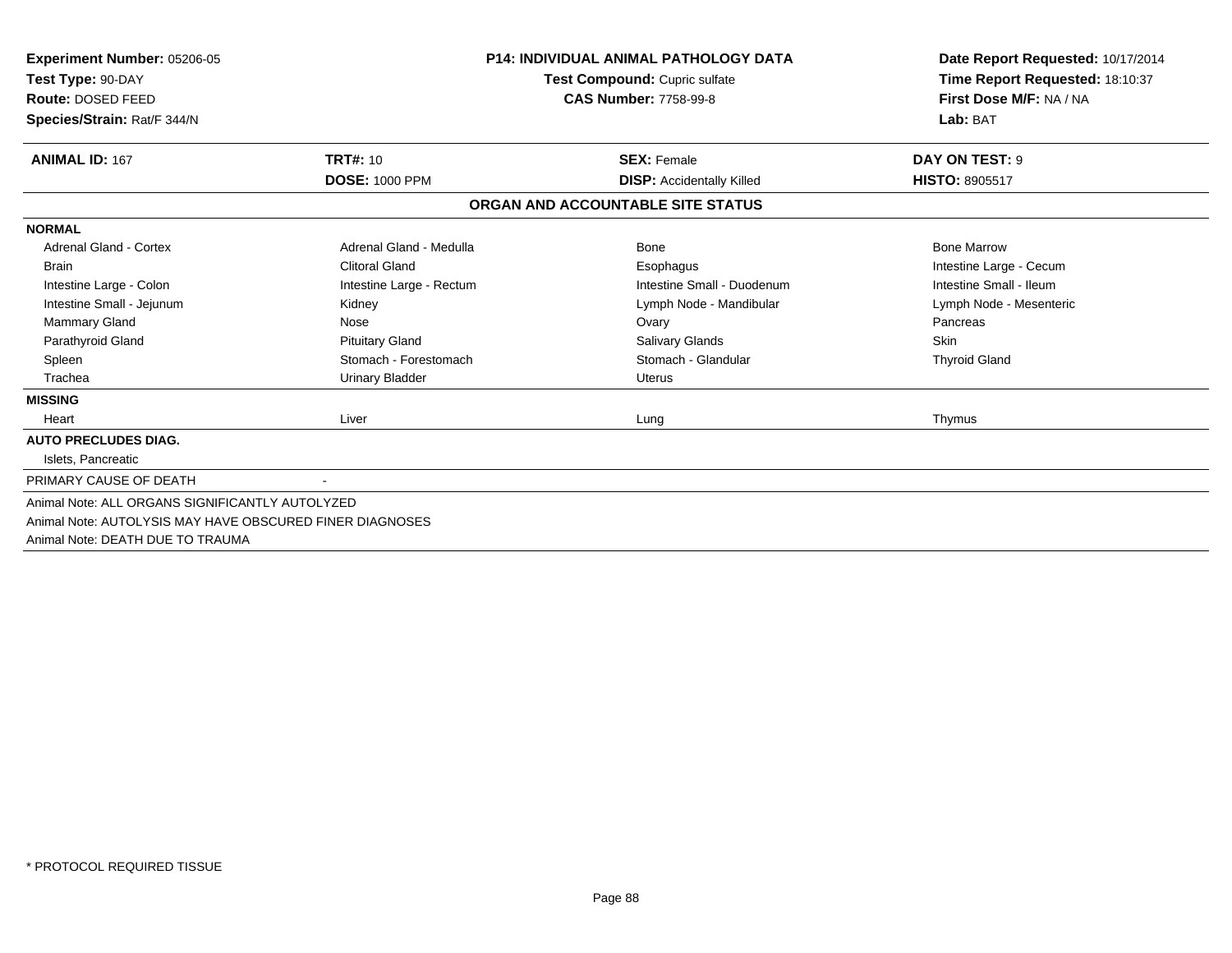| <b>Experiment Number: 05206-05</b> |                       | <b>P14: INDIVIDUAL ANIMAL PATHOLOGY DATA</b> | Date Report Requested: 10/17/2014 |
|------------------------------------|-----------------------|----------------------------------------------|-----------------------------------|
| Test Type: 90-DAY                  |                       | Test Compound: Cupric sulfate                | Time Report Requested: 18:10:37   |
| Route: DOSED FEED                  |                       | <b>CAS Number: 7758-99-8</b>                 | First Dose M/F: NA / NA           |
| Species/Strain: Rat/F 344/N        |                       |                                              | Lab: BAT                          |
| <b>ANIMAL ID: 168</b>              | <b>TRT#: 10</b>       | <b>SEX: Female</b>                           | DAY ON TEST: 92                   |
|                                    | <b>DOSE: 1000 PPM</b> | <b>DISP:</b> Terminal Sacrifice              | <b>HISTO: 8905518</b>             |
|                                    |                       | ORGAN AND ACCOUNTABLE SITE STATUS            |                                   |
| <b>NORMAL</b>                      |                       |                                              |                                   |
| Kidney                             | Stomach - Forestomach | Stomach - Glandular                          |                                   |
| PRIMARY CAUSE OF DEATH             |                       |                                              |                                   |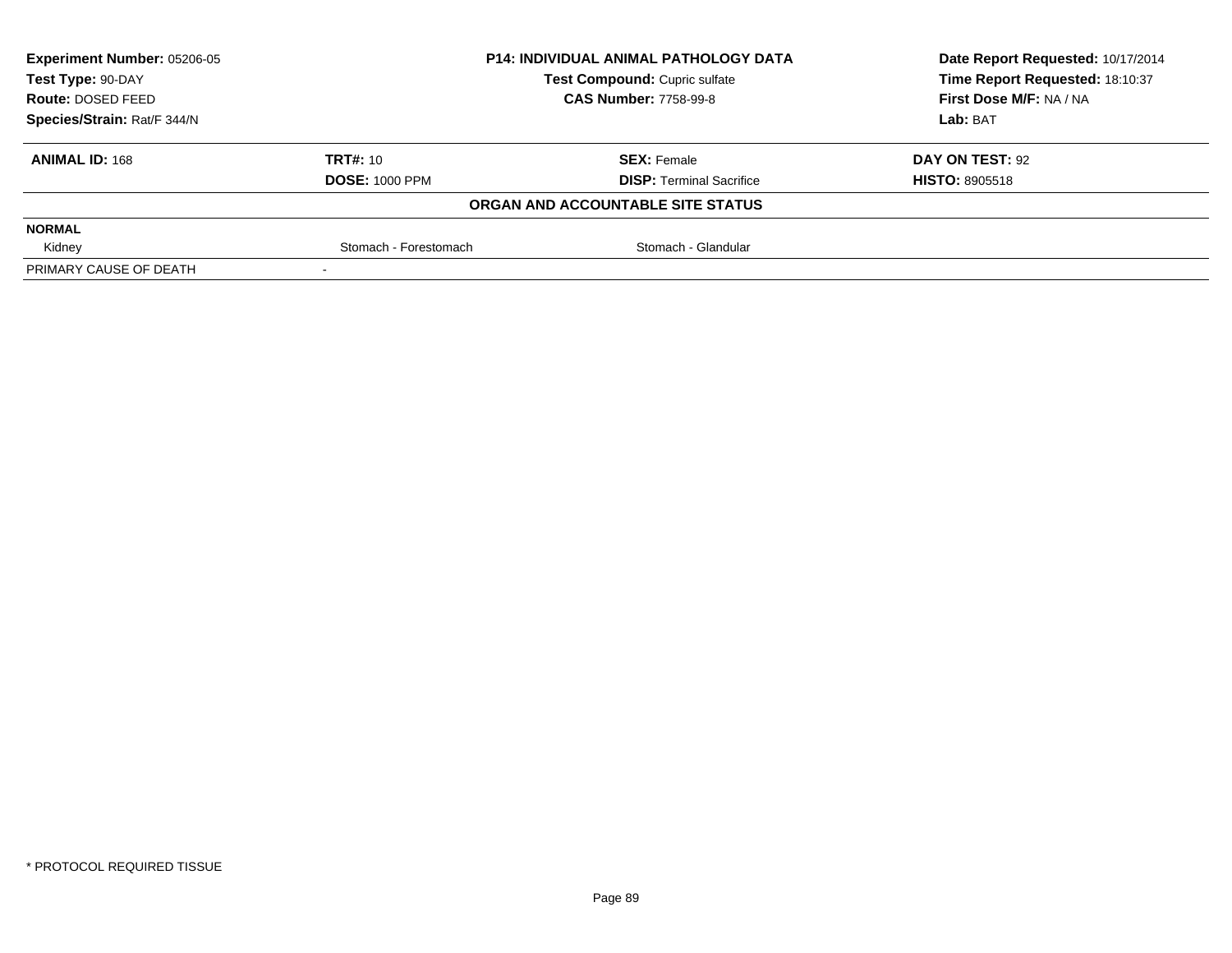| Experiment Number: 05206-05           |                       | <b>P14: INDIVIDUAL ANIMAL PATHOLOGY DATA</b> | Date Report Requested: 10/17/2014 |
|---------------------------------------|-----------------------|----------------------------------------------|-----------------------------------|
| Test Type: 90-DAY                     |                       | Test Compound: Cupric sulfate                | Time Report Requested: 18:10:37   |
| Route: DOSED FEED                     |                       | <b>CAS Number: 7758-99-8</b>                 | First Dose M/F: NA / NA           |
| Species/Strain: Rat/F 344/N           |                       |                                              | Lab: BAT                          |
| <b>ANIMAL ID: 169</b>                 | <b>TRT#: 10</b>       | <b>SEX: Female</b>                           | DAY ON TEST: 92                   |
|                                       | <b>DOSE: 1000 PPM</b> | <b>DISP:</b> Terminal Sacrifice              | <b>HISTO: 8905519</b>             |
|                                       |                       | ORGAN AND ACCOUNTABLE SITE STATUS            |                                   |
| <b>NORMAL</b>                         |                       |                                              |                                   |
| Kidney                                | Stomach - Forestomach | Stomach - Glandular                          |                                   |
| <b>OBSERVATIONS</b>                   |                       |                                              |                                   |
| Liver                                 |                       | Hepatodiaphragmatic Nodule                   |                                   |
| $\sqrt{11}$ TGLs = 1-4<br>Note: [ HDN |                       |                                              |                                   |
| PRIMARY CAUSE OF DEATH                |                       |                                              |                                   |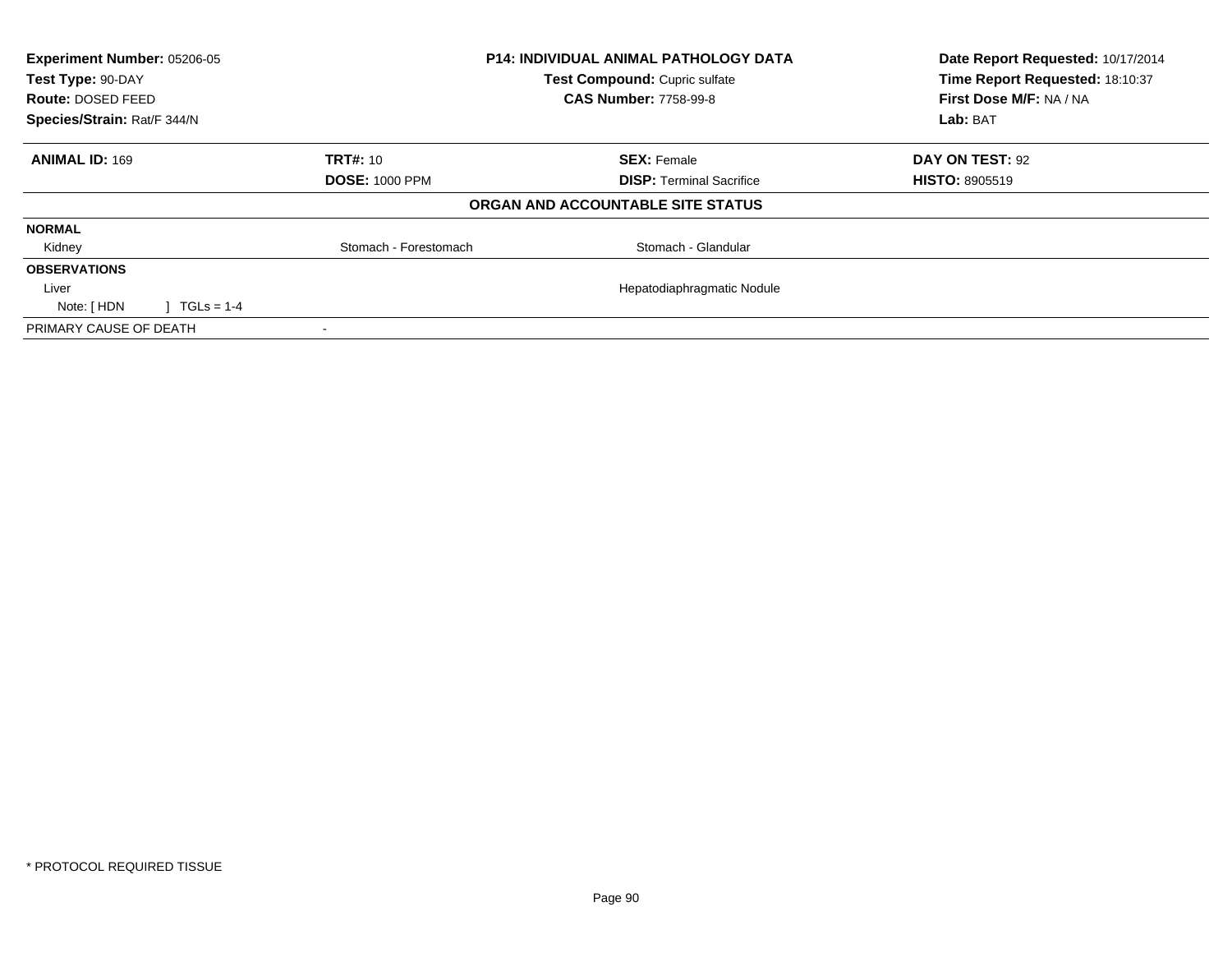| Experiment Number: 05206-05<br>Test Type: 90-DAY |                       | <b>P14: INDIVIDUAL ANIMAL PATHOLOGY DATA</b> | Date Report Requested: 10/17/2014 |
|--------------------------------------------------|-----------------------|----------------------------------------------|-----------------------------------|
|                                                  |                       | Test Compound: Cupric sulfate                | Time Report Requested: 18:10:37   |
| Route: DOSED FEED                                |                       | <b>CAS Number: 7758-99-8</b>                 | First Dose M/F: NA / NA           |
| Species/Strain: Rat/F 344/N                      |                       |                                              | Lab: BAT                          |
| <b>ANIMAL ID: 170</b>                            | <b>TRT#: 10</b>       | <b>SEX: Female</b>                           | DAY ON TEST: 92                   |
|                                                  | <b>DOSE: 1000 PPM</b> | <b>DISP: Terminal Sacrifice</b>              | <b>HISTO: 8905520</b>             |
|                                                  |                       | ORGAN AND ACCOUNTABLE SITE STATUS            |                                   |
| <b>NORMAL</b>                                    |                       |                                              |                                   |
| Kidney                                           | Stomach - Forestomach | Stomach - Glandular                          |                                   |
| <b>OBSERVATIONS</b>                              |                       |                                              |                                   |
| Liver                                            |                       | Hepatodiaphragmatic Nodule                   |                                   |
| [Hepatodiaphragmatic Nodule TGLS = 1-4 ]         |                       |                                              |                                   |
| PRIMARY CAUSE OF DEATH                           |                       |                                              |                                   |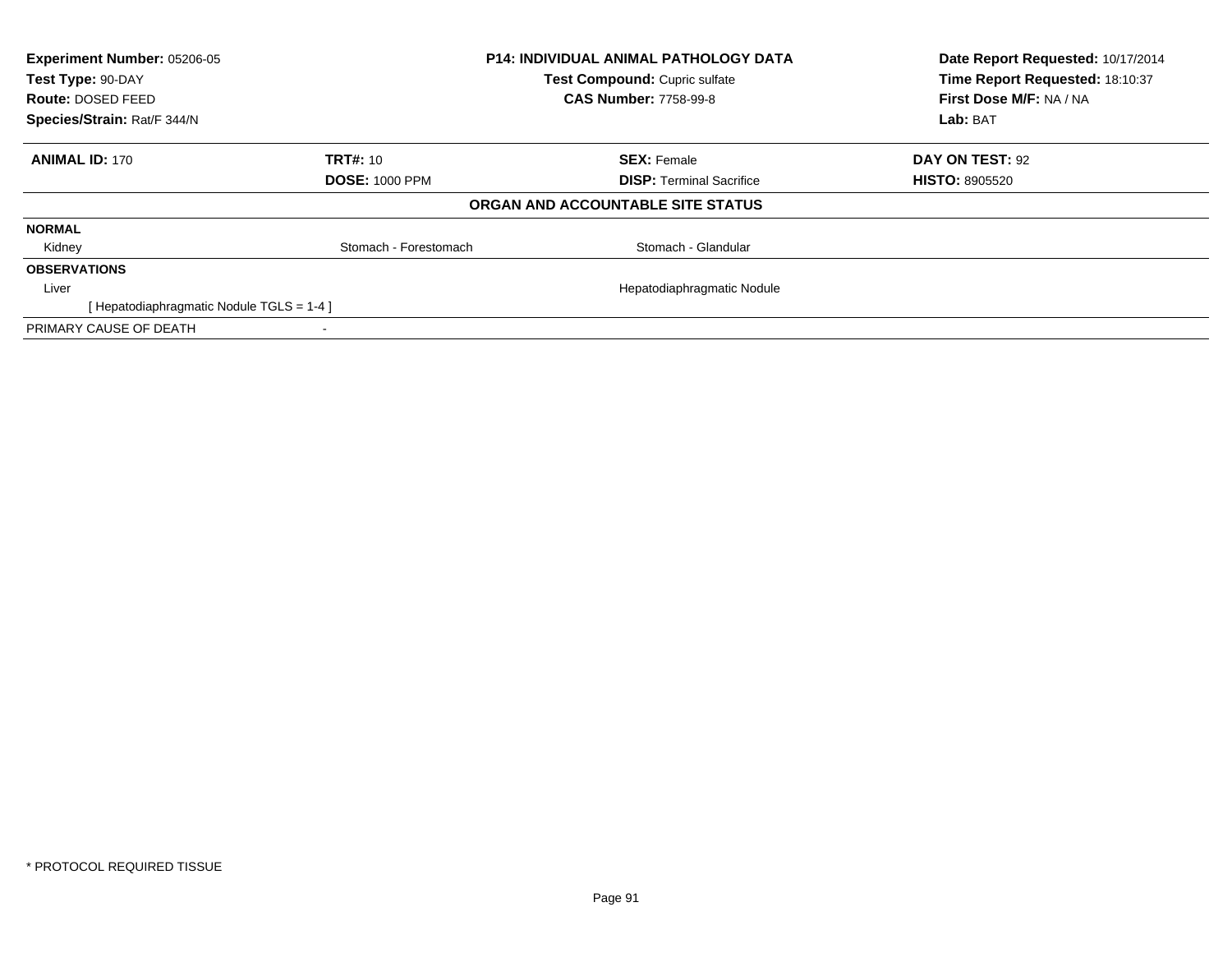| <b>Experiment Number: 05206-05</b><br><b>P14: INDIVIDUAL ANIMAL PATHOLOGY DATA</b><br>Test Compound: Cupric sulfate<br>Test Type: 90-DAY |                       |                                   | Date Report Requested: 10/17/2014 |
|------------------------------------------------------------------------------------------------------------------------------------------|-----------------------|-----------------------------------|-----------------------------------|
|                                                                                                                                          |                       | Time Report Requested: 18:10:37   |                                   |
| <b>Route: DOSED FEED</b>                                                                                                                 |                       | <b>CAS Number: 7758-99-8</b>      | First Dose M/F: NA / NA           |
| Species/Strain: Rat/F 344/N                                                                                                              |                       |                                   |                                   |
| <b>ANIMAL ID: 181</b>                                                                                                                    | <b>TRT#: 14</b>       | <b>SEX: Female</b>                | <b>DAY ON TEST: 92</b>            |
|                                                                                                                                          | <b>DOSE: 2000 PPM</b> | <b>DISP:</b> Terminal Sacrifice   | <b>HISTO: 8905491</b>             |
|                                                                                                                                          |                       | ORGAN AND ACCOUNTABLE SITE STATUS |                                   |
| <b>NORMAL</b>                                                                                                                            |                       |                                   |                                   |
| Liver                                                                                                                                    | Stomach - Forestomach | Stomach - Glandular               |                                   |
| <b>OBSERVATIONS</b>                                                                                                                      |                       |                                   |                                   |
| Kidney                                                                                                                                   |                       | <b>Cytoplasmic Alteration</b>     | Minimal                           |
| PRIMARY CAUSE OF DEATH                                                                                                                   |                       |                                   |                                   |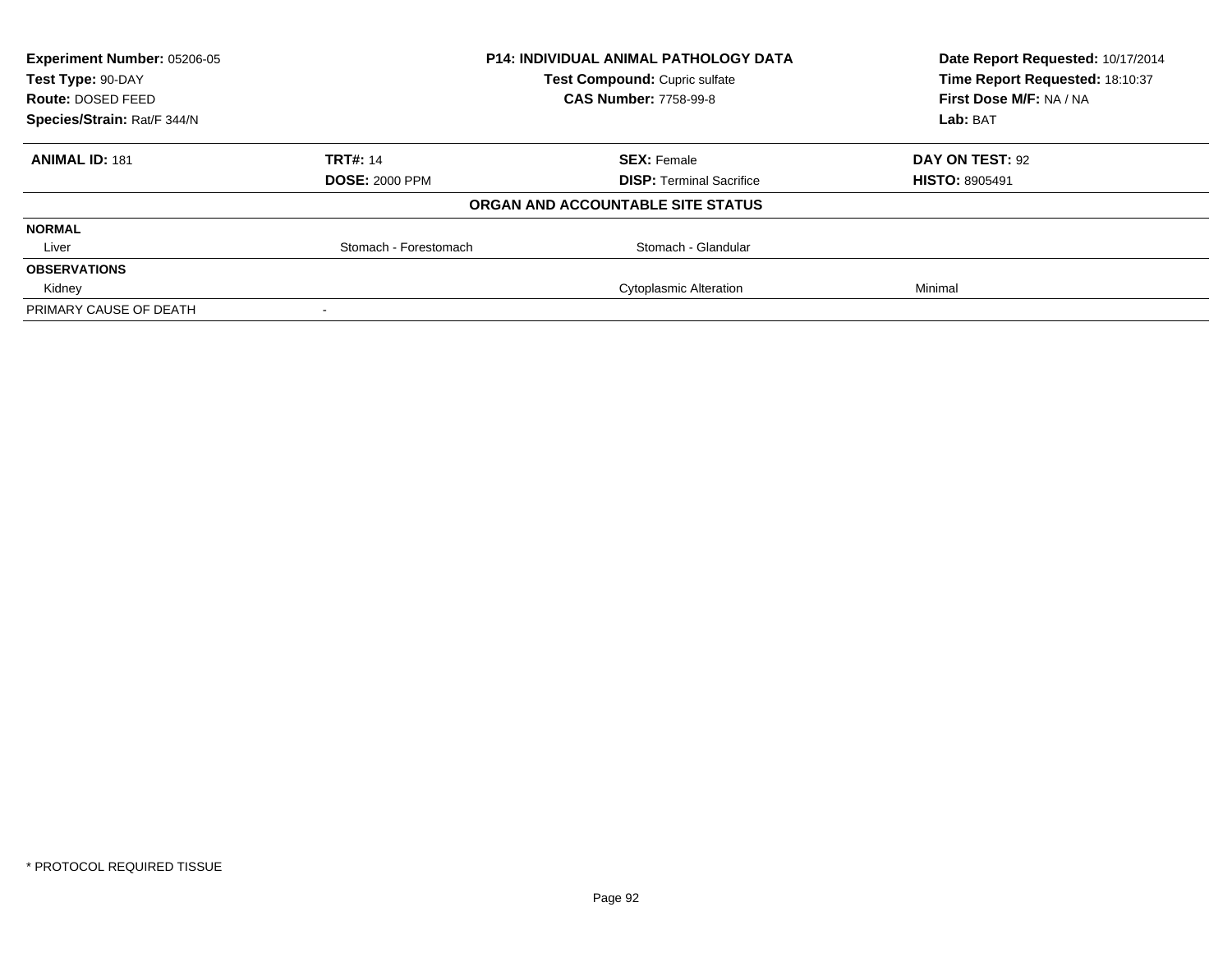| Experiment Number: 05206-05<br>Test Type: 90-DAY |                       | <b>P14: INDIVIDUAL ANIMAL PATHOLOGY DATA</b> | Date Report Requested: 10/17/2014<br>Time Report Requested: 18:10:37 |  |
|--------------------------------------------------|-----------------------|----------------------------------------------|----------------------------------------------------------------------|--|
|                                                  |                       | Test Compound: Cupric sulfate                |                                                                      |  |
| Route: DOSED FEED                                |                       | <b>CAS Number: 7758-99-8</b>                 | First Dose M/F: NA / NA                                              |  |
| Species/Strain: Rat/F 344/N                      |                       |                                              | Lab: BAT                                                             |  |
| <b>ANIMAL ID: 182</b>                            | <b>TRT#: 14</b>       | <b>SEX: Female</b>                           | DAY ON TEST: 92                                                      |  |
|                                                  | <b>DOSE: 2000 PPM</b> | <b>DISP:</b> Terminal Sacrifice              | <b>HISTO: 8905492</b>                                                |  |
|                                                  |                       | ORGAN AND ACCOUNTABLE SITE STATUS            |                                                                      |  |
| <b>NORMAL</b>                                    |                       |                                              |                                                                      |  |
| Kidney                                           | Liver                 | Stomach - Glandular                          |                                                                      |  |
| <b>OBSERVATIONS</b>                              |                       |                                              |                                                                      |  |
| Stomach                                          | Forestomach           | Hyperplasia                                  | Minimal                                                              |  |
| Note: $[HYPERPLASIA] TGLs = 1-6+11$              |                       |                                              |                                                                      |  |
| PRIMARY CAUSE OF DEATH                           |                       |                                              |                                                                      |  |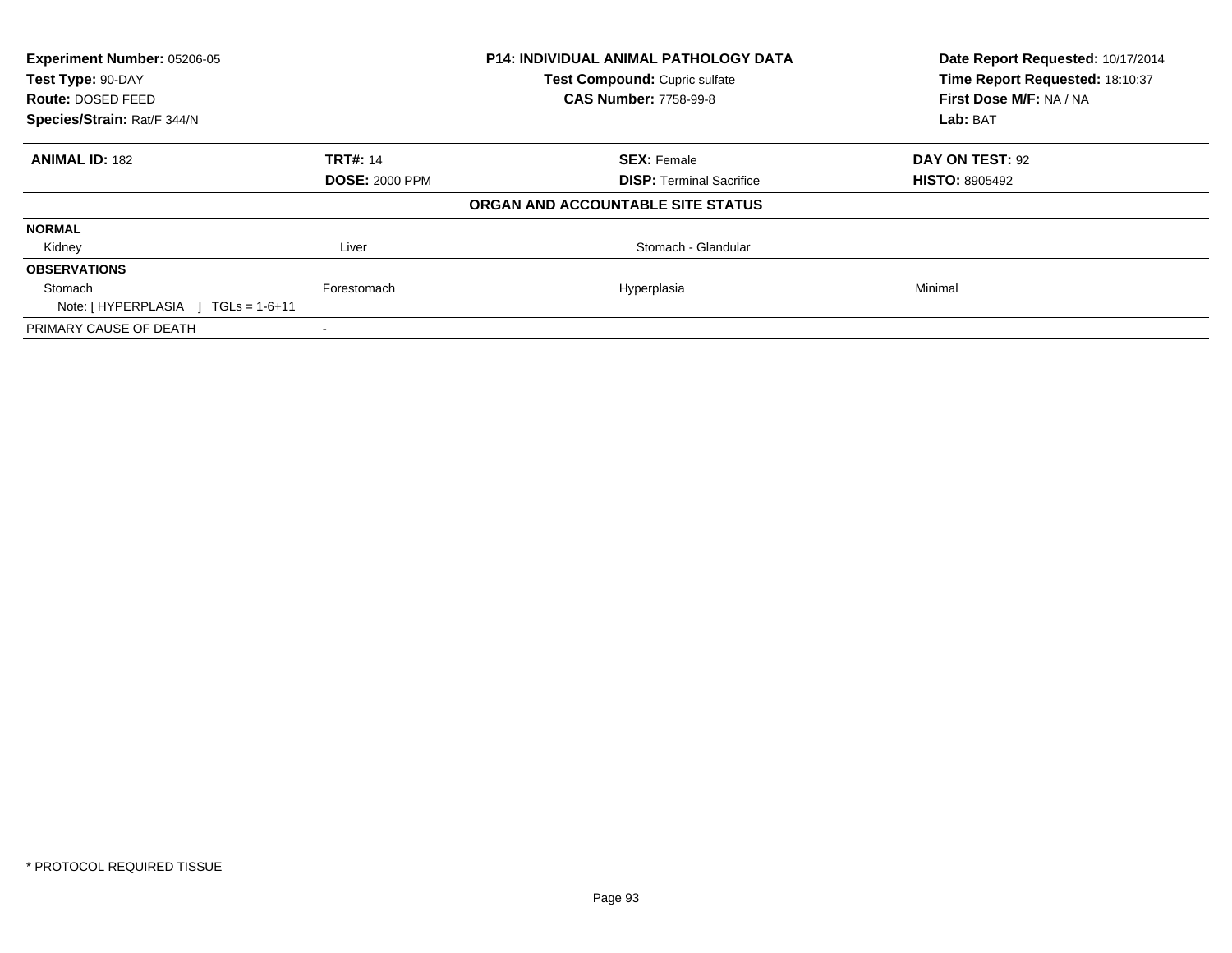| Experiment Number: 05206-05                        |                       | <b>P14: INDIVIDUAL ANIMAL PATHOLOGY DATA</b> | Date Report Requested: 10/17/2014 |
|----------------------------------------------------|-----------------------|----------------------------------------------|-----------------------------------|
| Test Compound: Cupric sulfate<br>Test Type: 90-DAY |                       | Time Report Requested: 18:10:37              |                                   |
| Route: DOSED FEED                                  |                       | <b>CAS Number: 7758-99-8</b>                 | First Dose M/F: NA / NA           |
| Species/Strain: Rat/F 344/N                        |                       |                                              |                                   |
| <b>ANIMAL ID: 183</b>                              | <b>TRT#: 14</b>       | <b>SEX: Female</b>                           | DAY ON TEST: 92                   |
|                                                    | <b>DOSE: 2000 PPM</b> | <b>DISP:</b> Terminal Sacrifice              | <b>HISTO: 8905493</b>             |
|                                                    |                       | ORGAN AND ACCOUNTABLE SITE STATUS            |                                   |
| <b>NORMAL</b>                                      |                       |                                              |                                   |
| Liver                                              | Stomach - Forestomach | Stomach - Glandular                          |                                   |
| <b>OBSERVATIONS</b>                                |                       |                                              |                                   |
| Kidney                                             |                       | <b>Cytoplasmic Alteration</b>                | Minimal                           |
| PRIMARY CAUSE OF DEATH                             |                       |                                              |                                   |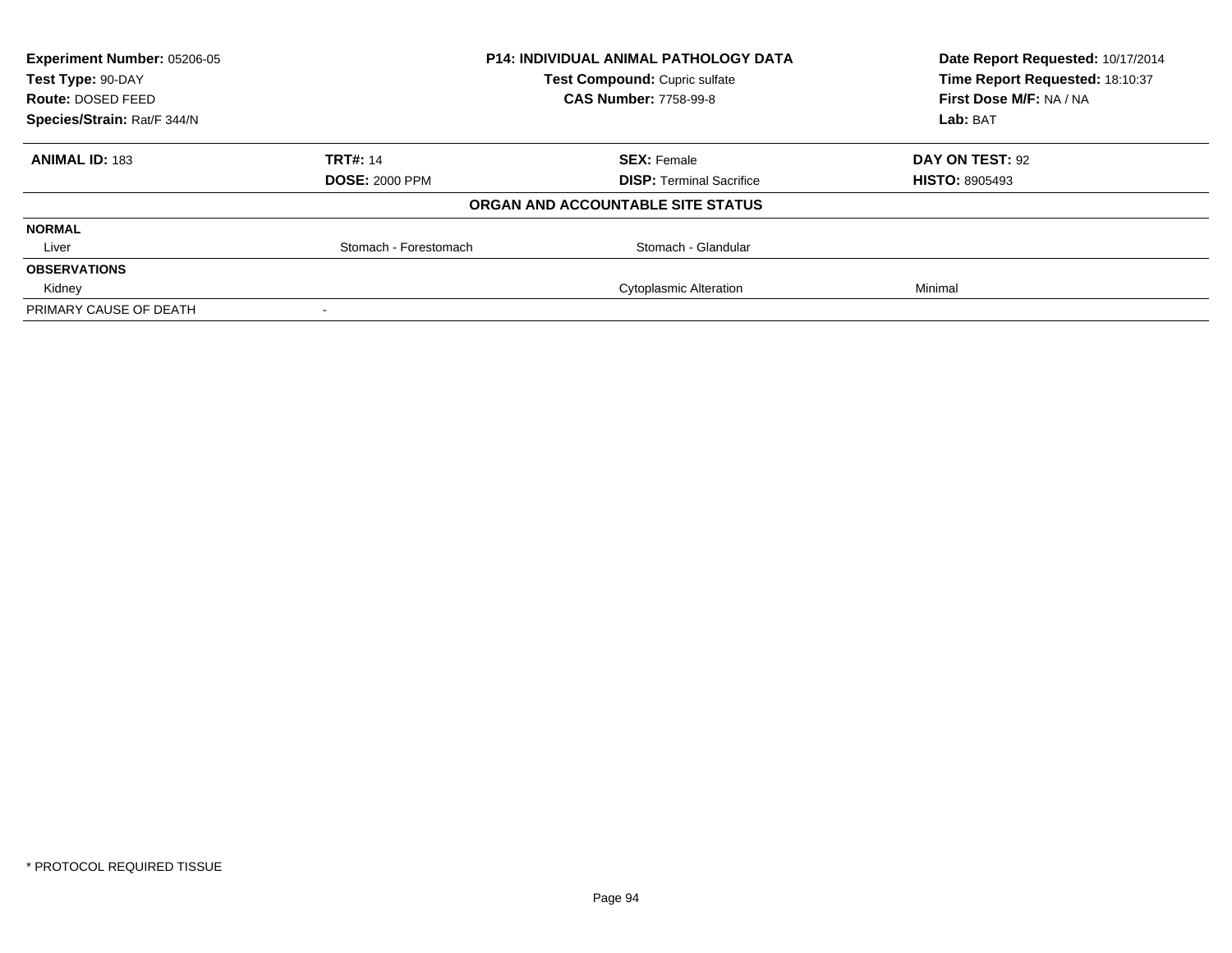| Experiment Number: 05206-05<br>Test Type: 90-DAY<br>Route: DOSED FEED<br>Species/Strain: Rat/F 344/N | <b>P14: INDIVIDUAL ANIMAL PATHOLOGY DATA</b><br>Test Compound: Cupric sulfate<br><b>CAS Number: 7758-99-8</b> |                                   | Date Report Requested: 10/17/2014<br>Time Report Requested: 18:10:37<br>First Dose M/F: NA / NA<br>Lab: BAT |  |
|------------------------------------------------------------------------------------------------------|---------------------------------------------------------------------------------------------------------------|-----------------------------------|-------------------------------------------------------------------------------------------------------------|--|
|                                                                                                      |                                                                                                               |                                   |                                                                                                             |  |
| <b>ANIMAL ID: 184</b>                                                                                | <b>TRT#: 14</b>                                                                                               | <b>SEX: Female</b>                | DAY ON TEST: 92                                                                                             |  |
|                                                                                                      | <b>DOSE: 2000 PPM</b>                                                                                         | <b>DISP:</b> Terminal Sacrifice   | <b>HISTO: 8905494</b>                                                                                       |  |
|                                                                                                      |                                                                                                               | ORGAN AND ACCOUNTABLE SITE STATUS |                                                                                                             |  |
| <b>NORMAL</b>                                                                                        |                                                                                                               |                                   |                                                                                                             |  |
| Liver                                                                                                | Stomach - Glandular                                                                                           |                                   |                                                                                                             |  |
| <b>OBSERVATIONS</b>                                                                                  |                                                                                                               |                                   |                                                                                                             |  |
| Kidney                                                                                               |                                                                                                               | <b>Cytoplasmic Alteration</b>     | Minimal                                                                                                     |  |
|                                                                                                      |                                                                                                               | Nephropathy                       | Minimal                                                                                                     |  |
| Stomach<br>Note: [HYPERPLASIA ]<br>$\sqrt{1 - 1}$ TGLs = 1-6+11                                      | Forestomach                                                                                                   | Hyperplasia                       | Mild                                                                                                        |  |
| PRIMARY CAUSE OF DEATH                                                                               |                                                                                                               |                                   |                                                                                                             |  |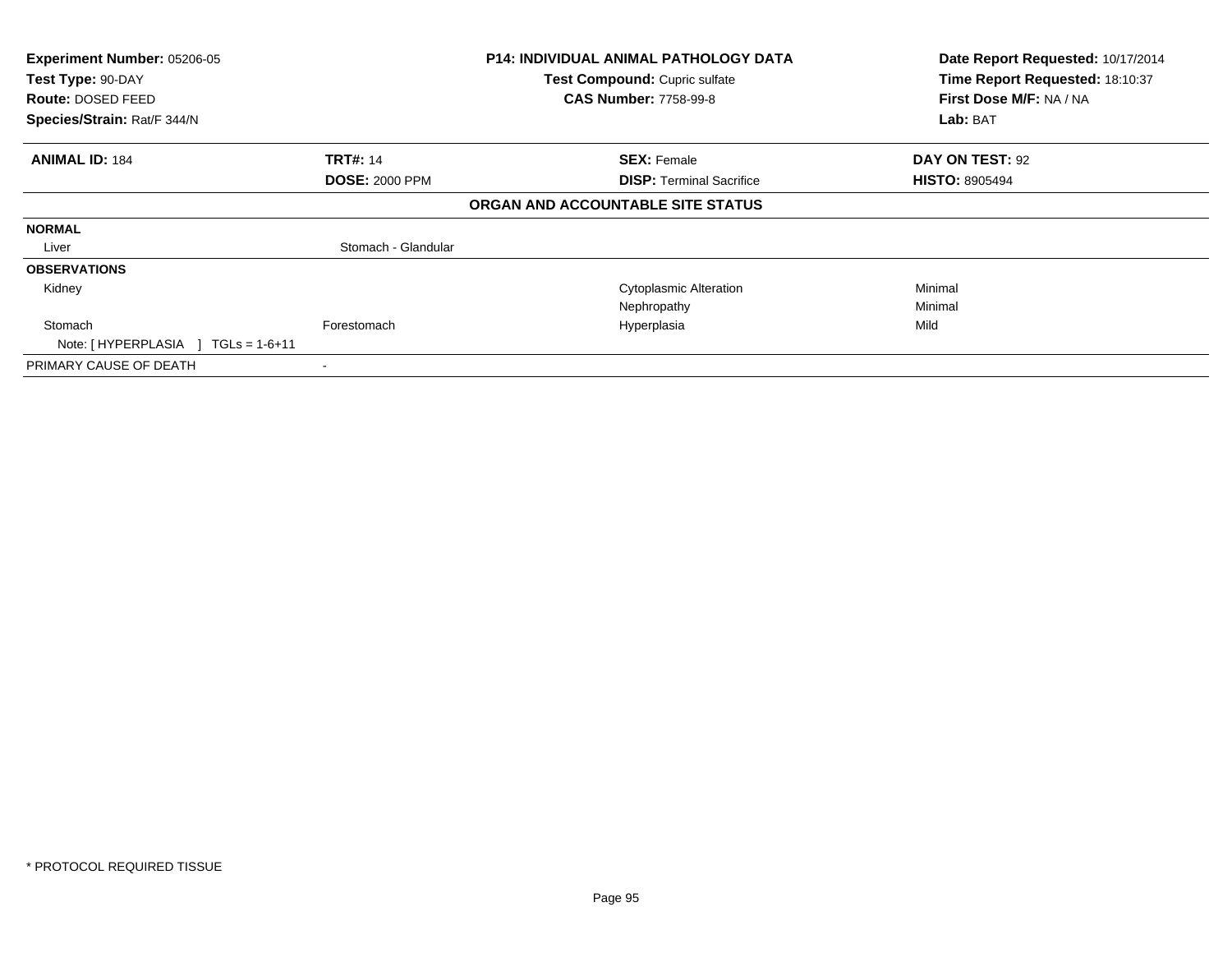| Experiment Number: 05206-05<br>Test Type: 90-DAY<br><b>Route: DOSED FEED</b><br>Species/Strain: Rat/F 344/N | P14: INDIVIDUAL ANIMAL PATHOLOGY DATA<br>Test Compound: Cupric sulfate<br><b>CAS Number: 7758-99-8</b> |                                   | Date Report Requested: 10/17/2014<br>Time Report Requested: 18:10:37<br>First Dose M/F: NA / NA<br>Lab: BAT |
|-------------------------------------------------------------------------------------------------------------|--------------------------------------------------------------------------------------------------------|-----------------------------------|-------------------------------------------------------------------------------------------------------------|
| <b>ANIMAL ID: 185</b>                                                                                       | <b>TRT#: 14</b>                                                                                        | <b>SEX: Female</b>                | DAY ON TEST: 92                                                                                             |
|                                                                                                             | <b>DOSE: 2000 PPM</b>                                                                                  | <b>DISP:</b> Terminal Sacrifice   | <b>HISTO: 8905495</b>                                                                                       |
|                                                                                                             |                                                                                                        | ORGAN AND ACCOUNTABLE SITE STATUS |                                                                                                             |
| <b>NORMAL</b>                                                                                               |                                                                                                        |                                   |                                                                                                             |
| Liver                                                                                                       | Stomach - Glandular                                                                                    |                                   |                                                                                                             |
| <b>OBSERVATIONS</b>                                                                                         |                                                                                                        |                                   |                                                                                                             |
| Kidney                                                                                                      |                                                                                                        | <b>Cytoplasmic Alteration</b>     | Minimal                                                                                                     |
| Stomach<br>Note: $[HYPERPLASIA] TGLs = 1-6+11$                                                              | Forestomach                                                                                            | Hyperplasia                       | Minimal                                                                                                     |
| PRIMARY CAUSE OF DEATH                                                                                      |                                                                                                        |                                   |                                                                                                             |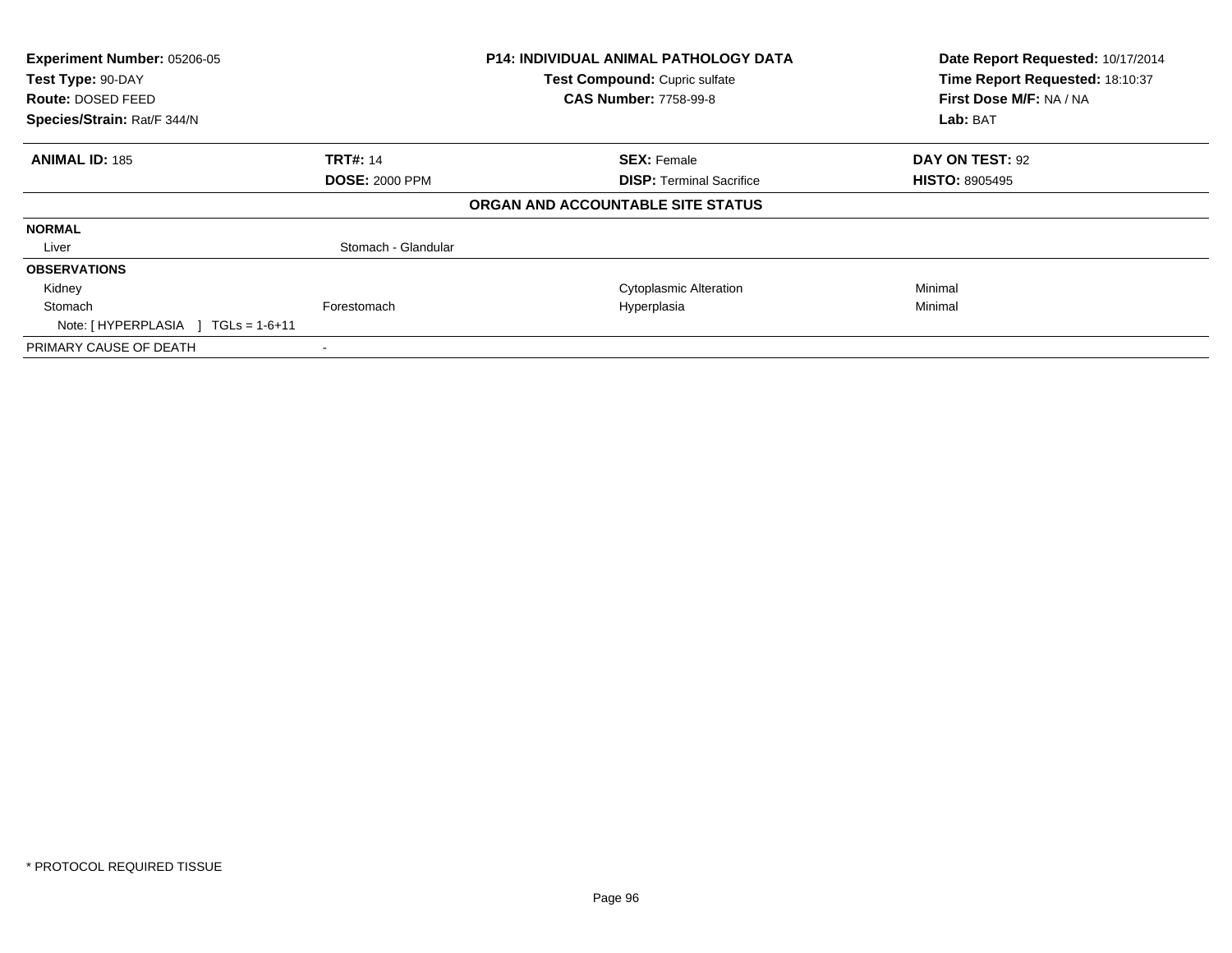| <b>Experiment Number: 05206-05</b><br>Test Type: 90-DAY |                       | <b>P14: INDIVIDUAL ANIMAL PATHOLOGY DATA</b><br>Test Compound: Cupric sulfate | Date Report Requested: 10/17/2014<br>Time Report Requested: 18:10:37 |
|---------------------------------------------------------|-----------------------|-------------------------------------------------------------------------------|----------------------------------------------------------------------|
| Route: DOSED FEED                                       |                       | <b>CAS Number: 7758-99-8</b>                                                  | First Dose M/F: NA / NA                                              |
| Species/Strain: Rat/F 344/N                             |                       |                                                                               | Lab: BAT                                                             |
| <b>ANIMAL ID: 186</b>                                   | <b>TRT#: 14</b>       | <b>SEX: Female</b>                                                            | <b>DAY ON TEST: 92</b>                                               |
|                                                         | <b>DOSE: 2000 PPM</b> | <b>DISP: Terminal Sacrifice</b>                                               | <b>HISTO: 8905496</b>                                                |
|                                                         |                       | ORGAN AND ACCOUNTABLE SITE STATUS                                             |                                                                      |
| <b>NORMAL</b>                                           |                       |                                                                               |                                                                      |
| Stomach - Glandular                                     |                       |                                                                               |                                                                      |
| <b>OBSERVATIONS</b>                                     |                       |                                                                               |                                                                      |
| Kidney                                                  |                       | <b>Cytoplasmic Alteration</b>                                                 | Minimal                                                              |
| Liver                                                   |                       | Hepatodiaphragmatic Nodule                                                    |                                                                      |
| $\vert$ TGLs = 1-4<br>Note: [ HDN                       |                       |                                                                               |                                                                      |
| Stomach                                                 | Forestomach           | Hyperplasia                                                                   | Mild                                                                 |
| Note: $[HYPERPLASIA] TGLs = 3-6+11$                     |                       |                                                                               |                                                                      |
| PRIMARY CAUSE OF DEATH                                  | ۰                     |                                                                               |                                                                      |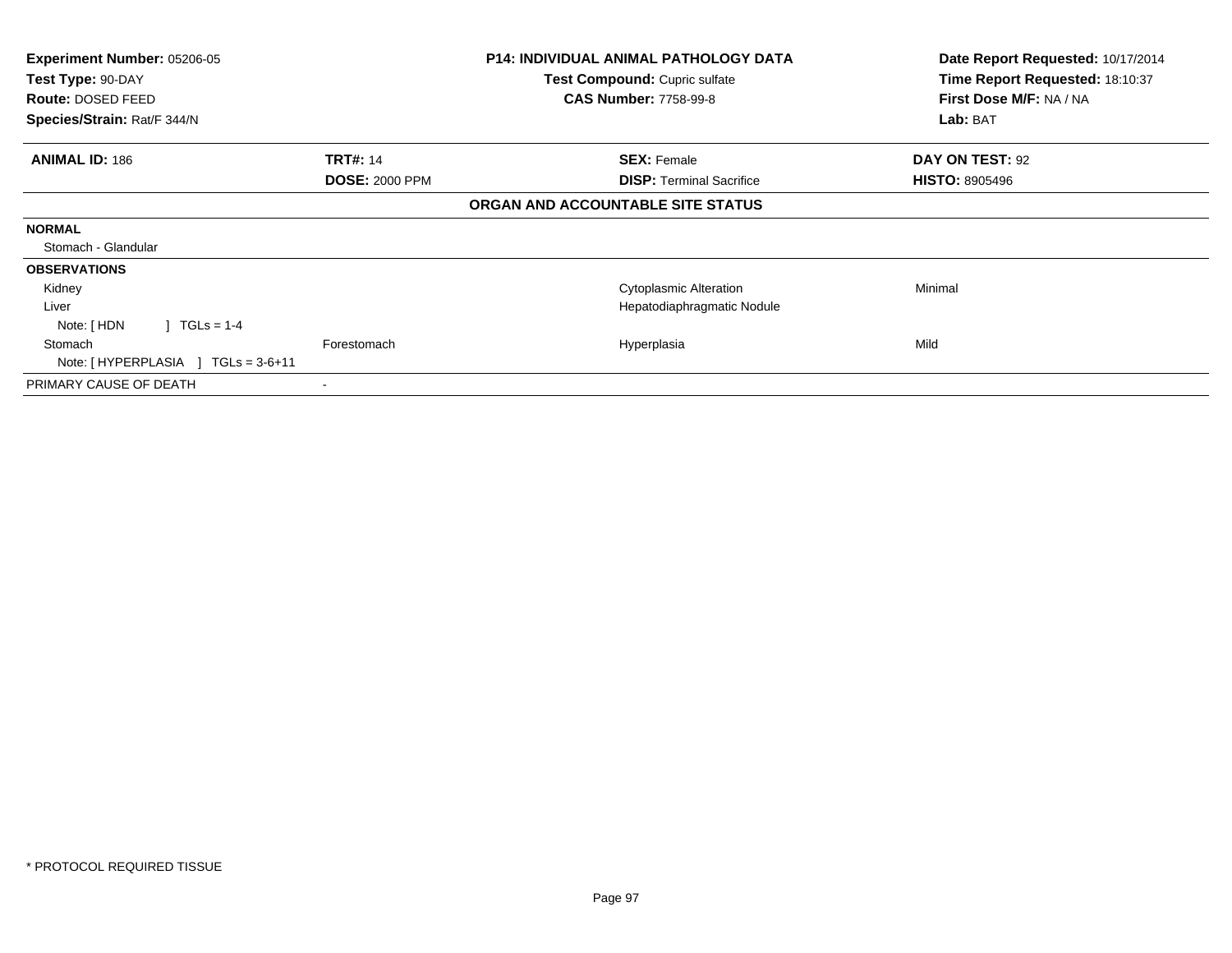| Experiment Number: 05206-05<br>Test Type: 90-DAY<br>Route: DOSED FEED |                       | <b>P14: INDIVIDUAL ANIMAL PATHOLOGY DATA</b><br>Test Compound: Cupric sulfate<br><b>CAS Number: 7758-99-8</b> | Date Report Requested: 10/17/2014<br>Time Report Requested: 18:10:37<br>First Dose M/F: NA / NA |
|-----------------------------------------------------------------------|-----------------------|---------------------------------------------------------------------------------------------------------------|-------------------------------------------------------------------------------------------------|
| Species/Strain: Rat/F 344/N                                           |                       |                                                                                                               | Lab: BAT                                                                                        |
| <b>ANIMAL ID: 187</b>                                                 | <b>TRT#: 14</b>       | <b>SEX: Female</b>                                                                                            | DAY ON TEST: 92                                                                                 |
|                                                                       | <b>DOSE: 2000 PPM</b> | <b>DISP:</b> Terminal Sacrifice                                                                               | <b>HISTO: 8905497</b>                                                                           |
|                                                                       |                       | ORGAN AND ACCOUNTABLE SITE STATUS                                                                             |                                                                                                 |
| <b>NORMAL</b>                                                         |                       |                                                                                                               |                                                                                                 |
| Stomach - Forestomach                                                 | Stomach - Glandular   |                                                                                                               |                                                                                                 |
| <b>OBSERVATIONS</b>                                                   |                       |                                                                                                               |                                                                                                 |
| Kidney                                                                |                       | <b>Cytoplasmic Alteration</b>                                                                                 | Minimal                                                                                         |
| Liver                                                                 |                       | Hepatodiaphragmatic Nodule                                                                                    |                                                                                                 |
| PRIMARY CAUSE OF DEATH                                                |                       |                                                                                                               |                                                                                                 |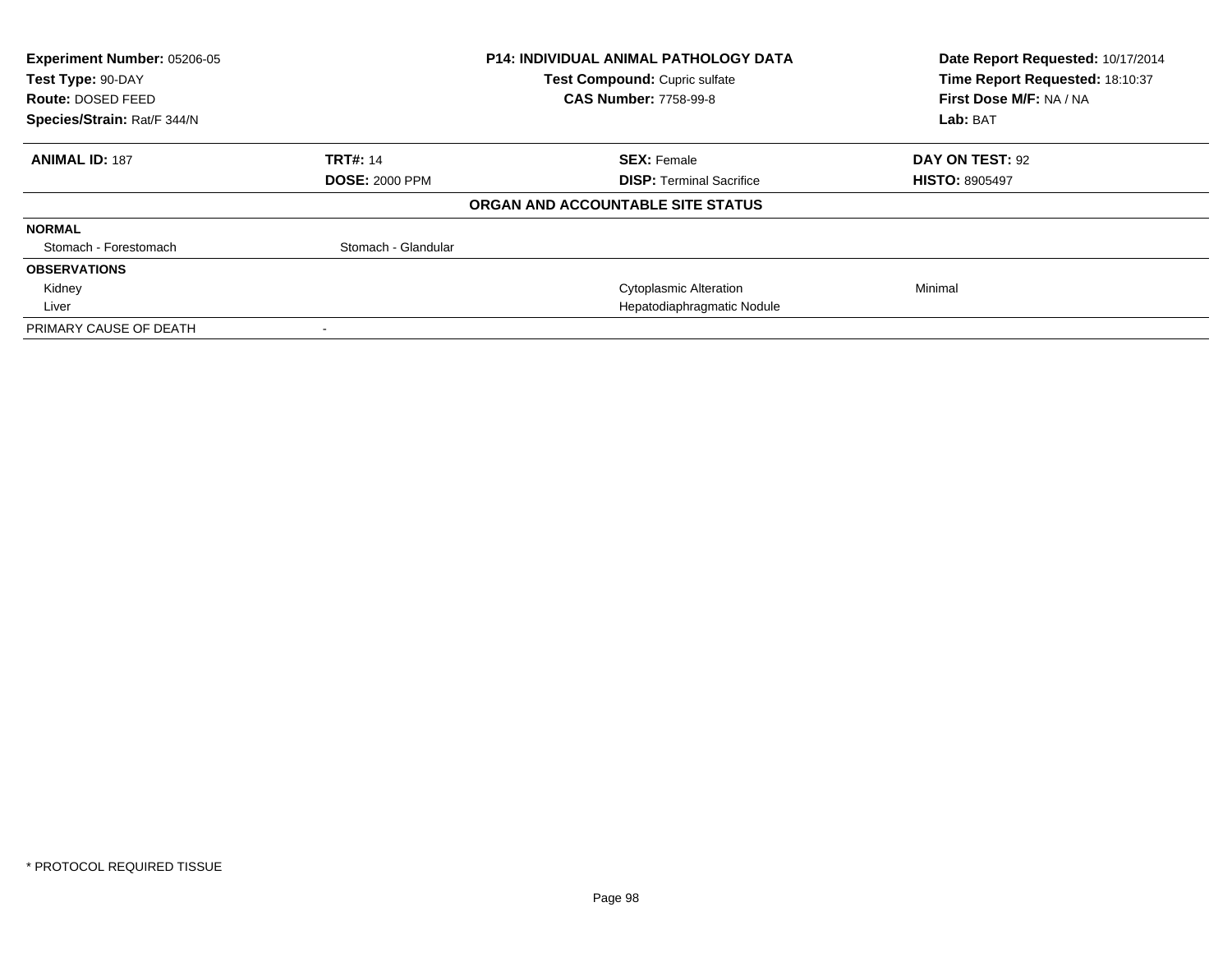| Experiment Number: 05206-05<br>Test Type: 90-DAY<br><b>Route: DOSED FEED</b><br>Species/Strain: Rat/F 344/N |                       | P14: INDIVIDUAL ANIMAL PATHOLOGY DATA<br>Test Compound: Cupric sulfate<br><b>CAS Number: 7758-99-8</b> | Date Report Requested: 10/17/2014<br>Time Report Requested: 18:10:37<br>First Dose M/F: NA / NA<br>Lab: BAT |
|-------------------------------------------------------------------------------------------------------------|-----------------------|--------------------------------------------------------------------------------------------------------|-------------------------------------------------------------------------------------------------------------|
|                                                                                                             |                       |                                                                                                        |                                                                                                             |
| <b>ANIMAL ID: 188</b>                                                                                       | <b>TRT#: 14</b>       | <b>SEX: Female</b>                                                                                     | DAY ON TEST: 92                                                                                             |
|                                                                                                             | <b>DOSE: 2000 PPM</b> | <b>DISP:</b> Terminal Sacrifice                                                                        | <b>HISTO: 8905498</b>                                                                                       |
|                                                                                                             |                       | ORGAN AND ACCOUNTABLE SITE STATUS                                                                      |                                                                                                             |
| <b>NORMAL</b>                                                                                               |                       |                                                                                                        |                                                                                                             |
| Liver                                                                                                       | Stomach - Glandular   |                                                                                                        |                                                                                                             |
| <b>OBSERVATIONS</b>                                                                                         |                       |                                                                                                        |                                                                                                             |
| Kidney                                                                                                      |                       | <b>Cytoplasmic Alteration</b>                                                                          | Minimal                                                                                                     |
| Stomach<br>Note: $[HYPERPLASIA] TGLs = 1-6+11$                                                              | Forestomach           | Hyperplasia                                                                                            | Minimal                                                                                                     |
| PRIMARY CAUSE OF DEATH                                                                                      |                       |                                                                                                        |                                                                                                             |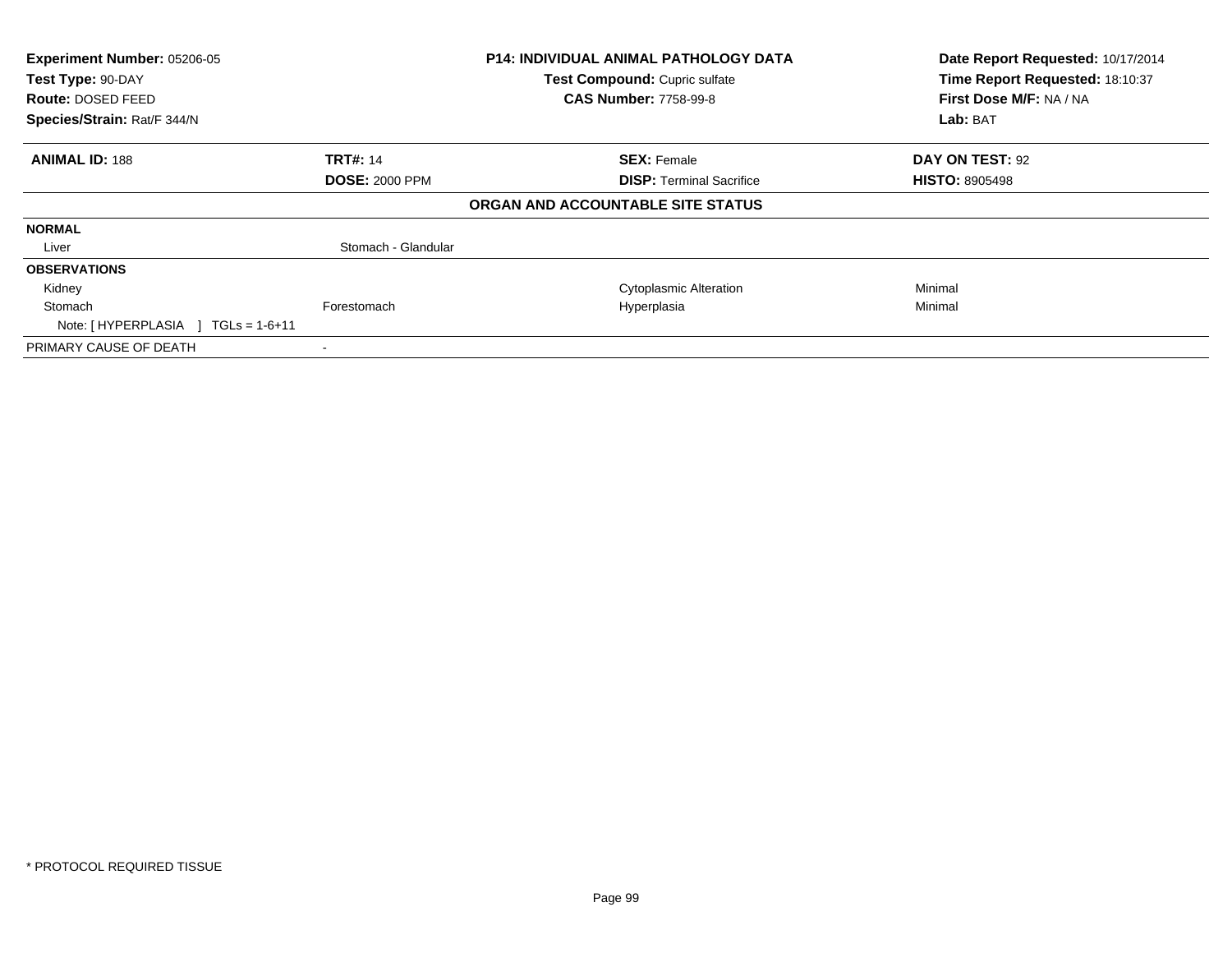| Experiment Number: 05206-05<br>Test Type: 90-DAY<br><b>Route: DOSED FEED</b><br>Species/Strain: Rat/F 344/N |                       | P14: INDIVIDUAL ANIMAL PATHOLOGY DATA<br>Test Compound: Cupric sulfate<br><b>CAS Number: 7758-99-8</b> | Date Report Requested: 10/17/2014<br>Time Report Requested: 18:10:37<br>First Dose M/F: NA / NA<br>Lab: BAT |
|-------------------------------------------------------------------------------------------------------------|-----------------------|--------------------------------------------------------------------------------------------------------|-------------------------------------------------------------------------------------------------------------|
|                                                                                                             |                       |                                                                                                        |                                                                                                             |
| <b>ANIMAL ID: 189</b>                                                                                       | <b>TRT#: 14</b>       | <b>SEX: Female</b>                                                                                     | DAY ON TEST: 92                                                                                             |
|                                                                                                             | <b>DOSE: 2000 PPM</b> | <b>DISP:</b> Terminal Sacrifice                                                                        | <b>HISTO: 8905499</b>                                                                                       |
|                                                                                                             |                       | ORGAN AND ACCOUNTABLE SITE STATUS                                                                      |                                                                                                             |
| <b>NORMAL</b>                                                                                               |                       |                                                                                                        |                                                                                                             |
| Liver                                                                                                       | Stomach - Glandular   |                                                                                                        |                                                                                                             |
| <b>OBSERVATIONS</b>                                                                                         |                       |                                                                                                        |                                                                                                             |
| Kidney                                                                                                      |                       | <b>Cytoplasmic Alteration</b>                                                                          | Minimal                                                                                                     |
| Stomach                                                                                                     | Forestomach           | Hyperplasia                                                                                            | Minimal                                                                                                     |
| Note: $[HYPERPLASIA] TGLs = 1-6+11$                                                                         |                       |                                                                                                        |                                                                                                             |
| PRIMARY CAUSE OF DEATH                                                                                      |                       |                                                                                                        |                                                                                                             |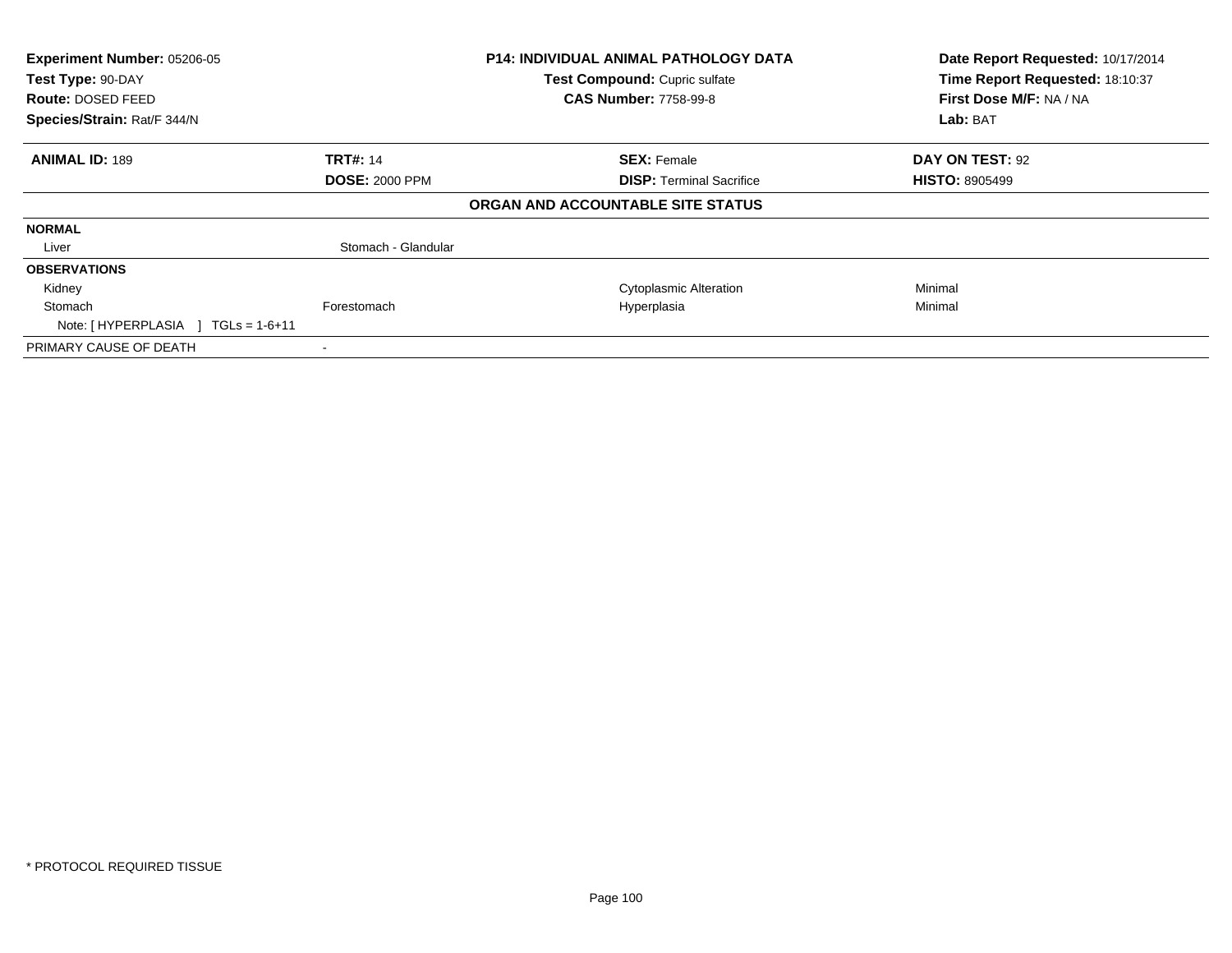| Experiment Number: 05206-05<br>Test Type: 90-DAY<br><b>Route: DOSED FEED</b><br>Species/Strain: Rat/F 344/N |                       | P14: INDIVIDUAL ANIMAL PATHOLOGY DATA<br>Test Compound: Cupric sulfate<br><b>CAS Number: 7758-99-8</b> | Date Report Requested: 10/17/2014<br>Time Report Requested: 18:10:37<br>First Dose M/F: NA / NA<br>Lab: BAT |
|-------------------------------------------------------------------------------------------------------------|-----------------------|--------------------------------------------------------------------------------------------------------|-------------------------------------------------------------------------------------------------------------|
| <b>ANIMAL ID: 190</b>                                                                                       | <b>TRT#: 14</b>       | <b>SEX: Female</b>                                                                                     | DAY ON TEST: 92                                                                                             |
|                                                                                                             | <b>DOSE: 2000 PPM</b> | <b>DISP:</b> Terminal Sacrifice                                                                        | <b>HISTO: 8905500</b>                                                                                       |
|                                                                                                             |                       | ORGAN AND ACCOUNTABLE SITE STATUS                                                                      |                                                                                                             |
| <b>NORMAL</b>                                                                                               |                       |                                                                                                        |                                                                                                             |
| Liver                                                                                                       | Stomach - Glandular   |                                                                                                        |                                                                                                             |
| <b>OBSERVATIONS</b>                                                                                         |                       |                                                                                                        |                                                                                                             |
| Kidney                                                                                                      |                       | <b>Cytoplasmic Alteration</b>                                                                          | Minimal                                                                                                     |
| Stomach<br>Note: $[HYPERPLASIA] TGLs = 1-6+11$                                                              | Forestomach           | Hyperplasia                                                                                            | Minimal                                                                                                     |
| PRIMARY CAUSE OF DEATH                                                                                      |                       |                                                                                                        |                                                                                                             |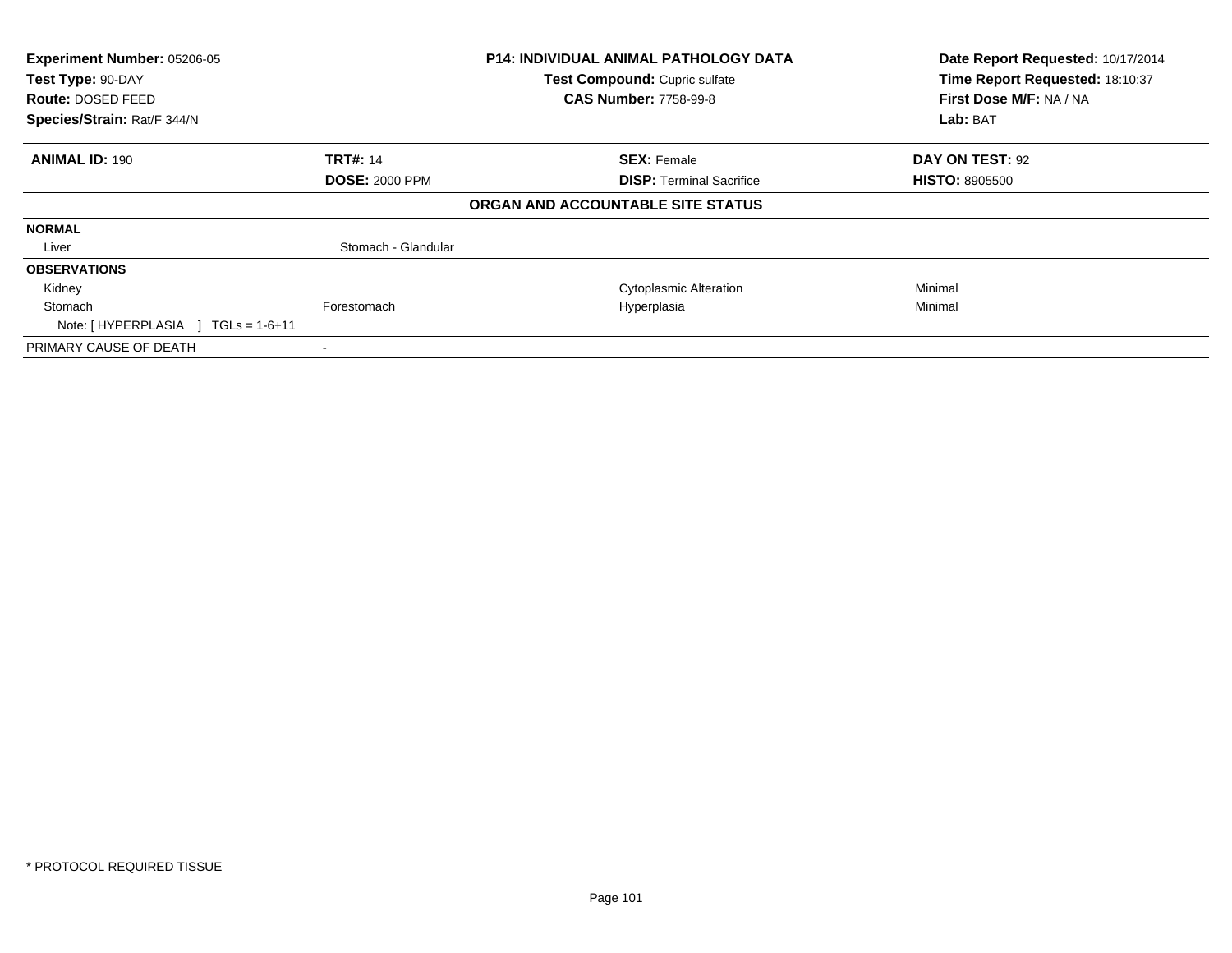| Experiment Number: 05206-05<br>Test Type: 90-DAY<br><b>Route: DOSED FEED</b><br>Species/Strain: Rat/F 344/N |                       | <b>P14: INDIVIDUAL ANIMAL PATHOLOGY DATA</b><br>Test Compound: Cupric sulfate<br><b>CAS Number: 7758-99-8</b> | Date Report Requested: 10/17/2014<br>Time Report Requested: 18:10:37<br>First Dose M/F: NA / NA<br>Lab: BAT |
|-------------------------------------------------------------------------------------------------------------|-----------------------|---------------------------------------------------------------------------------------------------------------|-------------------------------------------------------------------------------------------------------------|
| <b>ANIMAL ID: 201</b>                                                                                       | <b>TRT#: 18</b>       | <b>SEX: Female</b>                                                                                            | DAY ON TEST: 92                                                                                             |
|                                                                                                             | <b>DOSE: 4000 PPM</b> | <b>DISP:</b> Terminal Sacrifice                                                                               | <b>HISTO: 8905471</b>                                                                                       |
|                                                                                                             |                       | ORGAN AND ACCOUNTABLE SITE STATUS                                                                             |                                                                                                             |
| <b>NORMAL</b>                                                                                               |                       |                                                                                                               |                                                                                                             |
| Liver                                                                                                       | Spleen                | Stomach - Glandular                                                                                           |                                                                                                             |
| <b>OBSERVATIONS</b>                                                                                         |                       |                                                                                                               |                                                                                                             |
| Kidney                                                                                                      |                       | <b>Cytoplasmic Alteration</b>                                                                                 | Minimal                                                                                                     |
| Stomach<br>Note: $[HYPERPLASIA] TGLs = 1-6+11$                                                              | Forestomach           | Hyperplasia                                                                                                   | Moderate                                                                                                    |
| PRIMARY CAUSE OF DEATH                                                                                      |                       |                                                                                                               |                                                                                                             |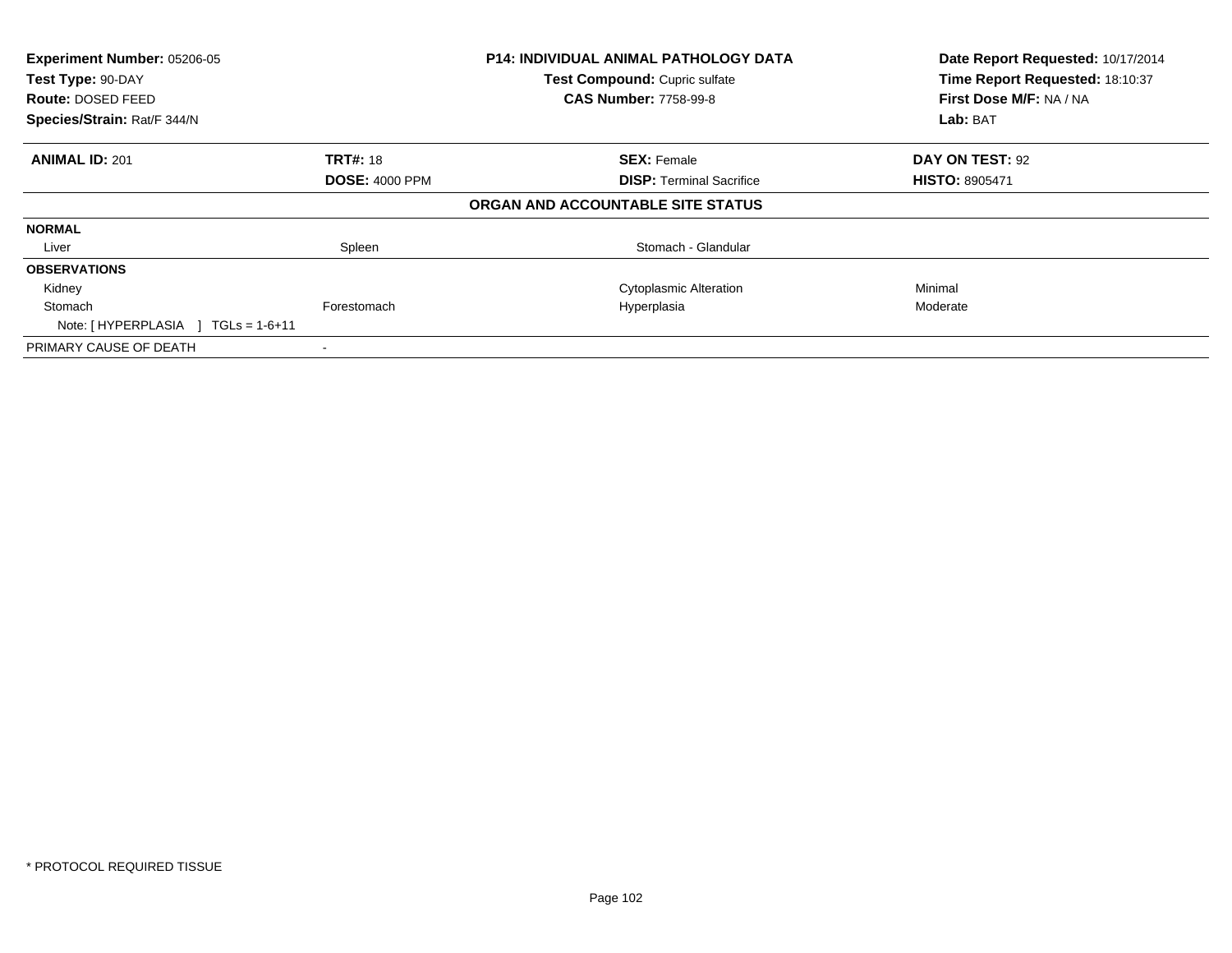| Experiment Number: 05206-05         | <b>P14: INDIVIDUAL ANIMAL PATHOLOGY DATA</b> |                                   | Date Report Requested: 10/17/2014 |
|-------------------------------------|----------------------------------------------|-----------------------------------|-----------------------------------|
| Test Type: 90-DAY                   |                                              | Test Compound: Cupric sulfate     | Time Report Requested: 18:10:37   |
| <b>Route: DOSED FEED</b>            |                                              | <b>CAS Number: 7758-99-8</b>      | First Dose M/F: NA / NA           |
| Species/Strain: Rat/F 344/N         |                                              |                                   | Lab: BAT                          |
| <b>ANIMAL ID: 202</b>               | <b>TRT#: 18</b>                              | <b>SEX: Female</b>                | DAY ON TEST: 92                   |
|                                     | <b>DOSE: 4000 PPM</b>                        | <b>DISP:</b> Terminal Sacrifice   | <b>HISTO: 8905472</b>             |
|                                     |                                              | ORGAN AND ACCOUNTABLE SITE STATUS |                                   |
| <b>NORMAL</b>                       |                                              |                                   |                                   |
| Liver                               | Spleen                                       | Stomach - Glandular               |                                   |
| <b>OBSERVATIONS</b>                 |                                              |                                   |                                   |
| Kidney                              |                                              | <b>Cytoplasmic Alteration</b>     | Minimal                           |
| Stomach                             | Forestomach                                  | Hyperplasia                       | Mild                              |
| Note: $[HYPERPLASIA] TGLs = 1-6+11$ |                                              |                                   |                                   |
| PRIMARY CAUSE OF DEATH              |                                              |                                   |                                   |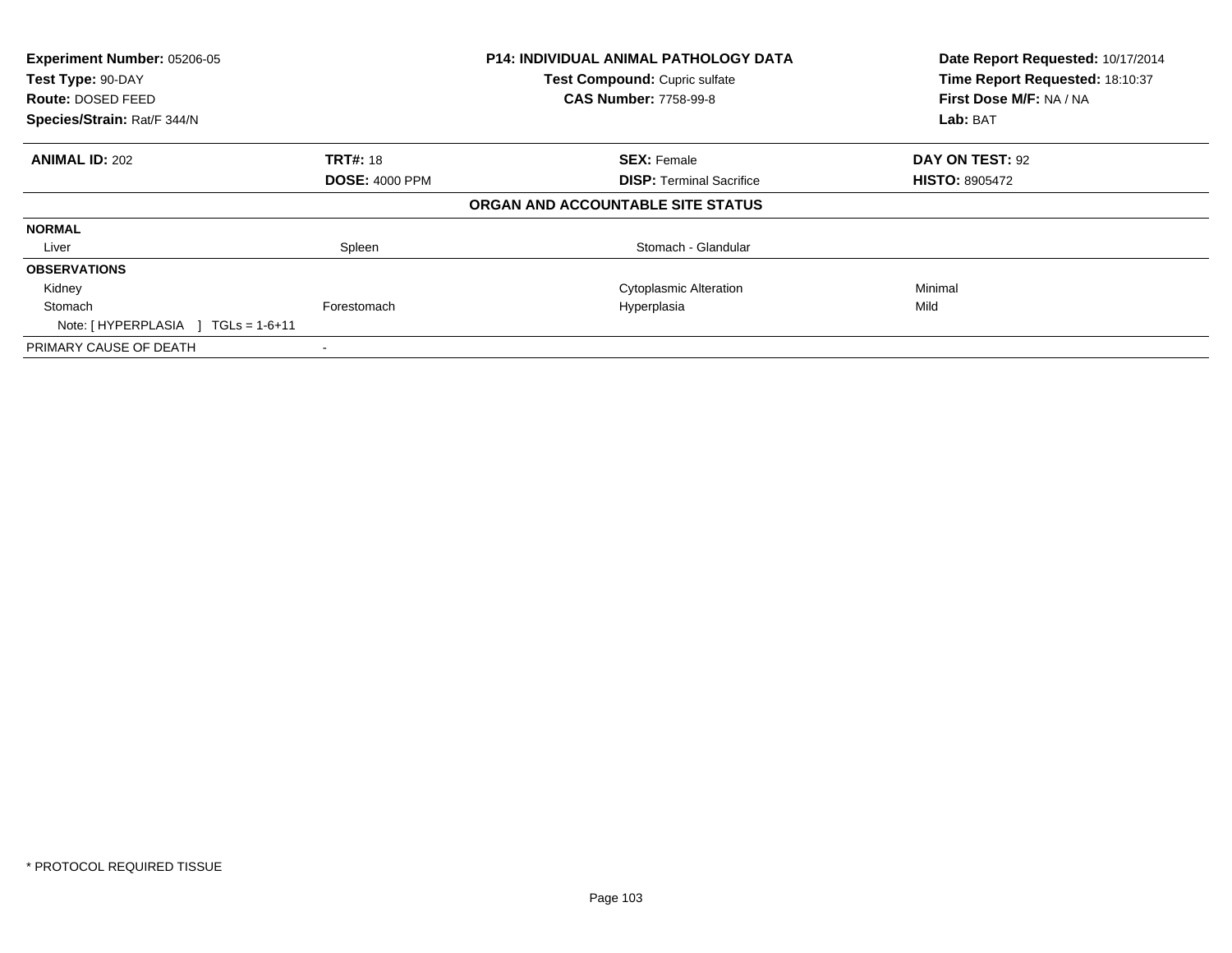| Experiment Number: 05206-05<br>Test Type: 90-DAY<br><b>Route: DOSED FEED</b><br>Species/Strain: Rat/F 344/N |                                          | <b>P14: INDIVIDUAL ANIMAL PATHOLOGY DATA</b><br>Test Compound: Cupric sulfate<br><b>CAS Number: 7758-99-8</b> | Date Report Requested: 10/17/2014<br>Time Report Requested: 18:10:37<br>First Dose M/F: NA / NA<br>Lab: BAT |
|-------------------------------------------------------------------------------------------------------------|------------------------------------------|---------------------------------------------------------------------------------------------------------------|-------------------------------------------------------------------------------------------------------------|
| <b>ANIMAL ID: 203</b>                                                                                       | <b>TRT#: 18</b><br><b>DOSE: 4000 PPM</b> | <b>SEX: Female</b><br><b>DISP:</b> Terminal Sacrifice                                                         | DAY ON TEST: 92<br><b>HISTO: 8905473</b>                                                                    |
|                                                                                                             |                                          | ORGAN AND ACCOUNTABLE SITE STATUS                                                                             |                                                                                                             |
| <b>NORMAL</b>                                                                                               |                                          |                                                                                                               |                                                                                                             |
| Spleen                                                                                                      | Stomach - Glandular                      |                                                                                                               |                                                                                                             |
| <b>OBSERVATIONS</b>                                                                                         |                                          |                                                                                                               |                                                                                                             |
| Kidney                                                                                                      |                                          | <b>Cytoplasmic Alteration</b>                                                                                 | Minimal                                                                                                     |
| Liver                                                                                                       |                                          | Inflammation                                                                                                  | Chronic Active, Minimal                                                                                     |
| Stomach<br>Note: $[HYPERPLASIA] TGLs = 1-6+11$                                                              | Forestomach                              | Hyperplasia                                                                                                   | Mild                                                                                                        |
| PRIMARY CAUSE OF DEATH                                                                                      |                                          |                                                                                                               |                                                                                                             |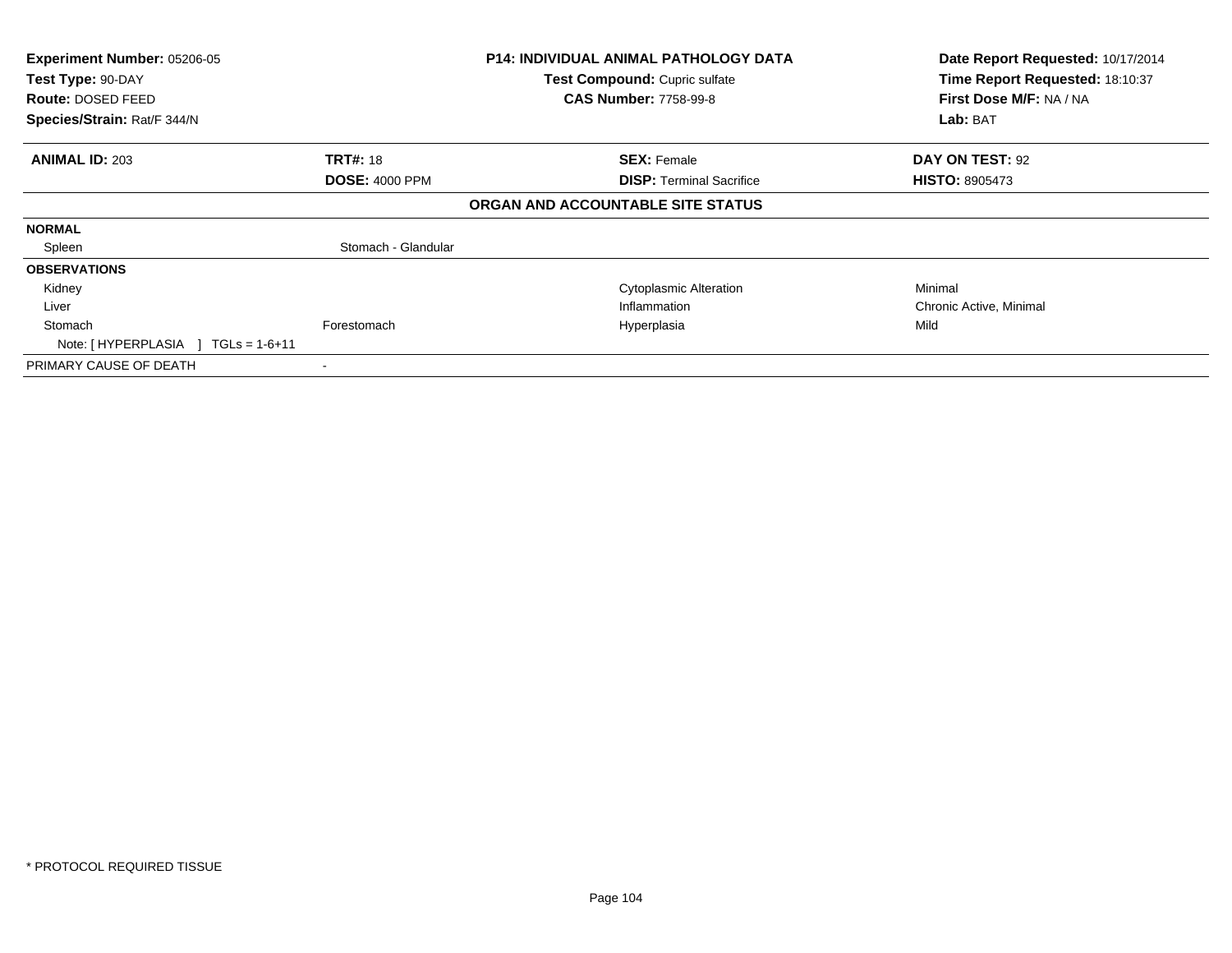| Experiment Number: 05206-05<br>Test Type: 90-DAY<br>Route: DOSED FEED<br>Species/Strain: Rat/F 344/N |                       | <b>P14: INDIVIDUAL ANIMAL PATHOLOGY DATA</b><br>Test Compound: Cupric sulfate<br><b>CAS Number: 7758-99-8</b> | Date Report Requested: 10/17/2014<br>Time Report Requested: 18:10:37<br>First Dose M/F: NA / NA<br>Lab: BAT |
|------------------------------------------------------------------------------------------------------|-----------------------|---------------------------------------------------------------------------------------------------------------|-------------------------------------------------------------------------------------------------------------|
|                                                                                                      |                       |                                                                                                               |                                                                                                             |
| <b>ANIMAL ID: 204</b>                                                                                | <b>TRT#: 18</b>       | <b>SEX: Female</b>                                                                                            | DAY ON TEST: 92                                                                                             |
|                                                                                                      | <b>DOSE: 4000 PPM</b> | <b>DISP: Terminal Sacrifice</b>                                                                               | <b>HISTO: 8905474</b>                                                                                       |
|                                                                                                      |                       | ORGAN AND ACCOUNTABLE SITE STATUS                                                                             |                                                                                                             |
| <b>NORMAL</b>                                                                                        |                       |                                                                                                               |                                                                                                             |
| Spleen                                                                                               | Stomach - Glandular   |                                                                                                               |                                                                                                             |
| <b>OBSERVATIONS</b>                                                                                  |                       |                                                                                                               |                                                                                                             |
| Kidney                                                                                               |                       | <b>Cytoplasmic Alteration</b>                                                                                 | Minimal                                                                                                     |
| Liver                                                                                                |                       | Inflammation                                                                                                  | Chronic Active, Minimal                                                                                     |
| Stomach<br>Note: $[HYPERPLASIA] TGLs = 1-6+11$                                                       | Forestomach           | Hyperplasia                                                                                                   | Moderate                                                                                                    |
| PRIMARY CAUSE OF DEATH                                                                               |                       |                                                                                                               |                                                                                                             |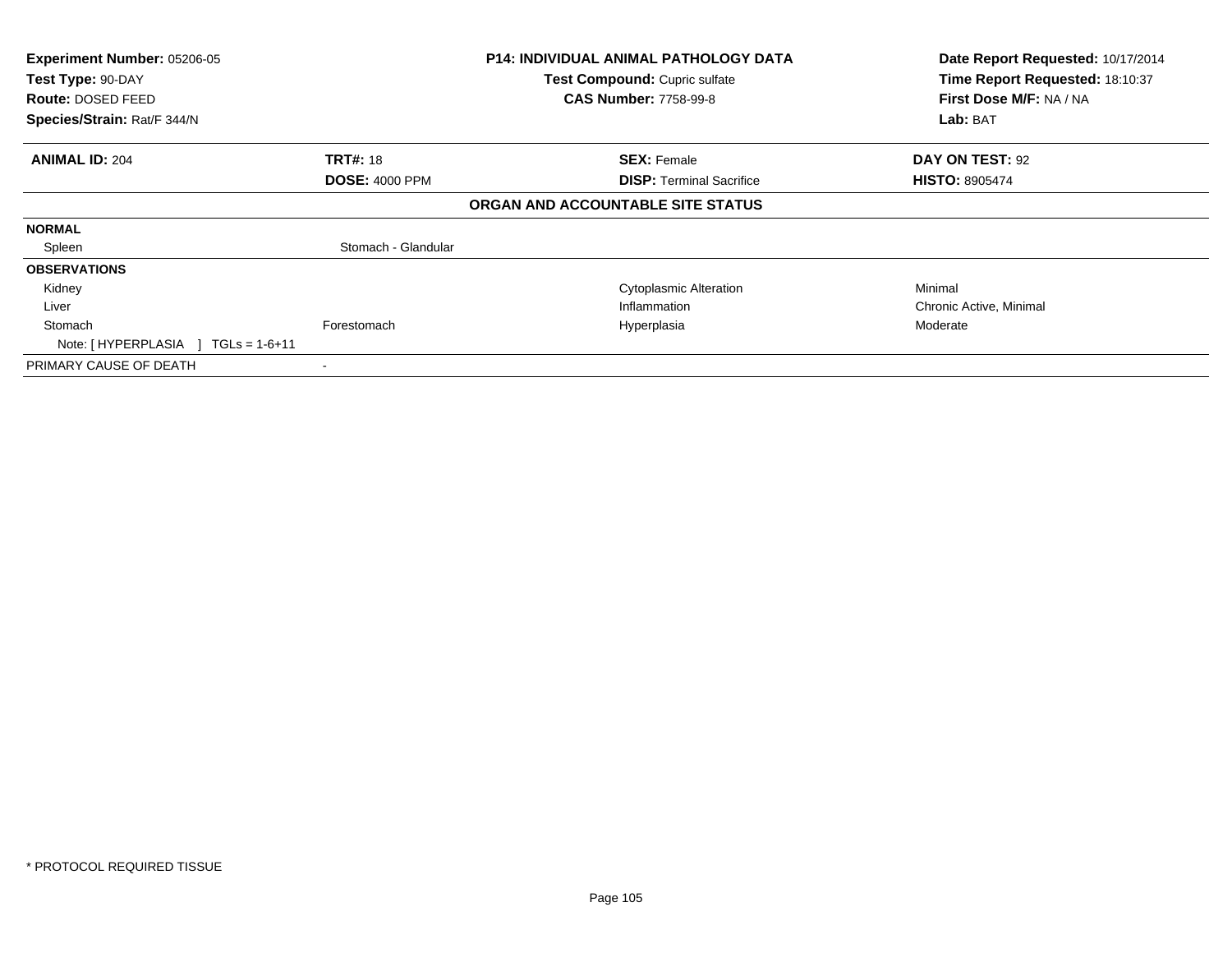| Experiment Number: 05206-05<br>Test Type: 90-DAY<br>Route: DOSED FEED<br>Species/Strain: Rat/F 344/N |                       | <b>P14: INDIVIDUAL ANIMAL PATHOLOGY DATA</b><br>Test Compound: Cupric sulfate<br><b>CAS Number: 7758-99-8</b> | Date Report Requested: 10/17/2014<br>Time Report Requested: 18:10:37<br>First Dose M/F: NA / NA<br>Lab: BAT |
|------------------------------------------------------------------------------------------------------|-----------------------|---------------------------------------------------------------------------------------------------------------|-------------------------------------------------------------------------------------------------------------|
|                                                                                                      |                       |                                                                                                               |                                                                                                             |
| <b>ANIMAL ID: 205</b>                                                                                | <b>TRT#: 18</b>       | <b>SEX: Female</b>                                                                                            | DAY ON TEST: 92                                                                                             |
|                                                                                                      | <b>DOSE: 4000 PPM</b> | <b>DISP: Terminal Sacrifice</b>                                                                               | <b>HISTO: 8905475</b>                                                                                       |
|                                                                                                      |                       | ORGAN AND ACCOUNTABLE SITE STATUS                                                                             |                                                                                                             |
| <b>NORMAL</b>                                                                                        |                       |                                                                                                               |                                                                                                             |
| Spleen                                                                                               | Stomach - Glandular   |                                                                                                               |                                                                                                             |
| <b>OBSERVATIONS</b>                                                                                  |                       |                                                                                                               |                                                                                                             |
| Kidney                                                                                               |                       | <b>Cytoplasmic Alteration</b>                                                                                 | Minimal                                                                                                     |
| Liver                                                                                                |                       | Inflammation                                                                                                  | Chronic Active, Minimal                                                                                     |
| Stomach<br>Note: $[HYPERPLASIA] TGLs = 1-6+11$                                                       | Forestomach           | Hyperplasia                                                                                                   | Moderate                                                                                                    |
| PRIMARY CAUSE OF DEATH                                                                               |                       |                                                                                                               |                                                                                                             |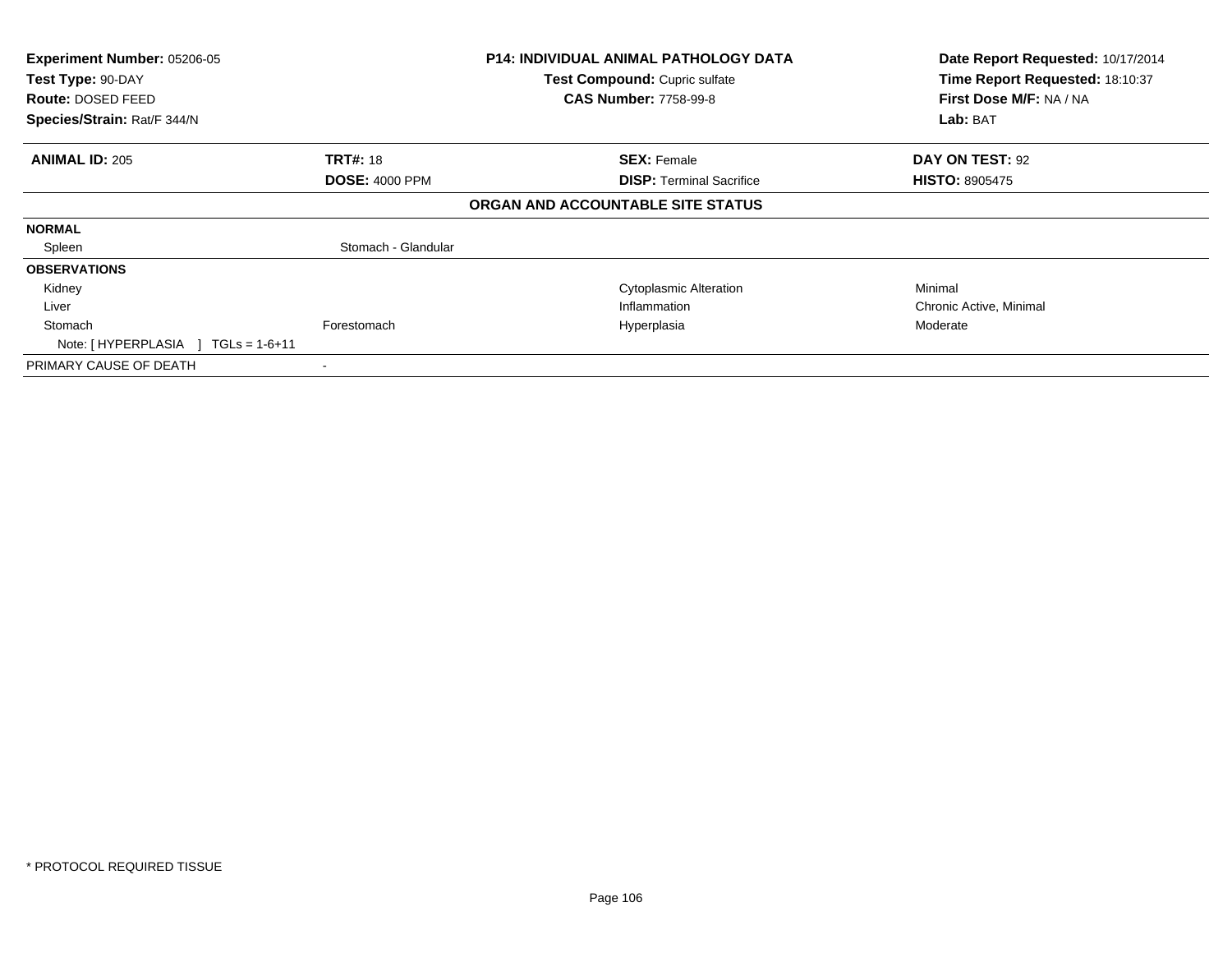| Experiment Number: 05206-05<br>Test Type: 90-DAY<br><b>Route: DOSED FEED</b><br>Species/Strain: Rat/F 344/N |                                          | <b>P14: INDIVIDUAL ANIMAL PATHOLOGY DATA</b><br>Test Compound: Cupric sulfate<br><b>CAS Number: 7758-99-8</b> | Date Report Requested: 10/17/2014<br>Time Report Requested: 18:10:37<br>First Dose M/F: NA / NA<br>Lab: BAT |
|-------------------------------------------------------------------------------------------------------------|------------------------------------------|---------------------------------------------------------------------------------------------------------------|-------------------------------------------------------------------------------------------------------------|
| <b>ANIMAL ID: 206</b>                                                                                       | <b>TRT#: 18</b><br><b>DOSE: 4000 PPM</b> | <b>SEX: Female</b><br><b>DISP:</b> Terminal Sacrifice                                                         | DAY ON TEST: 92<br><b>HISTO: 8905476</b>                                                                    |
|                                                                                                             |                                          | ORGAN AND ACCOUNTABLE SITE STATUS                                                                             |                                                                                                             |
| <b>NORMAL</b>                                                                                               |                                          |                                                                                                               |                                                                                                             |
| Spleen                                                                                                      | Stomach - Glandular                      |                                                                                                               |                                                                                                             |
| <b>OBSERVATIONS</b>                                                                                         |                                          |                                                                                                               |                                                                                                             |
| Kidney                                                                                                      |                                          | <b>Cytoplasmic Alteration</b>                                                                                 | Minimal                                                                                                     |
| Liver                                                                                                       |                                          | Inflammation                                                                                                  | Chronic Active, Minimal                                                                                     |
| Stomach<br>Note: $[HYPERPLASIA] TGLs = 1-6+11$                                                              | Forestomach                              | Hyperplasia                                                                                                   | Moderate                                                                                                    |
| PRIMARY CAUSE OF DEATH                                                                                      |                                          |                                                                                                               |                                                                                                             |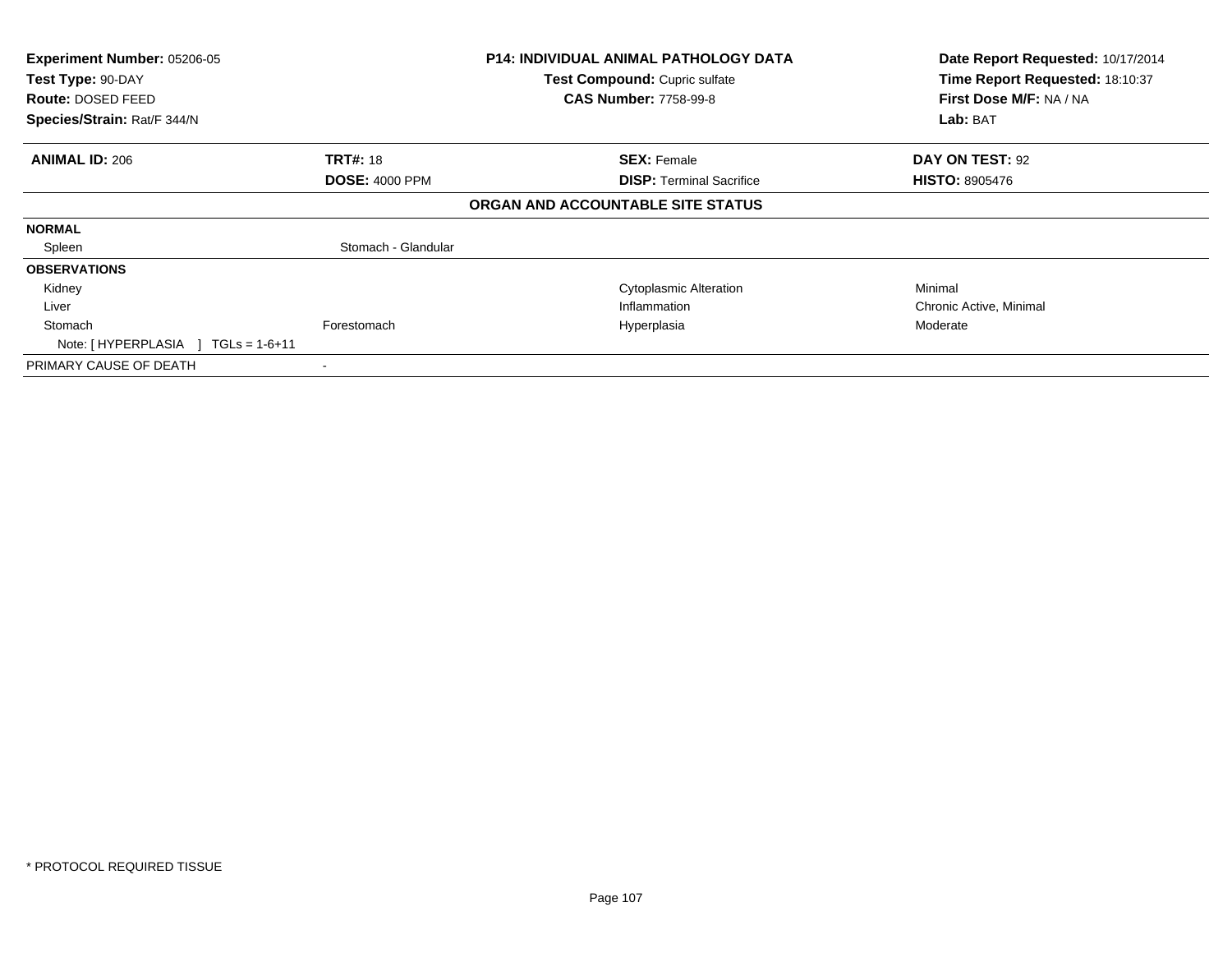| Experiment Number: 05206-05<br>Test Type: 90-DAY<br><b>Route: DOSED FEED</b><br>Species/Strain: Rat/F 344/N |                       | <b>P14: INDIVIDUAL ANIMAL PATHOLOGY DATA</b><br>Test Compound: Cupric sulfate<br><b>CAS Number: 7758-99-8</b> | Date Report Requested: 10/17/2014<br>Time Report Requested: 18:10:37<br>First Dose M/F: NA / NA<br>Lab: BAT |
|-------------------------------------------------------------------------------------------------------------|-----------------------|---------------------------------------------------------------------------------------------------------------|-------------------------------------------------------------------------------------------------------------|
| <b>ANIMAL ID: 207</b>                                                                                       | <b>TRT#: 18</b>       | <b>SEX: Female</b>                                                                                            | <b>DAY ON TEST: 92</b>                                                                                      |
|                                                                                                             | <b>DOSE: 4000 PPM</b> | <b>DISP: Terminal Sacrifice</b><br>ORGAN AND ACCOUNTABLE SITE STATUS                                          | <b>HISTO: 8905477</b>                                                                                       |
| <b>NORMAL</b>                                                                                               |                       |                                                                                                               |                                                                                                             |
| Spleen                                                                                                      | Stomach - Glandular   |                                                                                                               |                                                                                                             |
| <b>OBSERVATIONS</b>                                                                                         |                       |                                                                                                               |                                                                                                             |
| Kidney                                                                                                      |                       | <b>Cytoplasmic Alteration</b>                                                                                 | Minimal                                                                                                     |
| Liver                                                                                                       |                       | Inflammation                                                                                                  | Chronic Active, Minimal                                                                                     |
| Stomach<br>Note: $[HYPERPLASIA] TGLs = 1-6+11$                                                              | Forestomach           | Hyperplasia                                                                                                   | Moderate                                                                                                    |
| PRIMARY CAUSE OF DEATH                                                                                      |                       |                                                                                                               |                                                                                                             |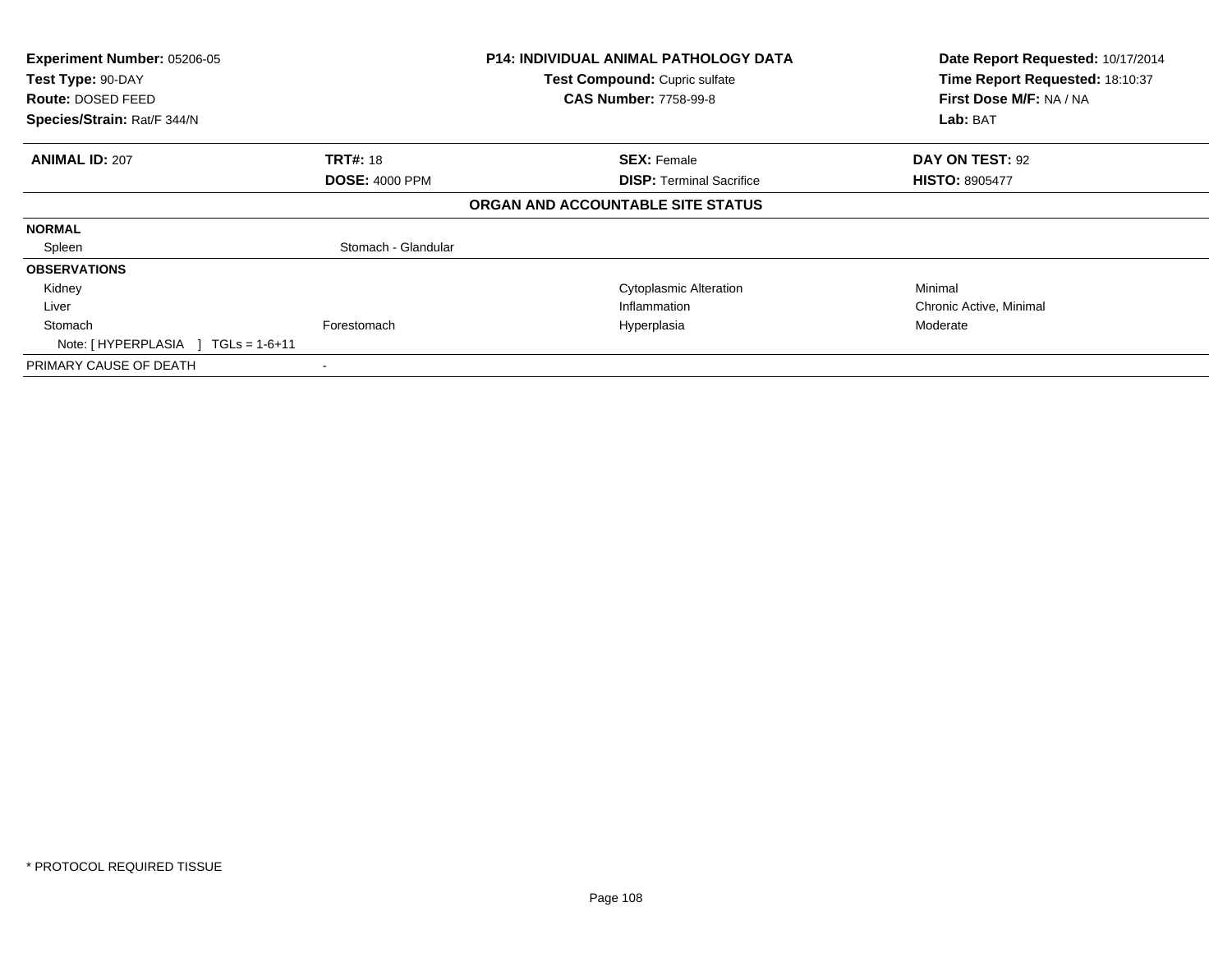| Experiment Number: 05206-05<br>Test Type: 90-DAY<br><b>Route: DOSED FEED</b><br>Species/Strain: Rat/F 344/N |                       | <b>P14: INDIVIDUAL ANIMAL PATHOLOGY DATA</b><br>Test Compound: Cupric sulfate<br><b>CAS Number: 7758-99-8</b> | Date Report Requested: 10/17/2014<br>Time Report Requested: 18:10:37<br>First Dose M/F: NA / NA<br>Lab: BAT |
|-------------------------------------------------------------------------------------------------------------|-----------------------|---------------------------------------------------------------------------------------------------------------|-------------------------------------------------------------------------------------------------------------|
| <b>ANIMAL ID: 208</b>                                                                                       | <b>TRT#: 18</b>       | <b>SEX: Female</b>                                                                                            | DAY ON TEST: 92                                                                                             |
|                                                                                                             | <b>DOSE: 4000 PPM</b> | <b>DISP:</b> Terminal Sacrifice                                                                               | <b>HISTO: 8905478</b>                                                                                       |
|                                                                                                             |                       | ORGAN AND ACCOUNTABLE SITE STATUS                                                                             |                                                                                                             |
| <b>NORMAL</b>                                                                                               |                       |                                                                                                               |                                                                                                             |
| Liver                                                                                                       | Spleen                | Stomach - Glandular                                                                                           |                                                                                                             |
| <b>OBSERVATIONS</b>                                                                                         |                       |                                                                                                               |                                                                                                             |
| Kidney                                                                                                      |                       | <b>Cytoplasmic Alteration</b>                                                                                 | Minimal                                                                                                     |
| Stomach<br>Note: $[HYPERPLASIA] TGLs = 1-6+11$                                                              | Forestomach           | Hyperplasia                                                                                                   | Moderate                                                                                                    |
| PRIMARY CAUSE OF DEATH                                                                                      |                       |                                                                                                               |                                                                                                             |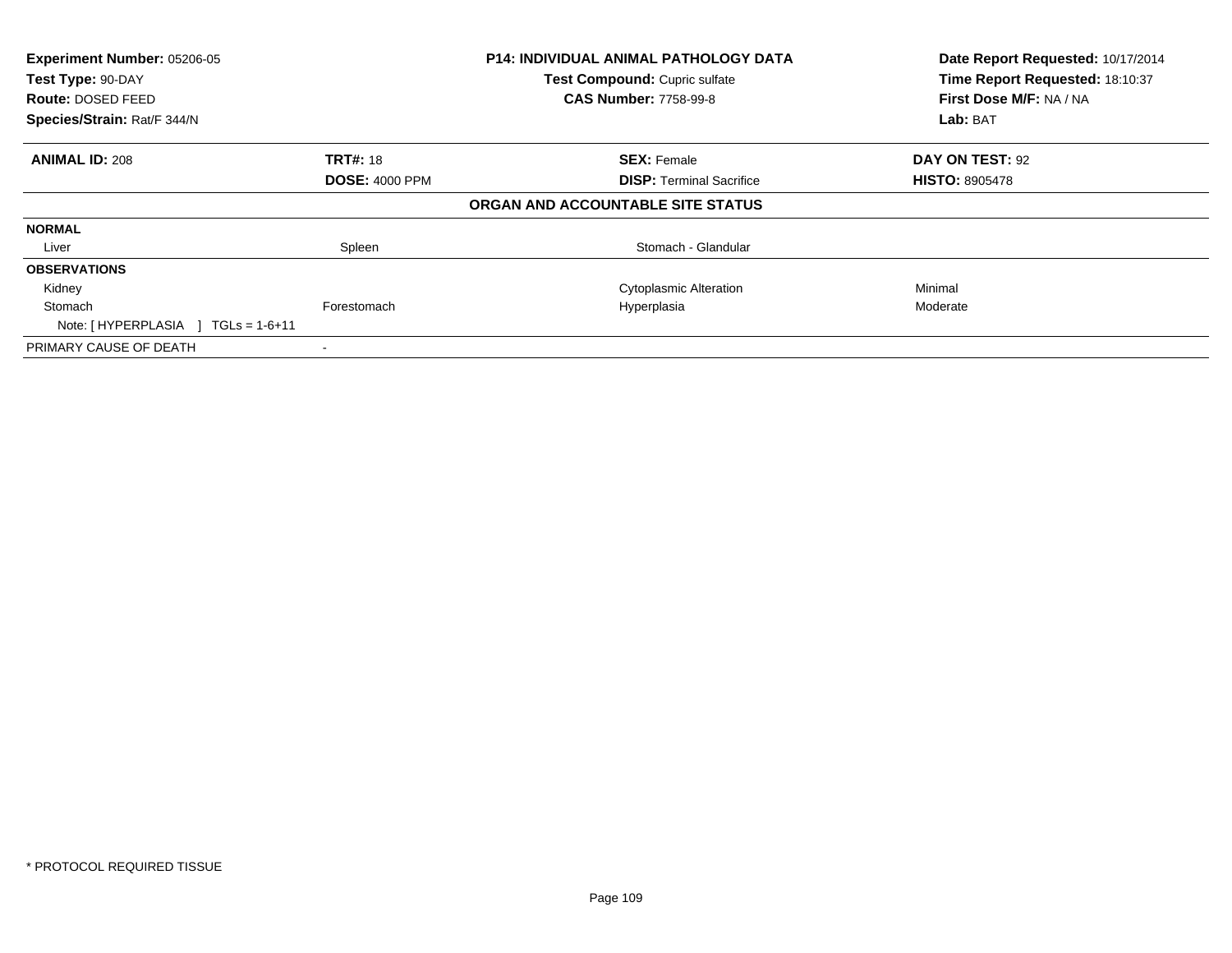| Experiment Number: 05206-05<br>Test Type: 90-DAY |                       | <b>P14: INDIVIDUAL ANIMAL PATHOLOGY DATA</b> | Date Report Requested: 10/17/2014<br>Time Report Requested: 18:10:37 |
|--------------------------------------------------|-----------------------|----------------------------------------------|----------------------------------------------------------------------|
|                                                  |                       | Test Compound: Cupric sulfate                |                                                                      |
| <b>Route: DOSED FEED</b>                         |                       | <b>CAS Number: 7758-99-8</b>                 | First Dose M/F: NA / NA                                              |
| Species/Strain: Rat/F 344/N                      |                       |                                              | Lab: BAT                                                             |
| <b>ANIMAL ID: 209</b>                            | <b>TRT#: 18</b>       | <b>SEX: Female</b>                           | DAY ON TEST: 92                                                      |
|                                                  | <b>DOSE: 4000 PPM</b> | <b>DISP:</b> Terminal Sacrifice              | <b>HISTO: 8905479</b>                                                |
|                                                  |                       | ORGAN AND ACCOUNTABLE SITE STATUS            |                                                                      |
| <b>NORMAL</b>                                    |                       |                                              |                                                                      |
| Liver                                            | Spleen                | Stomach - Glandular                          |                                                                      |
| <b>OBSERVATIONS</b>                              |                       |                                              |                                                                      |
| Kidney                                           |                       | <b>Cytoplasmic Alteration</b>                | Minimal                                                              |
| Stomach                                          | Forestomach           | Hyperplasia                                  | Mild                                                                 |
| Note: $[HYPERPLASIA] TGLs = 1-6+11$              |                       |                                              |                                                                      |
| PRIMARY CAUSE OF DEATH                           |                       |                                              |                                                                      |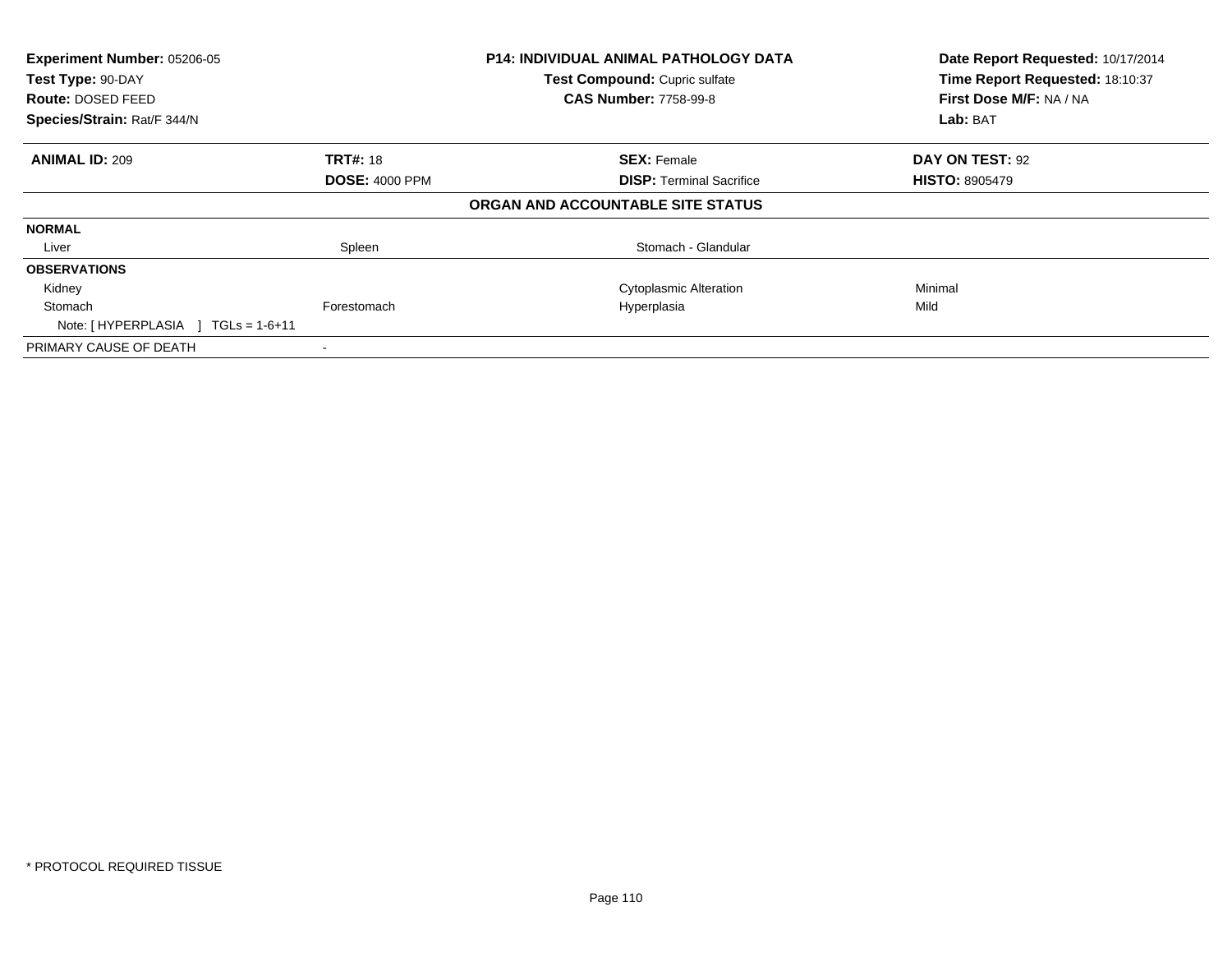| <b>Experiment Number: 05206-05</b><br>Test Type: 90-DAY |                       | <b>P14: INDIVIDUAL ANIMAL PATHOLOGY DATA</b><br>Test Compound: Cupric sulfate | Date Report Requested: 10/17/2014<br>Time Report Requested: 18:10:37 |
|---------------------------------------------------------|-----------------------|-------------------------------------------------------------------------------|----------------------------------------------------------------------|
| <b>Route: DOSED FEED</b>                                |                       | <b>CAS Number: 7758-99-8</b>                                                  | First Dose M/F: NA / NA                                              |
| Species/Strain: Rat/F 344/N                             |                       |                                                                               | Lab: BAT                                                             |
| <b>ANIMAL ID: 210</b>                                   | <b>TRT#: 18</b>       | <b>SEX: Female</b>                                                            | <b>DAY ON TEST: 92</b>                                               |
|                                                         | <b>DOSE: 4000 PPM</b> | <b>DISP: Terminal Sacrifice</b>                                               | <b>HISTO: 8905480</b>                                                |
|                                                         |                       | ORGAN AND ACCOUNTABLE SITE STATUS                                             |                                                                      |
| <b>NORMAL</b>                                           |                       |                                                                               |                                                                      |
| Spleen                                                  | Stomach - Glandular   |                                                                               |                                                                      |
| <b>OBSERVATIONS</b>                                     |                       |                                                                               |                                                                      |
| Kidney                                                  |                       | <b>Cytoplasmic Alteration</b>                                                 | Minimal                                                              |
| Liver                                                   |                       | Inflammation                                                                  | Chronic Active, Mild                                                 |
| Note: HEPATOCELLULAR NECROSIS A PROMINANT FEATURE       |                       |                                                                               |                                                                      |
| Stomach                                                 | Forestomach           | Hyperplasia                                                                   | Minimal                                                              |
| Note: $[HYPERPLASIA] TGLs = 1-6+11$                     |                       |                                                                               |                                                                      |
| PRIMARY CAUSE OF DEATH                                  |                       |                                                                               |                                                                      |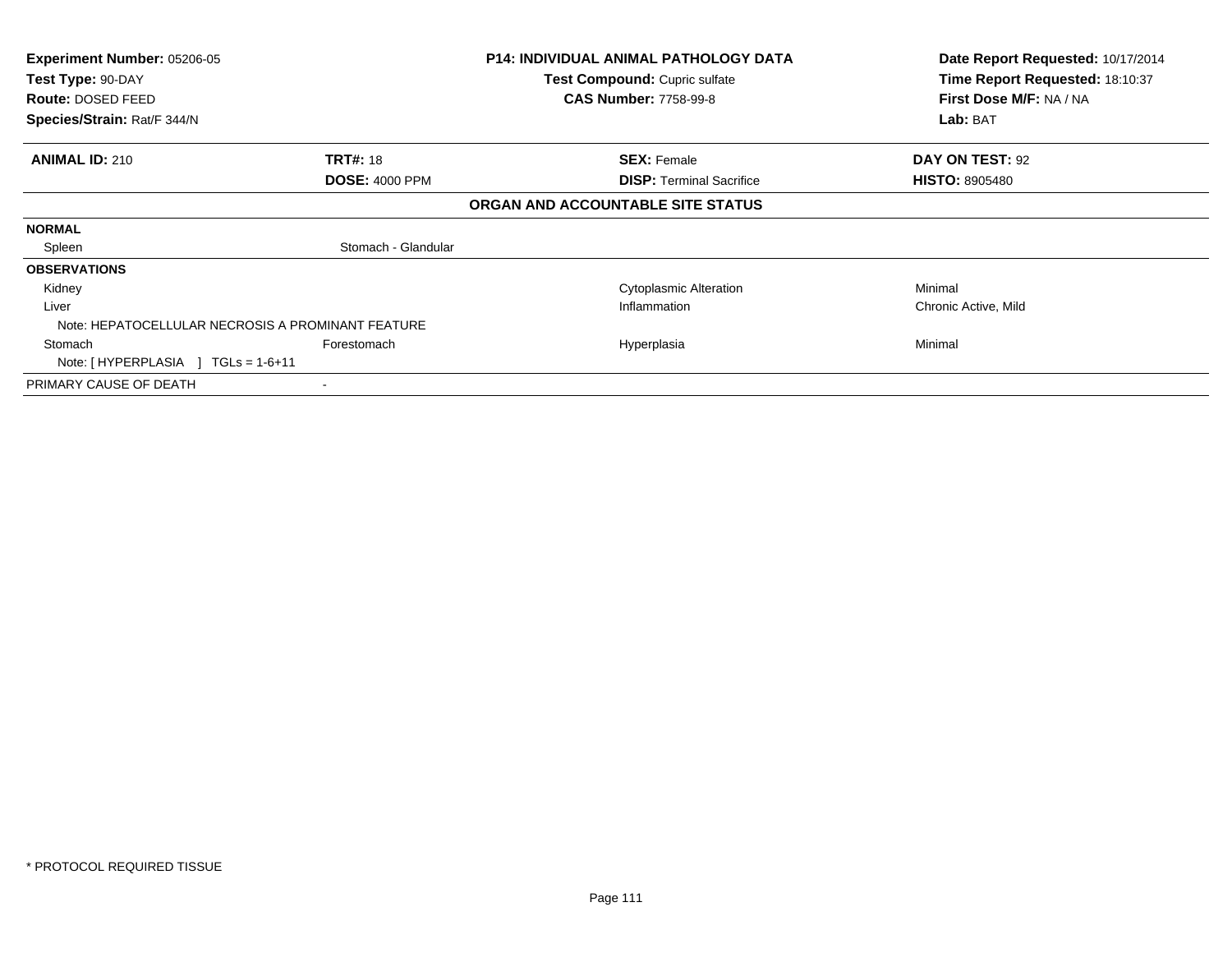| Experiment Number: 05206-05                                     |                          | <b>P14: INDIVIDUAL ANIMAL PATHOLOGY DATA</b> | Date Report Requested: 10/17/2014 |
|-----------------------------------------------------------------|--------------------------|----------------------------------------------|-----------------------------------|
| Test Type: 90-DAY                                               |                          | Test Compound: Cupric sulfate                | Time Report Requested: 18:10:37   |
| Route: DOSED FEED                                               |                          | <b>CAS Number: 7758-99-8</b>                 | First Dose M/F: NA / NA           |
| Species/Strain: Rat/F 344/N                                     |                          |                                              | Lab: BAT                          |
|                                                                 |                          |                                              |                                   |
| <b>ANIMAL ID: 221</b>                                           | <b>TRT#: 22</b>          | <b>SEX: Female</b>                           | DAY ON TEST: 92                   |
|                                                                 | <b>DOSE: 8000 PPM</b>    | <b>DISP: Terminal Sacrifice</b>              | HISTO: 8905451                    |
|                                                                 |                          | ORGAN AND ACCOUNTABLE SITE STATUS            |                                   |
| <b>NORMAL</b>                                                   |                          |                                              |                                   |
| Adrenal Gland - Cortex                                          | Adrenal Gland - Medulla  | Bone                                         | <b>Bone Marrow</b>                |
| <b>Brain</b>                                                    | Esophagus                | Heart                                        | Intestine Large - Cecum           |
| Intestine Large - Colon                                         | Intestine Large - Rectum | Intestine Small - Duodenum                   | Intestine Small - Ileum           |
| Intestine Small - Jejunum                                       | Islets, Pancreatic       | Lung                                         | Lymph Node - Mandibular           |
| Lymph Node - Mesenteric                                         | Mammary Gland            | Nose                                         | Ovary                             |
| Pancreas                                                        | <b>Pituitary Gland</b>   | Salivary Glands                              | Skin                              |
| Spleen                                                          | Stomach - Glandular      | Thymus                                       | <b>Thyroid Gland</b>              |
| Trachea                                                         | <b>Urinary Bladder</b>   | <b>Uterus</b>                                |                                   |
| <b>MISSING</b>                                                  |                          |                                              |                                   |
| Parathyroid Gland                                               |                          |                                              |                                   |
| <b>OBSERVATIONS</b>                                             |                          |                                              |                                   |
| <b>Clitoral Gland</b>                                           |                          | Inflammation                                 | Chronic Active, Minimal           |
| Kidney                                                          |                          | <b>Cytoplasmic Alteration</b>                | Minimal                           |
|                                                                 | <b>Renal Tubule</b>      | Degeneration                                 | Mild                              |
|                                                                 | Prox Con Tub             | Karyomegaly                                  | Mild                              |
|                                                                 |                          | Pigmentation                                 | Minimal                           |
| Liver                                                           |                          | Inflammation                                 | Chronic Active, Moderate          |
| Stomach                                                         | Forestomach              | Hyperplasia                                  | Moderate                          |
| $TGLs = 1-6+11$<br>Note: [HYPERPLASIA ]                         |                          |                                              |                                   |
| PRIMARY CAUSE OF DEATH                                          |                          |                                              |                                   |
| Animal Note: UNILATERAL HARDER'S INFLAM DUE TO ORBITAL BLEEDING |                          |                                              |                                   |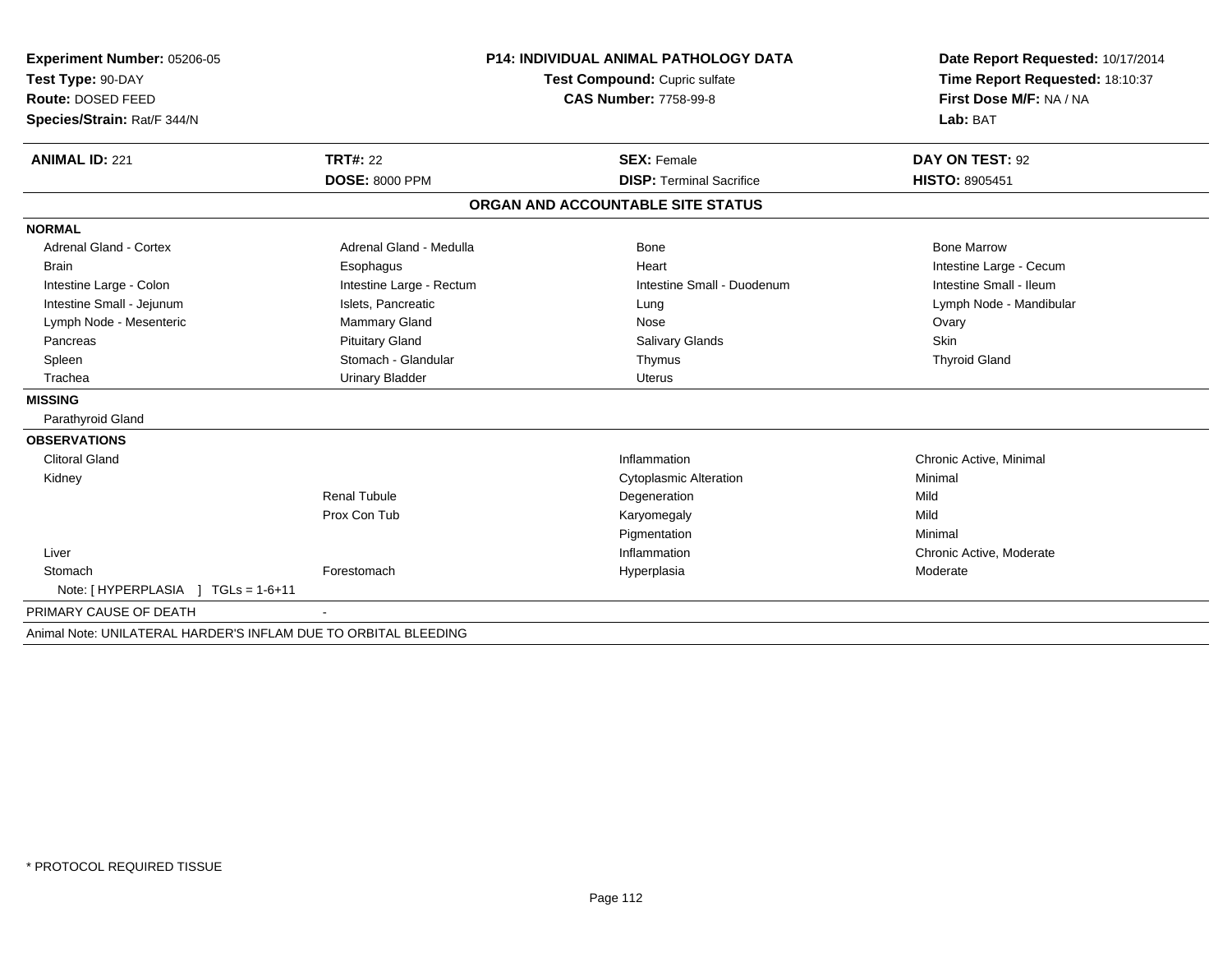| <b>Experiment Number: 05206-05</b><br>Test Type: 90-DAY<br><b>Route: DOSED FEED</b><br>Species/Strain: Rat/F 344/N |                          | <b>P14: INDIVIDUAL ANIMAL PATHOLOGY DATA</b><br>Test Compound: Cupric sulfate<br><b>CAS Number: 7758-99-8</b> | Date Report Requested: 10/17/2014<br>Time Report Requested: 18:10:37<br>First Dose M/F: NA / NA<br>Lab: BAT |
|--------------------------------------------------------------------------------------------------------------------|--------------------------|---------------------------------------------------------------------------------------------------------------|-------------------------------------------------------------------------------------------------------------|
| <b>ANIMAL ID: 222</b>                                                                                              | <b>TRT#: 22</b>          | <b>SEX: Female</b>                                                                                            | DAY ON TEST: 92                                                                                             |
|                                                                                                                    | <b>DOSE: 8000 PPM</b>    | <b>DISP: Terminal Sacrifice</b>                                                                               | <b>HISTO: 8905452</b>                                                                                       |
|                                                                                                                    |                          | ORGAN AND ACCOUNTABLE SITE STATUS                                                                             |                                                                                                             |
| <b>NORMAL</b>                                                                                                      |                          |                                                                                                               |                                                                                                             |
| <b>Adrenal Gland - Cortex</b>                                                                                      | Adrenal Gland - Medulla  | <b>Bone</b>                                                                                                   | <b>Bone Marrow</b>                                                                                          |
| <b>Brain</b>                                                                                                       | Esophagus                | Heart                                                                                                         | Intestine Large - Cecum                                                                                     |
| Intestine Large - Colon                                                                                            | Intestine Large - Rectum | Intestine Small - Duodenum                                                                                    | Intestine Small - Ileum                                                                                     |
| Intestine Small - Jejunum                                                                                          | Islets, Pancreatic       | Lung                                                                                                          | Lymph Node - Mandibular                                                                                     |
| Lymph Node - Mesenteric                                                                                            | Mammary Gland            | Nose                                                                                                          | Ovary                                                                                                       |
| Pancreas                                                                                                           | Parathyroid Gland        | <b>Pituitary Gland</b>                                                                                        | Salivary Glands                                                                                             |
| <b>Skin</b>                                                                                                        | Spleen                   | Stomach - Glandular                                                                                           | Thymus                                                                                                      |
| <b>Thyroid Gland</b>                                                                                               | Trachea                  | <b>Urinary Bladder</b>                                                                                        | <b>Uterus</b>                                                                                               |
| <b>OBSERVATIONS</b>                                                                                                |                          |                                                                                                               |                                                                                                             |
| <b>Clitoral Gland</b>                                                                                              |                          | Inflammation                                                                                                  | Chronic Active, Mild                                                                                        |
| Kidney                                                                                                             |                          | <b>Cytoplasmic Alteration</b>                                                                                 | Minimal                                                                                                     |
|                                                                                                                    | Prox Con Tub             | Karyomegaly                                                                                                   | Minimal                                                                                                     |
| Liver                                                                                                              |                          | Inflammation                                                                                                  | Chronic Active, Minimal                                                                                     |
| Stomach                                                                                                            | Forestomach              | Hyperplasia                                                                                                   | Moderate                                                                                                    |
| Note: [HYPERPLASIA<br>$TGLs = 1-6+11$                                                                              |                          |                                                                                                               |                                                                                                             |
| PRIMARY CAUSE OF DEATH                                                                                             |                          |                                                                                                               |                                                                                                             |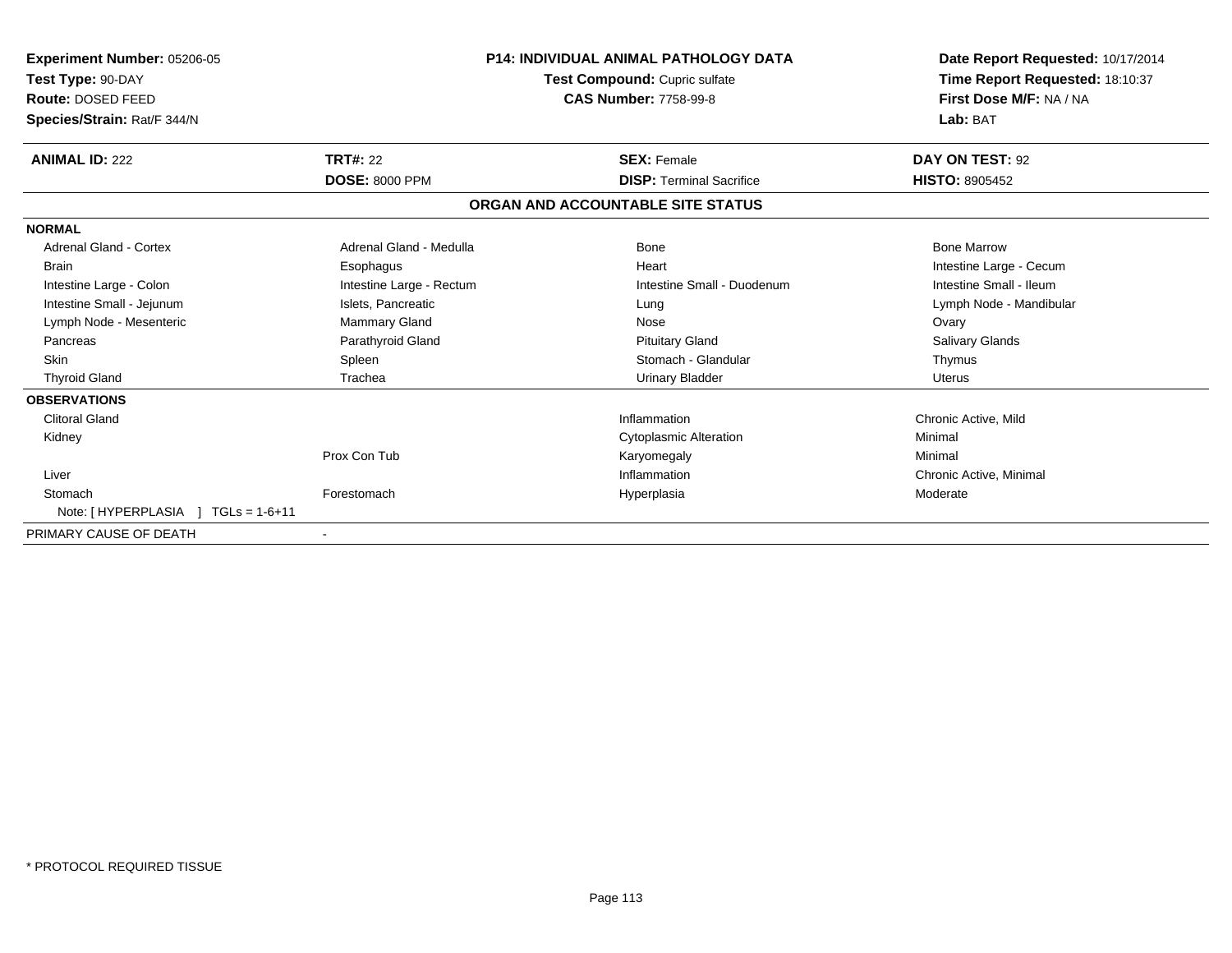| Experiment Number: 05206-05<br>Test Type: 90-DAY<br>Route: DOSED FEED<br>Species/Strain: Rat/F 344/N | <b>P14: INDIVIDUAL ANIMAL PATHOLOGY DATA</b><br>Test Compound: Cupric sulfate<br><b>CAS Number: 7758-99-8</b> |                                   | Date Report Requested: 10/17/2014<br>Time Report Requested: 18:10:37<br>First Dose M/F: NA / NA<br>Lab: BAT |
|------------------------------------------------------------------------------------------------------|---------------------------------------------------------------------------------------------------------------|-----------------------------------|-------------------------------------------------------------------------------------------------------------|
| <b>ANIMAL ID: 223</b>                                                                                | <b>TRT#: 22</b>                                                                                               | <b>SEX: Female</b>                | DAY ON TEST: 92                                                                                             |
|                                                                                                      | <b>DOSE: 8000 PPM</b>                                                                                         | <b>DISP: Terminal Sacrifice</b>   | <b>HISTO: 8905453</b>                                                                                       |
|                                                                                                      |                                                                                                               | ORGAN AND ACCOUNTABLE SITE STATUS |                                                                                                             |
| <b>NORMAL</b>                                                                                        |                                                                                                               |                                   |                                                                                                             |
| <b>Adrenal Gland - Cortex</b>                                                                        | Adrenal Gland - Medulla                                                                                       | Bone                              | <b>Bone Marrow</b>                                                                                          |
| Brain                                                                                                | Esophagus                                                                                                     | Heart                             | Intestine Large - Cecum                                                                                     |
| Intestine Large - Colon                                                                              | Intestine Large - Rectum                                                                                      | Intestine Small - Duodenum        | Intestine Small - Ileum                                                                                     |
| Intestine Small - Jejunum                                                                            | Islets, Pancreatic                                                                                            | Lung                              | Lymph Node - Mandibular                                                                                     |
| Lymph Node - Mesenteric                                                                              | Mammary Gland                                                                                                 | Nose                              | Ovary                                                                                                       |
| Pancreas                                                                                             | Parathyroid Gland                                                                                             | <b>Pituitary Gland</b>            | <b>Salivary Glands</b>                                                                                      |
| <b>Skin</b>                                                                                          | Spleen                                                                                                        | Stomach - Glandular               | Thymus                                                                                                      |
| <b>Thyroid Gland</b>                                                                                 | Trachea                                                                                                       | <b>Urinary Bladder</b>            | Uterus                                                                                                      |
| <b>OBSERVATIONS</b>                                                                                  |                                                                                                               |                                   |                                                                                                             |
| <b>Clitoral Gland</b>                                                                                |                                                                                                               | Inflammation                      | Chronic Active, Minimal                                                                                     |
| Kidney                                                                                               |                                                                                                               | <b>Cytoplasmic Alteration</b>     | Minimal                                                                                                     |
|                                                                                                      | <b>Renal Tubule</b>                                                                                           | Degeneration                      | Minimal                                                                                                     |
|                                                                                                      | Prox Con Tub                                                                                                  | Karyomegaly                       | Minimal                                                                                                     |
| Liver                                                                                                |                                                                                                               | Inflammation                      | Chronic Active, Mild                                                                                        |
| Stomach                                                                                              | Forestomach                                                                                                   | Hyperplasia                       | Mild                                                                                                        |
| Note: [HYPERPLASIA ]<br>$TGLs = 1-6+11$                                                              |                                                                                                               |                                   |                                                                                                             |
| PRIMARY CAUSE OF DEATH                                                                               |                                                                                                               |                                   |                                                                                                             |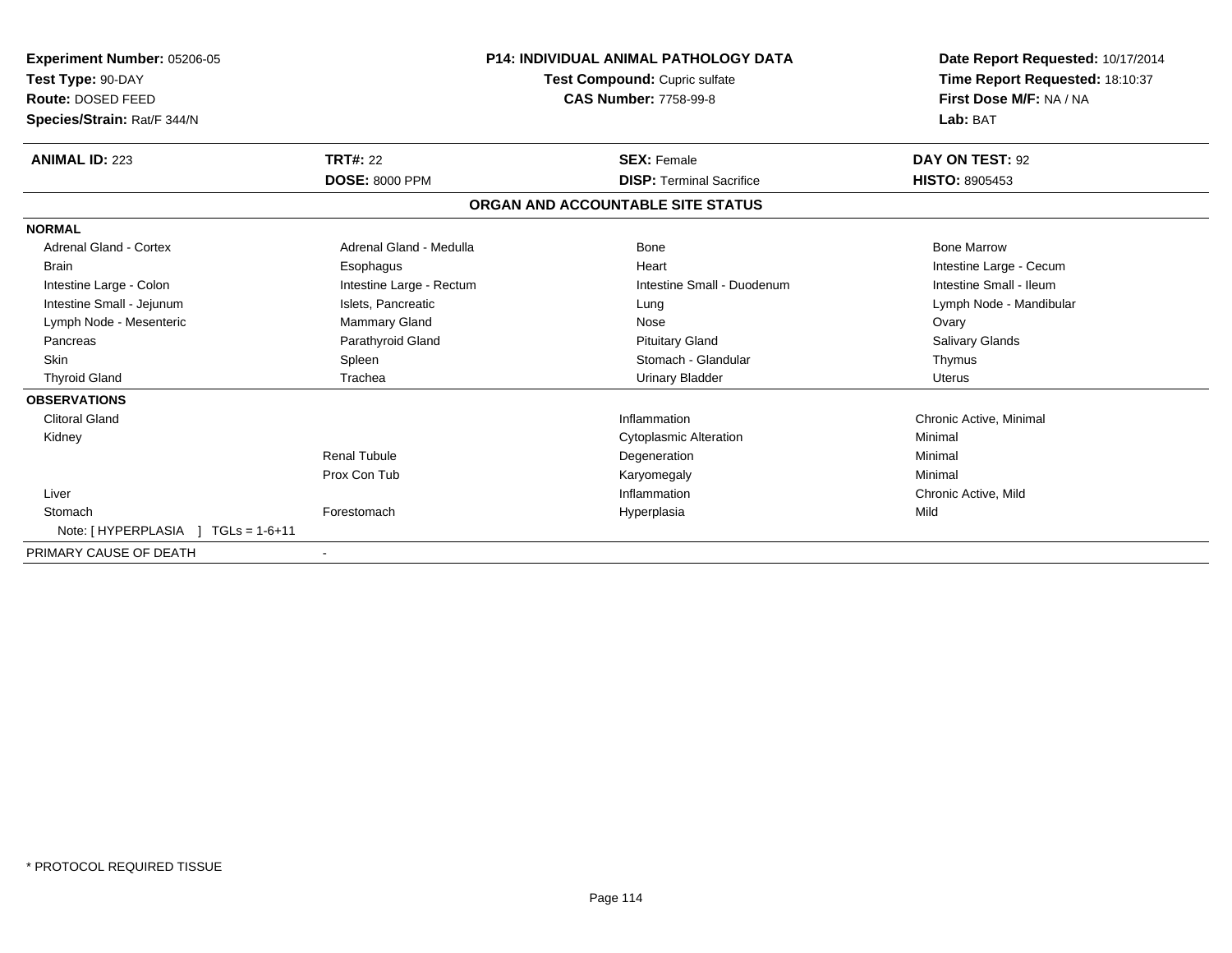| <b>Experiment Number: 05206-05</b><br>Test Type: 90-DAY<br><b>Route: DOSED FEED</b><br>Species/Strain: Rat/F 344/N |                          | <b>P14: INDIVIDUAL ANIMAL PATHOLOGY DATA</b><br>Test Compound: Cupric sulfate<br><b>CAS Number: 7758-99-8</b> | Date Report Requested: 10/17/2014<br>Time Report Requested: 18:10:37<br>First Dose M/F: NA / NA<br>Lab: BAT |
|--------------------------------------------------------------------------------------------------------------------|--------------------------|---------------------------------------------------------------------------------------------------------------|-------------------------------------------------------------------------------------------------------------|
| <b>ANIMAL ID: 224</b>                                                                                              | <b>TRT#: 22</b>          | <b>SEX: Female</b>                                                                                            | DAY ON TEST: 92                                                                                             |
|                                                                                                                    | <b>DOSE: 8000 PPM</b>    | <b>DISP: Terminal Sacrifice</b>                                                                               | HISTO: 8905454                                                                                              |
|                                                                                                                    |                          | ORGAN AND ACCOUNTABLE SITE STATUS                                                                             |                                                                                                             |
| <b>NORMAL</b>                                                                                                      |                          |                                                                                                               |                                                                                                             |
| <b>Adrenal Gland - Cortex</b>                                                                                      | Adrenal Gland - Medulla  | <b>Bone</b>                                                                                                   | <b>Bone Marrow</b>                                                                                          |
| <b>Brain</b>                                                                                                       | Esophagus                | Heart                                                                                                         | Intestine Large - Cecum                                                                                     |
| Intestine Large - Colon                                                                                            | Intestine Large - Rectum | Intestine Small - Duodenum                                                                                    | Intestine Small - Ileum                                                                                     |
| Intestine Small - Jejunum                                                                                          | Islets, Pancreatic       | Lung                                                                                                          | Lymph Node - Mandibular                                                                                     |
| Lymph Node - Mesenteric                                                                                            | Mammary Gland            | Nose                                                                                                          | Ovary                                                                                                       |
| Pancreas                                                                                                           | Parathyroid Gland        | <b>Pituitary Gland</b>                                                                                        | Salivary Glands                                                                                             |
| <b>Skin</b>                                                                                                        | Spleen                   | Stomach - Glandular                                                                                           | Thymus                                                                                                      |
| <b>Thyroid Gland</b>                                                                                               | Trachea                  | <b>Urinary Bladder</b>                                                                                        | <b>Uterus</b>                                                                                               |
| <b>OBSERVATIONS</b>                                                                                                |                          |                                                                                                               |                                                                                                             |
| <b>Clitoral Gland</b>                                                                                              |                          | Inflammation                                                                                                  | Chronic Active, Minimal                                                                                     |
| Kidney                                                                                                             |                          | <b>Cytoplasmic Alteration</b>                                                                                 | Minimal                                                                                                     |
|                                                                                                                    | <b>Renal Tubule</b>      | Degeneration                                                                                                  | Minimal                                                                                                     |
|                                                                                                                    | Prox Con Tub             | Karyomegaly                                                                                                   | Minimal                                                                                                     |
| Liver                                                                                                              |                          | Inflammation                                                                                                  | Chronic Active, Mild                                                                                        |
| Stomach                                                                                                            | Forestomach              | <b>Cyst Epithelial Inclusion</b>                                                                              | Mild                                                                                                        |
|                                                                                                                    | Forestomach              | Hyperplasia                                                                                                   | Mild                                                                                                        |
| Note: $[HYPERPLASIA] TGLs = 1-6+11$<br>Note: APPARENT MUCOSAL CYST NOTED, B11; MAY BE FUNCTION OF CUT              |                          |                                                                                                               |                                                                                                             |
| PRIMARY CAUSE OF DEATH                                                                                             | $\blacksquare$           |                                                                                                               |                                                                                                             |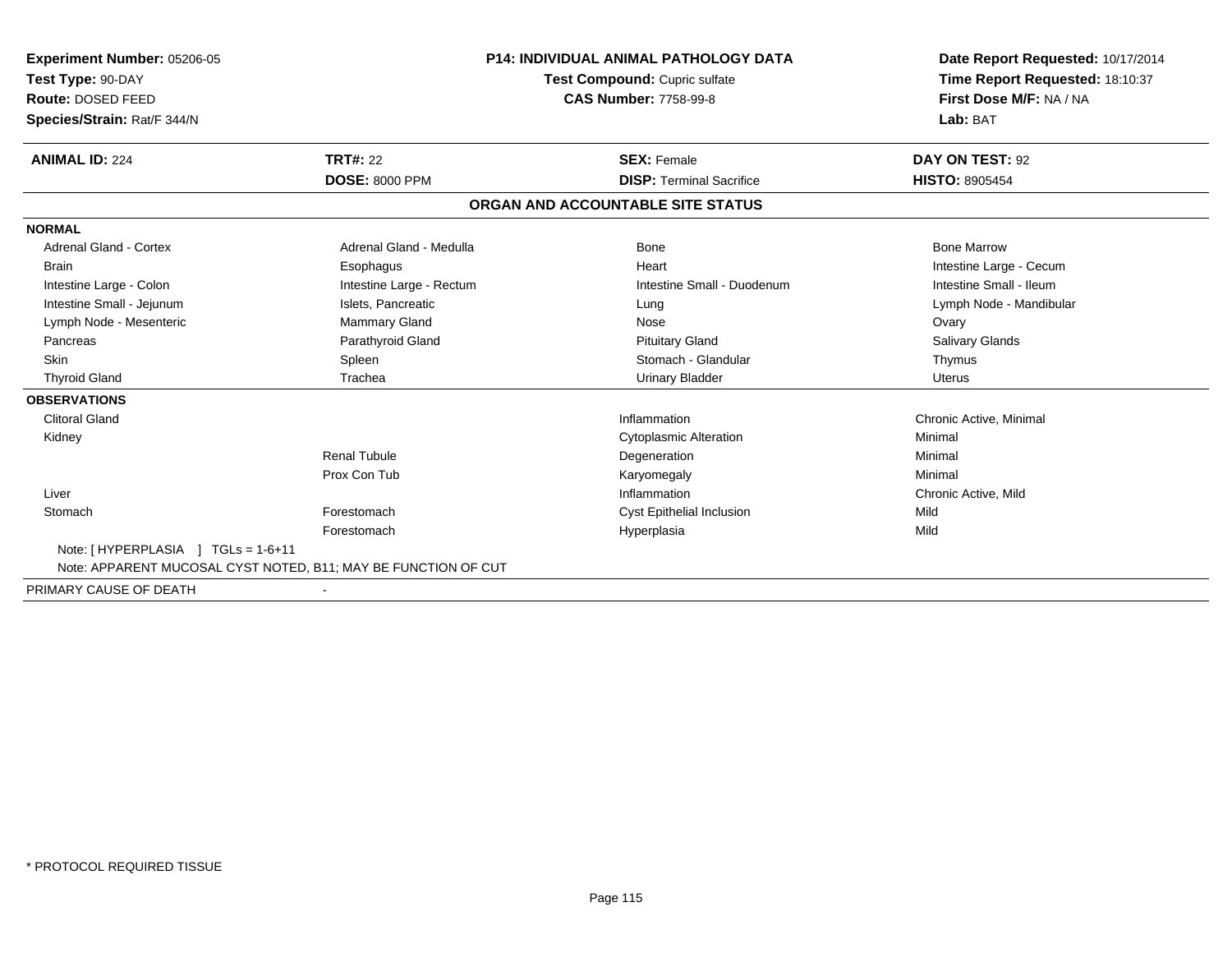| <b>Experiment Number: 05206-05</b><br>Test Type: 90-DAY<br><b>Route: DOSED FEED</b><br>Species/Strain: Rat/F 344/N |                          | <b>P14: INDIVIDUAL ANIMAL PATHOLOGY DATA</b><br>Test Compound: Cupric sulfate<br><b>CAS Number: 7758-99-8</b> | Date Report Requested: 10/17/2014<br>Time Report Requested: 18:10:37<br>First Dose M/F: NA / NA<br>Lab: BAT |
|--------------------------------------------------------------------------------------------------------------------|--------------------------|---------------------------------------------------------------------------------------------------------------|-------------------------------------------------------------------------------------------------------------|
| <b>ANIMAL ID: 225</b>                                                                                              | <b>TRT#: 22</b>          | <b>SEX: Female</b>                                                                                            | DAY ON TEST: 92                                                                                             |
|                                                                                                                    | <b>DOSE: 8000 PPM</b>    | <b>DISP: Terminal Sacrifice</b>                                                                               | <b>HISTO: 8905455</b>                                                                                       |
|                                                                                                                    |                          | ORGAN AND ACCOUNTABLE SITE STATUS                                                                             |                                                                                                             |
| <b>NORMAL</b>                                                                                                      |                          |                                                                                                               |                                                                                                             |
| <b>Adrenal Gland - Cortex</b>                                                                                      | Adrenal Gland - Medulla  | <b>Bone</b>                                                                                                   | <b>Bone Marrow</b>                                                                                          |
| <b>Brain</b>                                                                                                       | Esophagus                | Heart                                                                                                         | Intestine Large - Cecum                                                                                     |
| Intestine Large - Colon                                                                                            | Intestine Large - Rectum | Intestine Small - Duodenum                                                                                    | Intestine Small - Ileum                                                                                     |
| Intestine Small - Jejunum                                                                                          | Islets, Pancreatic       | Lung                                                                                                          | Lymph Node - Mandibular                                                                                     |
| Lymph Node - Mesenteric                                                                                            | Mammary Gland            | Nose                                                                                                          | Ovary                                                                                                       |
| Pancreas                                                                                                           | Parathyroid Gland        | <b>Pituitary Gland</b>                                                                                        | Salivary Glands                                                                                             |
| <b>Skin</b>                                                                                                        | Spleen                   | Stomach - Glandular                                                                                           | Thymus                                                                                                      |
| <b>Thyroid Gland</b>                                                                                               | Trachea                  | <b>Urinary Bladder</b>                                                                                        | <b>Uterus</b>                                                                                               |
| <b>OBSERVATIONS</b>                                                                                                |                          |                                                                                                               |                                                                                                             |
| <b>Clitoral Gland</b>                                                                                              |                          | Inflammation                                                                                                  | Chronic Active, Mild                                                                                        |
| Kidney                                                                                                             |                          | <b>Cytoplasmic Alteration</b>                                                                                 | Minimal                                                                                                     |
|                                                                                                                    | Prox Con Tub             | Karyomegaly                                                                                                   | Minimal                                                                                                     |
| Liver                                                                                                              |                          | Inflammation                                                                                                  | Chronic Active, Mild                                                                                        |
| Stomach                                                                                                            | Forestomach              | Hyperplasia                                                                                                   | Moderate                                                                                                    |
| Note: [HYPERPLASIA<br>$TGLs = 1-6+11$                                                                              |                          |                                                                                                               |                                                                                                             |
| PRIMARY CAUSE OF DEATH                                                                                             |                          |                                                                                                               |                                                                                                             |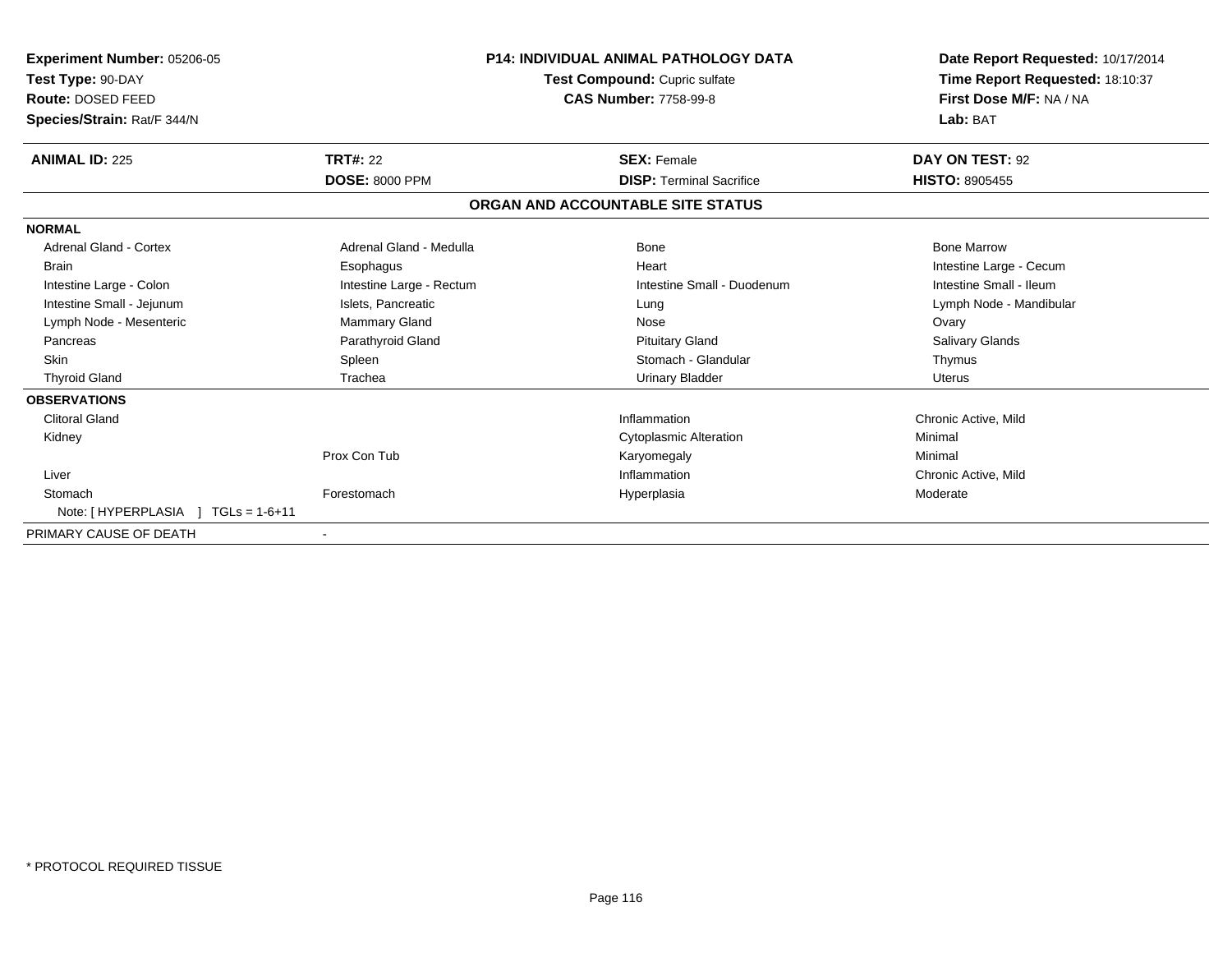| <b>Experiment Number: 05206-05</b><br>Test Type: 90-DAY<br>Route: DOSED FEED<br>Species/Strain: Rat/F 344/N | <b>P14: INDIVIDUAL ANIMAL PATHOLOGY DATA</b><br>Test Compound: Cupric sulfate<br><b>CAS Number: 7758-99-8</b> |                                   | Date Report Requested: 10/17/2014<br>Time Report Requested: 18:10:37<br>First Dose M/F: NA / NA<br>Lab: BAT |
|-------------------------------------------------------------------------------------------------------------|---------------------------------------------------------------------------------------------------------------|-----------------------------------|-------------------------------------------------------------------------------------------------------------|
| <b>ANIMAL ID: 226</b>                                                                                       | <b>TRT#: 22</b>                                                                                               | <b>SEX: Female</b>                | DAY ON TEST: 92                                                                                             |
|                                                                                                             | <b>DOSE: 8000 PPM</b>                                                                                         | <b>DISP: Terminal Sacrifice</b>   | <b>HISTO: 8905456</b>                                                                                       |
|                                                                                                             |                                                                                                               | ORGAN AND ACCOUNTABLE SITE STATUS |                                                                                                             |
| <b>NORMAL</b>                                                                                               |                                                                                                               |                                   |                                                                                                             |
| Adrenal Gland - Cortex                                                                                      | Adrenal Gland - Medulla                                                                                       | Bone                              | <b>Bone Marrow</b>                                                                                          |
| Brain                                                                                                       | Esophagus                                                                                                     | Heart                             | Intestine Large - Cecum                                                                                     |
| Intestine Large - Colon                                                                                     | Intestine Large - Rectum                                                                                      | Intestine Small - Duodenum        | Intestine Small - Ileum                                                                                     |
| Intestine Small - Jejunum                                                                                   | Islets, Pancreatic                                                                                            | Lung                              | Lymph Node - Mandibular                                                                                     |
| Lymph Node - Mesenteric                                                                                     | Mammary Gland                                                                                                 | Nose                              | Ovary                                                                                                       |
| Parathyroid Gland                                                                                           | <b>Pituitary Gland</b>                                                                                        | <b>Salivary Glands</b>            | <b>Skin</b>                                                                                                 |
| Spleen                                                                                                      | Stomach - Glandular                                                                                           | Thymus                            | <b>Thyroid Gland</b>                                                                                        |
| Trachea                                                                                                     | <b>Urinary Bladder</b>                                                                                        | <b>Uterus</b>                     |                                                                                                             |
| <b>OBSERVATIONS</b>                                                                                         |                                                                                                               |                                   |                                                                                                             |
| <b>Clitoral Gland</b>                                                                                       |                                                                                                               | Inflammation                      | Chronic Active, Mild                                                                                        |
| Kidney                                                                                                      |                                                                                                               | <b>Cytoplasmic Alteration</b>     | Minimal                                                                                                     |
|                                                                                                             | Prox Con Tub                                                                                                  | Karyomegaly                       | Minimal                                                                                                     |
| Liver                                                                                                       |                                                                                                               | Inflammation                      | Chronic Active, Mild                                                                                        |
| Pancreas                                                                                                    |                                                                                                               | Atrophy                           | Minimal                                                                                                     |
| Stomach                                                                                                     | Forestomach                                                                                                   | Hyperplasia                       | Mild                                                                                                        |
| Note: [HYPERPLASIA<br>$TGLs = 1-6+11$                                                                       |                                                                                                               |                                   |                                                                                                             |
| PRIMARY CAUSE OF DEATH                                                                                      |                                                                                                               |                                   |                                                                                                             |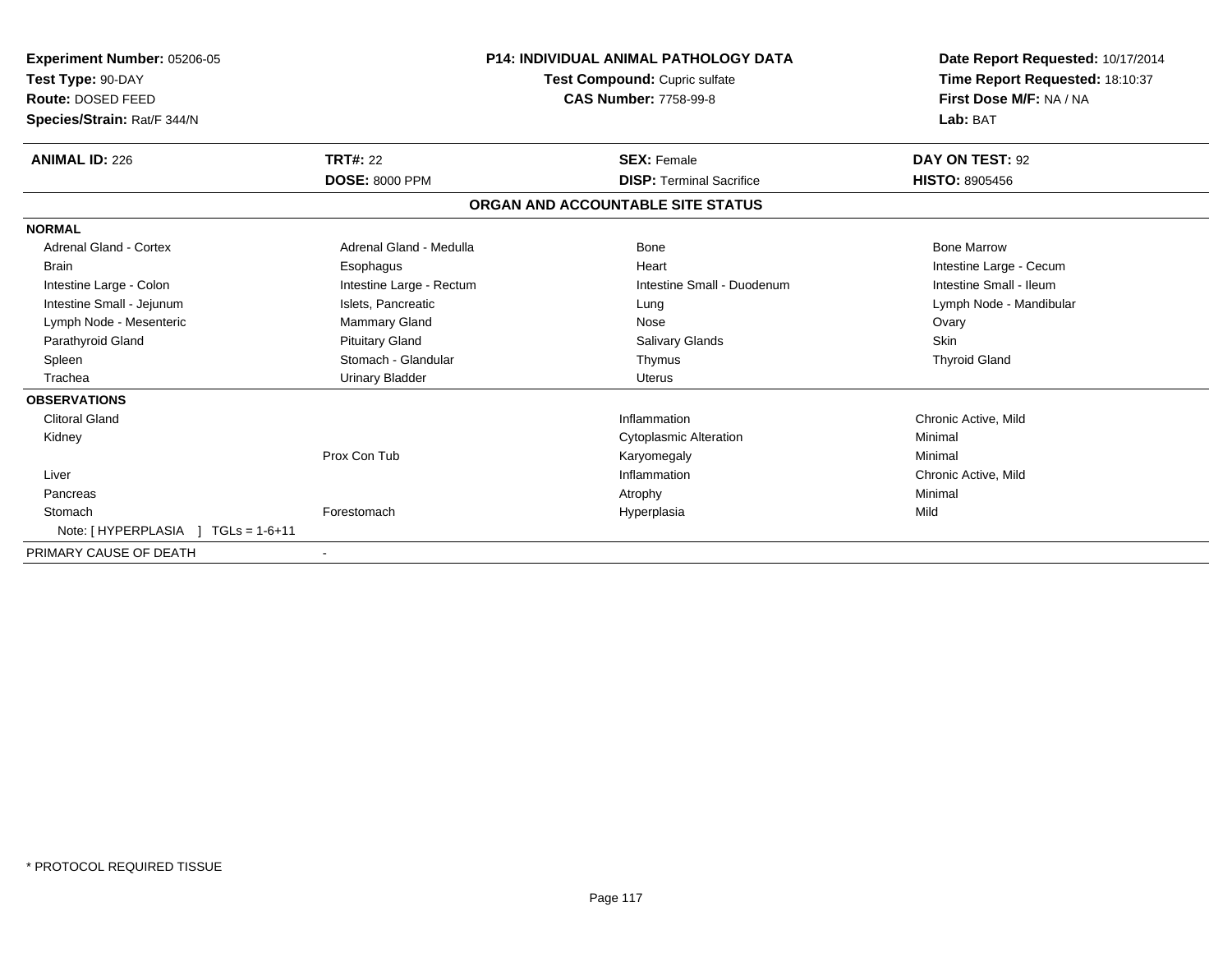| <b>Experiment Number: 05206-05</b><br>Test Type: 90-DAY<br><b>Route: DOSED FEED</b><br>Species/Strain: Rat/F 344/N                                                                             |                                                                                                                                                                           | <b>P14: INDIVIDUAL ANIMAL PATHOLOGY DATA</b><br>Test Compound: Cupric sulfate<br><b>CAS Number: 7758-99-8</b>                              | Date Report Requested: 10/17/2014<br>Time Report Requested: 18:10:37<br>First Dose M/F: NA / NA<br>Lab: BAT                                            |
|------------------------------------------------------------------------------------------------------------------------------------------------------------------------------------------------|---------------------------------------------------------------------------------------------------------------------------------------------------------------------------|--------------------------------------------------------------------------------------------------------------------------------------------|--------------------------------------------------------------------------------------------------------------------------------------------------------|
| <b>ANIMAL ID: 227</b>                                                                                                                                                                          | <b>TRT#: 22</b><br><b>DOSE: 8000 PPM</b>                                                                                                                                  | <b>SEX: Female</b><br><b>DISP: Terminal Sacrifice</b>                                                                                      | DAY ON TEST: 92<br>HISTO: 8905457                                                                                                                      |
|                                                                                                                                                                                                |                                                                                                                                                                           | ORGAN AND ACCOUNTABLE SITE STATUS                                                                                                          |                                                                                                                                                        |
| <b>NORMAL</b>                                                                                                                                                                                  |                                                                                                                                                                           |                                                                                                                                            |                                                                                                                                                        |
| <b>Adrenal Gland - Cortex</b><br><b>Brain</b><br>Intestine Large - Colon<br>Intestine Small - Jejunum<br><b>Mammary Gland</b><br>Parathyroid Gland<br>Spleen<br>Trachea<br><b>OBSERVATIONS</b> | Adrenal Gland - Medulla<br>Esophagus<br>Intestine Large - Rectum<br>Islets, Pancreatic<br>Nose<br><b>Pituitary Gland</b><br>Stomach - Glandular<br><b>Urinary Bladder</b> | <b>Bone</b><br>Heart<br>Intestine Small - Duodenum<br>Lymph Node - Mandibular<br>Ovary<br>Salivary Glands<br>Thymus<br>Uterus              | <b>Bone Marrow</b><br>Intestine Large - Cecum<br>Intestine Small - Ileum<br>Lymph Node - Mesenteric<br>Pancreas<br><b>Skin</b><br><b>Thyroid Gland</b> |
| <b>Clitoral Gland</b><br>Kidney<br>Liver<br>Lung<br>Stomach                                                                                                                                    | Prox Con Tub<br>Forestomach                                                                                                                                               | Inflammation<br><b>Cytoplasmic Alteration</b><br>Karyomegaly<br>Nephropathy<br>Pigmentation<br>Inflammation<br>Inflammation<br>Hyperplasia | Chronic Active, Minimal<br>Minimal<br>Minimal<br>Minimal<br>Minimal<br>Chronic Active, Mild<br>Chronic Active, Minimal<br>Moderate                     |
| Note: [HYPERPLASIA ]<br>$TGLs = 1-6+11$                                                                                                                                                        |                                                                                                                                                                           |                                                                                                                                            |                                                                                                                                                        |
| PRIMARY CAUSE OF DEATH                                                                                                                                                                         | $\overline{\phantom{a}}$                                                                                                                                                  |                                                                                                                                            |                                                                                                                                                        |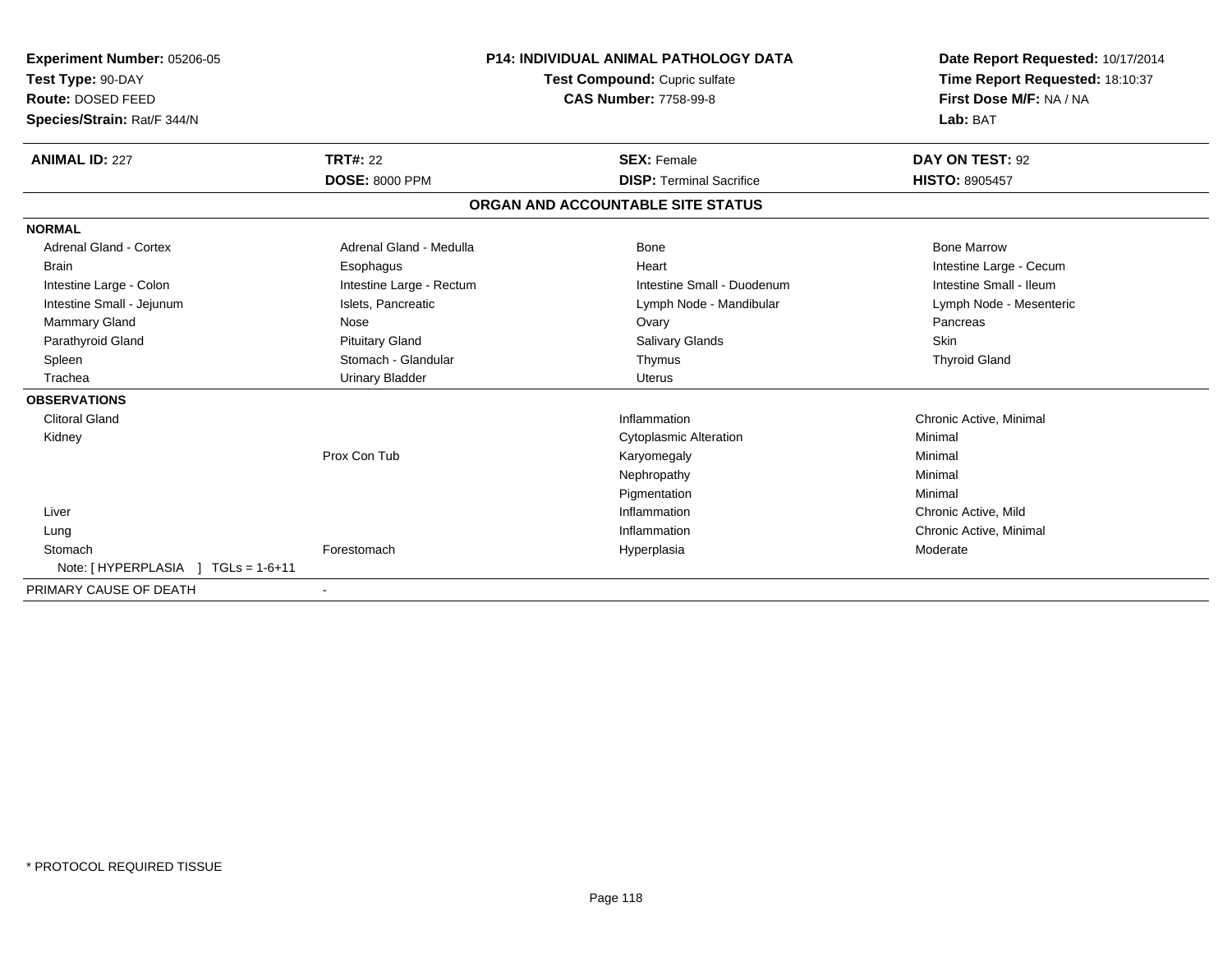| Experiment Number: 05206-05<br>Test Type: 90-DAY<br><b>Route: DOSED FEED</b><br>Species/Strain: Rat/F 344/N |                            | <b>P14: INDIVIDUAL ANIMAL PATHOLOGY DATA</b><br>Test Compound: Cupric sulfate<br><b>CAS Number: 7758-99-8</b> | Date Report Requested: 10/17/2014<br>Time Report Requested: 18:10:37<br>First Dose M/F: NA / NA<br>Lab: BAT |
|-------------------------------------------------------------------------------------------------------------|----------------------------|---------------------------------------------------------------------------------------------------------------|-------------------------------------------------------------------------------------------------------------|
| <b>ANIMAL ID: 228</b>                                                                                       | <b>TRT#: 22</b>            | <b>SEX: Female</b>                                                                                            | DAY ON TEST: 92                                                                                             |
|                                                                                                             | <b>DOSE: 8000 PPM</b>      | <b>DISP:</b> Terminal Sacrifice                                                                               | <b>HISTO: 8905458</b>                                                                                       |
|                                                                                                             |                            | ORGAN AND ACCOUNTABLE SITE STATUS                                                                             |                                                                                                             |
| <b>NORMAL</b>                                                                                               |                            |                                                                                                               |                                                                                                             |
| Adrenal Gland - Cortex                                                                                      | Adrenal Gland - Medulla    | <b>Bone</b>                                                                                                   | <b>Bone Marrow</b>                                                                                          |
| <b>Brain</b>                                                                                                | Esophagus                  | Intestine Large - Cecum                                                                                       | Intestine Large - Colon                                                                                     |
| Intestine Large - Rectum                                                                                    | Intestine Small - Duodenum | Intestine Small - Ileum                                                                                       | Intestine Small - Jejunum                                                                                   |
| Islets, Pancreatic                                                                                          | Lung                       | Lymph Node - Mandibular                                                                                       | Lymph Node - Mesenteric                                                                                     |
| Mammary Gland                                                                                               | Nose                       | Ovary                                                                                                         | Pancreas                                                                                                    |
| Parathyroid Gland                                                                                           | <b>Pituitary Gland</b>     | Salivary Glands                                                                                               | Skin                                                                                                        |
| Spleen                                                                                                      | Stomach - Glandular        | Thymus                                                                                                        | <b>Thyroid Gland</b>                                                                                        |
| Trachea                                                                                                     | <b>Urinary Bladder</b>     | Uterus                                                                                                        |                                                                                                             |
| <b>OBSERVATIONS</b>                                                                                         |                            |                                                                                                               |                                                                                                             |
| <b>Clitoral Gland</b>                                                                                       |                            | Inflammation                                                                                                  | Chronic Active, Mild                                                                                        |
| Heart                                                                                                       |                            | Inflammation                                                                                                  | Chronic Active, Minimal                                                                                     |
| Kidney                                                                                                      |                            | <b>Cytoplasmic Alteration</b>                                                                                 | Minimal                                                                                                     |
|                                                                                                             | Prox Con Tub               | Karyomegaly                                                                                                   | Minimal                                                                                                     |
| Liver                                                                                                       |                            | Inflammation                                                                                                  | Chronic Active, Mild                                                                                        |
| Stomach                                                                                                     | Forestomach                | Hyperplasia                                                                                                   | Mild                                                                                                        |
| Note: [HYPERPLASIA<br>$TGLs = 1-6+11$                                                                       |                            |                                                                                                               |                                                                                                             |
| PRIMARY CAUSE OF DEATH                                                                                      |                            |                                                                                                               |                                                                                                             |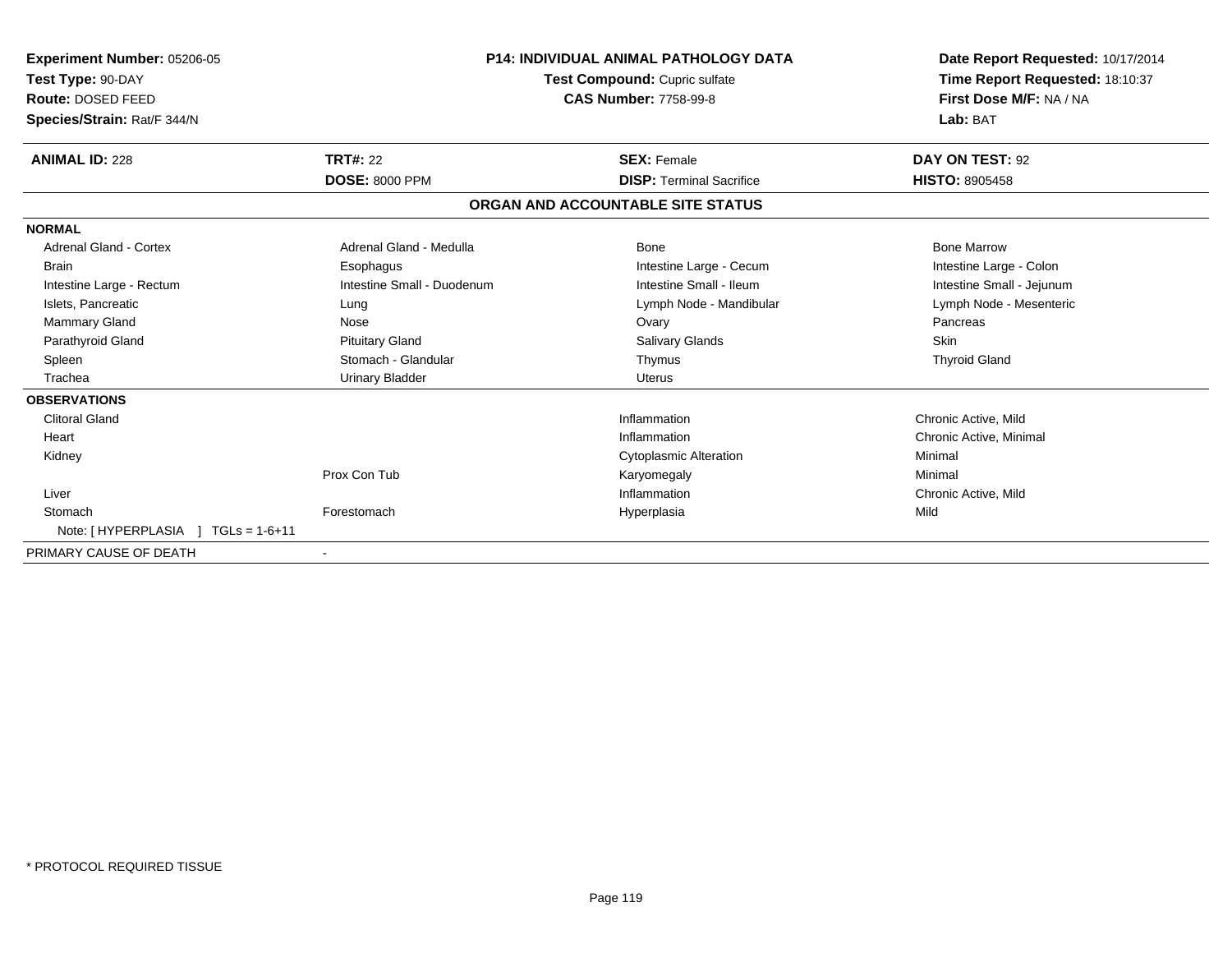| <b>Experiment Number: 05206-05</b><br>Test Type: 90-DAY<br>Route: DOSED FEED<br>Species/Strain: Rat/F 344/N |                          | <b>P14: INDIVIDUAL ANIMAL PATHOLOGY DATA</b><br>Test Compound: Cupric sulfate<br><b>CAS Number: 7758-99-8</b> | Date Report Requested: 10/17/2014<br>Time Report Requested: 18:10:37<br>First Dose M/F: NA / NA<br>Lab: BAT |
|-------------------------------------------------------------------------------------------------------------|--------------------------|---------------------------------------------------------------------------------------------------------------|-------------------------------------------------------------------------------------------------------------|
| <b>ANIMAL ID: 229</b>                                                                                       | <b>TRT#: 22</b>          | <b>SEX: Female</b>                                                                                            | DAY ON TEST: 92                                                                                             |
|                                                                                                             | <b>DOSE: 8000 PPM</b>    | <b>DISP: Terminal Sacrifice</b>                                                                               | <b>HISTO: 8905459</b>                                                                                       |
|                                                                                                             |                          | ORGAN AND ACCOUNTABLE SITE STATUS                                                                             |                                                                                                             |
| <b>NORMAL</b>                                                                                               |                          |                                                                                                               |                                                                                                             |
| <b>Adrenal Gland - Cortex</b>                                                                               | Adrenal Gland - Medulla  | Bone                                                                                                          | <b>Bone Marrow</b>                                                                                          |
| Brain                                                                                                       | Esophagus                | Heart                                                                                                         | Intestine Large - Cecum                                                                                     |
| Intestine Large - Colon                                                                                     | Intestine Large - Rectum | Intestine Small - Duodenum                                                                                    | Intestine Small - Ileum                                                                                     |
| Intestine Small - Jejunum                                                                                   | Islets, Pancreatic       | Lung                                                                                                          | Lymph Node - Mandibular                                                                                     |
| Lymph Node - Mesenteric                                                                                     | Mammary Gland            | Nose                                                                                                          | Ovary                                                                                                       |
| Pancreas                                                                                                    | Parathyroid Gland        | <b>Pituitary Gland</b>                                                                                        | Salivary Glands                                                                                             |
| <b>Skin</b>                                                                                                 | Spleen                   | Stomach - Glandular                                                                                           | Thymus                                                                                                      |
| <b>Thyroid Gland</b>                                                                                        | Trachea                  | <b>Urinary Bladder</b>                                                                                        | Uterus                                                                                                      |
| <b>OBSERVATIONS</b>                                                                                         |                          |                                                                                                               |                                                                                                             |
| <b>Clitoral Gland</b>                                                                                       |                          | Inflammation                                                                                                  | Chronic Active, Minimal                                                                                     |
| Kidney                                                                                                      |                          | <b>Cytoplasmic Alteration</b>                                                                                 | Minimal                                                                                                     |
|                                                                                                             | Prox Con Tub             | Karyomegaly                                                                                                   | Minimal                                                                                                     |
|                                                                                                             |                          | Nephropathy                                                                                                   | Minimal                                                                                                     |
| Liver                                                                                                       |                          | Inflammation                                                                                                  | Chronic Active, Mild                                                                                        |
| Stomach<br>Note: $[HYPERPLASIA] TGLs = 1-6+11$                                                              | Forestomach              | Hyperplasia                                                                                                   | Moderate                                                                                                    |
| PRIMARY CAUSE OF DEATH                                                                                      |                          |                                                                                                               |                                                                                                             |